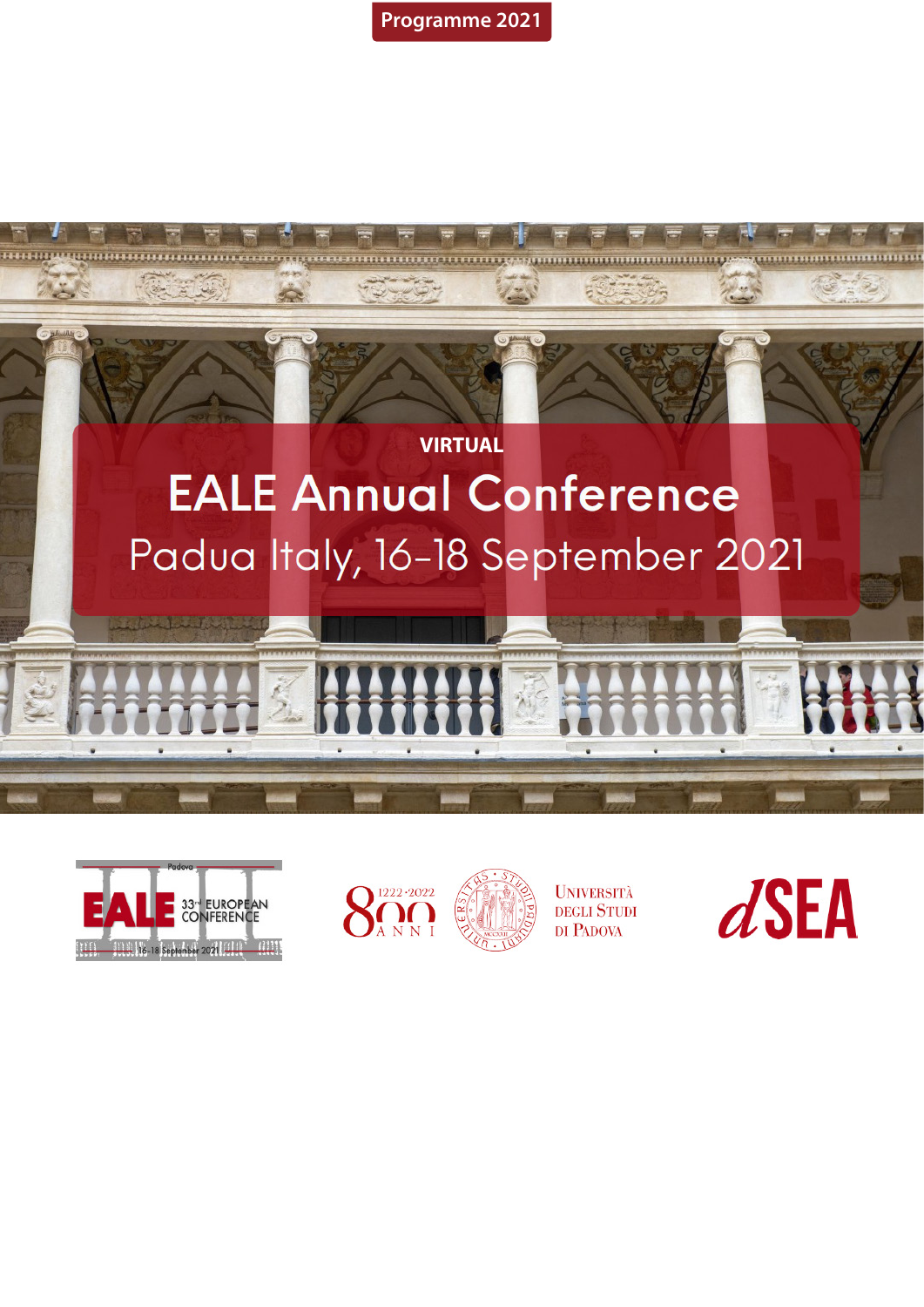# **Content**

| Welcome                                  | 3    |
|------------------------------------------|------|
| Programme schedule                       | 4    |
| Opening                                  | 5    |
| Parallel session A                       | 6    |
| Post discussion parallel sessions A      | 13   |
| Poster session I                         | 14   |
| Plenary session I                        | 16   |
| Award Ceremony I: Labour Economics       | 17   |
| Parallel session B                       | 18   |
| Post discussion parallel sessions B      | 25   |
| Junior/senior network sessions           | 26   |
| Parallel session C                       | 29   |
| Post discussion parallel sessions C      | 36   |
| EALE general assembly meeting            | 37   |
| Parallel session D                       | 38   |
| Post discussion parallel sessions D      | 45   |
| Junior network sessions                  | 46   |
| Poster session II                        | 47   |
| Plenary session II                       | 49   |
| Award ceremony II: EALE                  | 50   |
| Parallel session E                       | 51   |
| Post discussion parallel sessions E      | 58   |
| Invited flash talk sessions              | 59   |
| Job market 'Meet and Greet' event        | 62   |
| Plenary III The Frisch-Tinbergen Lecture | 63   |
| Parallel session F                       | 64   |
| Post discussion parallel sessions F      | 70   |
| Parallel session G                       | 71   |
| Post discussion parallel sessions G      | 77.  |
| Committees                               | . 78 |
| Sponsors conference                      | 80   |
| <b>Sponsors EALE</b>                     | 82   |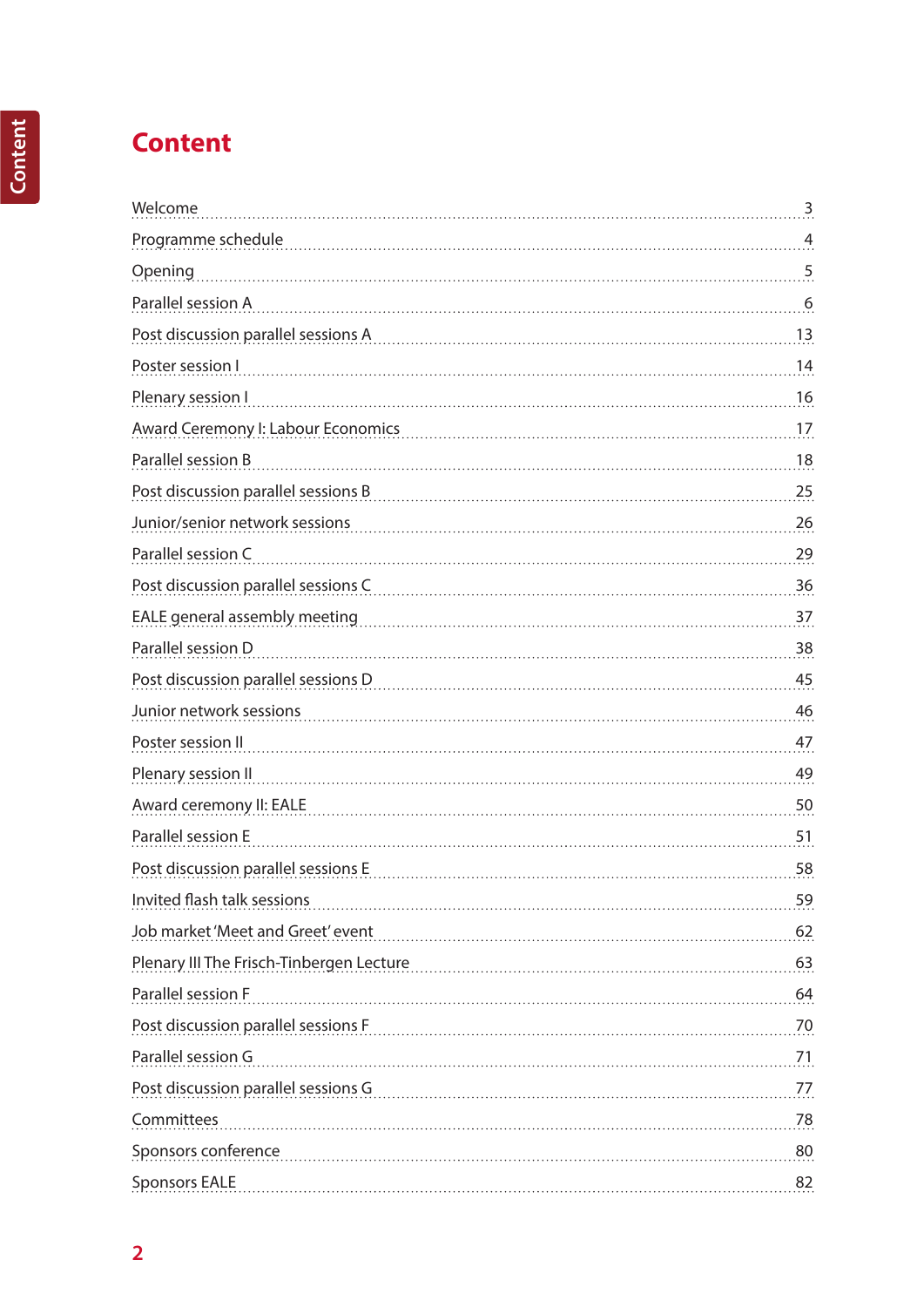# **Welcome**

Dear colleagues,

It is a great pleasure and honour to welcome you to the 33rd Annual (virtual) Conference of the European Association of Labour Economists (EALE) hosted by the University of Padova. The Department of Economics and Management "Marco Fanno" of the University of Padova is excited to be your virtual host for this year's conference as we work to keep our community connected through these unpreceded times.

The Department of Economics and Management of Padova is one of the youngest Departments in an ancient European university, which dates back to 1222. It offers one of the best Economics and Management degrees in Italy according to Censis, a leading Italian think tank and it is also a Department of Excellence endowed with special funds by the Ministry of Education.

This year we are very proud to host Fabiano Schivardi, (LUISS University, Rome, Italy), Imran Rasul, (University College London, United Kingdom), and Maia Güell, (University of Edinburgh, United Kingdom) as keynote speakers. Three exciting invited Flash Talk sessions are on the program covering the following topics: Mental Health and the Labour Market, What future for Vocational Education? and Covid-19 and the Labour Market.

 The programme committee selected 403 research papers out of 743 submissions. These papers will be presented in 78 parallel sessions and in 2 poster sessions. Note that this year we also have 4 job market sessions. In these sessions our Job Market Candidates will present their Job Market papers. They will furthermore present themselves during the Meet & Greet event organized on Saturday morning.

We all of course preferred to welcome you live in Padua. However, given the ongoing pandemic situation, we were forced to postpone an 'in person' conference. We all hope to welcome you in Padua in the very near future.

For now we have tried to offer you several cultural on line events to give you an impression of Padua and its cultural environment. We hope you will attend and enjoy our very promising social on line events.

Sincerely yours,

- **Giorgio Brunello**, Professor, Department of Economics and Management, University of Padova (chair)
- **Guglielmo Barone**, Associate Professor, Department of Economics and Management, University of Bologna
- **Marco Bertoni**, Associate Professor, Department of Economics and Management, University of Padova
- **Elisabetta Lodigiani**, Associate Professor, Department of Economics and Management, University of Padova
- **Lorenzo Rocco**, Professor, Department of Economics and Management, University of Padova

*Local organizers of the 33rd virtual EALE Conference*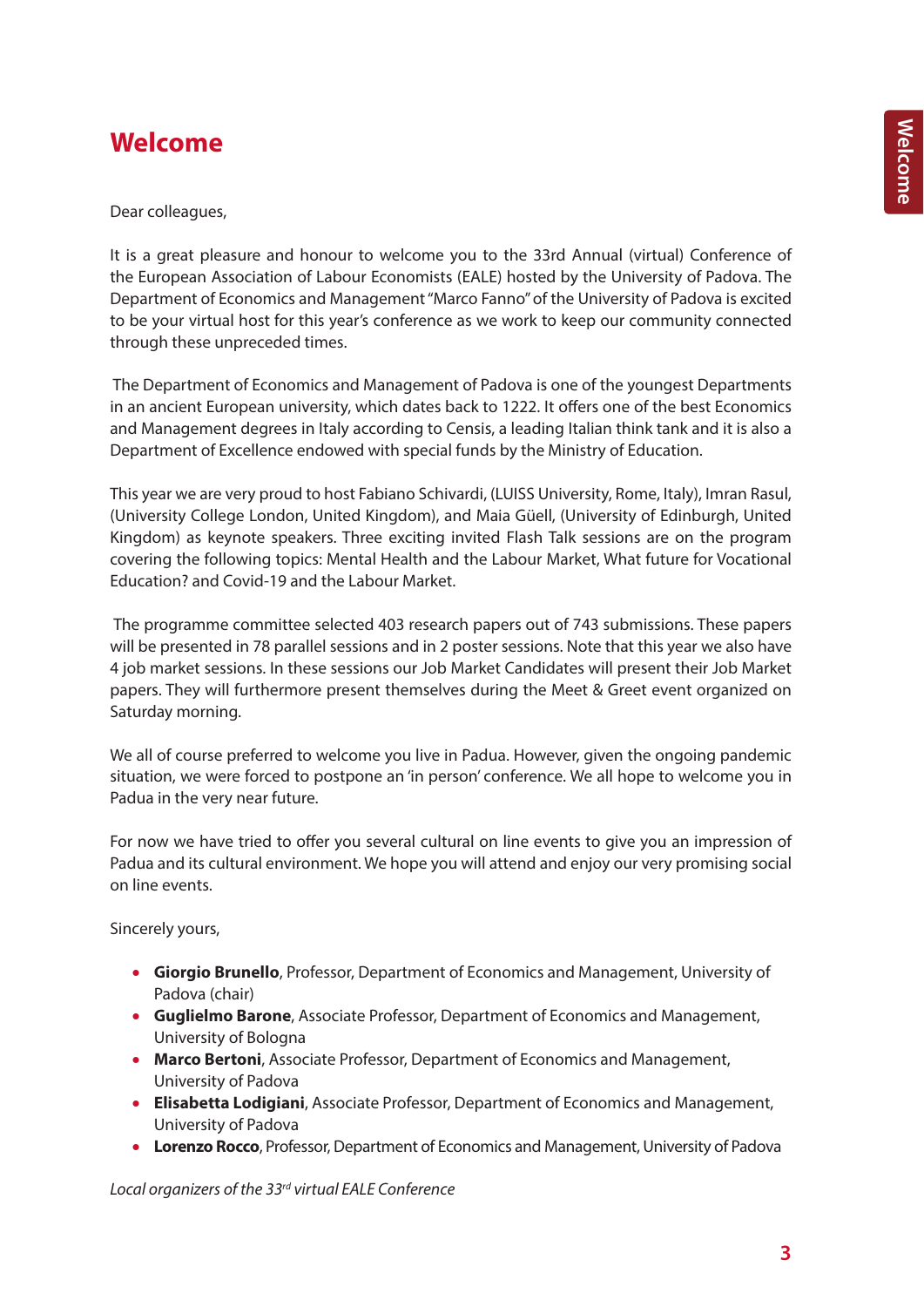# **Programme schedule**

| Thursday 16 September, 2021        |                                                                                                                                                                                                                 |  |
|------------------------------------|-----------------------------------------------------------------------------------------------------------------------------------------------------------------------------------------------------------------|--|
| 09.00 - 09.15 CEST                 | Opening                                                                                                                                                                                                         |  |
| 09.30 - 10.45 CEST                 | 11 Parallel sessions A                                                                                                                                                                                          |  |
| 10.45 - 10.55 CEST                 | Post discussion parallel sessions A                                                                                                                                                                             |  |
| 11.00 - 11.30 CEST                 | Poster session I (14 posters)                                                                                                                                                                                   |  |
| $11.45 - 12.45$ CEST               | Plenary I "The Marco Fanno" special lecture:<br>Fabiano Schivardi, (LUISS University)<br>Are Executives in Short Supply? Evidence from Death Events<br>Introduction/Chair: Giorgio Brunello (DSEA Padova)       |  |
| 12.45 - 13.00 CEST                 | Award Ceremony I Labour Economics:<br>- Best Reviewer Award 2020 Labour Economics<br>- Best Paper Prize 2020 Labour Economics<br>Chair: Arthur van Soest (Tilburg University), Editor in Chief Labour Economics |  |
| 13.30 - 14.45 CEST                 | 12 Parallel sessions B                                                                                                                                                                                          |  |
| 14.45 - 14.55 CEST                 | Post discussion parallel sessions B                                                                                                                                                                             |  |
| 15.00 - 16.00 CEST                 | Junior/Senior network sessions                                                                                                                                                                                  |  |
| $16.15 - 17.30$ CEST               | 12 Parallel sessions C                                                                                                                                                                                          |  |
| $17.30 - 17.40$ CEST               | Post discussion parallel sessions C                                                                                                                                                                             |  |
| 18.00 - 19.00 CEST                 | On line social event: virtual taste of Caffè pedrocchi                                                                                                                                                          |  |
| Friday 17 September, 2021          |                                                                                                                                                                                                                 |  |
| $09.00 - 09.30$ CEST               | <b>EALE General Assembly Meeting</b>                                                                                                                                                                            |  |
| 09.30 - 10.45 CEST                 | 11 Parallel sessions D                                                                                                                                                                                          |  |
| 10.45 - 10.55 CEST                 | Post discussion parallel sessions D                                                                                                                                                                             |  |
| 11.00 - 12.00 CEST                 | Junior network sessions                                                                                                                                                                                         |  |
| 12.45 - 13.15 CEST                 | Poster session II (15 posters)                                                                                                                                                                                  |  |
| 13.30 - 14.30 CEST                 | Plenary II The Adam Smith Lecture:<br>Imran Rasul (University College London)<br>Pro-Poor Transfers and Economic Preferences of the Rich and Poor<br>Introduction/Chair: Sandra McNally (University of Surrey)  |  |
| 14.30 - 14.45 CEST                 | Award Ceremony II: EALE<br>- Best Poster Award<br>- Young Labour Economist Prize<br>Chair: Michèle Belot (Cornell University), EALE President                                                                   |  |
| 14.45 - 16.00 CEST                 | 11 Parallel sessions E                                                                                                                                                                                          |  |
| 16.00 - 16.10 CEST                 | Post discussion parallel sessions E                                                                                                                                                                             |  |
| $16.15 - 17.45 \text{ CEST}$       | 3 Invited Flash Talk Sessions<br>- Mental Health and the Labour Market<br>- What Future for Vocational Education<br>- Covid 19 and the Labour Market                                                            |  |
| 21.00 CEST                         | Social on line event: live piano concert Bartolomeo Cristofori                                                                                                                                                  |  |
| <b>Saturday 18 September, 2021</b> |                                                                                                                                                                                                                 |  |
| 09.00 - 10.00 CEST                 | Job market 'Meet and Greet' event                                                                                                                                                                               |  |
| $10.15 - 11.15$ CEST               | Plenary III The Frisch-Tinbergen Lecture:<br>Maia Güell (University of Edinburgh)<br>Revisiting the Determinants of Unemployment Duration<br>Introduction/Chair: Michèle Belot (Cornell University)             |  |
| 11.30 - 12.45 CEST                 | 9 Parallel sessions F                                                                                                                                                                                           |  |
| 12.45 - 12.55 CEST                 | Post discussion parallel sessions F                                                                                                                                                                             |  |
| 13.45 - 15.00 CEST                 | 9 Parallel sessions G                                                                                                                                                                                           |  |
| 15.00 - 15.10 CEST                 | Post discussion parallel sessions G                                                                                                                                                                             |  |
| 15.15 - 16.30 CEST                 | Closing conference and social on line event: virtual tour of the University of Padova                                                                                                                           |  |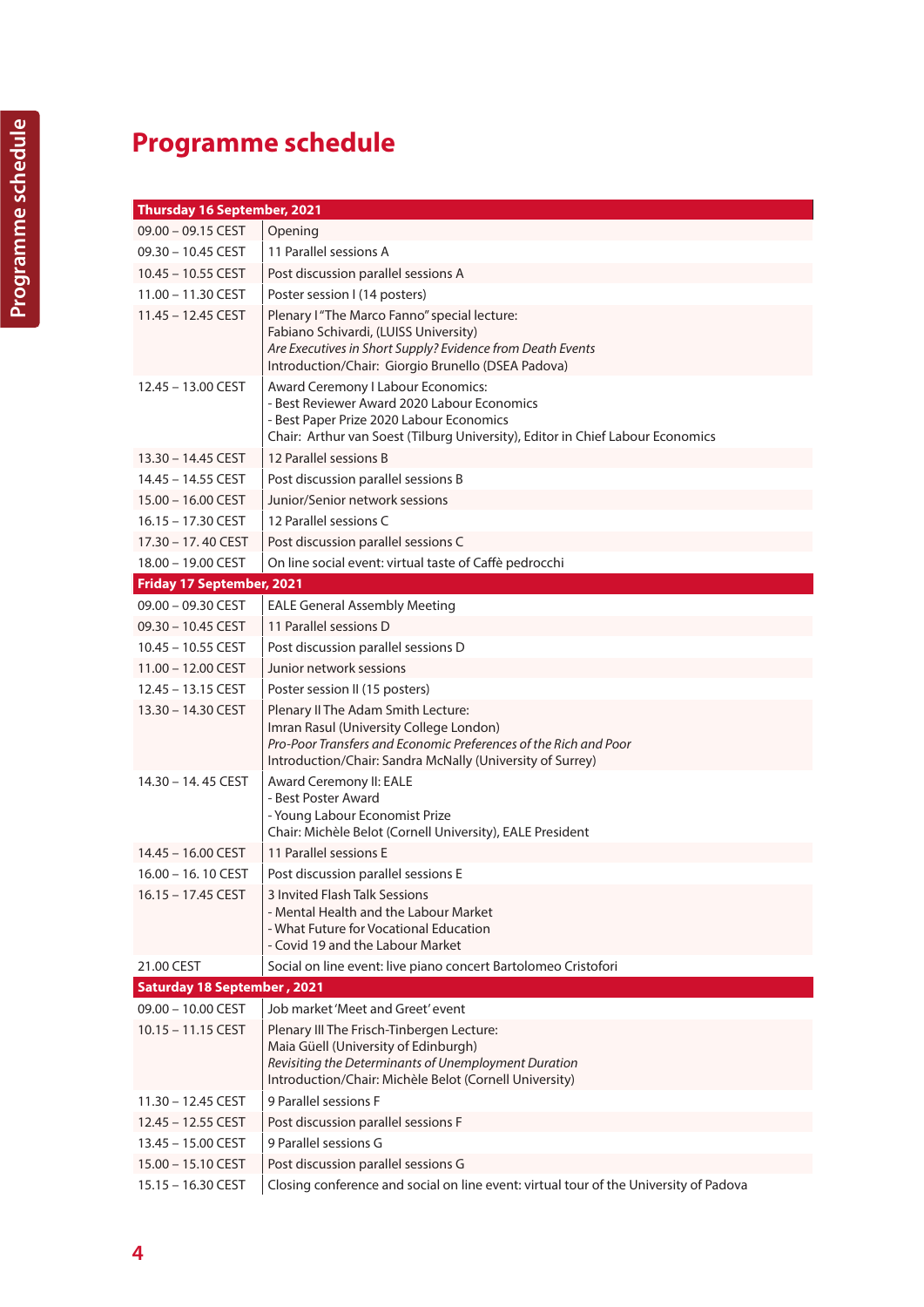# **Opening**

# **Thursday 16 September 2021, 09.00 -09.15 CEST**

# **Opening**

**President of EALE, Michèle Belot** (Cornell University, USA) **Representative local organizing team, Giorgio Brunello** (University of Padova)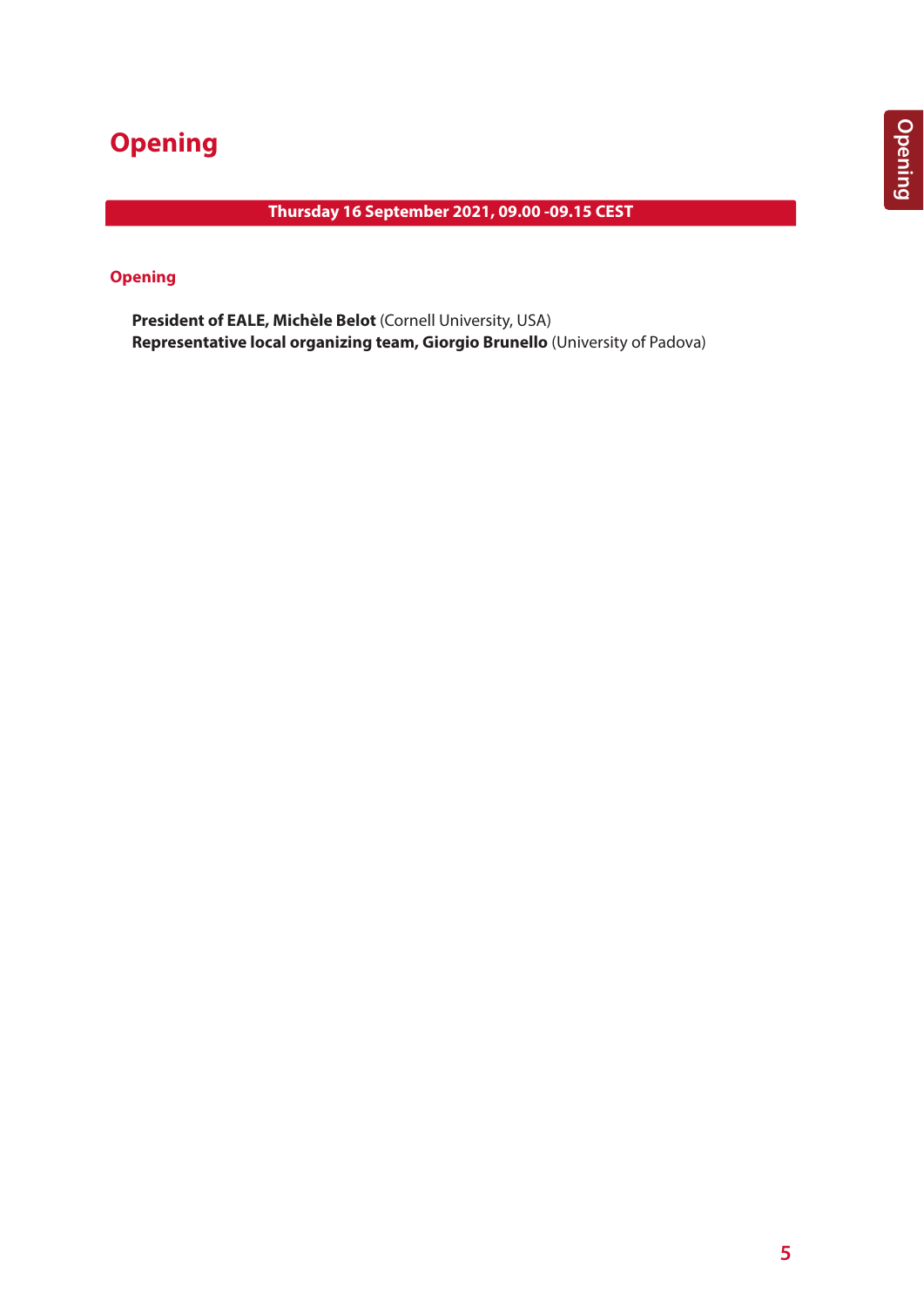# **Parallel session A**

# **Thursday, 16 September 2021, 09.30 – 10.45 CEST**

## **A01: Welfare Programs and Labour Supply**

### **Chairs:**

**Andrea Ichino** (European University Institute, Italy) **Tom Waters** (Institute for Fiscal Studies, United Kingdom)

*Work-Shy Myth: Do Cumulative Transfer Programs Lower Labor Supply?*  **Ghifari Firman**, Universitas Gadjah Mada, Indonesia Elan Satriawan, Universitas Gadjah Mada, Indonesia

*Labor supply effects of a universal cash transfer* **Jan Gromadzki**, Institute for Structural Research, Poland

*The failure of the "Emplois Francs" scheme: evaluation with repeated testing* **Laetitia Challe**, Université Gustave Eiffel, France Sylvain Chareyron, University Paris-East Créteil, France Yannick L'Horty, University Gustave Eiffel, France Pascale Petit, University Gustave Eiffel, France

*Unemployment Insurance, Learning and Worker Profiling* **Sergio Cappellini**, Bocconi University, Italy

*Intergenerational Effects of Welfare Participation* **Yannay Shanan**, Bar-Ilan University, Israel

## **A02: Gender Gaps in the Labour Market I**

**Chairs:** 

**Libertad Gonzalez** (Universitat Pompeu Fabra, Spain) **Enrico Rubolino** (University of Lausanne, Switzerland)

*It's a Woman's World? Occupational Structure and the Rise of Female Employment in Germany* **Ronald Bachmann**, RWI - Leibniz Institute for Economic Research, Germany Gayane Stepanyan, Heinrich-Heine-Universitaet Duesseldorf, Germany

*Gender job polarisation* **Raquel Sebastian**, Universidad Complutense de Madrid, Spain

*Oh, Man! What Happened to Women? The Blurring of Gender-Based Occupational Segregation* **Joana Duran-Franch**, Toulouse School of Economics, France

*The ins and outs of the gender unemployment gap in the OECD* **Reamonn Lydon**, Central Bank of Ireland, Ireland Michael Simmons, UMEA University, Sweden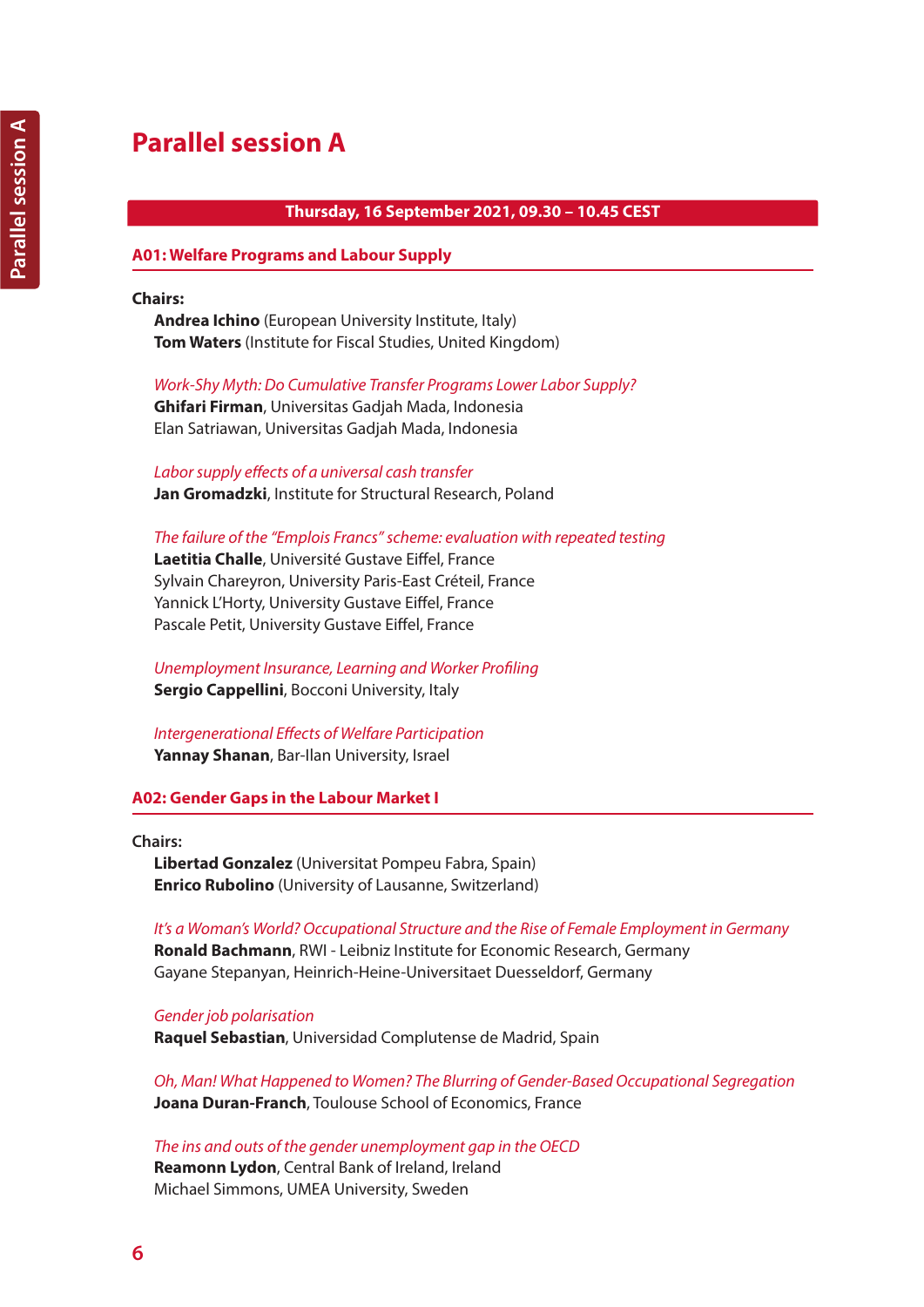# *Essential Work and Emergency Childcare: Identifying Gender Differences in COVID-19 Effects on Labour Demand and Supply*

**Jordy Meekes**, The University of Melbourne, Australia Wolter Hassink, Utrecht University, Netherlands Kalb Guyonne, University of Melbourne, Australia

## **A03: Attitudes, Preferences and Soft Skills**

# **Chairs:**

**Pietro Biroli** (University of Zürich, Switzerland) **Christina Langer** (Catholic University of Eichstaett-Ingolstadt, Germany)

# *Sensitive Periods in the Formation of Socio-Emotional Skills: Evidence from a Randomized Controlled Trial*

**Daniel Kamhoefer**, University of Duesseldorf, Germany Laura Breitkopf, University of Duesseldorf, Germany Shyamal Chowdhury, University of Sydney, Australia Hannah Schildberg-Hoerisch, University of Duesseldorf, Germany

*Trade and Job (In)Security: The Two Sides of Import Exposure*

**Robin Konietzny**, University of Groningen, Netherlands Milena Nikolova, University of Groningen, Netherlands Bart Los, University of Groningen, Netherlands

*Uncertainty Attitudes, Subjective Expectations and Decisions under Uncertainty*

**Adeline Delavande**, University of Technology Sydney, Australia Jayant Ganguli, University of Essex, United Kingdom Friederike Mengel, University of Essex, United Kingdom

## *First in their families at university: Can non-cognitive skills compensate for social origin?*

**Stefanie Schurer**, University of Sydney, Australia Rebecca Edwards, University of Sydney, Australia Colm Harmon, University of Edinburgh, United Kingdom Rachael Gibson, University of Sydney, Australia

*Costly mistakes: why and when spelling errors in resumes jeopardise interview chances*

**Stijn Baert**, Ghent University, Belgium Philippe Sterkens, Ghent University, Belgium Ralf Caers, KU Leuven, Belgium

# **A04: Crime**

## **Chairs:**

**Randi Hjalmarsson** (University of Gothenburg, Sweden) **Stephen Machin** (London School of Economics and Political Science, United Kingdom)

## *Crime dynamics in and out of lockdowns*

**Ruben Poblete-Cazenave**, Erasmus University Rotterdam, Netherlands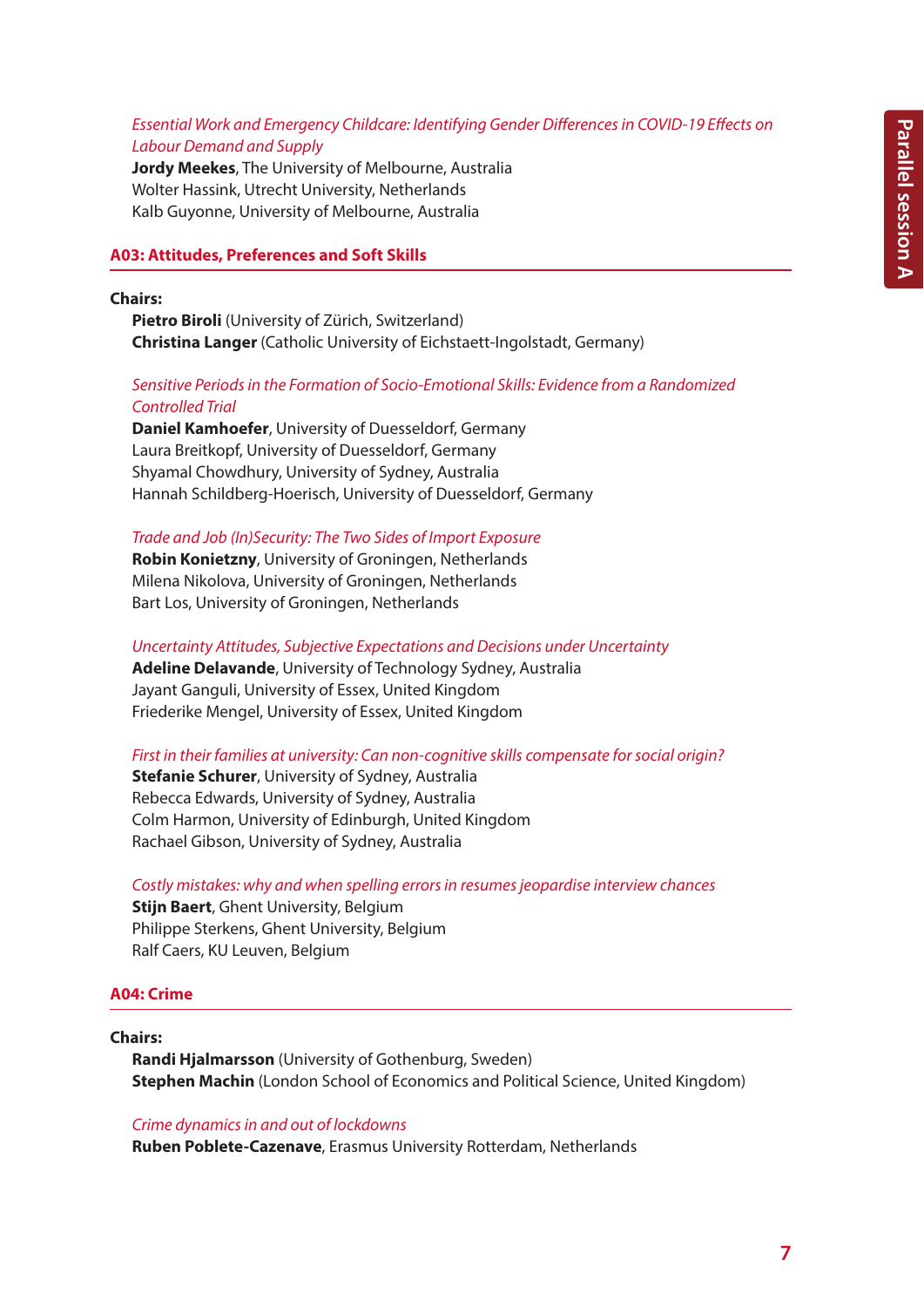## *Universal Credit and Crime*

**Rocco D'Este**, Sussex, United Kingdom

# *The Punishment Ladder: Estimating the Impact of Different Punishments on Defendant Outcomes*

**Kristiina Huttunen**, Aalto University, Finland Martti Kaila, University of Helsinki, Finland Emily Nix, University of Southern California, United States

# *Is It Time to Let go of the Past? Effect of Clean Slate Scheme on Employment and Earnings*

**Kabir Dasgupta**, Auckland University of Technology, New Zealand Keshar Ghimire, UC Blue Ash College, United States Alexander Plum, Auckland University of Technology, New Zealand

*Legal Access to Alcohol and Its Impact on Drinking and Crime* **Dehos Fabian**, RWI – Leibniz Institute for Economic Research, Germany

## **A05: Female Bargaining**

#### **Chairs:**

**Nicoletti Cheti** (University of York, United Kingdom) **Ray Bachan** (University of Brighton, United Kingdom)

*Mobility and gendered effects of co-workers* **Virág Ilyés**, Corvinus University of Budapest, Hungary

*Different but stable – Gender-specific competitive behavior across age* **Alexander Straub**, Leibniz Universität Hannover, Germany Anna Katharina Pikos, University of Hannover, Germany

# *Do women and men negotiate differently in the absence of potential discrimination or social costs?*

**Christine Alamaa**, Swedish Institute for Social Research, Sweden Jenny Säve-Söderbergh, Swedish Institute for Social Research, Sweden

## *Why do Women Ask for Less?*

**Jenny Säve-Söderbergh**, SOFI, Sweden Anna Dreber, Stockholm School of Economics, Sweden Emma Heikensten, Stockholm School of Economics, Sweden

*Tackling Sexual Harassment: Evidence from India* **Karmini Sharma**, University of Warwick, India

## **A06: Politics and Society**

#### **Chairs:**

**Lorenzo Rocco** (University of Padova, Italy) **Jennifer Feichtmayer** (University Erlangen - Nürnberg, Germany)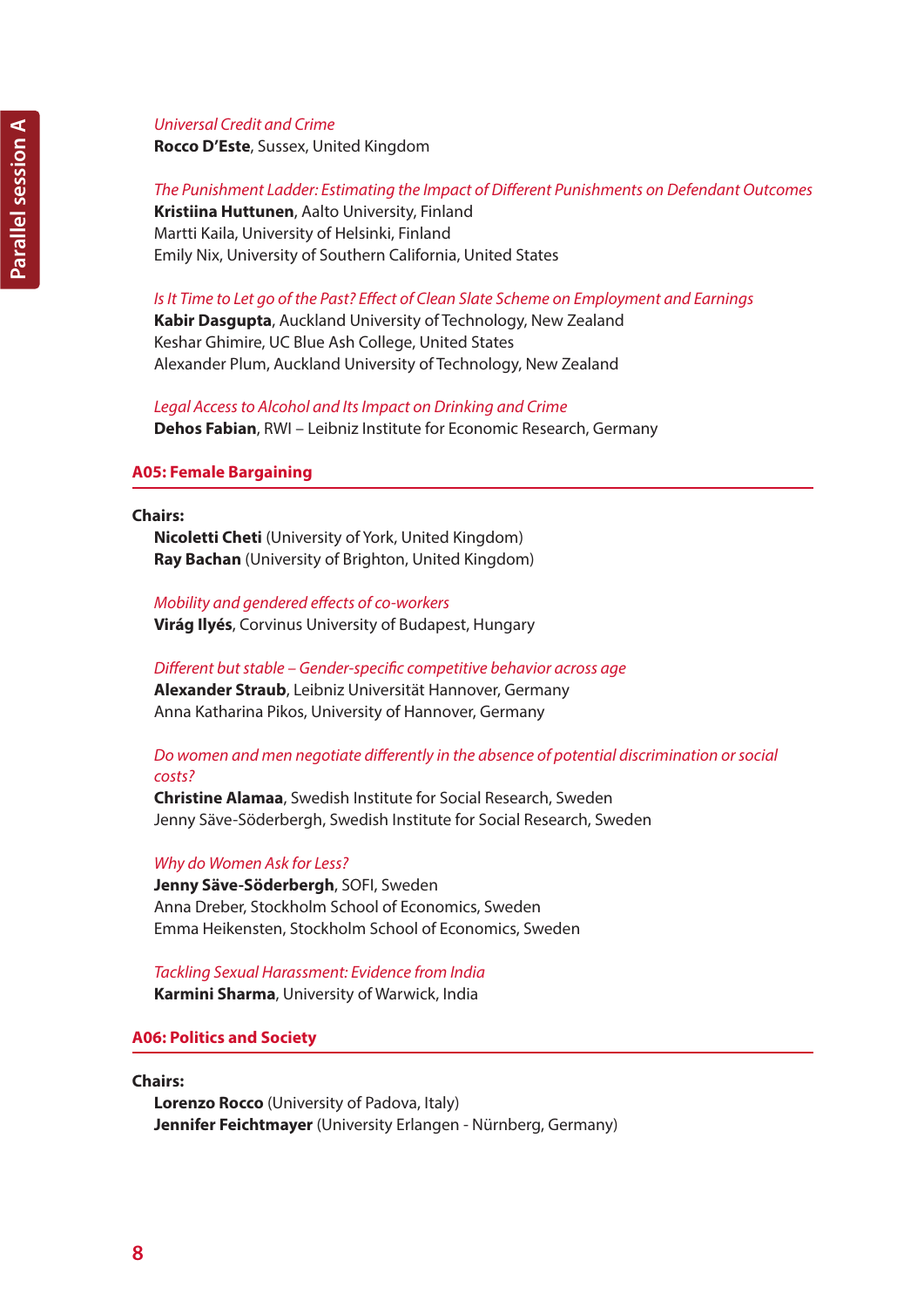# *Don't Downsize This! Social Reactions to Mass Dismissals on Twitter*

**Eve Caroli**, Paris Dauphine University, France Andrea Bassanini, OECD, France Bruno Chaves, Paris Dauphine University, France Antoine Reberioux, Université de Paris, France

*The Broad Decline in Health and Human Capital of Americans Born after 1947* **Nicholas Reynolds**, University of Essex, United Kingdom

# *When populists deliver on their promises: the electoral effects of a large cash transfer program in Poland*

**Michał Brzeziński**, Uniwersytet Warszawski, Poland Jan Gromadzki, GH Warsaw School Economics and Institute for Structural Research, Poland Katarzyna Sałach, University of Warsaw, Poland

# *Does Social Safety Net matter? Observing heterogeneity and disaster resilience of social protection portfolio in Bangladesh*

**Andilip Afroze**, Queensland University of Technology, Australia Dipanwita Sarkar, Queensland University of Technology, Australia Jayanta Sarkar, Queensland University of Technology, Australia

# *Populism and Ideological Convergence in a Multiparty System: Evidence from Finland* **Tuuli Tähtinen**, European University Institute, Italy

## **A07: Early Life and Children`s Outcomes**

#### **Chairs:**

**Anna Raute** (Queen Mary University London, United Kingdom) **Gloria Moroni** (Erasmus University Rotterdam, Netherlands)

## *Operation Allied Force: Unintended Consequences of the NATO Bombing on Children's Outcomes*

**Suncica Vujic**, University of Antwerp, Belgium Lara Lebedinski, Institute of Economics Sciences, Serbia Giuseppe Migali, Lancaster University, United Kingdom MIlos Popovic, Leiden University, Netherlands

*A 10-week learning program exploiting assistive technology for pupils diagnosed with dyslexia* **Søren Albeck Nielsen**, Aarhus University, Denmark

# *With a Little Help From My Friends: Medium-Term Effects of a Remedial Education Program Targeting Roma Minority*

**Marianna Battaglia**, Universidad de Alicante, Spain Lara Lebedinski, Institute of Economics Sciences, Serbia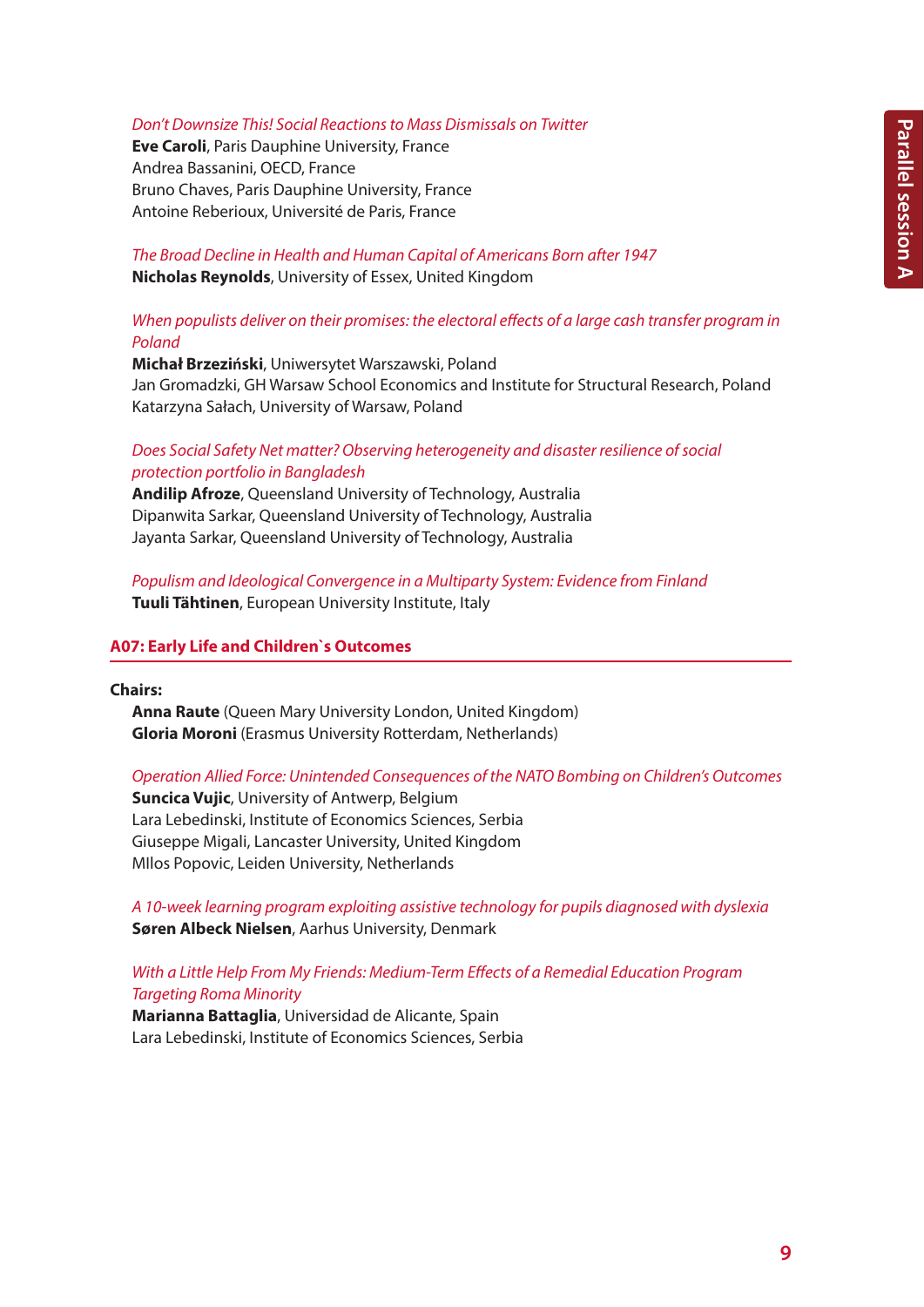# *Laboratory measure of children's patience predicts educational choices years later*

**Daniela Glätzle-Rützler**, University of Innsbruck, Austria Silvia Angerer, UMIT – University for Health Sciences, Medical Informatics and Technology, Austria

Jana Bolvashenkova, Ifo Institute, Germany Philipp Lergetporer, Ifo Institute, Germany Matthias Sutter, Max Planck Institute for Research into Collective Goods, Germany

## *Paying (and paving) my way: the impacts of extra class participation on primary school pupils in Vietnam*

**Quynh (Erin) Huynh**, University of Padova, Italy

## **A08: Drivers of Inequality**

#### **Chairs:**

**Martin Nybom** (IFAU, Sweden) **Michael Böhm** (University of Bonn, Germany)

#### *Wage inequality in Germany after the minimum wage introduction*

**Thorsten Schank**, University of Mainz, Germany Mario Bossler, Institute for Employment Research (IAB), Germany

*Does the Position in Business Group Hierarchies Affect Workers' Wages?* **Elke Jahn**, IAB and University of Bayreuth, Germany

Hartmut Egger, University of Bayreuth, Germany Stefan Kornitzky, University of Bayreuth, Germany

## *Does Working at a Start-Up Pay Off?*

**Lisa Hoelscher**, Halle Institute for Economic Research (IWH) – Member of the Leibniz Association, Germany Daniel Fackler, Halle Institute for Economic Research (IWH), Germany Claus Schnabel, University of Erlangen-Nürnberg, Germany Antje Weyh, Institute for Employment Research (IAB) Saxony, Germany

## *The effects of circumstances on long-term income opportunities: Re-examining evidence from the baby-boomers generation in Sweden*

**Helene Le Forner**, AMSE/EHESS, France Alain Trannoy, EHESS, France Arnaud Lefranc, THEMA, France Francesco Andreoli, University of Verona, Italy

*Assortative Matching and Differential Rent-sharing as Sources of Inequality* **István Boza**, Central European University, Hungary

# **A09: Teaching and Teachers**

**Chairs:**

**Michele Pellizzari** (University of Geneva, Switzerland) **Lorenzo Corsini** (University of Pisa, Italy)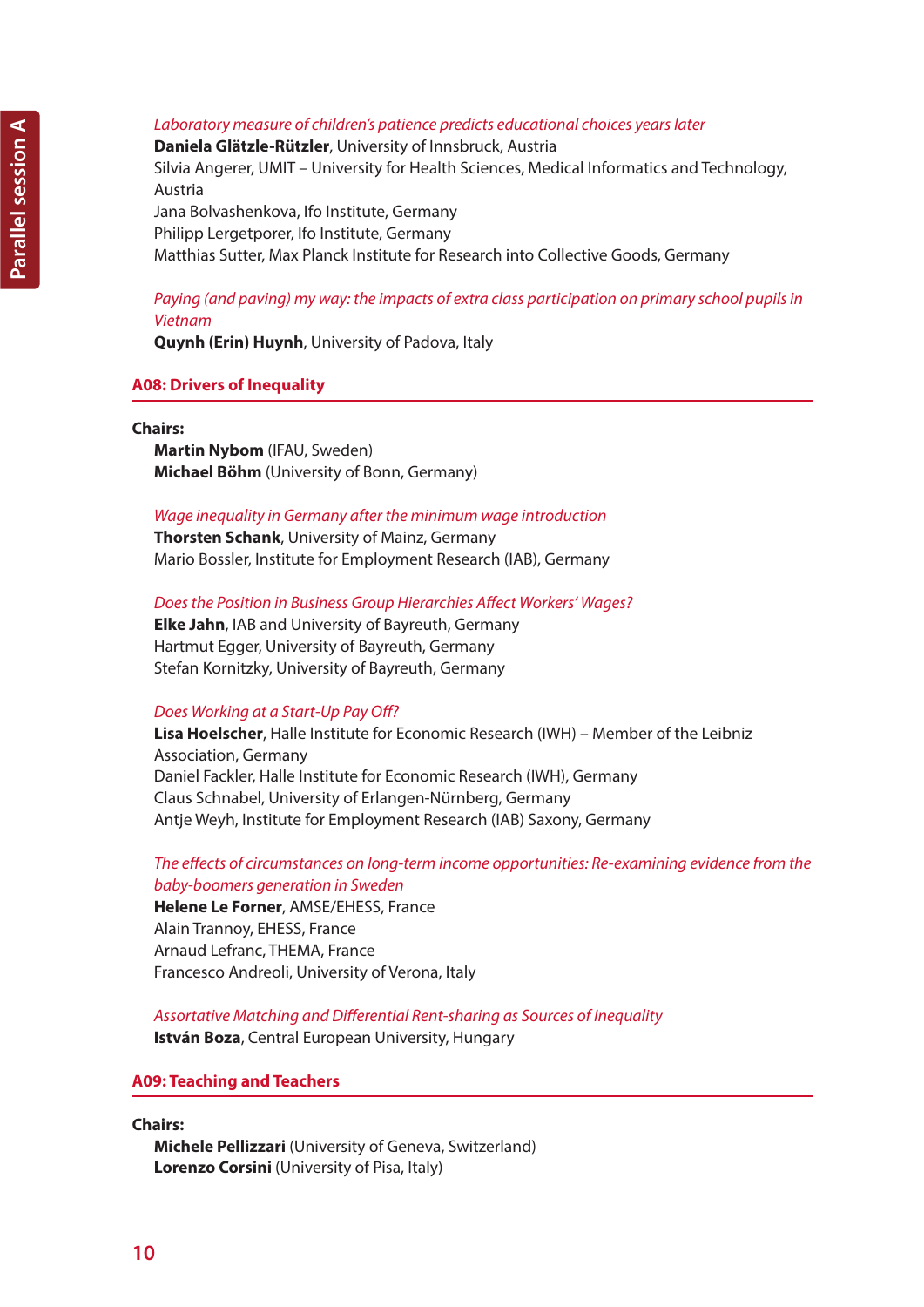# *Teaching Self-regulation*

**Henning Hermes**, NHH Bergen, Norway Daniel Schunk, University of Mainz, Germany Eva Berger, German Council of Economic Experts, Germany Kirsten Winkel, University of Mainz, Germany Ernst Fehr, University of Zurich, Switzerland

*Parents as Teachers: Causal Evidence on Home-Based Parental Tutoring*

**Joana Elisa Maldonado**, KU Leuven, Belgium Kristof De Witte, University of Maastricht, Netherlands

*Teacher-to-classroom assignment and student achievement*

**Petra Thiemann**, Lund University, Sweden Bryan S. Graham, UC Berkeley, United States Geert Ridder, USC, United States Gema Zamarro, University of Arkansas, United States

## *Distraction or Teaching Tool: Do Smartphone Bans in Schools Help Students?* **Sara Abrahamsson**, Norwegian School of Economics, Norway

*Teacher Effects in Germany: Evidence from Elementary School* **Maria Daniela Araujo P.**, University of Bamberg, Germany Johanna Sophie Quis, University of Hannover, Germany

# **A10: Evaluation of Labour Market Policies**

**Chairs:**

**Pietro Garibaldi** (Collegio Carlo Alberto and University of Torino, Italy) **Bart Cockx** (Ghent University, Belgium)

*Labor Market and Health Effects of an Activation Program for the Long-term Inactive*

**Mareen Bastiaans**, Erasmus University Rotterdam, Netherlands Anne Gielen, Erasmus University Rotterdam, Netherlands Robert Dur, Erasmus University Rotterdam, Netherlands

*Subsidizing Domestic Services: Job Creation, Employment Formalisation and the Unintended Health Costs*

**Elisabeth Leduc**, Université Libre de Bruxelles (ULB), Belgium Ilan Tojerow, Université Libre de Bruxelles (ULB), Belgium

*Making Activation for Young Welfare Recipients Mandatory*

**Øystein Hernæs**, Ragnar Frisch Centre for Economic Research, Norway Dahl Espen S., Norwegian Directorate of Labour and Welfare and University of Oslo, Norway

# *Active labour market policies for long-term unemployed: New evidence from causal machine learning*

**Daniel Goller**, University of Bern, Switzerland Michael Lechner, University St. Gallen, Switzerland Tamara Harrer, Institute for Employment Research, Germany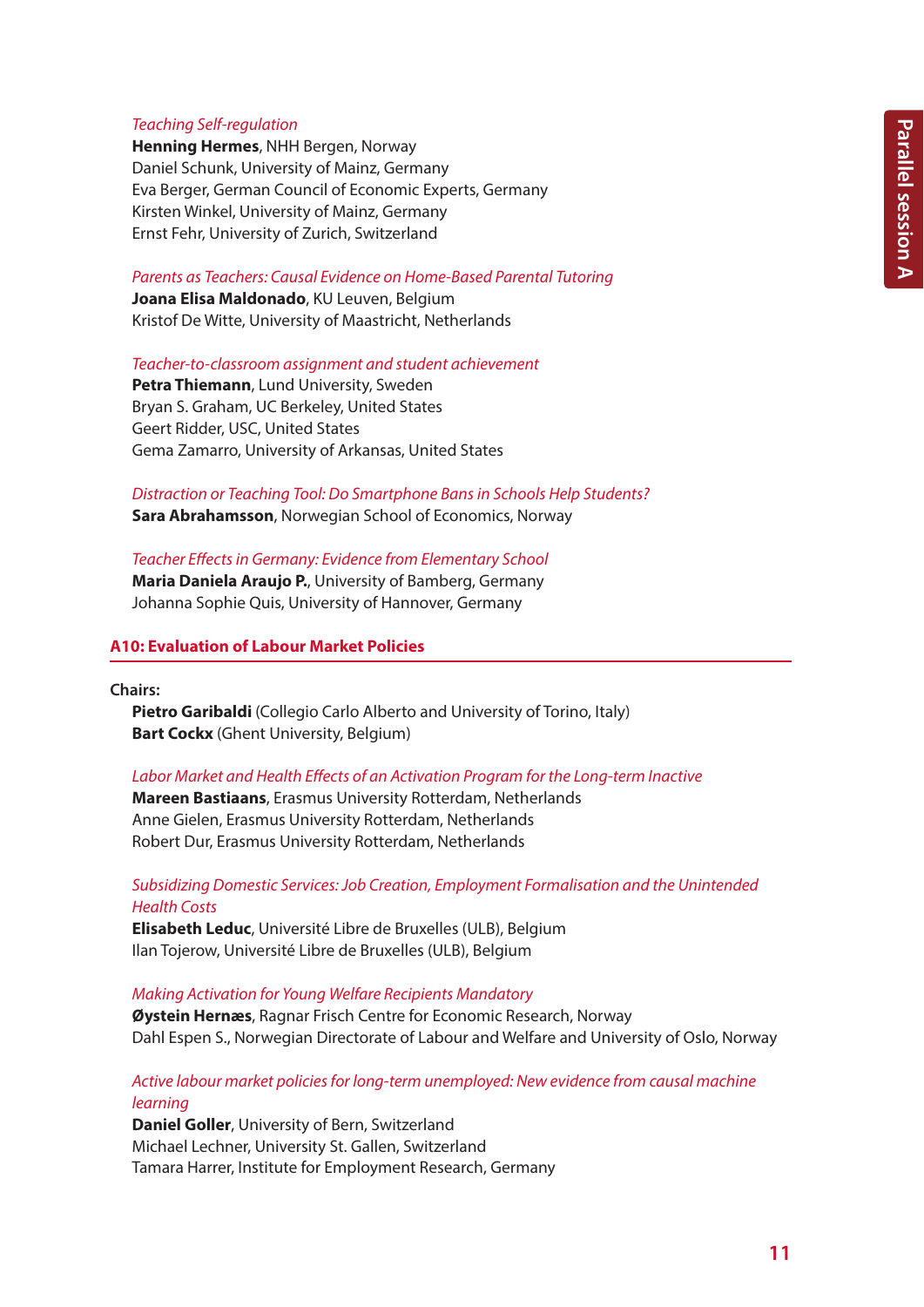## *Public Sector Employment - Stimulating Regular Employment or Providing Eligibility to Unemployment Benefits?*

**Eva Mörk**, Uppsala University, Sweden Lillit Ottosson, IFAU, Sweden Ulrika Vikman, IFAU, Sweden

# **A11: Marriage**

# **Chairs**:

**Emilia Del Bono** (University of Essex, United Kingdom)

# *Education and Consanguineous Marriage*

**Pelin Akyol**, Bilkent University, Turkey Naci Mocan, Louisiana State University, United States

# *Survivors Benefits and Conjugal Behavior. Evidence from the Netherlands*

**Julie Treguier**, INED, France Simon Rabate, Centraal Planbureau, Netherlands

# *Marriage Market Adjustments to Labour Market Shocks: Evidence from Denmark*

**Anne Sophie Lassen**, Copenhagen Business School, Denmark Ria Ivandic, London School of Economics, United Kingdom Tom Kirchmaier, London School of Economics, United Kingdom

*Job Displacement, Remarriage, and Marital Sorting*

**Bastian Schulz**, Aarhus University, Denmark Hanno Foerster, Boston College, United States Tim Obermeier, Institute for Fiscal Studies, United Kingdom Alexander Paul, Aarhus University, Denmark

*The changing wage distribution and the decline of marriage* **Edoardo Ciscato**, KU Leuven, Belgium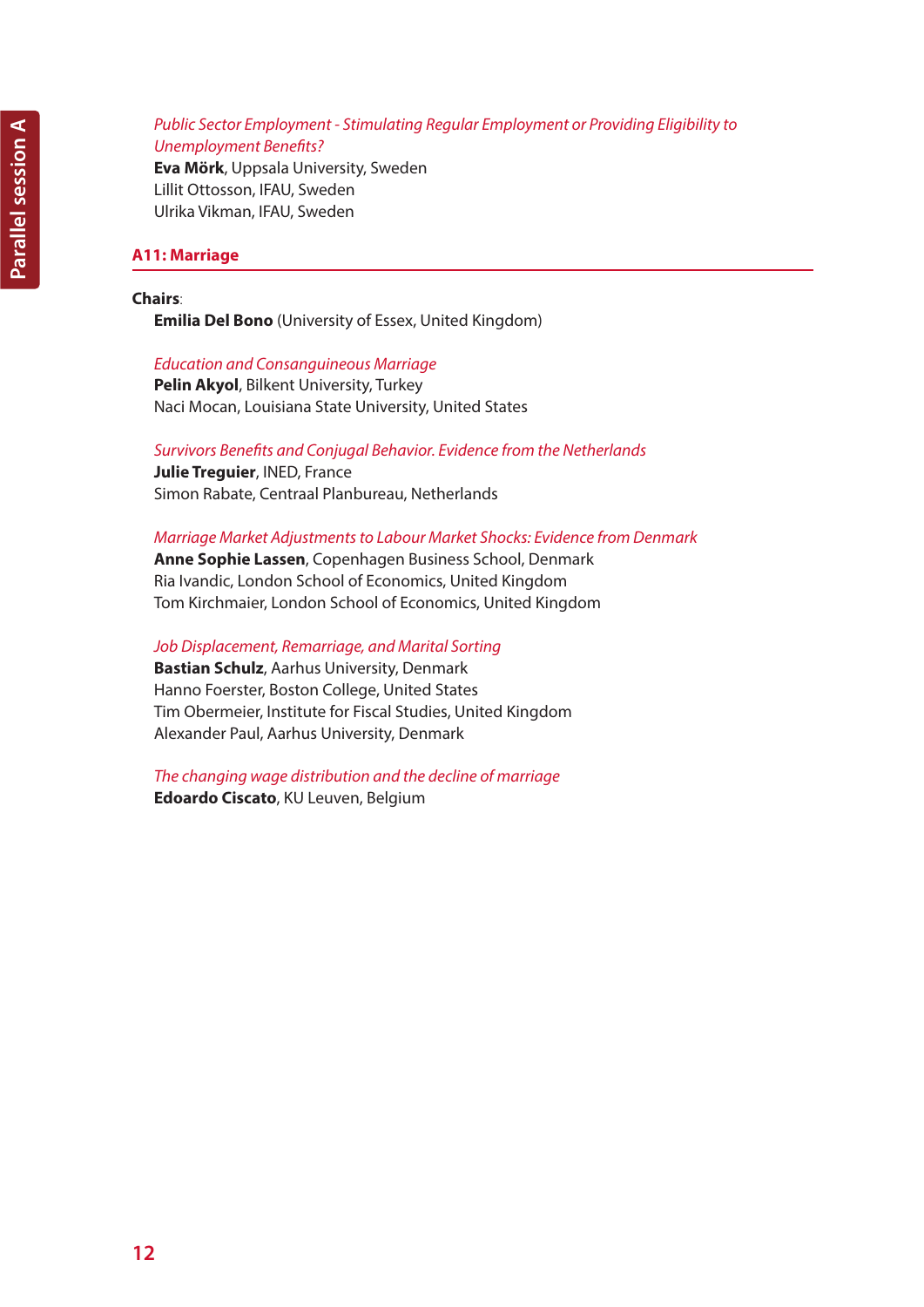# **Post discussion parallel sessions A**

**Thursday, 16 September 2021, 10.45 – 10.55 CEST**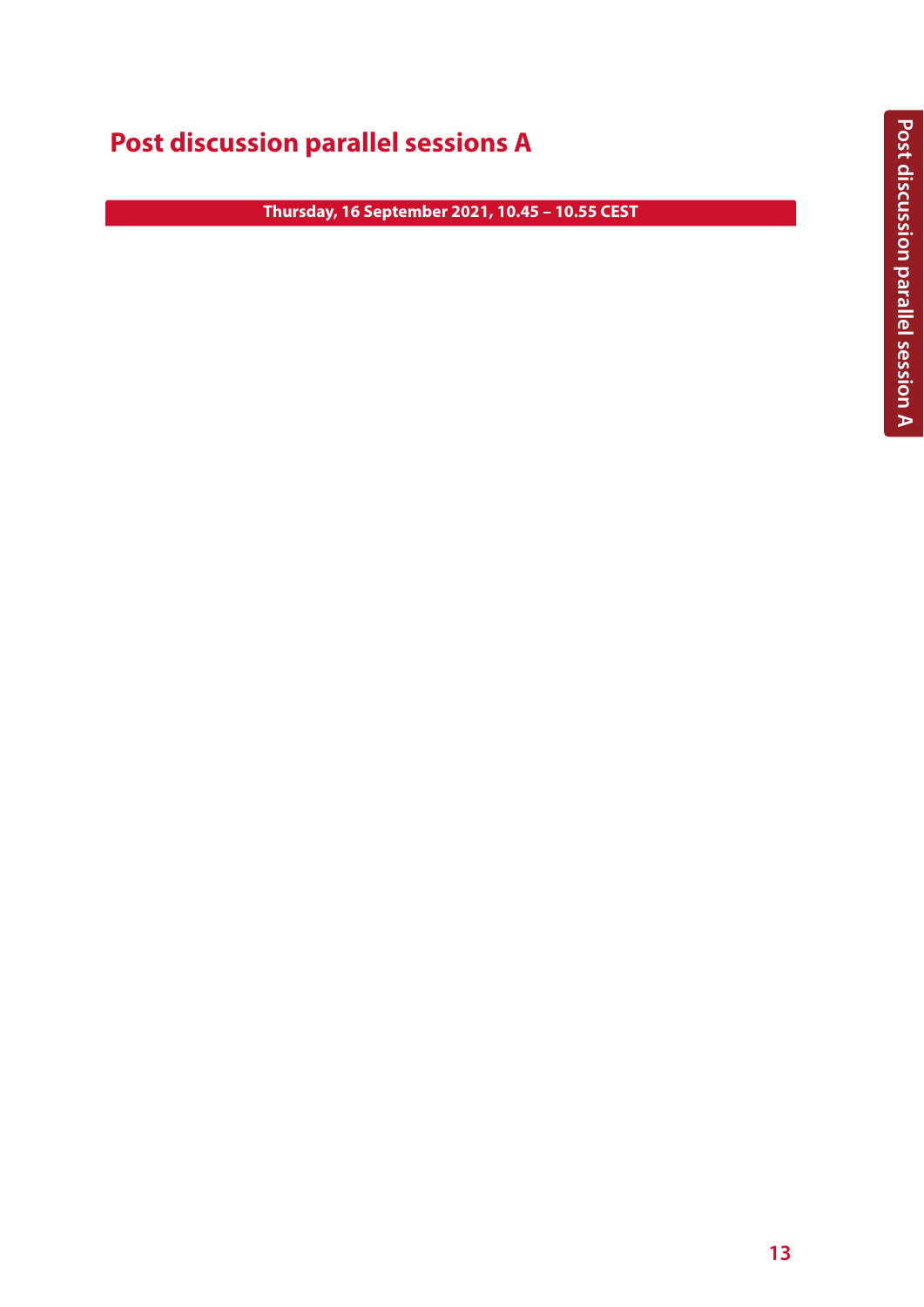# **Poster session I**

# **Thursday 16 September 2021, 11.00 – 11.30 CEST**

*P1.01: (No) Effects of Subsidizing the First Employee: Evidence of a Low Take-up Puzzle Among Firms in Finland*

**Annika Nivala**, Labour Institute for Economic Research, Finland

*P1.02: Entry Deregulation, Firm Organization and Wage Inequality*

**Priscila Ferreira**, University of Minho, Portuga A.P.O. Fernandes, Unversity of Exeter, United Kingdom Dudley Cooke, Unversity of Exeter, United Kingdom

*P1.03: Cancelled*

# *P1.04:Quality and selection in regulated professions*

**Gaetano Basso**, Banca d'Italia, Italy Eleonora Brandimarti, University of Geneva, Switzerland Michele Pellizzari, University of Geneva, Switzerland Giovanni Pica, Università della Svizzera Italiana, Switzerland

*P1.05: Intergenerational Transmission in Regulated Professions and the Role of Familism* **Andrea Cintolesi**, Bank of Italy, Italy Bamieh Omar, University vienna, AustriaPlenary Session II: Adam Smith Lecture

*P1.06: Revisiting the nexus between income and well–being: Is satiation point individual–specific?* **Barbara Pertold-Gebicka**, Charles University, Czech Republic) Dominika Spolcova, Charles University, Czech Republic

*P1.07: Field of Study and Financial Problems: How Economics Reduces the Risk of Default* **Kristoffer Balle Hvidberg**, University of Copenhagen, Denmark

*P1.08: Secondary School Expansion through Televised Lessons: The Labor Market Returns of the Mexican Telesecundaria* **Laia Navarro-Sola**, Stockholm University, Sweden

*P1.09: Employer Concentration and Outside Options* **Anna Stansbury**, MIT Sloan, United States

Gregor Schubert, Harvard University, United States Bledi Taska, Burning Glass Technologies, United States

*P1.10: Infant Mortality Expectation and Fertility Choice*

**Ali Yasin Vergili**, University of Technology Sydney, Australia Adeline Delavande, University of Technology Sydney, Australia Hans-peter Kohler, University of Pennsylvania, United States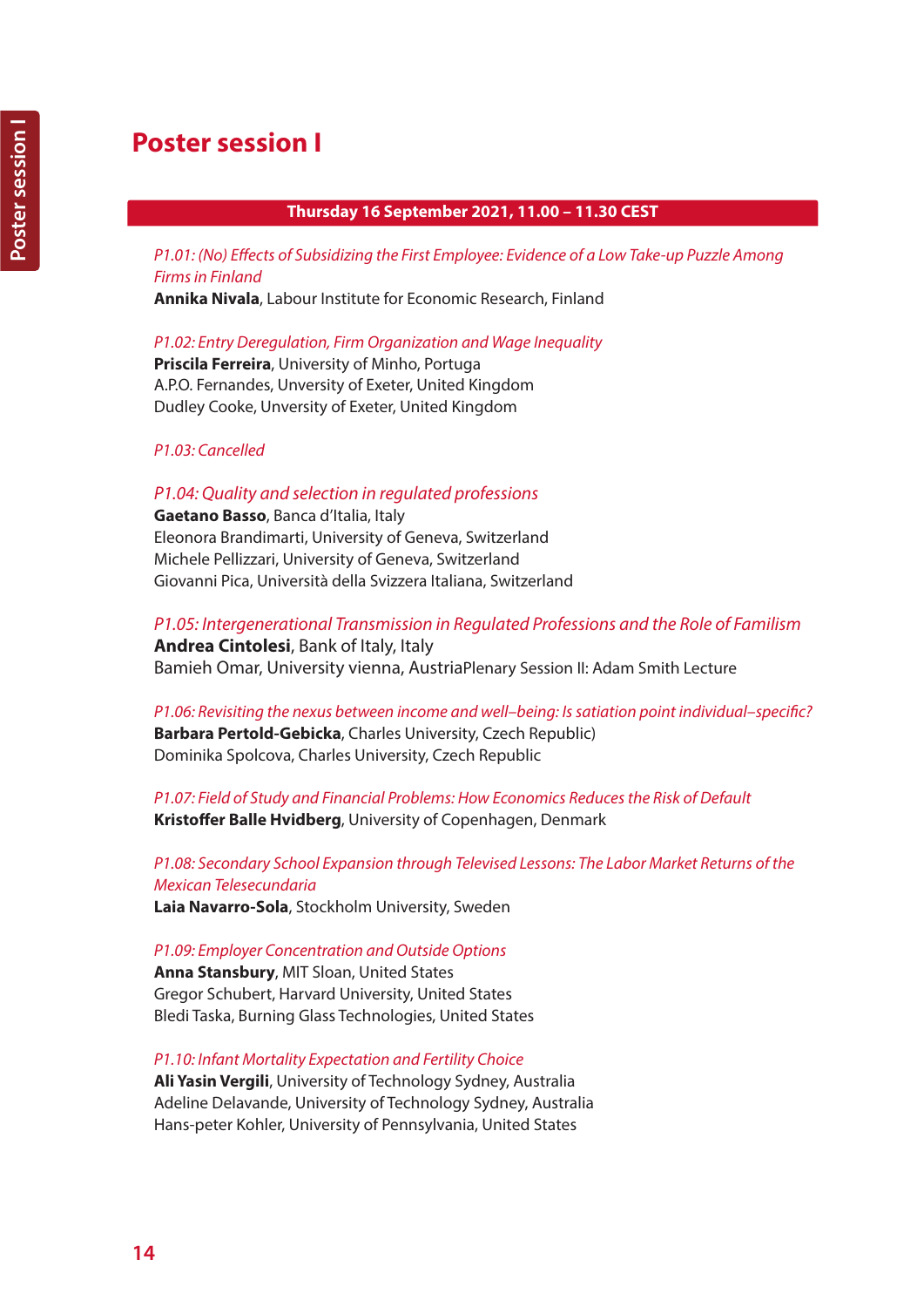# *P1.11: Food insecurity in the US during the pandemic: What can we learn from real-time data?*

**Sara Ayllón**, University of Girona, Spain Samuel Lado, University of Girona, Spain

*P1.12: Intergenerational Transmission of Welfare: Evidence from Germany* **Jennifer Feichtmayer**, University Erlangen - Nürnberg, Germany Regina Riphahn, University Erlangen - Nürnberg, Germany

# *P1.13: Rent-sharing in the health care sector: Evidence from the repeal of the East-German medical fee discount*

**Eduard Brüll**, ZEW Mannheim, Germany Maximilian Bach, ZEW Mannheim, Germany

*P1.14: Care or self-care? The impact of informal care provision on health behaviour* **Peter Eibich**, Max Planck Institute for Demographic Research, Germany

# *P1.15: Did Schools Adopt Pay Flexibility*

**Hedvig Horvath**, University College London, United Kingdom Alex Bryson, UCL Social Research Institute, United Kingdom Bilal Nasim, UCL Social Research Institute, United Kingdom Jake Anders, UCL Social Research Institute, United Kingdom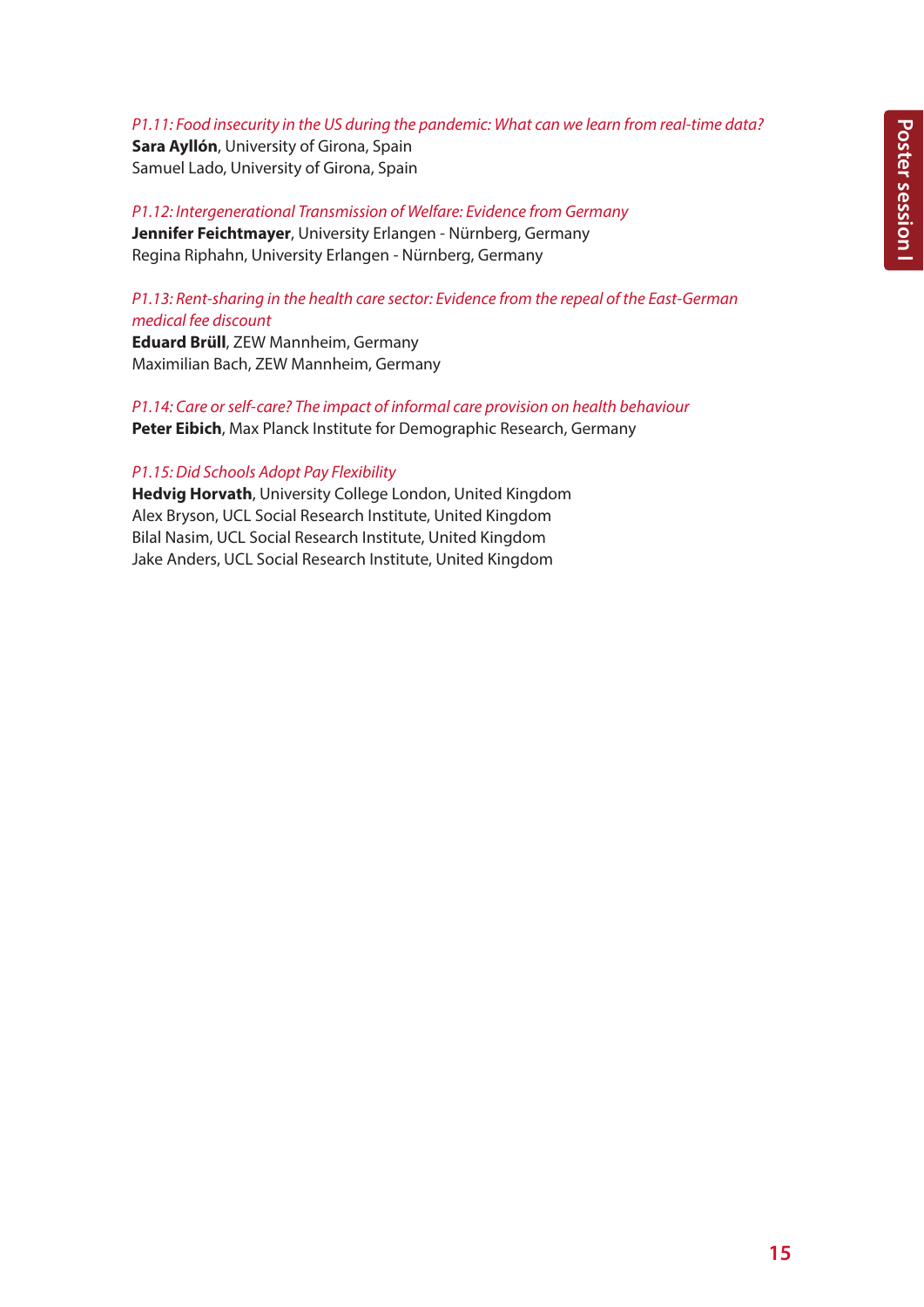# **Plenary session I**

# **Thursday 16 September 2021, 11.45 – 12.45 CEST**

*"The Marco Fanno" special lecture* **Fabiano Schivardi**, (LUISS University)

*Are Executives in Short Supply? Evidence from Death Events, joint with Julien Sauvagnat, (Bocconi University)* 

**Introduction/Chair: Giorgio Brunello** (University of Padova)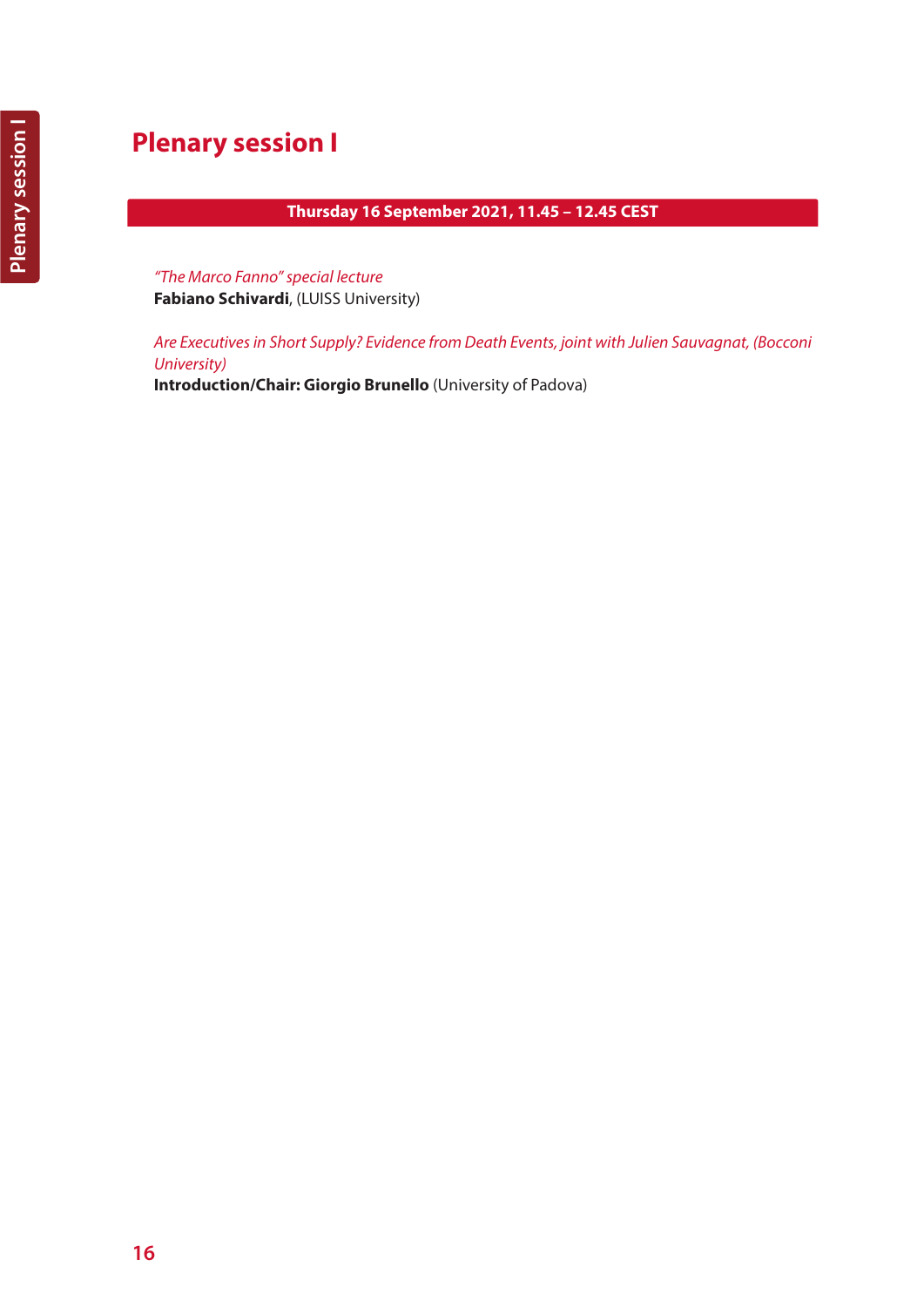# **Award Ceremony I: Labour Economics**

# **Thursday 16 September 2021, 12.45 – 13.00 CEST**

**Chair: Arthur van Soest** (Tilburg University), Editor in Chief Labour Economics

# *Prize for the best article in Labour Economics*

The Editor in Chief of Labour Economics will announce the 2021 winner of the 15th "EALE Labour Economics Prize" for the best paper published in Labour Economics during 2020. The prize is € 1,000.

## *Best Reviewer Prize*

The Editor and Publisher of Labour Economics, will announce the best reviewer selected out of the nominated best reviewers by the Editorial board. The prize is  $\epsilon$  1,000.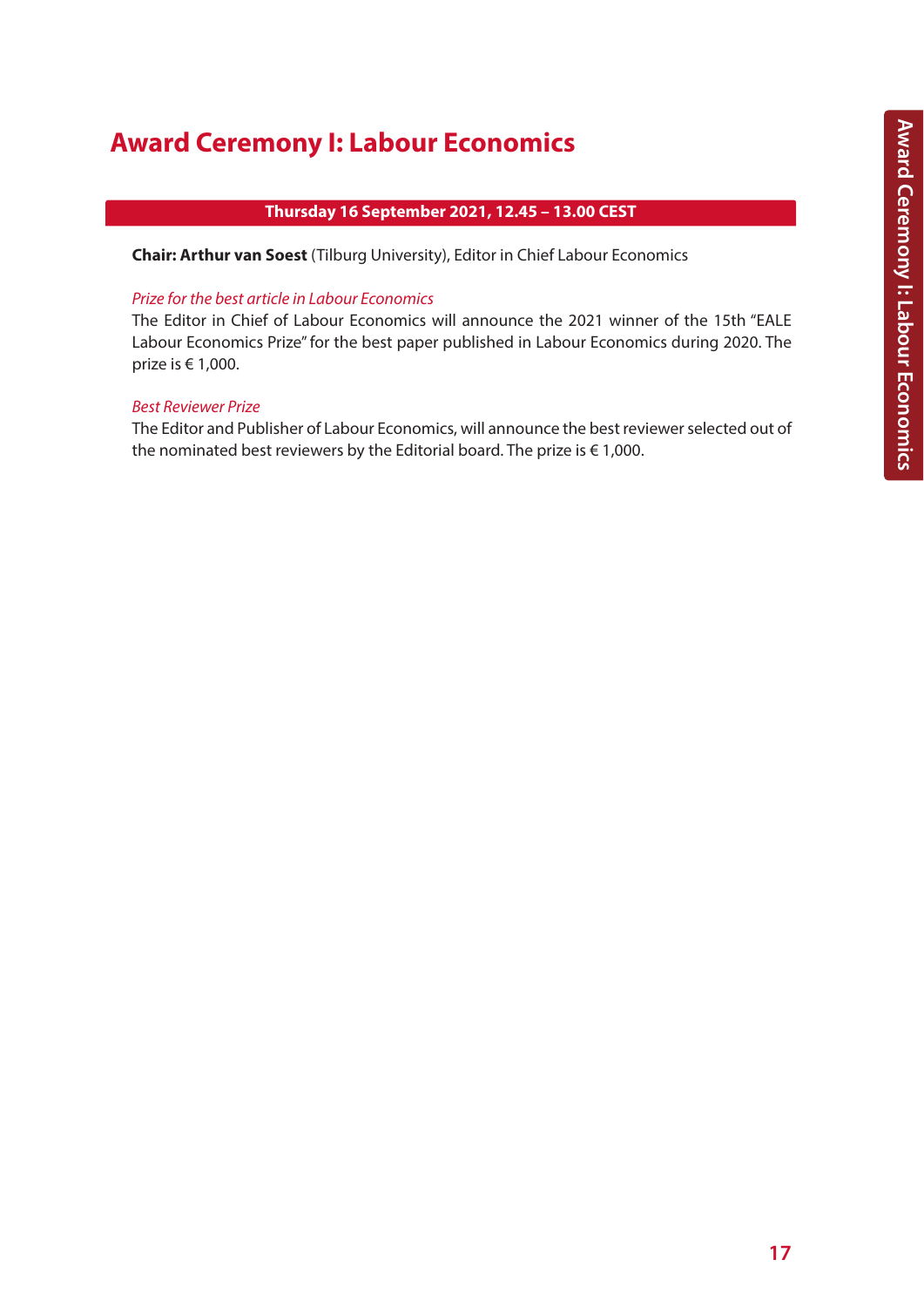# **Parallel session B**

# **Thursday, 18 September 2021, 13.30 – 14.45 CEST**

## **B01: Economic Analysis of COVID 19 Pandemic**

### **Chairs:**

**Michele Belot** (Cornell University, United States) **Lennart Ziegler** (University of Vienna, Austria)

*Short-term effects of entering the labor market during higher education expansion*

**Johannes Trunzer**, Leibniz University Hannover, Germany Stephan L. Thomsen, Leibniz University Hannover, Germany

#### *Does the Corona pandemic change study choices?*

**Aino-Maija Aalto**, Stockholm university, Sweden Dagmar Müller, Research Institute of Industrial Economics, Sweden Lucas Tilley, Uppsala University, Sweden

*How did European retirees respond to the COVID-19 pandemic?*

**Marco Bertoni**, University of Padova, Italy Martina Celidoni, Padova University, Italy Chiara Dal Bianco, Padova University, Italy Guglielmo Weber, Padova University, Italy

# *An economic model of the Covid-19pandemic with young and old agents: Behavior, testing and policies*

**Philipp Kircher**, Cornell and UC Louvain, United States Michele Tertilt, University of Mannheim, Germany Cezar Santos, Bank of Portugal, Portugal Luiz Brotherhood, Universitat de Barcelona, Spain

*Living at the peak: Health and Public Finance during the COVID-19 pandemic* **Judit Vall Castelló**, Universitat de Barcelona, Spain Pilar Sorribas, Universitat de Barcelona, Spain Dirk Foremny, Universitat de Barcelona, Spain

## **B02: Temporary and Short Time Work**

## **Chairs:**

**Alex Bryson** (University College London, United Kingdom) **Daniela Piazzalunga** (University of Trento, Italy)

## *Why do temporary workers have higher disability insurance risks than permanent workers?*

**Paul Muller**, Vrije Universiteit Amsterdam, Netherlands Roger Prudon, Vrije Universiteit Amsterdam, Netherlands Pierre Koning, Vrije Universiteit Amsterdam, Netherlands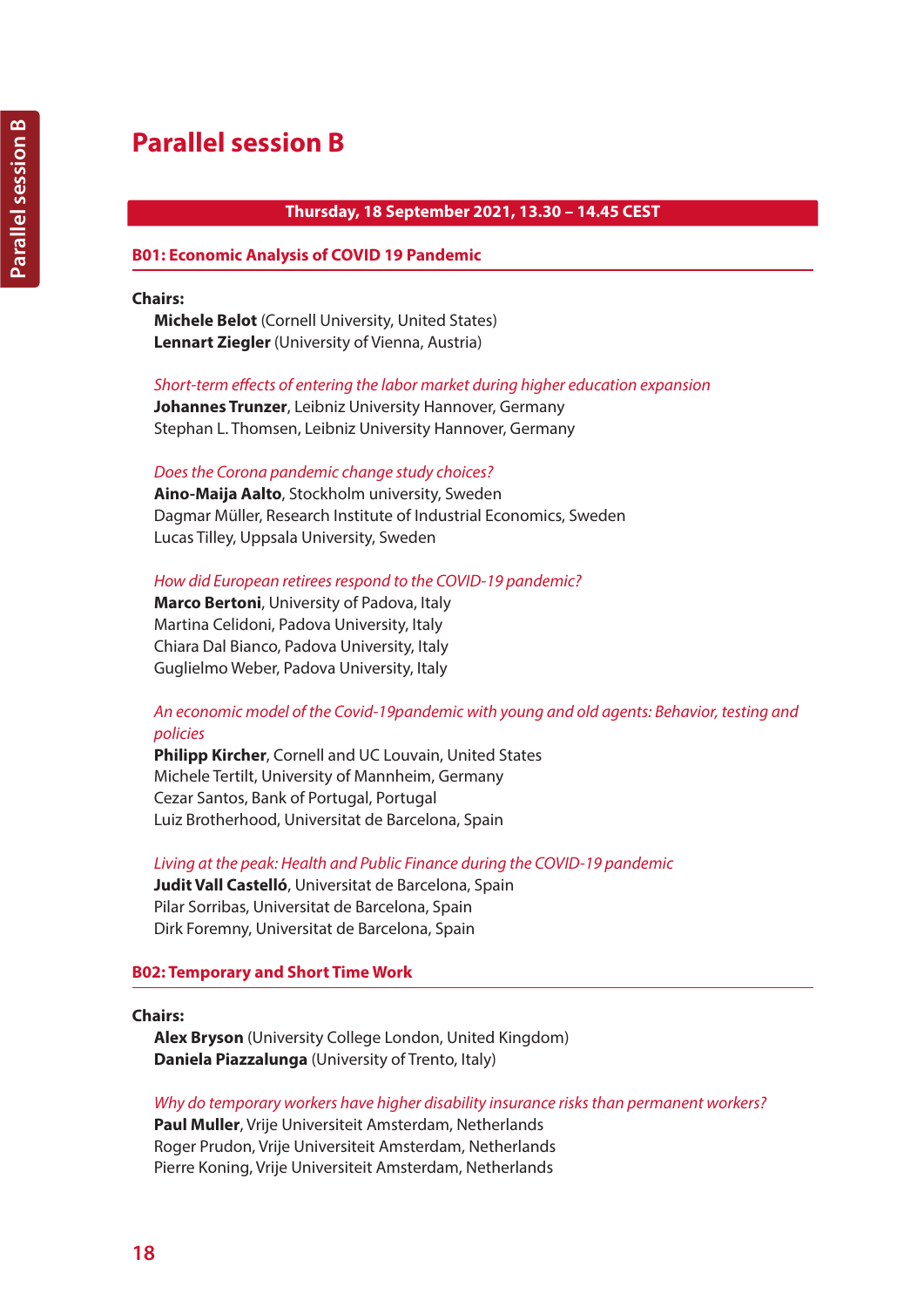#### *Temporary and Contingent Workers in a Matching Model With Employment At Will*

**Pietro Garibaldi**, Collegio Carlo Alberto and University of Torino, Italy Pedro Gomes, Birkbeck, University of London, United Kingdom

*Short-time work and unionisation. When is short-time work more effective?* **Federica Origo,** Personal address, Italy Daniele Biancardi, Università di Torino, Italy Claudio Lucifora, Università Cattolica, Italy

*Can Work Sharing Sustain Employment During Economic Downturn? Evidence from Brazil*

**Tulio Cravo**, African Development Bank, Côte d'Ivoire Paulo Jacinto, Federal University of Parana, Brazil Rodrigo Quintana, Systemiq, Brazil

*Macroeconomic determinants of involuntary part-time employment in Germany* **Theresa Markefke**, University of Cologne, Germany Rebekka Rehm, University of Cologne, Germany

## **B03: Automation, Technology and the Labour Market**

**Chairs:**

**Piotr Lewandowski** (Institute for Structural Research, Poland) **Martina Uccioli** (Massachusetts Institute of Technology, United States)

#### *Computers as Stepping Stones? Technological Change and Labor Market Opportunities*

**Cäcilia Lipowski**, ZEW Mannheim, Germany Melanie Arntz, ZEW Mannheim, Germany Guido Neidhöfer, ZEW Mannheim, Germany Ulrich Zierahn, Utrecht University, Netherlands

# *Digging into the Digital Divide: Workers' Exposure to Digitalization and its Consequences for Individual Employment*

**Sabrina Genz**, Utrecht University, Netherlands Claus Schnabel, University of Erlangen-Nürnberg, Germany

*Labor Market Polarization and Intergenerational Mobility: Theory and Evidence* **Jan-Luca Hennig**, Trinity College Dublin, Ireland

*Routine-Biased Technological Change and Hours Worked over the Business Cycle* **Sébastien Bock**, Paris School of Economics, France Idriss Fontaine, Université de La Réunion, France

*Human capital investment and perceived automation risks: Evidence from 16 countries* **Stefania Innocenti**, University of Oxford, United Kingdom Marta Golin, Department of Economics, United Kingdom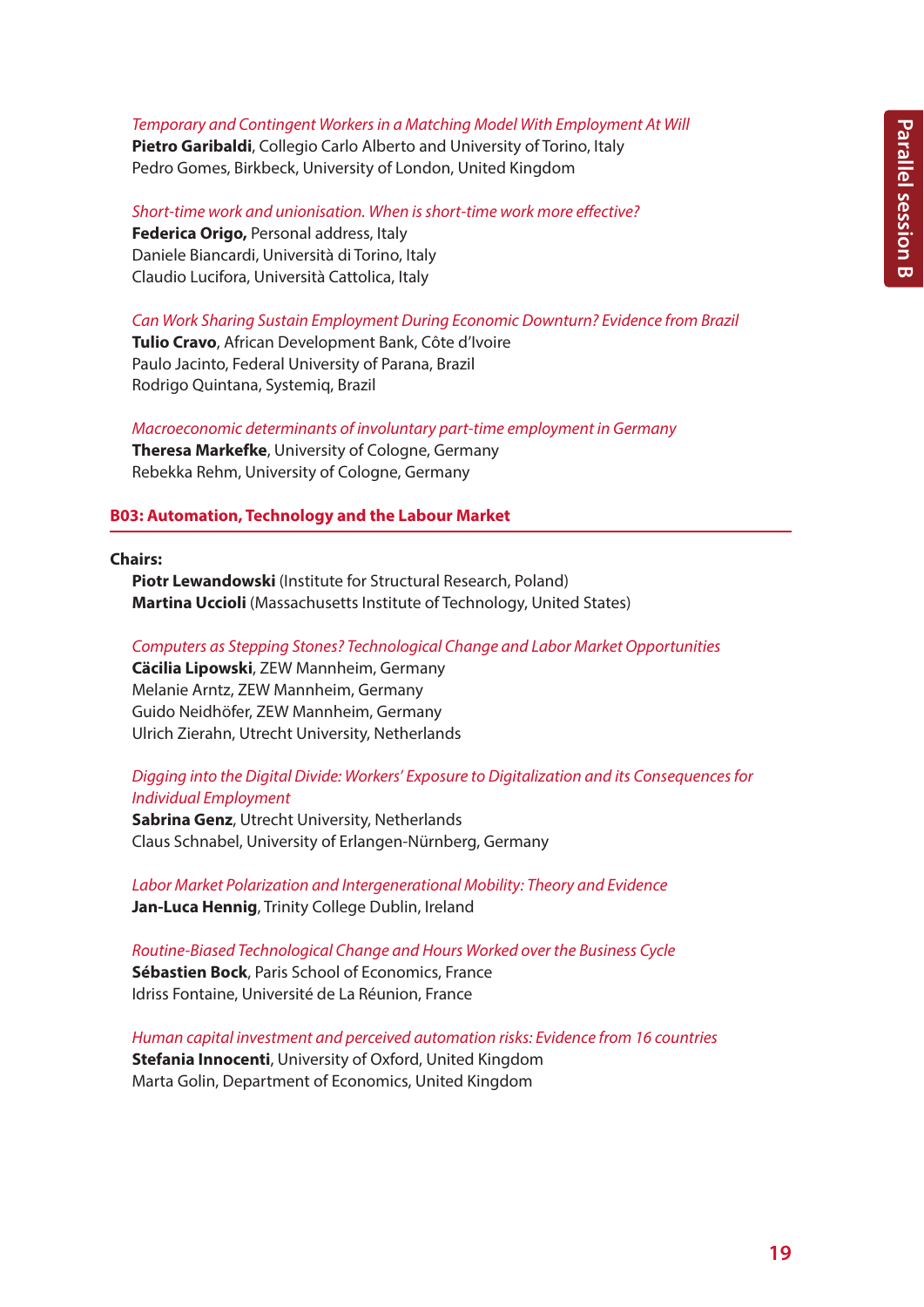# **B04: Wage Inequality**

#### **Chairs:**

**Bernd Fitzenberger** (FAU and IAB, Germany) **Elke Jahn** (IAB and University of Bayreuth, Germany)

*Profit Shifting, Employee Pay, and Inequalities: Evidence from US-listed Companies* **Baptiste Souillard**, Université Libre de Bruxelles, Belgium

*Homoploutia: Top Labor and Capital Incomes in the United States, 1950—2020* **Yonatan Berman**, London Mathematical Laboratory, United Kingdom Branko Milanovic, The Graduate Center, CUNY and London School of Economics, United **States** 

#### *Occupation Growth, Skill Prices, and Wage Inequality*

**Michael Böhm**, University of Bonn, Germany Hans-Martin Gaudecker, Universität Bonn, Germany Felix Schran, Universität Bonn, Germany

*Earnings Dynamics in Germany*

**Ana Pessoa,** University of Bonn, Germany

### *The role of a large-scale expansion policy on the fall in the college wage premium*

**Merve Demirel**, Bilkent University, Turkey Cagla Okten, Bilkent University, Turkey Asena Caner, TOBB Economy and Technology University, Turkey

#### **B05: Gender Gaps in the Labour Market II**

#### **Chairs:**

**Gesine Stephan** (Institute for Employment Research, Germany) **Raquel Sebastian** (Universidad Complutense de Madrid, Spain)

*The gender biased part-time penalty in hiring and its consequences for gender equality* **Daniel Kopp**, KOF Swiss Economic Institute, Switzerland

#### *Gender Differences in Wage Expectations*

**Ana Fernandes**, Bern University of Applied Sciences, Switzerland Martin Huber, University of Fribourg, Switzerland Giannina Vaccaro, University of Lausanne, Switzerland

### *Does the Child Penalty Strike Twice?*

**Sarah Sander**, University of Copenhagen and UCL, Denmark Mette Gørtz, University of Copenhagen, Denmark Almudena Sevilla, University College London, United Kingdom

*The Parental Wage Gap and the Development of Socio-emotional Skills in Children* **Paul Hufe**, University of Bristol, United Kingdom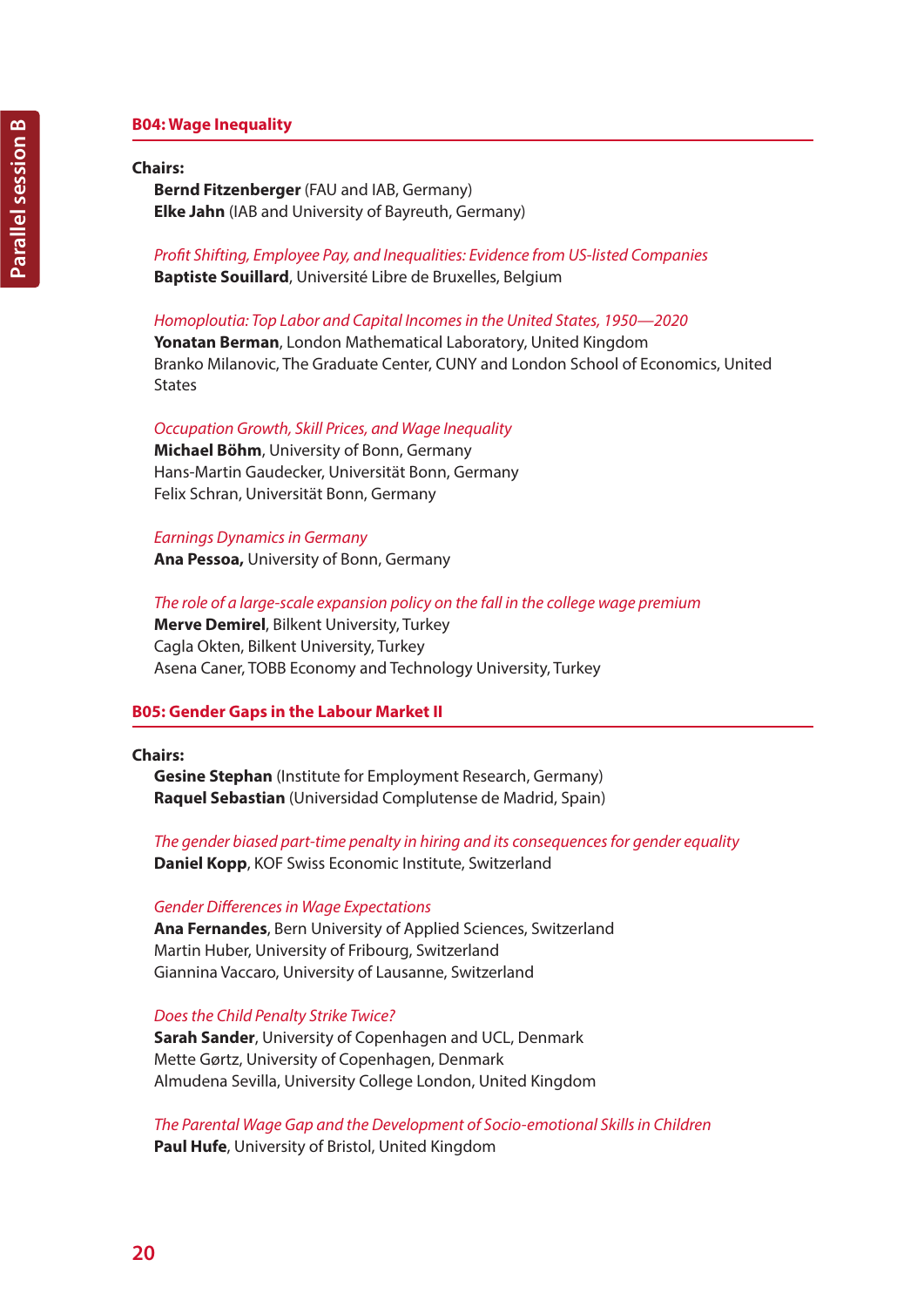## *Gender and Career Progression: Evidence from the Banco de España*

**Laura Hospido**, Banco de España, Spain Olympia Bover, Banco de España, Spain Ana Lamo, European Central Bank, Germany

## **B06: Wages and Worker Mobility**

#### **Chairs:**

**Bastian Schulz** (Aarhus University, Denmark) **Yannay Shanan** (Bar-Ilan University, Israel)

#### *Internal Labor Markets: A Worker Flow Approach*

**Ingrid Huitfeldt**, Statistisk Sentralbyrå, Norway Andrea Weber, Central European University, Hungary Andreas Kostøl, Arizona State University, United States Jan Nimczik, ESMT Berlin, Germany

# *Understanding High-Wage and Low-Wage Firms* **Horng Wong**, CREST Ecole Polytechnique, France

*Internal migration and skill demand in local labour markets* **Konstantina Maragkou**, University of Sheffield, United Kingdom Steven McIntosh, University of Sheffield, United Kingdom

#### *Worker Mobility and Domestic Production Networks*

**Francesco Grigoli**, International Monetary Fund, United States Nicola Pierri, International Monetary Fund, United States Cian Ruane, International Monetary Fund, United States Marvin Cardoze, \*Directorate General of Internal Taxes of the Dominican Republic, Dominican Republic

## *Match Quality and the Cyclicality of Rents*

**Simon Ek**, Uppsala University, Sweden Lena Hensvik, Uppsala University, Sweden Oskar Nordström Skans, Department of Economics, Uppsala University, Sweden Peter Fredriksson, Department of Economics, Uppsala University, Sweden

## **B07: Macroeconomics of Labour Markets**

#### **Chairs:**

**Oskar Nordström Skans** (Department of Economics, Uppsala University, Sweden) **Britta Gehrke** (University of Rostock, Germany)

*Defusing Leverage: Liquidity Management and Labor Contracts* **Andrea Alati**, London School of Economics, United Kingdom Edoardo Maria Acabbi, Universidad Carlos III de Madrid, Spain

*The Extent of Downward Nominal Wage Rigidity: New Evidence from Payroll Data* **Daniel Schaefer**, Johannes Kepler University Linz, Austria Co-author(s) Carl Singleton, University of Reading, United Kingdom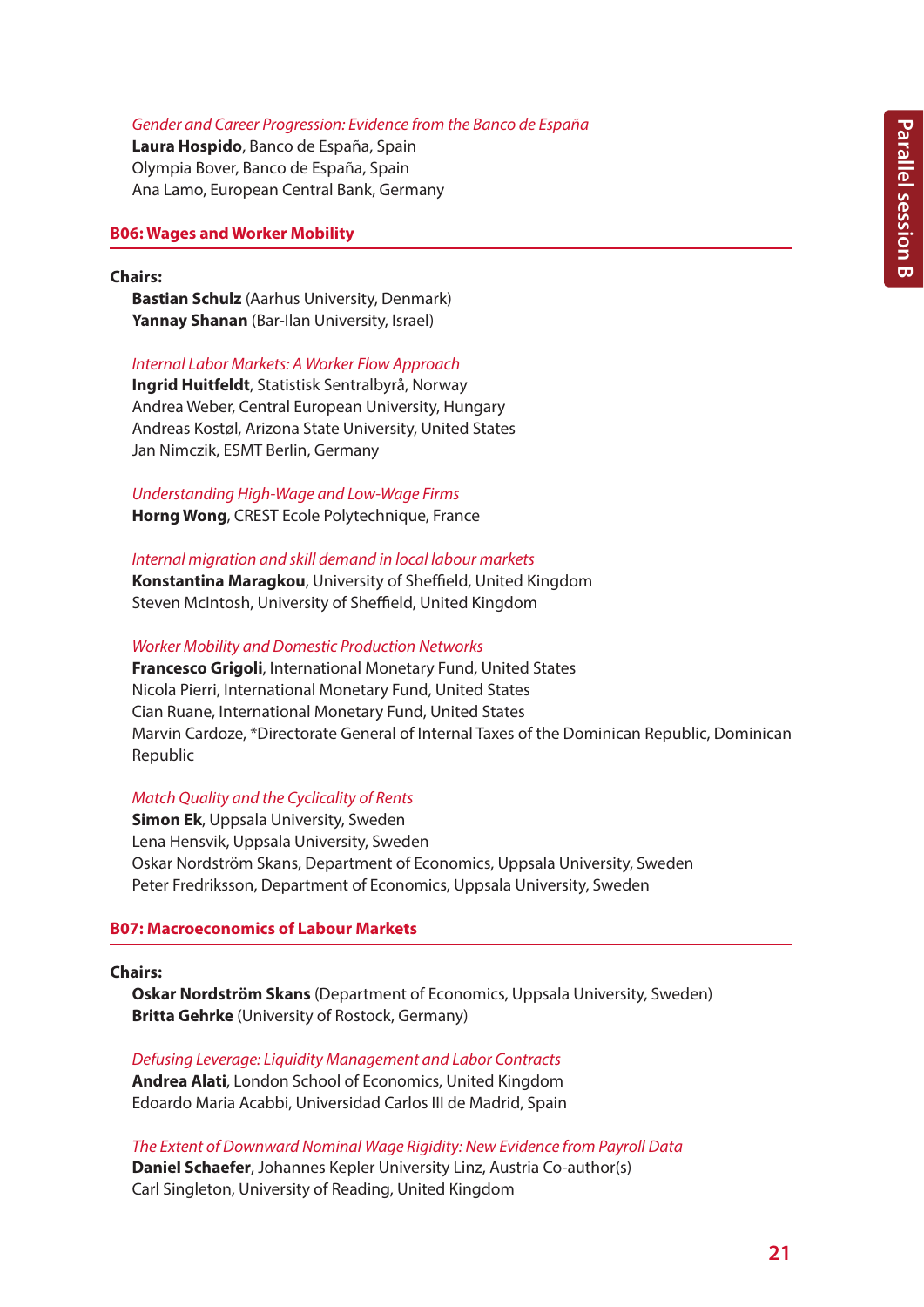**Marta De Philippis**, Bank of Italy, Italy Effrosyni Adamopoulou, Mannheim university, Germany Enrico Sette, Bank of Italy, Italy Eliana Viviano, Bank of Italy, Italy

*The Effect of Immigration on Intergenerational Income Mobility of Natives* **Patrick Chuard-Keller**, University of St. Gallen, Switzerland

# *Europe's migration experience and its effects on economic inequality*

**Guzi Martin**, Masaryk University, Faculty of Economics and Administration, Czech Republic Martin Kahanec, Central European University, Hungary Magdalena Ulceluse, University of Groningen, Netherlands

# **B08: Training**

### **Chairs:**

**Didier Fouarge** (ROA, Maastricht University School of Business and Economics, ROA, Netherlands) **Klára Kalíšková** (CERGE-EI Prague, Czech Republic)

# *Can Training Facilitate Adjustment to Trade Shocks? Insights from Job Transitions of Displaced Workers in Germany*

**Aiko F. Schmeißer**, University of Potsdam, Germany

# *Incomplete signals*

**Georg Graetz**, Uppsala University, Sweden

## *The Economic Impact of Skills: New Evidence From Apprenticeship Plans*

**Christina Langer**, Catholic University of Eichstaett-Ingolstadt, Germany Simon Wiederhold, Catholic University Eichstaett-Ingolstadt, Germany

*Manager Risk Preferences and Firm Training Investments* **Marco Caliendo**, University of Potsdam, Germany

# **B09: Health and Productivity**

**Chairs:**

**Raquel Fonseca** (ESG-UQAM, Canada) **Petri Böckerman** (University of Jyväskylä, Finland)

## *Labor Market Effects of Life Saving Treatments: Evidence from Breast Cancer Patients*

**Meltem Daysal**, University of Copenhagen, Denmark William N. Evans, University of Notre Dame, United States Mikkel H. Pedersen, Incentive, Denmark Mircea Trandafir, University of Southern Denmark, Denmark

*The Effects of Trade-Induced Worker Displacement on Health and Mortality in Mexico* **Sofia Fernandez Guerrico**, Universite Libre de Bruxelles, Belgium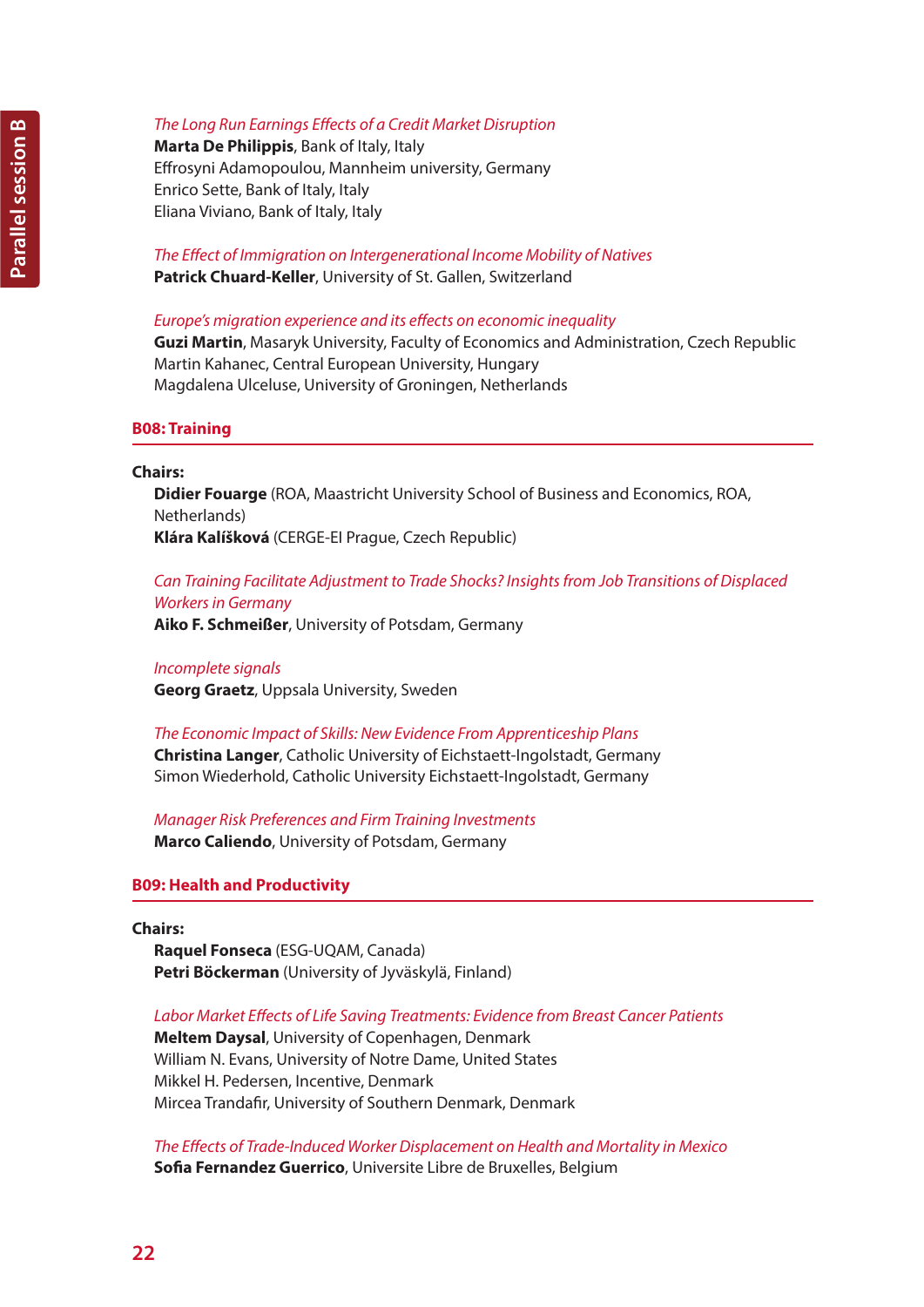#### *Job competition in civil servant public examinations and sick leave behavior*

**Grace Armijos Bravo**, University of Barcelona & IEB, Spain Judit Vall Castelló, University of Barcelona, Spain

*Working conditions and disabilities in French workers: a career-long retrospective study* **Éric Defebvre**, Paris 1 Pantheon Sorbonne University, France) Thomas Barnay, Paris-Est Créteil University, France

### *Employee health and firm performance*

**Mircea Trandafir**, University of Southern Denmark, Denmark Alexander Schandlbauer, University of Southern Denmark, Denmark Daniel Rettl, University of Georgia, United States

## **B10: Education Policies**

#### **Chairs:**

**Margherita Fort** (University of Bologna, Italy) **Suncica Vujic** (University of Antwerp, Belgium)

# *Can Mentoring Alleviate Family Disadvantage in Adolescence? A Field Experiment to Improve Labor-Market Prospects*

**Sven Resnjanskij**, University of Munich, ifo Institute, Germany Jens Ruhose, Kiel University, Germany Simon Wiederhold, Catholic University Eichstaett-Ingolstadt, Germany Ludger Woessmann, University of Munich, ifo Institute, Germany

### *Investigating the Effects of a Mindfulness Meditation Program on Academic Performance*

**Mira Fischer**, WZB Berlin, Germany Lea Cassar, University of Regensburg, Germany Vanessa Valero, University of Loughborough, United Kingdom

#### *Does selective schooling increase social mobility?*

**Emma Gorman**, University of Westminster, United Kingdom Franz Buscha, University of Westminster, United Kingdom Patrick Sturgis, London School of Economics, United Kingdom

*School Performance, Noncognitive Skills and House Prices* **Gennaro Rossi**, University of Strathclyde, United Kingdom

# *Pre-school duration, family background and child outcome: Evidence form the expansion of École Maternelle in France*

**Francesco Andreoli**, University of Verona and LISER, Italy Arnaud Lefranc, CY University Paris Ouest, France Vincenzo Prete, University of Verona, Italy

## **B11: Family Outcomes**

## **Chairs:**

**Mette Gørtz** (University of Copenhagen, Denmark) **Arnim Seidlitz** (Humboldt University Berlin, Germany)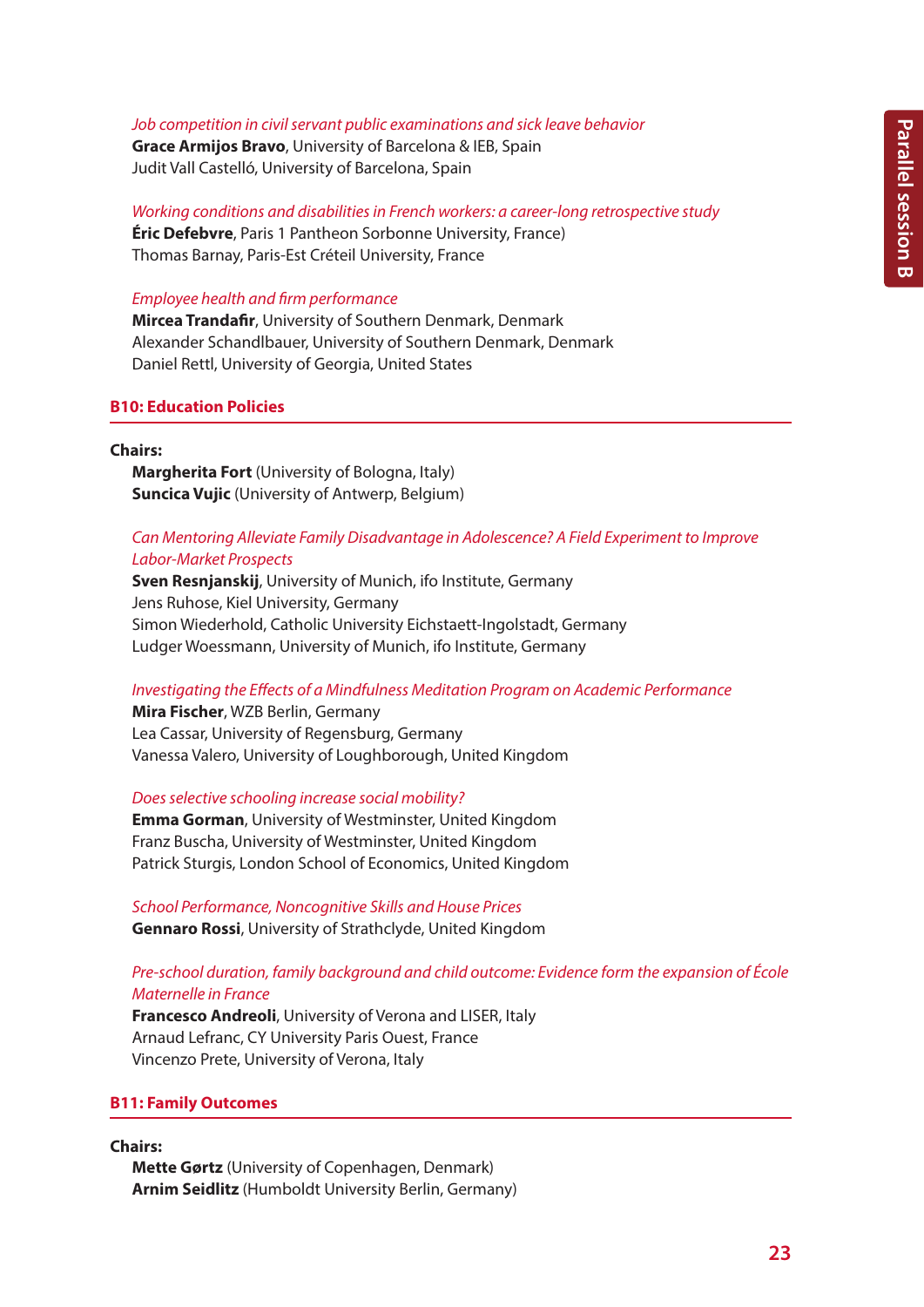**Sara Rellstab**, Università della Svizzera Italiana, Switzerland Pilar Garcia-Gomez, Erasmus University, Netherlands Pieter Bakx, Erasmus University, Netherlands

# *Parents under Stress – Evaluating Emergency Childcare Policies during the first COVID-19 Lockdown in Germany*

**Simone Schüller**, German Youth Institute (DJI), Germany Hannah Steinberg, German Youth Institute (DJI), Germany

*Public insurance and marital outcomes: Evidence from the ACA Medicaid expansions.* **Sarah Rosenberg**, Université Libre de Bruxelles, Belgium Tom Potoms, University of Sussex, United Kingdom

*Motherhood and career penalty - causal estimates using a positive fertility shock* **Tapio Räsänen**, Kela, Finland

# *Consequences of Marital Dissolution for Mothers and Childre*

**Nicoline Josephine Bach**, Aarhus University, Denmark Astrid Würtz Rasmussen, Aarhus University, Denmark Mette Verner, The Danish Center for Social Science Research, ViVE, Denmark

# **B12: Job Market Session: Labour Market**

#### **Chairs:**

**Anne Gielen** (Erasmus School of Economics, Netherlands) **Josef Zweimüller** (University of Zürich, Switzerland)

*Automation when Skills and Tasks are Bundled* **Sofia Hernnäs**, Uppsala University, Sweden

*The Effect of Trade on Skill Requirements: Evidence from Job Postings* **Fabrizio Colella**, University of Lausanne, Switzerland

*Social Optimum, Heterogeneous Workers and Firms in the Labour Market with On-the-Job Search* **Erdenebulgan Damdinsuren**, Bielefeld University and Catholic University of the Sacred Heart, Germany

*Did the Massachusetts Health Reform Program Increase Self-Employment?* **Debdeep Chattopadhyay**, University of Padova, Italy

*Increasing Returns, Monopolistic Competition, and Optimal Unemployment* **Pavel Molchanov**, Aix-Marseille University, France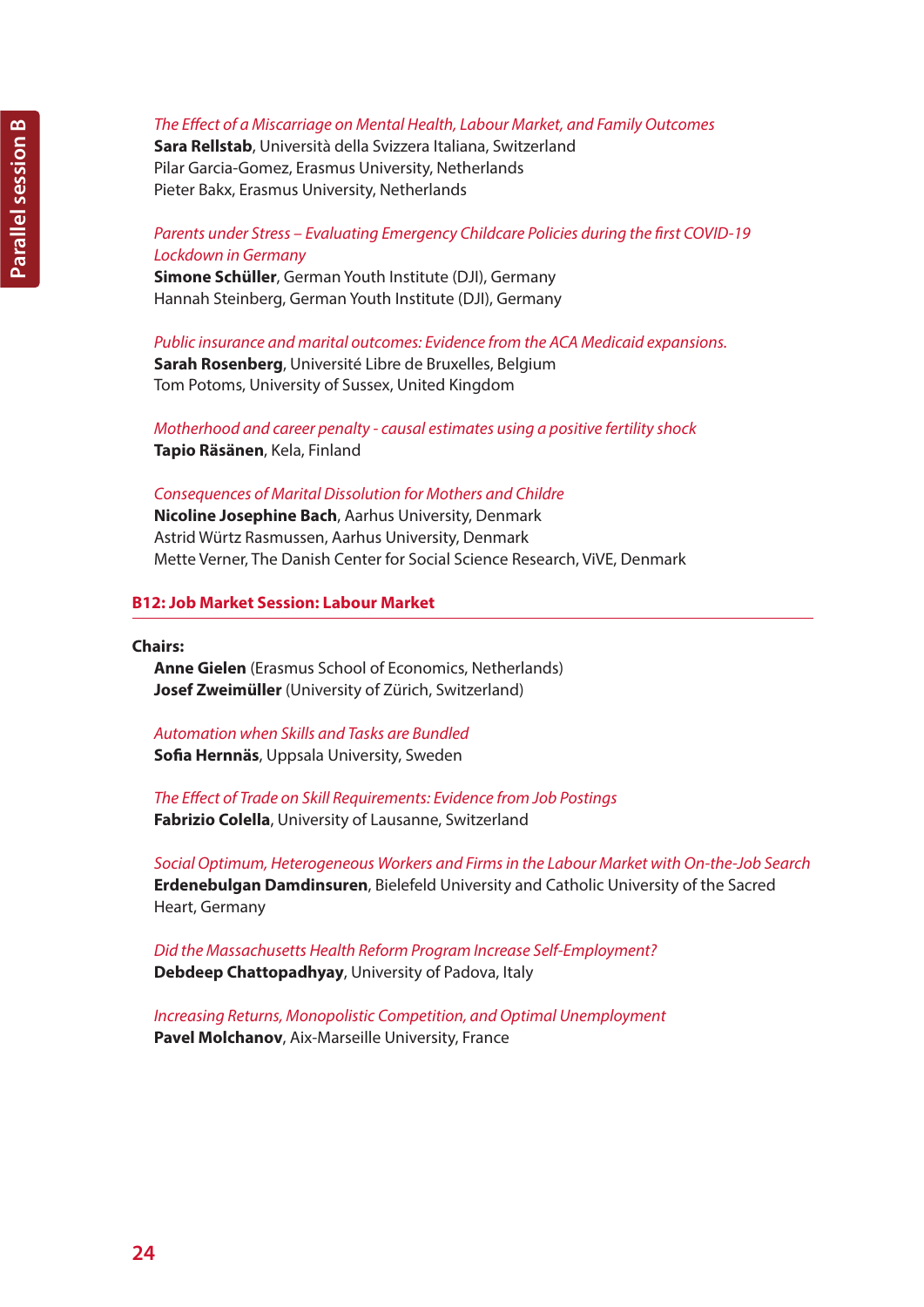# **Post discussion parallel sessions B**

**Thursday, 16 September 2021,14.45 – 14.55 CEST**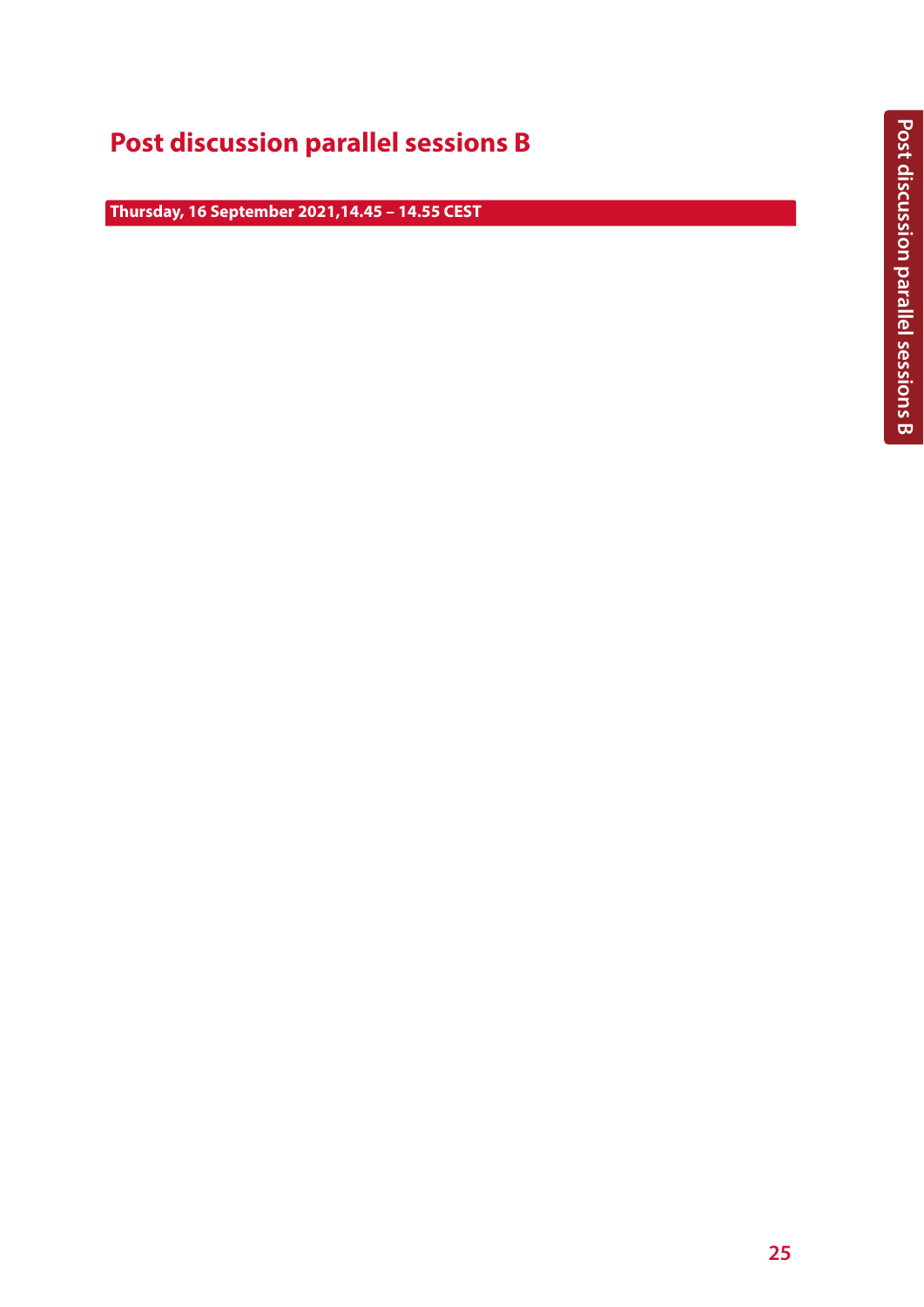# **Junior/senior network sessions**

# **Thursday 16 September 2021 15.00 – 16.00 CEST**

This session format gives early career researchers the opportunity to talk to senior labor economists. Registered network session participants, will be allocated to the session topic based on their 1st or 2nd preference, of a topic during indicated when registering for the conference. They will be informed by the EALE secretariat to which topic they are assigned.

All the assigned hosts will start the session and welcome the participants and give a very short introduction of themselves and expertise. After this introduction, the hosts and participants will be divided to break out rooms. The selection of participants to hosts will be at random and limited to max. 10 persons. Participants are asked to prepare a short introduction of themselves (max 2 minutes), as well as 1 or 2 questions related to their research or aspects of academia and the field they would like to know about.

# **Topics and chairs**

# **Network session 1: Macro-labour**

## **Chairs:**

**Pierre Cahuc** (Sciences Po, France) **Ludo Visschers** (The University of Edinburgh, United Kingdom) **Francis Kramarz** (ENSAE, France)

# **Network session 2: Wage Inequality**

## **Chairs:**

**Enrico Moretti** (University of California, United States) **Alexandra Spitz-Oener** (Humboldt-Universität zu Berlin, Germany) **Andrea Ichino** (European University Institute, Italy)

# **Network session 3: Evaluation of Labour Market Policies**

## **Chairs:**

**Marco Caliendo** (University of Potsdam, Germany) **Conny Wunsch** (University of Basel, Switzerland) **Josef Zweimüller** (University of Zürich, Switzerland)

# **Network session 4: Education Policies (teachers, financial aid, ....)**

# **Chairs:**

**Sandra McNally** (University of Surrey, United Kingdom) **Arnaud Chevalier** (Royal Holloway, University of London, United Kingdom) **Lorenzo Rocco** (University of Padova, Italy) **Oskar Nordström Skans** (Department of Economics, Uppsala University, Sweden)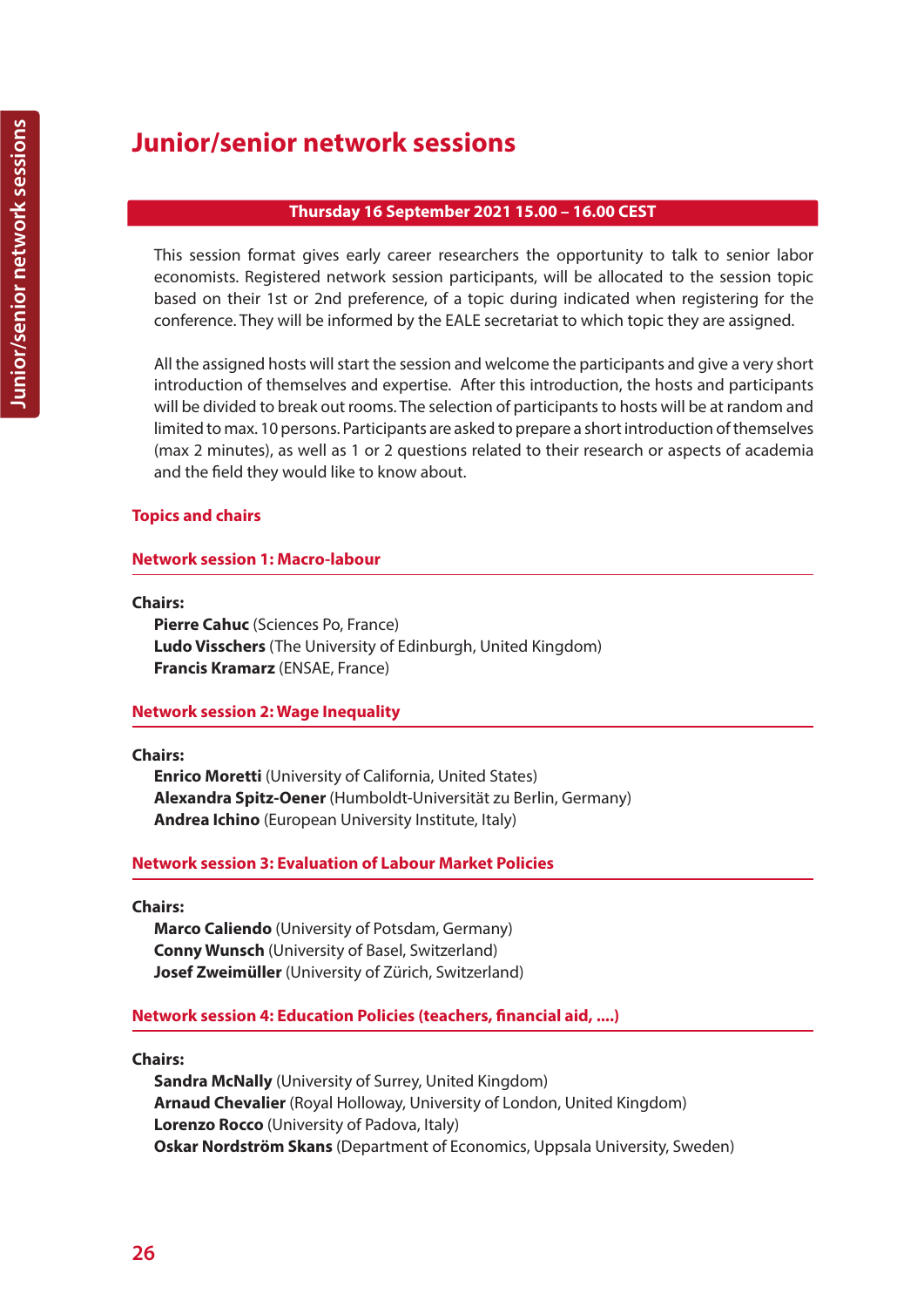# **Network session 5: Covid-19**

**Chair: Bernd Fitzenberger** (FAU and IAB, Germany)

**Network session 6: Fertility, Family, Marriage and Work**

**Chairs:**

**Erik Plug** (University of Amsterdam, Netherlands) **Kjell Gunnar Salvanes** (Norwegian School of Economics, Bergen, Norway, ) **Kristiina Huttunen** (Aalto University, Finland) **Emilia Del Bono** (University of Essex, United Kingdom)

## **Network session 7: Firm Practices, Careers and Personnel Economics**

**Chairs:**

**Thomas Dohmen** (University of Bonn, Germany) **Robert Dur** (Erasmus University Rotterdam, Netherlands)

#### **Network session 8: Social Context and School Performance**

**Chair: Stefanie Schurer** (University of Sydney, Australia)

### **Network session 9: Migration**

**Chairs:**

**Christian Dustmann** (University College London, United Kingdom) **Eskil Wadensjö** (University of Stockholm, Sweden) **Francesco Fasani** (Queen Mary University London, United Kingdom)

## **Network session 10: Gender, Race and Minorities in the Labour Market**

**Chairs:**

**Uta Schoenberg** (University College London, United Kingdom) **Anna Raute** (Queen Mary University London, United Kingdom) **Barbara Petrongolo** (University of Oxford, United Kingdom)

## **Network session 11: Labour Market Institutions**

**Chairs:**

**Tito Boeri** (Bocconi University, Italy) **Juan Dolado** (Universidad Carlos III de Madrid, Spain)

#### **Network session 12: Health**

### **Chairs:**

**Wiji Arulampalam** (University of Warwick, United Kingdom) **Eve Caroli** (Paris Dauphine University, France)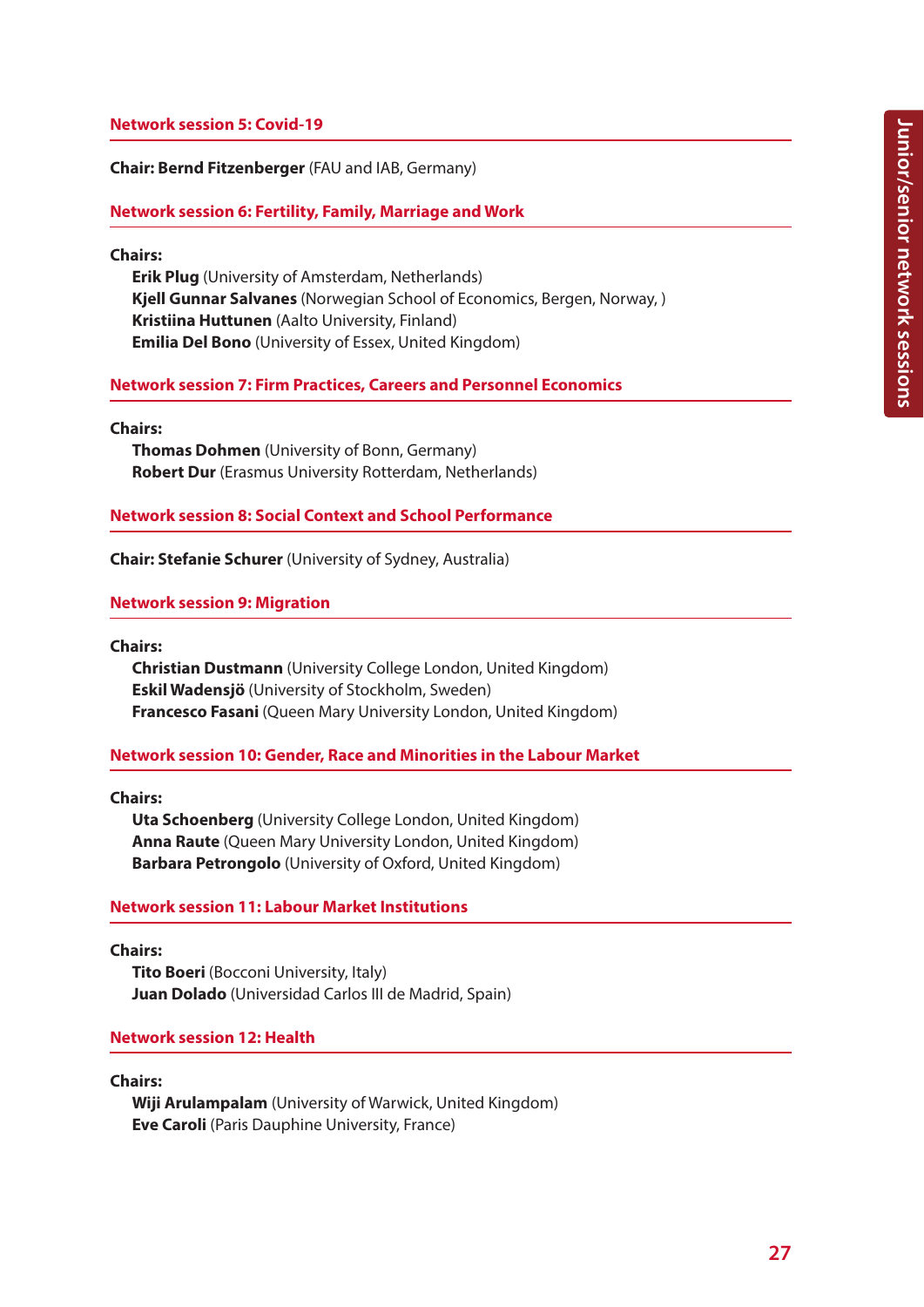# **Network session 13: Well-being, Job Satisfaction and Mental Health**

# **Chairs:**

**Jan van Ours** (Erasmus University, Netherlands) **Anne Gielen** (Erasmus School of Economics, Netherlands)

# **Network session 14: Peer Effects and Social Networks**

# **Chairs:**

**Manuela Angelucci** (University of Texas, United States) **Michele Pellizzari** (University of Geneva, Switzerland)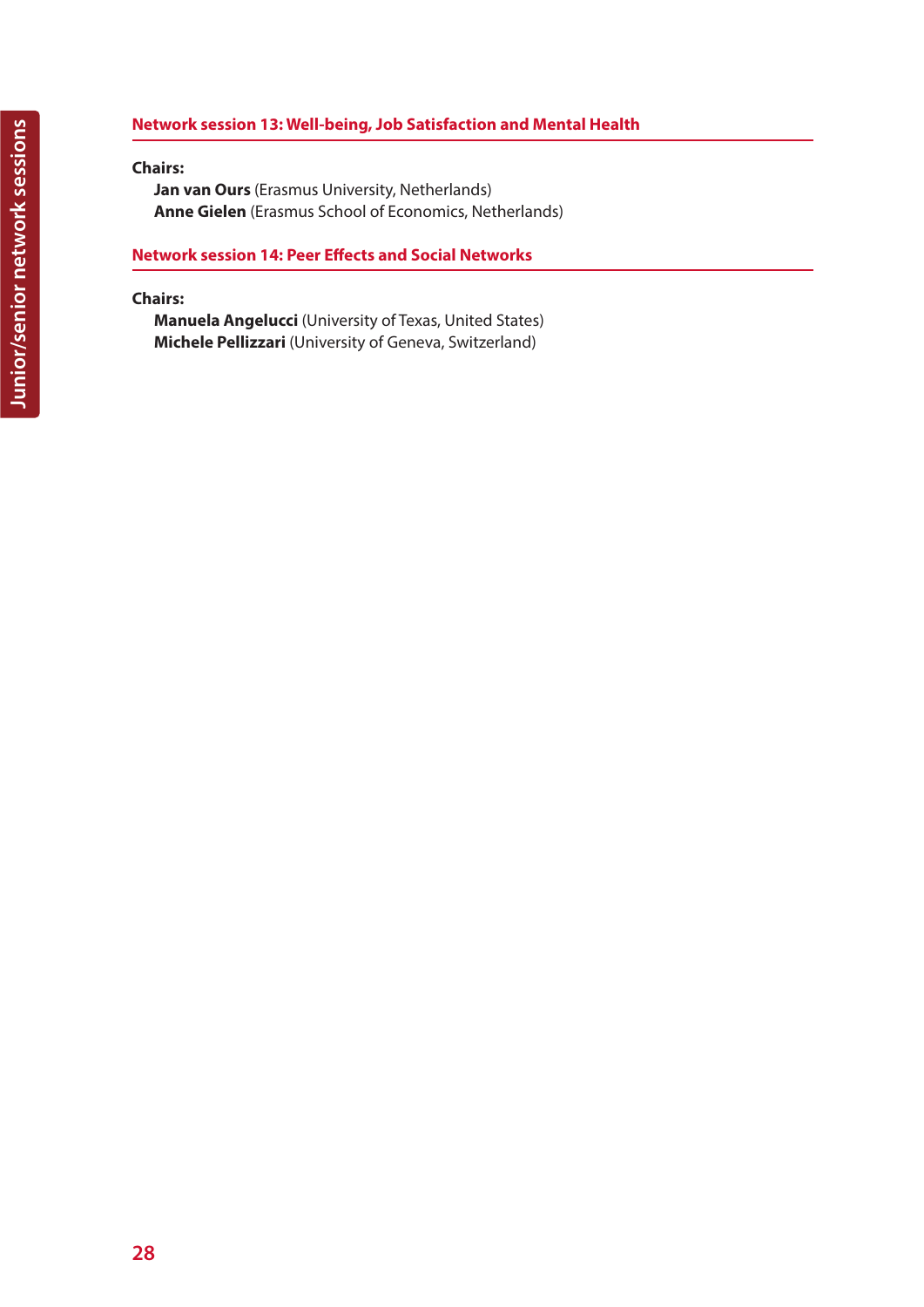# **Parallel session C**

## **Thursday 16 September 2021, 16.15-17.30 CEST**

#### **C01: Hiring, Poaching and Top Employees**

**Chairs:**

**Matias Cortes** (York University, Canada)

*Unraveling and Inefficient Matching* **Akhil Vohra**, Stanford University, United States

#### *Collusion and Training*

**Pedro Martins**, Queen Mary University of London, United Kingdom Jonathan Thomas, University of Edinburgh, United Kingdom

#### *Trainspotting: Board appointments in private firms*

**Audinga Baltrunaite**, Bank of Italy, Italy Egle Karmaziene, Vrije Universiteit, Netherlands

*Lehman's Lemons: Do Career Disruptions Matter for the Top 5%?* **Anastassia Fedyk**, UC Berkeley Haas, United States James Hodson, Jozef Stefan Institute, Slovenia

*Do Frictions Matter in the Market for Chief Executives?* **Irina Merkurieva**, University of St Andrews, United Kingdom Loran Chollete, Sacred Heart University, United States

## **C02: Search and Matching**

**Chairs:** 

**Ludo Visschers** (The University of Edinburgh, United Kingdom)

*Leveraging on Human Capital: Labor Rigidities and Sorting over the Business Cycle.*

**Edoardo Maria Acabbi**, Universidad Carlos III de Madrid, Spain Andrea Alati, London School of Economics and Social Sciences, United Kingdom Luca Mazzone, International Monetary Fund, United States

*Search and Multiple Jobholding* **Etienne Lalé**, University of Quebec at Montreal, Canada

*Wage effects of labor market tightness* **Christian Philip Hoeck**, University of Copenhagen, Denmark

*Unemployment Insurance, Informality and Precautionary Savings*

**Caio Bloise**, Insper, Brazil Marcelo Santos, Insper, Brazil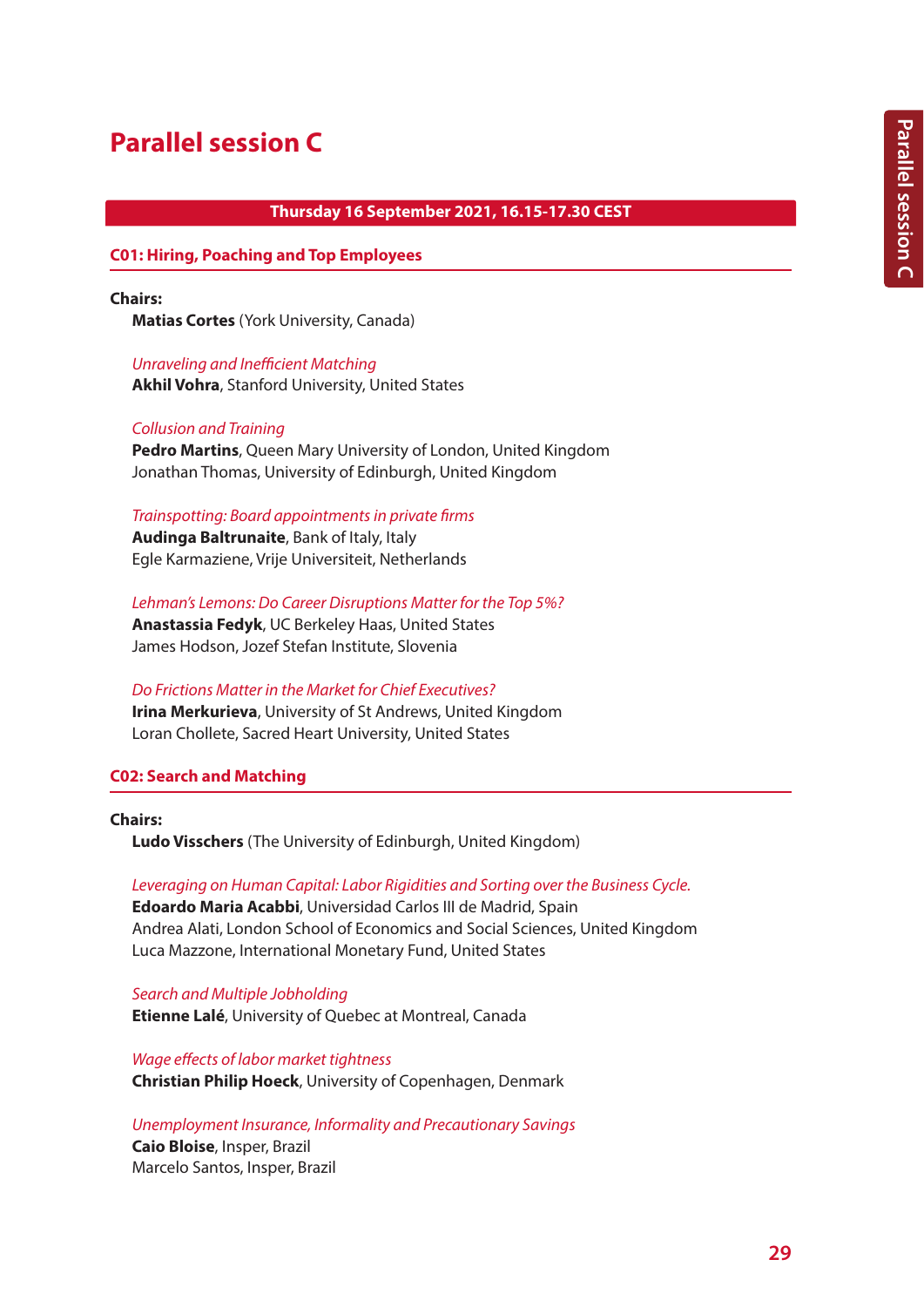# *Who are the Credit Constrained Among Unemployed Workers? Answers from Conditional vs Unconditional Income Transfers*

**Víctor Hernandez Martinez**, University of Rochester, United States Kaixin Liu, University of Rochester, United States

### **C03: Labour Market Policies and Welfare Programs**

## **Chairs:**

**Manuel Flores** (Universitat Internacional de Catalunya, Barbados) **Øystein Hernæs** (Ragnar Frisch Centre for Economic Research, Norway)

#### *Racial Inequality and Minimum Wages in Frictional Labor Markets*

**Jesse Wursten**, KU Leuven, Belgium **Michael Reich**, UC Berkeley, United States

#### *The Different Impact of a Payroll Tax Cut on Younger and Older Workers*

**Lili Márk**, Central European University, Austria (Presenting Author) Anikó Bíró, Centre for Economic and Regional Studies, Hungary Daniel Prinz, Institute for Fiscal Studies, United Kingdom Réka Branyiczki, Central European University, Austria Attila Lindner, University College London, United Kingdom

# *Structure of Return-to-Work Policies and Labor Supply in Disability Insurance Programs* **Arezou Zaresani**, University of Manitoba, Canada

# *The Distribution of Welfare Impacts of Public Works in Fragile and Conflict Affected Economies: The Londö Public Works in the Central African Republic*

**Niklas Buehren**, World Bank, United States Arthur Alik-Lagrange, World Bank, United States Markus Goldstein, World Bank, United States Johannes Hoogeveen, World Bank, United States

#### *The Long-Term Effects of Job Training on Labor Market and Skills Outcomes in Chile*

**Rafael Novella**, University College London, United Kingdom Annabelle Doerr, University of Basel, Switzerland

## **C04: Minimum Wages**

#### **Chairs:**

**Marco Caliendo** (University of Potsdam, Germany) **Tuomas Kosonen** (VATT, Helsinki, Finland)

#### *Do Firms Exit the Formal Economy After a Minimum Wage Hike?*

**Laurent Bossavie**, World Bank, United States Ayşenur Acar Erdoğan, World Bank, Turkey Mattia Makovec, World Bank, United States

*What we pay in the shadow: Labor tax evasion, minimum wage hike and employment* **Nicolas Gavoille**, Stockholm School of Economics, Latvia Anna Zasova, Baltic International Centre for Economic Policy Studies, Latvia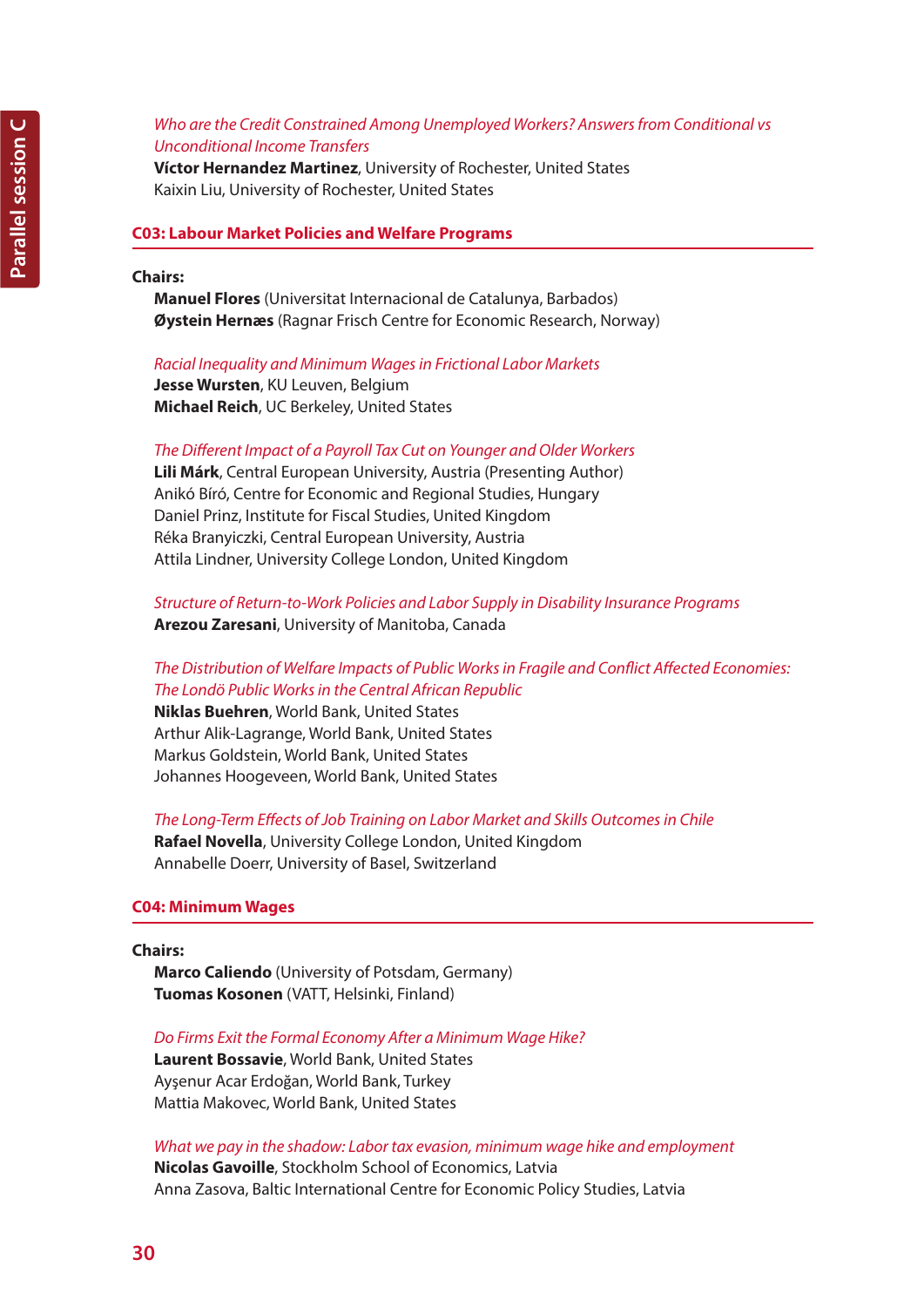# *Payroll Tax Reductions for Minimum Wage Workers: Relative Labor Cost or Cash Windfall Effects?* **Sophie Cottet**, Paris School of Economics, France (Presenting Author)

*How the minimum wage affects workplace training* **Kerry Papps**, University of Bath, United Kingdom

*Disentangling the Effects of Large Minimum Wage and VAT Changes on Prices: Evidence from Mexico*

**Jorge Pérez Pérez**, Banco de México, Mexico Mariana Calderón, Banco de México, Mexico Josué Cortés, Banco de México, Mexico Alejandrina Salcedo, Banco de México, Mexico

#### **C05: Employment Protection and Flexible Contracts**

#### **Chairs:**

**Vincent Vandenberghe** (IRES/LIDAM, UCLouvain, Belgium) **Paul Muller** (Vrije Universiteit Amsterdam, Netherlands)

#### *Heterogeneous paths to stability*

**Cristina Tealdi**, Heriot-Watt University, United Kingdom Edoardo Di Porto, Italian Social Security Institute, Italy

*Employment Protection and the Direction of Technology Adoption* **Martina Uccioli**, Massachusetts Institute of Technology, United States Andrea Manera, Massachusetts Institute of Technology, United States

*Employment Protection, Productivity, and Credit* **Ozan Güler**, Ghent University, Belgium

*Guess who's there: employment protection legislation and the degree of substitutability between labour contracts*

**Daniela Sonedda**, University of Piemonte Orientale, Italy

*The Effect of Temporary Employment on Labour Market Outcomes* **Daniela Piazzalunga**, University of Trento, Italy Enrico Rettore, University of Padova, Italy

## **C06: COVID 19 Gender and Family**

## **Chairs:**

**Michela Carlana** (Harvard Kennedy School, United States) **Simone Schüller** (German Youth Institute (DJI), Germany)

*Gender inequality in paid and unpaid work during covid-19 times* **Jennifer Graves**, Universidad Autónoma de Madrid, Spain Lídia Farré, University of Barcelona, Spain Yarine Fawaz, CEMFI, Spain Libertad Gonzalez, Universitat Pompeu Fabra, Spain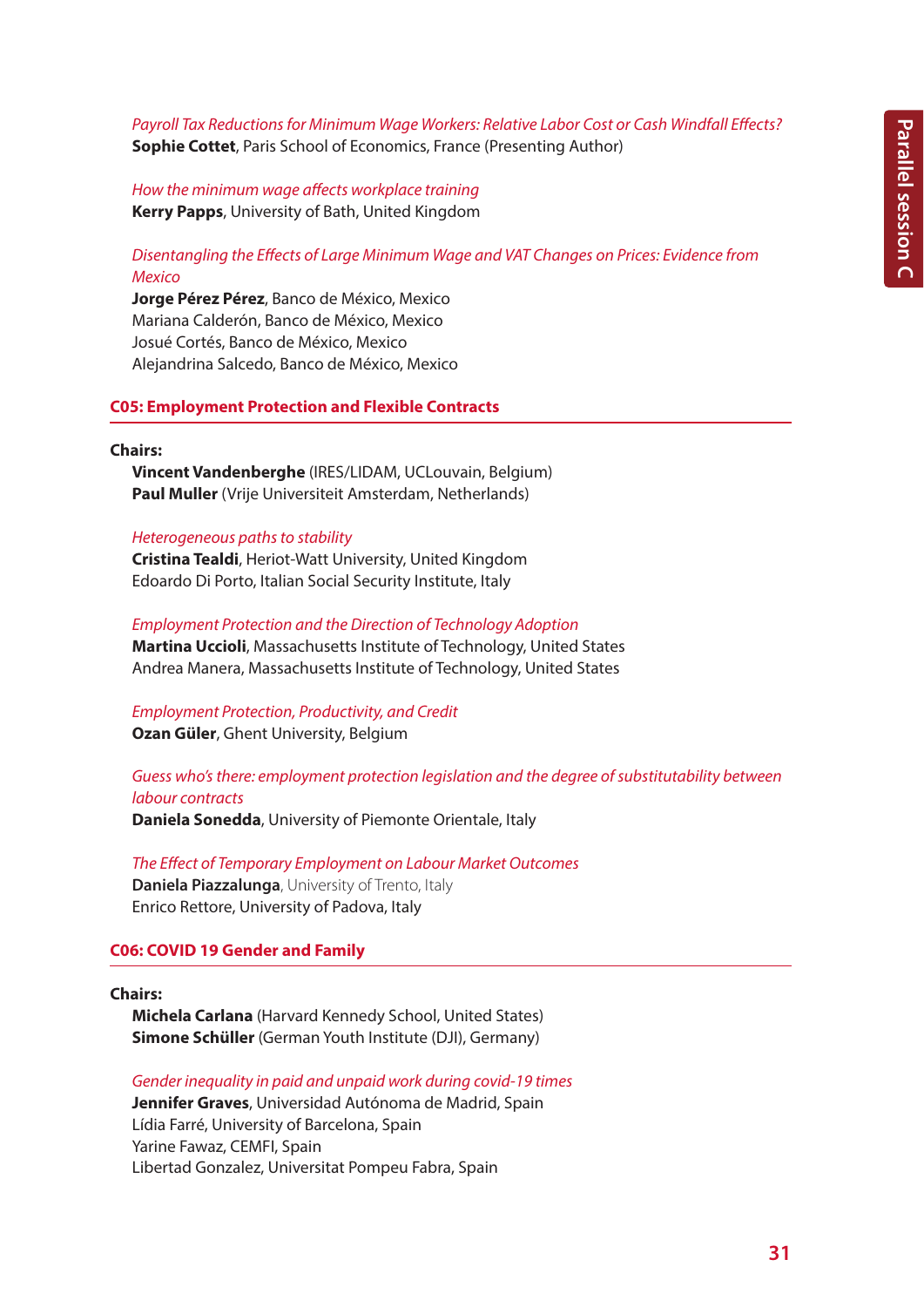# *Working From Home: Will I, Won't I? Labor Supply, and Mental Health During COVID-19* **The Linh Bao Nguyen**, University of Maryland at College Park, United States

# *How working from home affects unpaid and paid work of women and men within couple households*

**Kai-Uwe Mueller**, DIW Berlin, Germany Claire Samtleben, DIW Berlin, Germany Yvonne Lott, DIW Berlin, GermanyW Berlin, Germany

# *COVID-19 School Closures and Parental Labor Supply in the United States*

**Marina Morales**, Universidad de Zaragoza, Spain Catalina Amuedo-Dorantes, University of California, Merced, United States Miriam Marcén, Universidad de Zaragoza, Spain Almudena Sevilla, University College London, United Kingdom

# *The effects of smart working \\ Evidence from Covid-19*

**Domenico Depalo**, Banca d'Italia, Italy

# **C07: Job Search**

## **Chairs:**

**Jan van Ours** (Erasmus University, Netherlands) **Michael Simmons** (Royal Holloway, United Kingdom)

# *Empirical Evaluation of Broader Job Search Requirements for Unemployed Workers* **Heike Vethaak**, Leiden University, Netherlands (Presenting Author) Bas van der Klaauw, Free University Amsterdam, Netherlands

# *Do early integration agreements and action plans help not-yet-unemployed persons to avoid unemployment? Findings from a randomized field experiment*

**Gesine Stephan**, Institute for Employment Research (IAB), Germany Gerard Berg, University of Groningen, Netherlands Arne Uhlendorff, CREST, France

# *Sorting Through Search Channels*

**Benjamin Lochner**, Institute for Employment Research (IAB), Germany Leo Kaas, Goethe University Frankfurt, Germany Carlos Carrillo-Tudela, University of Essex, United Kingdom

# *Pre-layoff search*

**Michael Simmons**, Royal Holloway, United Kingdom

# *Immigration, Social Networks and Occupational Mismatch*

**Anna Zaharieva**, Bielefeld University, Germany **Sevak Alaverdyan**, Bielefeld University, Germany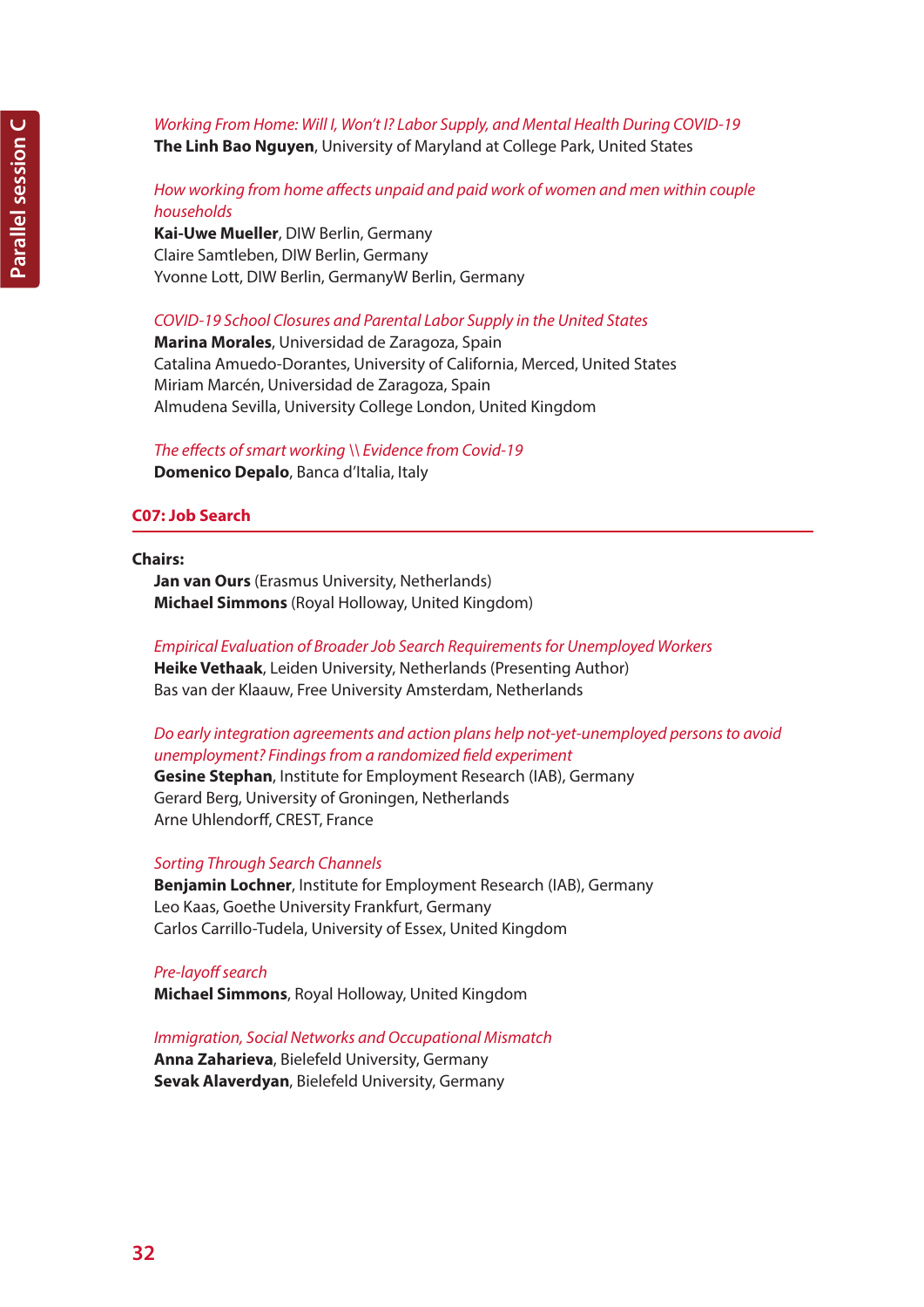## **C08: Discrimination I**

**Chair: Marco Alberto De Benedetto** (Università degli Studi della Calabria, Italy)

*Labor Market Discrimination and Statistical Differences in Unobserved Characteristics of Applicants*

**Adam Ayaita**, RWTH Aachen University, Germany

## *The Emergence of Hiring Discrimination*

**Louis-Pierre Lepage**, University of Michigan, United States Alan Benson, University of Minnesota, United States

# *Can More Objective Performance Information Overcome Gender Differences in Interview Evaluations?*

**Clémentine van Effenterre**, University of Toronto, Canada Ashley Craig, University of Michigan, United States Iris Bohnet, Harvard Kennedy School, United States

#### *In Which Labour Market Segments is Age Discrimination Particularly High?*

**Axana Dalle**, Ghent University, Belgium Stijn Baert, Ghent University, Belgium

*Daycare Choice and Ethnic Diversity: Evidence from a Randomized Survey* **Mette Gørtz**, University of Copenhagen, Denmark

## **C09: Family and Health**

### **Chairs:**

**Elisabetta De Cao** (LSE, United Kingdom) **Miriam Wüst** (University of Copenhagen, Denmark)

### *Maternal education and child health: Causal evidence from Denmark*

**Jacob Arendt**, The Rockwool Foundation, Denmark Mads Lybech Christensen, Rockwool Foundation, Denmark Anders Hjorth-Trolle, Rockwool Foundation, Denmark

## *Sibling spillovers of a childhood disability*

**Tine Mundbjerg**, VIVE - The Danish Center for Social Science Research, Denmark Niels Skipper, Department of Economics and Business Economics, Aarhus University, Denmark Peter Thingholm, Department of Economics and Business Economics, Aarhus University, Denmark Jannet Svensson, Copenhagen University Hospital, Denmark Gaulke Amanda, Department of Economics, Kansas State University, United States

*Television, Health and Happiness: A Natural Experiment in West Germany*

**Manuel Hoffmann,** Stanford University, United States Adrian Chadi, University of Konstanz, Germany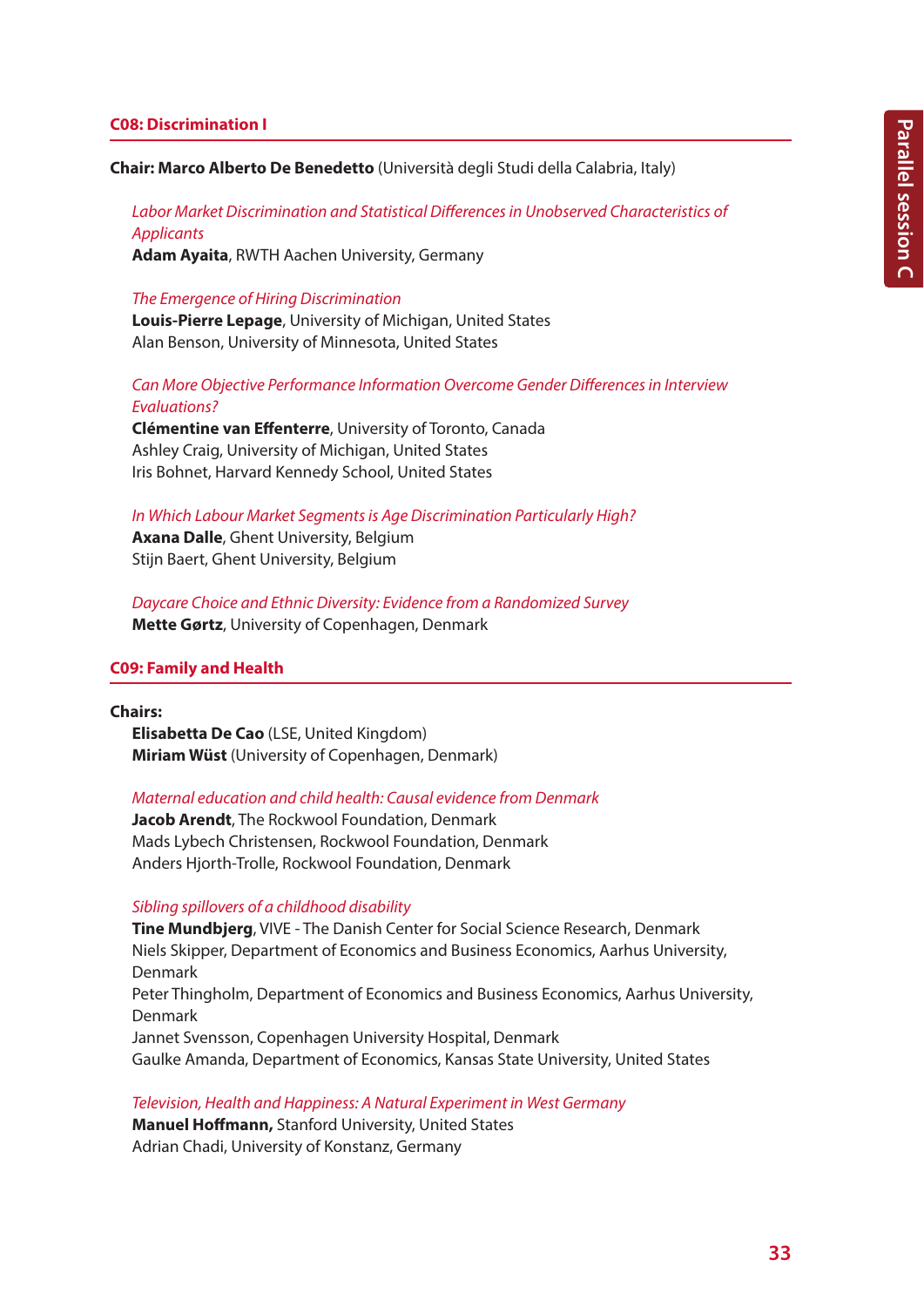# *Parents, Neighbors and Youth Crime*

**Carlos Díaz**, Catholic University of Uruguay, Uruguay Eleonora Patacchini, Cornell University, United States

# *Discontinuities in the Age-Victimization Profile and the Determinants of Victimization*

**Nadine Ketel**, Vrije Universiteit Amsterdam, Netherlands Anna Bindler, University of Cologne, Germany Randi Hjalmarsson, University of Gothenburg, Sweden Andreea Mitrut, University of Gothenburg, Sweden

# **C10: Gender Social Norms**

**Chairs:** 

**Franck Malherbet** (CREST, France) **Jenny Säve-Söderbergh** (SOFI, Sweden)

*Women's Inheritance Rights and Entrepreneurship Gender Gap* **S. Lakshmi Naaraayanan**, London Business School, United Kingdom

# *Gender norms and gender-stereotypical labor market behavior across generations. Evidence from conditional second moments.*

**Agnieszka Postepska**, University of Groningen, Netherlands

*The Gender Legacy of the Papal States* **Lorenzo Rocco**, University of Padova, Italy Luca Nunziata, University of Padova, Italy Elona Harka, University of Bergamo, Italy

*The gap that survived the transition: the gender wage gap over three decades in Estonia* **Jaanika Meriküll**, University of Tartu / Bank of Estonia, Estonia Tverdostup, University of Innsbruck, Austria

*What does it mean 'to be be a man'? Parenthood, labour supply and home production* **Jane Wakeford**, Australian National University, Australia

# **C11: Peers and Education**

**Chairs:**

**Jan Sauermann** (IFAU Uppsala, Sweden) **Alexandra de Gendre** (School of Economics, Australia)

*The Effect of the Language of Instruction on Academic Performance*

**Mirco Tonin**, Free University of Bozen - Bolzano, Italy Juliana Bernhofer, Free University of Bozen - Bolzano, Italy

*An Aspiring Friend Is a Friend Indeed: School Peers and College Aspirations in Brazil* **Jessica Gagete-Miranda,** Inter-American Development Bank, United States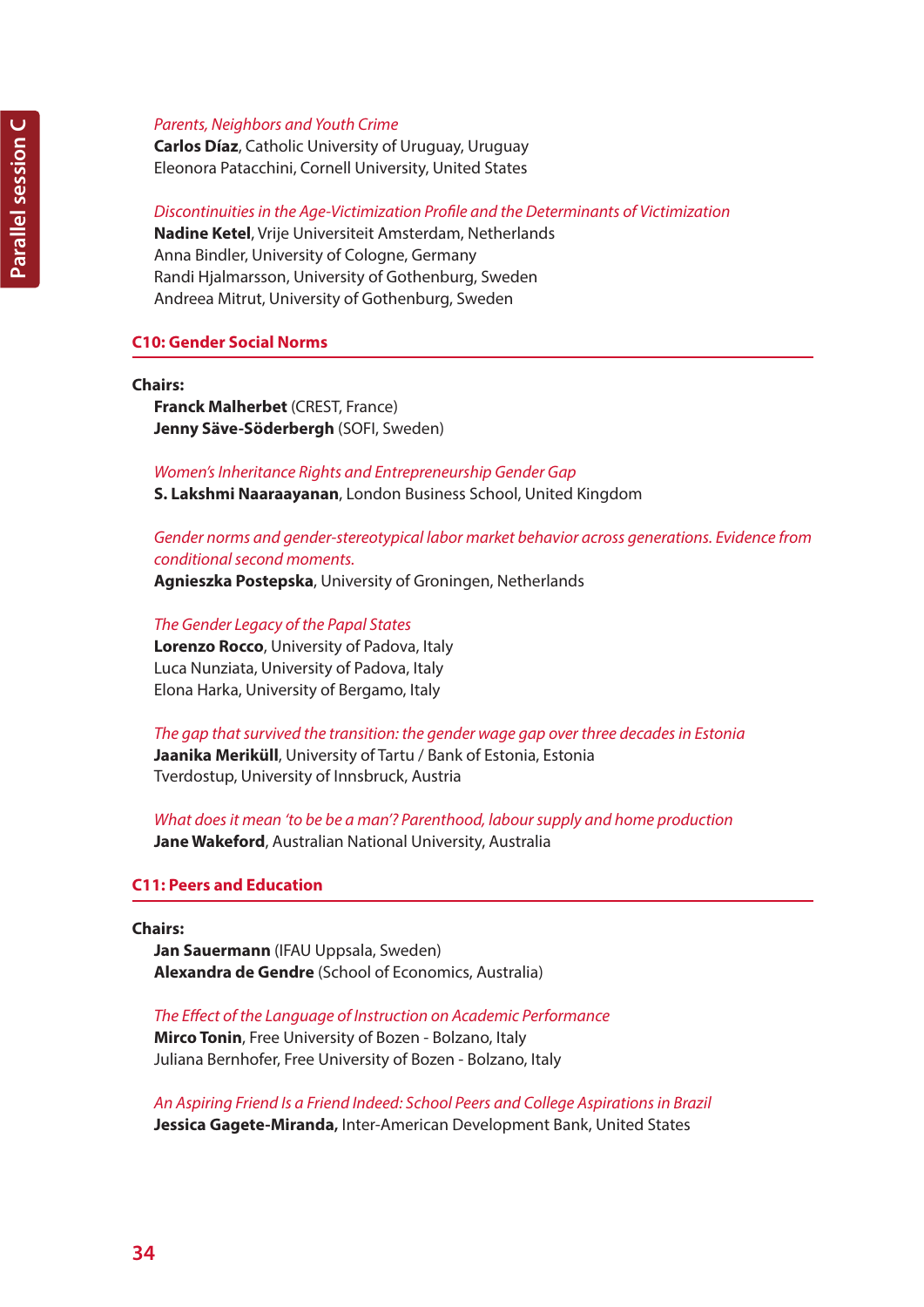# *Can Peer Mentoring Improve Online Teaching Effectiveness? An RCT During the COVID-19 Pandemic*

**Markus Nagler**, University of Erlangen-Nuremberg, Germany David Hardt, University of Erlangen-Nuremberg, Germany Johannes Rincke, University of Erlangen-Nuremberg, Germany

*Refugees and the Educational Attainment of Natives* **Colin Green**, NTNU, Norway Jon Marius Vaag Iversen, NTNU, Norway

*Teaching to the Middle or to the Edges: Classroom Composition, Instructional Choices, and Their Impact on Student Achievement*

**Andrea Salvati**, Rice University, United States

**C12: Migration**

**Chairs:** 

**Jakub Lonsky** (University of Liverpool, United Kingdom) **Judith Saurer** (University of Würzburg, Germany)

*The effect of urban migration on educational attainment: evidence from Africa* **Raoul Van Maarseveen**, Uppsala University, Sweden

*Migration Motivation and Ethnic Identity of Migrant Couples in Germany: Tied Versus Lead Movers*

**Teresa Freitas Monteiro**, Humboldt University of Berlin and IAB, Germany

*The Usual Suspects. Offenders' Origin, Media Reporting and Natives' Attitudes Towards Immigration.*

**Sekou Keita**, Institute for Employment Research (IAB), Germany

*Does Labor Protection Increase Support for Immigration? Evidence from Switzerland* **Teodora Tsankova**, Tilburg University, Netherlands Mirjam Bächli, University St.Gallen, Switzerland

*Is naturalization a passport for better labor market integration? Evidence from a quasiexperimental setting*

**Yajna Govind**, Paris School of Economics, France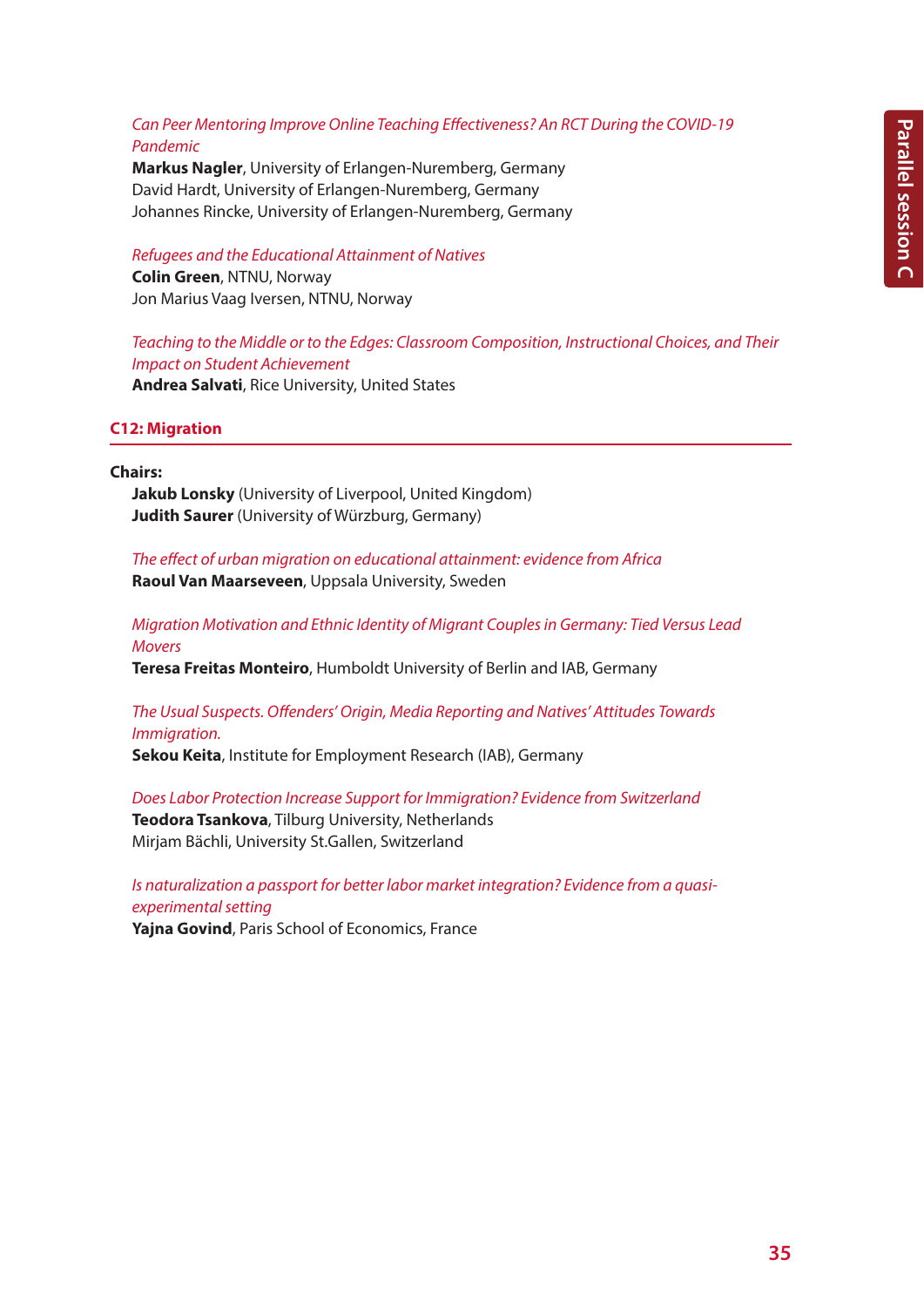# **Post discussion parallel sessions C**

**Thursday 16 September 2021 17.30 – 17. 40 CEST**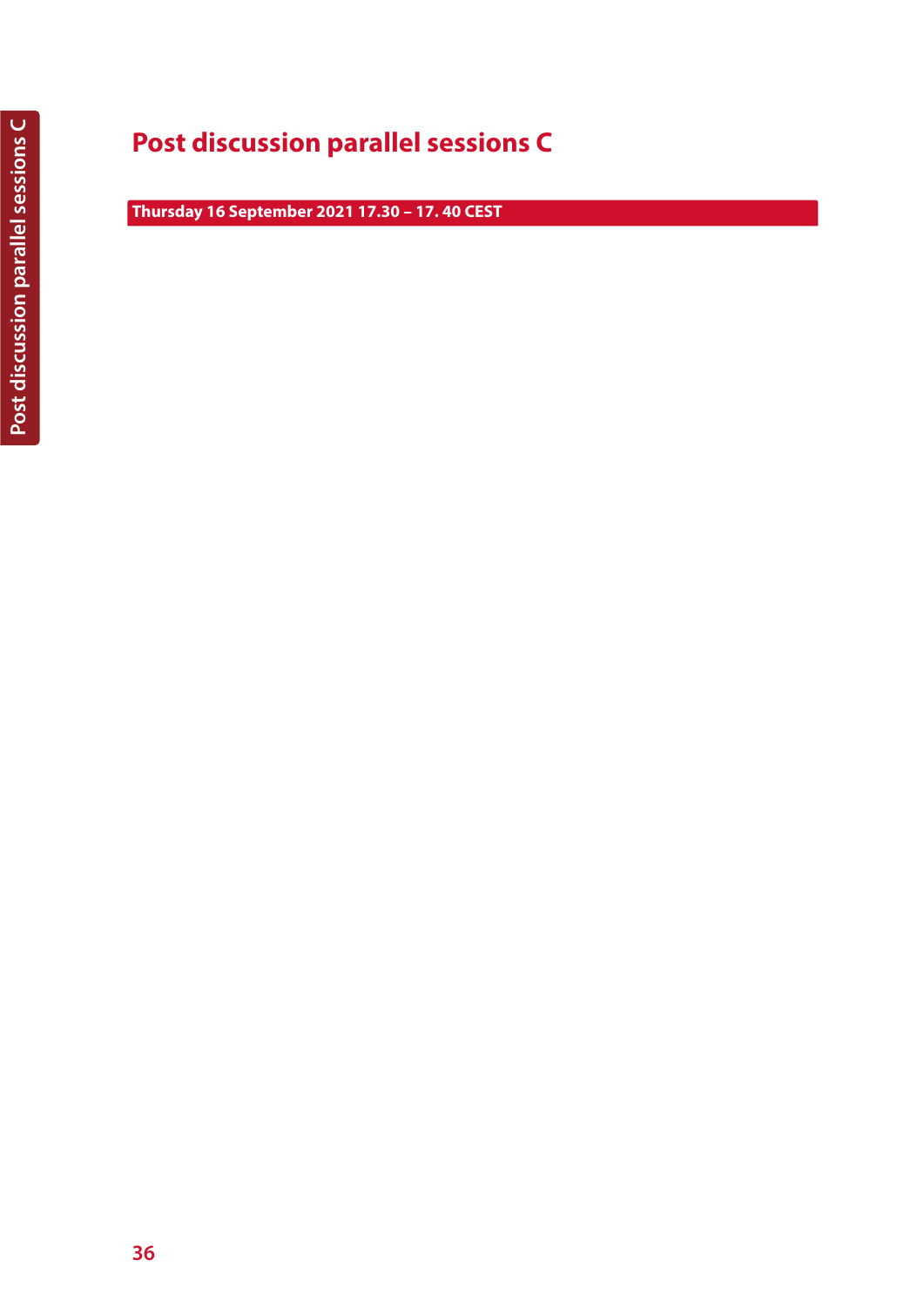# **EALE general assembly meeting**

# **Friday 17 September 2021, 09.00 -09.30 CEST**

The EALE General Assembly Meeting is a general meeting for all participants/members and is chaired by the President of EALE. During this meeting we will present information about the association and future conferences.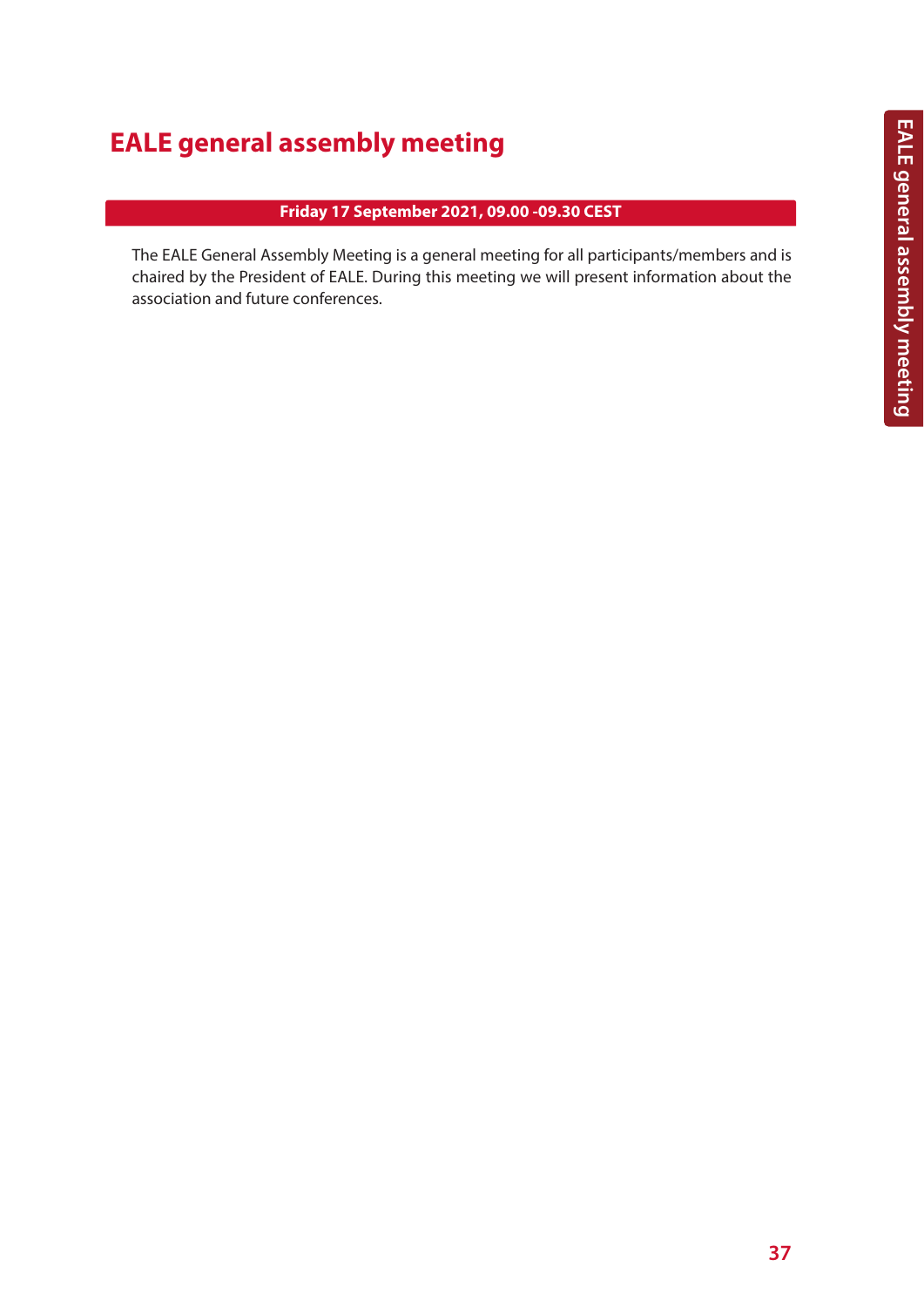# **Friday 17 September 2021, 09.30 -10.45 CEST**

### **D01: Retirement and Health**

#### **Chairs:**

**Marco Bertoni** (University of Padova, Italy) **Eve Caroli** (Paris Dauphine University, France)

#### *Stress and Retirement*

**Raquel Fonseca**, ESG-UQAM, Canada Hugo Morin, ESG-UQAM, Canada Ana Moro-Egido, University of Granada, Spain

#### *Inferring Occupation Arduousness from Poor Health Beyond the Age of 50*

**Arno Baurin**, IRES/LIDAM, Belgium Sandy Tubeuf, IRES/LIDAM & IRSS, UCLouvain, Belgium Vincent Vandenberghe, IRES/LIDAM, UCLouvain, Belgium

*Do children prevent their poor old parents from working?* **Ziwei Rao**, University of Groningen, Netherlands

#### *Early retirement of employees in demanding jobs: evidence from a German pension reform*

**Thomas Zwick**, University of Würzburg, Germany Svenja Lorenz, University of Würzburg, Germany Mona Bruns, University of Würzburg, Germany Johannes Geyer, DIW Berlin, Germany

#### *The health effects of non-contributory pensions among the elderly ultra-poor*

**Javier Olivera**, Luxembourg Institute of Socio-Economic Research (LISER), Luxembourg Noelia Bernal, Universidad del Pacifico, Peru Marc Suhrcke, Luxembourg Institute of Socio-Economic Research, Luxembourg

### **D02: Training and the Labour Market**

#### **Chairs:**

**Stefanie Schurer** (University of Sydney, Australia) **Simon Wiederhold** (Catholic University Eichstaett-Ingolstadt, Germany)

*Training in late careers - A structural approach* **Teresa Backhaus**, WZB Berlin, Germany

*Differences in On-the-Job Learning Across Firms* **Fernando Saltiel**, McGill University, Canada Jaime Arellano-Bover, Yale University, United States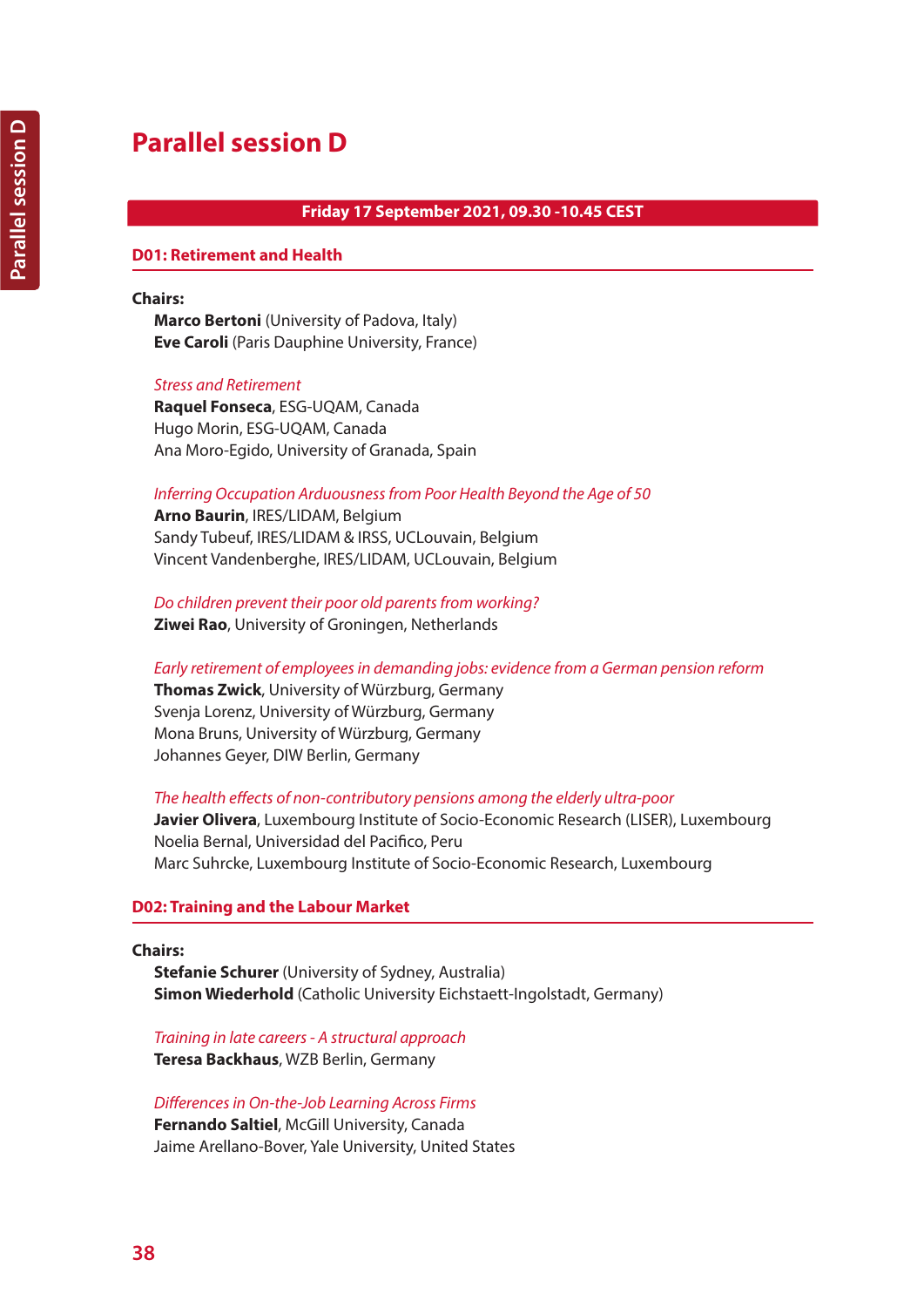#### *Performance Feedback and Quit Behavior: Theory and Empirical Evidence*

**Laura Pohlan**, Institute for Employment Research (IAB), Germany Florian Englmaier, LMU Munich, Germany Fahn Matthias, Johannes Kepler University Linz, Austria Susanne Steffes, ZEW Mannheim, Germany

*Designing the market for job vacancies: A trust experiment with employment centers staff* **Guglielmo Briscese**, The University of Chicago, United States Leibbrandt Andreas, Monash University, Australia

*Social assistance generosity and labor market outcomes* **Lillit Ottosson**, IFAU & Uppsala University, Sweden

#### **D03: Testing in Education**

**Chair: Giorgio Brunello** (DSEA Padova, Italy)

*Can Centralizing Education Standards Raise and Align Student Achievement? Evidence from the Common Core of State Standards*

**Benjamin Arold**, LMU Munich and ifo Institute, Germany M. Danish Shakeel, Harvard University, United States

*The Earlier, the Better? Grading Policies in Primary School and Student Achievement* **Lukas Mergele**, Ifo Institute, Germany Larissa Zierow, Ifo Institute, Germany

*Time of Day and High Stakes Cognitive Assessments* **Denni Tommasi**, Monash University, Australia

Alessio Gaggero, University of Granada, Spain

*Types of Tracking and Educational Success in the Netherlands*

**Melline Somers**, Maastricht University, Netherlands Per Bles, Maastricht University, Netherlands Katarina Wessling, Maastricht University, Netherlands

*The effect of university grade inflation on graduate outcomes*

**Judith Delaney**, University of Bath, United Kingdom Matthew Collins, Lund University, Sweden Therese Nilsson, Lund University, Sweden

### **D04: Labour Supply in the Family**

#### **Chairs:**

**Ewa Gałecka-Burdziak** (Szkoła Główna Handlowa Warszawie, Poland)

#### *Joint Search over the Life Cycle*

**Lukas Nord**, European University Institute, Italy Annika Bacher, European University Institute, Italy Philipp Grübener, European University Institute, Italy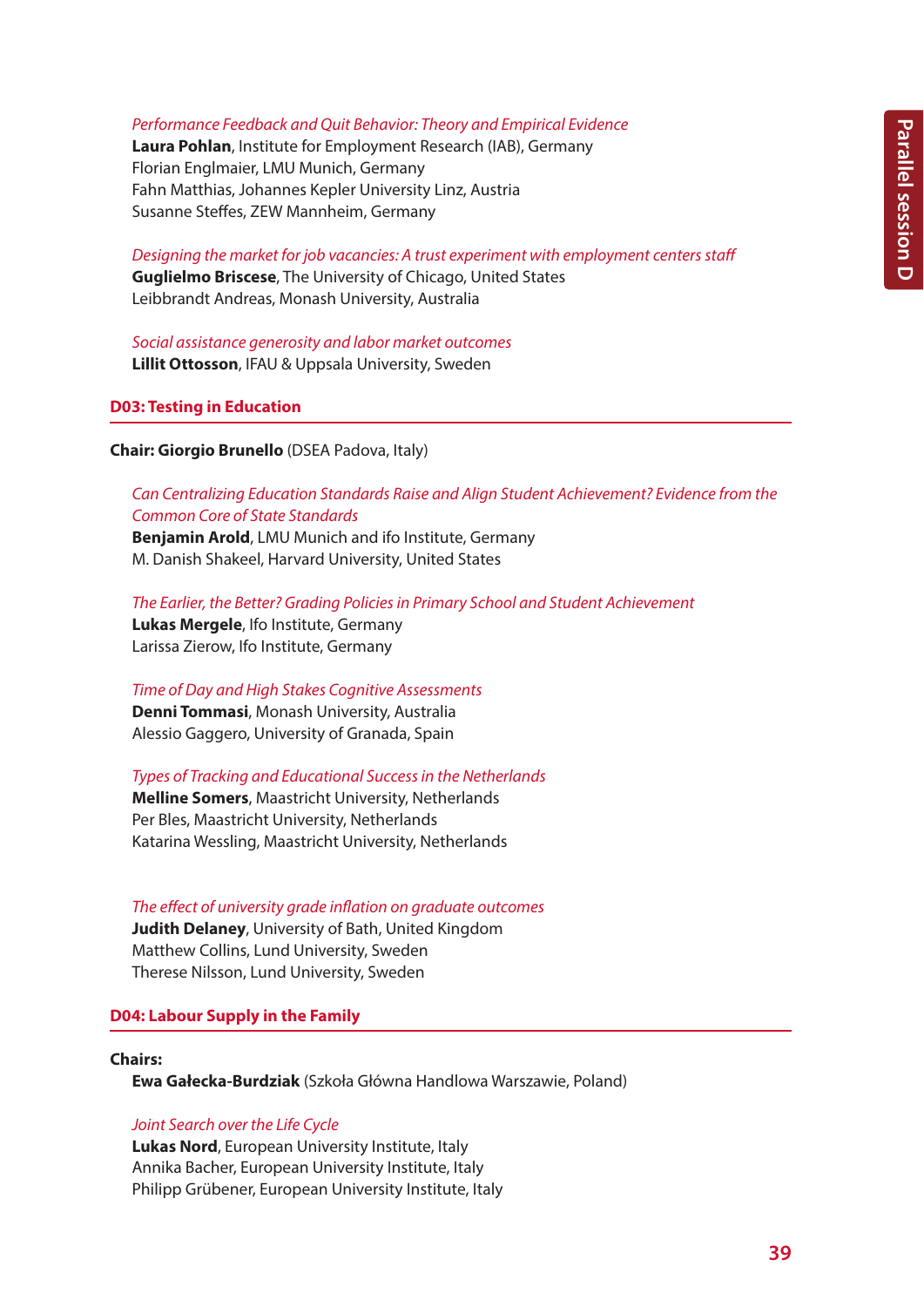# *The dynamics of intrahousehold commitment and household labor supply: The case of Europe*

**Jorge Velilla**, University of La Rioja, Spain Pierre-André Chiappori, Columbia University, United States José Ignacio Giménez-Nadal, University of Zaragoza, Spain José Alberto Molina, University of Zaragoza, Spain Alexandros Theloudis, LISER, Luxembourg

#### *Family labour supply and the tax and benefit system: the impact of Universal Credit*

**Tom Waters**, Institute for Fiscal Studies, United Kingdom Monica Costa Dias, Institute for Fiscal Studies, United Kingdom Robert Joyce, Institute for Fiscal Studies, United Kingdom

#### *Males were affected by the U.S. welfare reform as well*

**Shirlee Lichtman-Sadot**, Ben-Gurion University of the Negev, Israel

# *Abolishing the Marital Wage Premium in Greece: Employment and Participation Effects on Minimum Wage Workers*

**Theano Kakoulidou**, Economic and Social Research Institute, Ireland Panagiotis Konstantinou, Athens University of Economics and Business, Greece Thomas Moutos, Athens University of Economics and Business, Greece

### **D05: Gender Gaps in the Labour Market**

#### **Chairs:**

**Barbara Pertold-Gebicka** (Charles University, Czech Republic) **Daniel Kopp** (KOF Swiss Economic Institute, Switzerland)

### *Mommy is Stuck in Traffic? Parenthood and the Gender Gap in Commuting*

**Rene Karadakic**, Norwegian School of Economics, Norway Alexander Willén, Norwegian School of Economics, Norway Aline Bütikofer, Norwegian School of Economics, Norway

*Does Pay Transparency Affect the Gender Wage Gap? Evidence from Austria* **Andreas Gulyas**, University of Mannheim, Germany Sebastian Seitz, University of Mannheim, Germany

Sourav Sinha, Yale University, United States

*The Gender Gap in Earnings Expectations: Evidence from the U.S. Working Population* **Klaus Gründler**, Ifo Institute/LMU Munich, Germany

*The Gender Wage Gap Among University Vice Chancellors in the UK* **Ray Bachan**, University of Brighton, United Kingdom Alex Bryson, UCL, United Kingdom

# *The Part-Time Wage Gap along the Distribution: The Role of Cognitive and Computer Skills and Job Characteristics*

**Britta Gauly**, GESIS - Leibniz-Institute for the Social Sciences, Germany Bernd Fitzenberger, FAU and IAB, Germany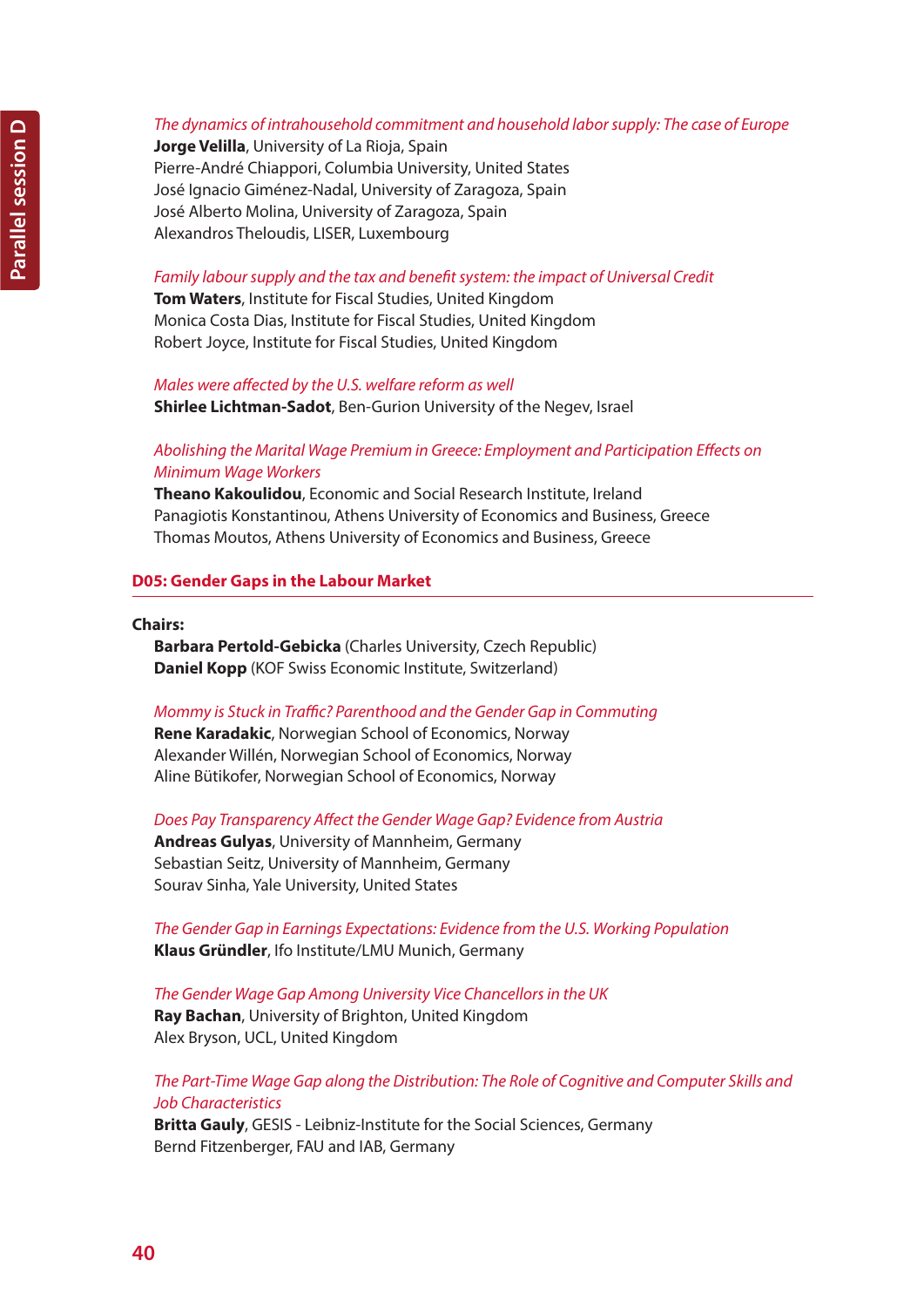## **D06: Job market session: Migration, Crime and Slavery**

#### **Chairs:**

**Francesco Fasani** (Queen Mary University London, United Kingdom) **Mariola Pytlikova** (CERGE-EI, Czech Republic)

*Police Infrastructure, Police Performance, and Crime: Evidence from Austerity Cuts* **Elisa Facchetti**, Queen Mary University of London, United Kingdom

*Determinants of Modern Slavery – An Empirical Analysis* **Bianca Willert**, University of Rostock, Germany

*How residence permits affect the labor market attachment of foreign workers: Evidence from a migration lottery in Liechtenstein*

**Selina Gangl**, University of Fribourg, Switzerland Berno Buechel, University of Fribourg, Switzerland Martin Huber, University of Fribourg, Switzerland

*Emigration and local structural change - Evidence from (Austria)-Hungary in the Age of Mass Migration*

**András Jagadits**, Universitat Pompeu Fabra, Spain

# **D07: Machine learning and methodological advances**

**Chairs:**

**Conny Wunsch** (University of Basel, Switzerland) **Daniel Goller** (University of Bern, Switzerland)

# *Locus of Control and Human Capital Investment Decisions: The Role of Effort, Parental Preferences and Financial Constraints*

**Agnes Szabó-Morvai**, KRTK KTI, Hungary Kiss Hubert János, KRTK KTI, Hungary

*The welfare effects of nonlinear health dynamics*

**Chiara Dal Bianco**, University of Padova - Department of Economics and Management, Italy Andrea Moro, Vanderbilt University, United States

*Evaluating (weighted) dynamic treatment effects by double machine learning*

**Huber Martin**, University of Fribourg, Switzerland Hugo Bodory, University of St Gallen, Switzerland Lukas Laffers, Matej Bel University, Slovakia

*The Inclusive Instrumental Variable Approach: Applications to Family Background Variables as Instruments for Education*

**Maria Nareklishvili**, University of Oslo, Norway

*A Dynamic Estimation Approach for Centralized Matching Markets: Understanding Segregation in Day Care*

**Olivier De Groote**, Toulouse School of Economics, France Minyoung Rho, MOVE, Universitat Autònoma de Barcelona, and Barcelona GSE, Spain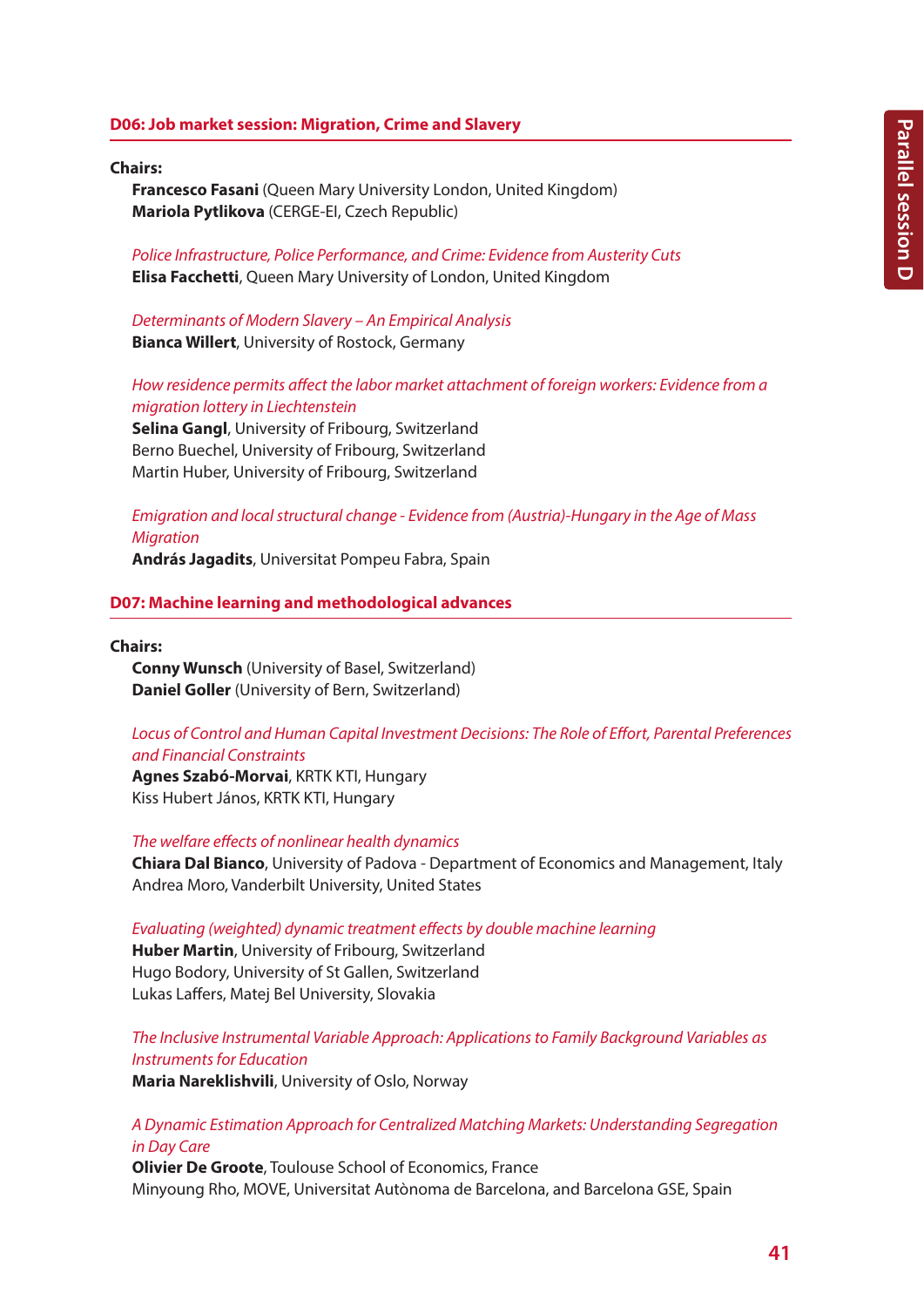# **D08: Trade Unions and Bargaining**

# **Chairs:**

**Pedro Martins** (Queen Mary University of London, United Kingdom) **Yue Huang** (IAAEU - Trier University, Germany)

*Bargaining Power and the Labor Share - a Structural Break Approach* **Alexander Lammers**, TU Dortmund University, Germany Kornelius Kraft, TU Dortmund University, Germany

*Can Industry-wide Wage Bargaining Improve Output, Employment and Inequality?* **Juraj Briskar**, University of Edinburgh, United Kingdom

*Collective Bargaining and Poverty: An Empirical Investigation for Developed Countries* **Kevin Pineda-Hernández**, Université Libre de Bruxelles, Belgium François Rycx, Université Libre de Bruxelles, Belgium Mélanie Volral, Université de Mons, Belgium

*Are unions detrimental to innovation? Theory and evidence*

**Stefano Dughera**, Università degli Studi di Torino, Italy Fabio Berton, Università degli Studi di Torino, Italy Andrea Ricci, INAPP, Italy

### **D09: School Choice**

**Chairs:**

**Adeline Delavande** (University of Technology Sydney, Australia) **Petra Thiemann** (Lund University, Sweden)

*School Track Decisions and Teacher Recommendations: Evidence from German State Reforms* **Elisabeth Grewenig**, ZEW Mannheim, Germany

#### *The greater game in school choice*

**Hans Henrik Sievertsen**, University of Bristol, United Kingdom Andreas Bjerre-Nielsen, University of Copenhagen, Denmark Lykke Sterll Christensen, University of Copenhagen, Denmark Mikkel Gandil, University of Oslo, Norway

#### *Using incentivized goals to motivate students*

**Hendrik Sonnabend**, FernUniversität Hagen, Germany Bastian Westbrock, FernUniversität Hagen, Germany Sarah Rezaei, Utrecht University, Netherlands

*Heterogeneous Outcomes of Merit Based School Allocation*

**Antonio Dalla Zuanna**, Bank of Italy, Italy Kai Liu, University of Cambridge, United Kingdom Kjell Salvanes,Norwegian School of Economics, Norway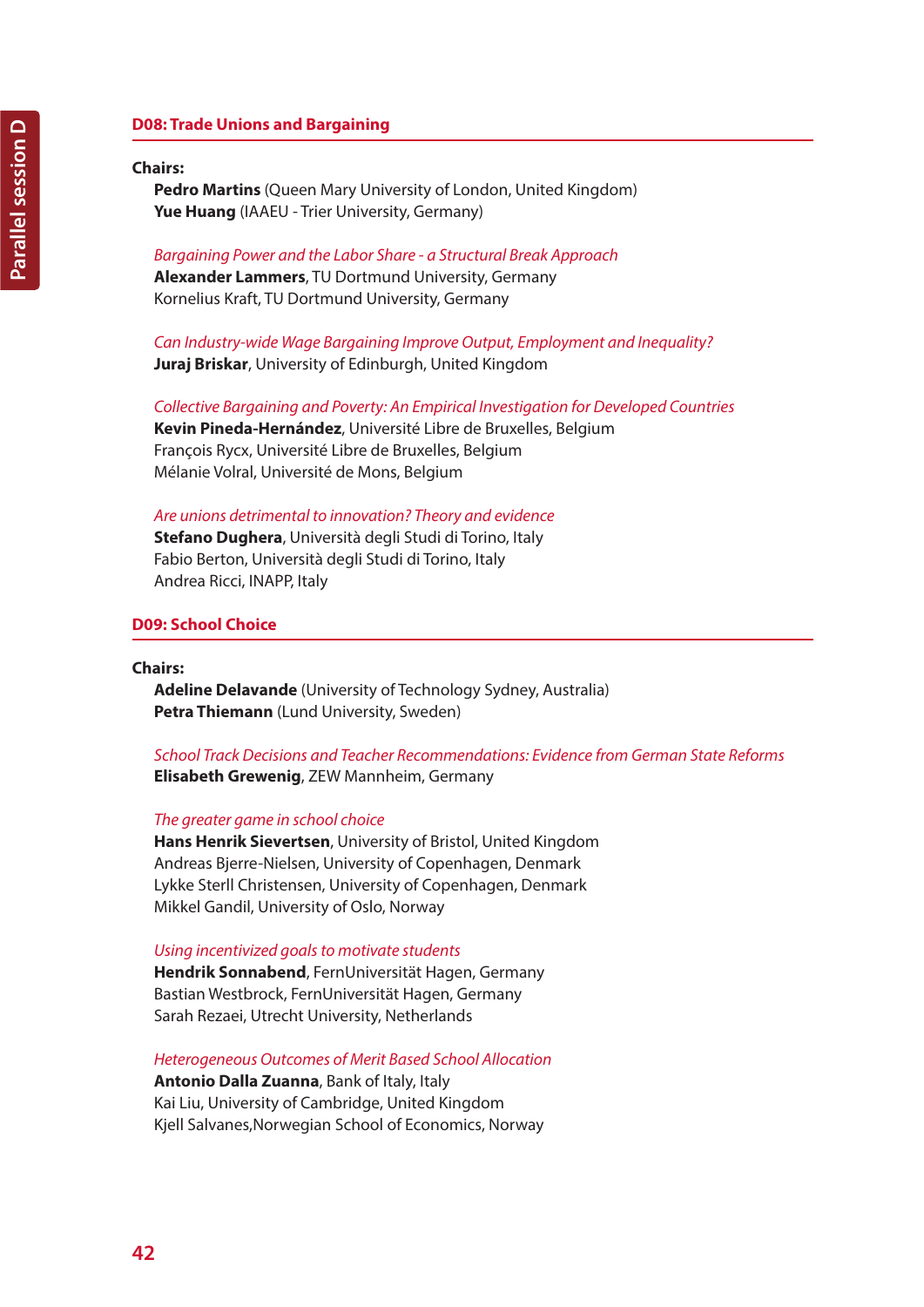#### *Do Second Chances Pay Off? Evidence from a Natural Experiment with Low-Achieving Students*

**Aspasia Bizopoulou**, VATT Institute for Economic Research, Finland Stefania Simion, University of Bristol, United Kingdom Rigissa Megalokonomou, University of Queensland, Australia

#### **D10: Fertility**

#### **Chairs:**

**Kristiina Huttunen** (Aalto University, Finland) **Lei Lei** (Southwestern University of Finance and Economics (SWUFE), China)

*The Effects of Maternity Leave Allowance on Fertility and Career Decisions* **Sébastien Fontenay**, Université Libre de Bruxelles, Belgium

#### *Fertility and Parental Retirement*

**Julius Ilciukas**, University of Amsterdam, Netherlands

#### *Academic Careers and Fertility Decisions*

**Roberto Nisticò**, University of Naples Federico II, CSEF and IZA, Italy Maria De Paola, University of Calabria and IZA, Italy Vincenzo Scoppa, University of Calabria and IZA, Italy

# *Basic Instinct? Female Fertility and Genes*

**Elisabetta De Cao**, LSE, United Kingdom Nicola Barban, University of Bologna, Italy Marco Francesconi, University of Essex, United Kingdom

#### *Trade shocks and fertility: Longitudinal evidence from a low-fertility setting*

**Lorenzo Rotunno**, Aix-Marseille University, France Osea Giuntella, University of Pittsburgh, United States Luca Stella, Catholic University, Italy

# **D11: Pension and Welfare Reforms**

#### **Chairs:**

**Arthur van Soest** (Tilburg University, Netherlands) **Sara Ayllón** (University of Girona, Spain)

### *The Demand for Retirement Products: The Role of Withdrawal Flexibility and Administrative Burden*

**Pim Koopmans**, Leiden University, Netherlands Marike Knoef, Leiden University, Netherlands Max Lent, Leiden University, Netherlands

*Responses to unexpected and permanent changes in pension income*

**Sebastian Becker**, DIW Berlin, Germany Johannes Geyer, DIW Berlin, Germany Peter Haan, DIW Berlin, Germany Hermann Buslei, DIW Berlin, Germany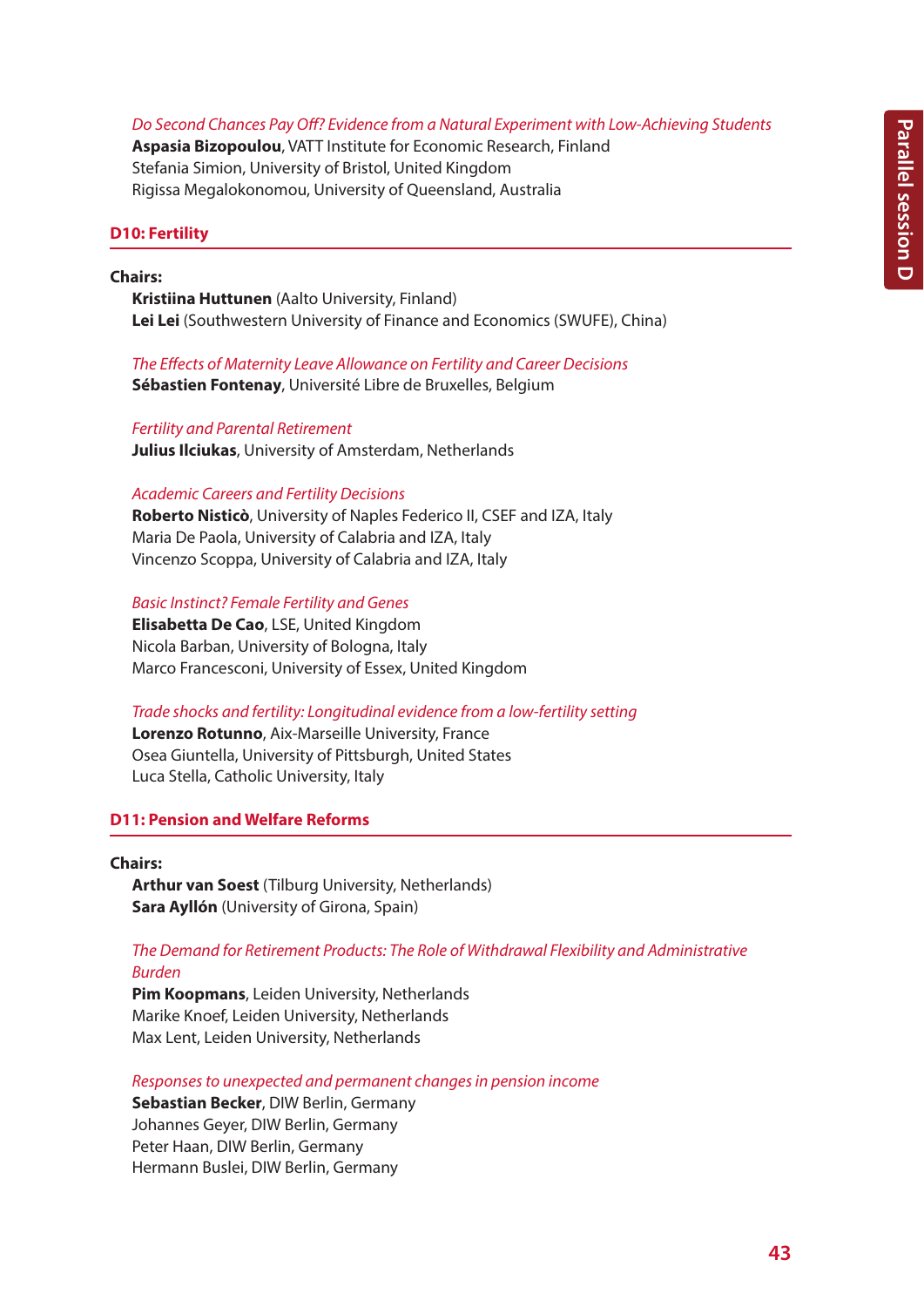# *Welfare Effects of Pension Reforms*

**Andreas Haller**, Norwegian School of Economics, Norway

# *The Effects of Maternity Leave on Personality and Well-being in Childhood*

**Mikkel Aagaard Houmark**, Aarhus University, Denmark (Presenting Author) Cecilie Marie Løchte Jørgensen, Aarhus University, Denmark Miriam Gensowski, University of Copenhagen, Denmark Ida Lykke Kristiansen, University of Copenhagen, Denmark

# *Medium-run effects of ambient air pollution during pregnancy on children's cognitive and noncognitive development*

**Christina Felfe**, Universität Würzburg, Germany Timo Hener, Aarhus University, Denmark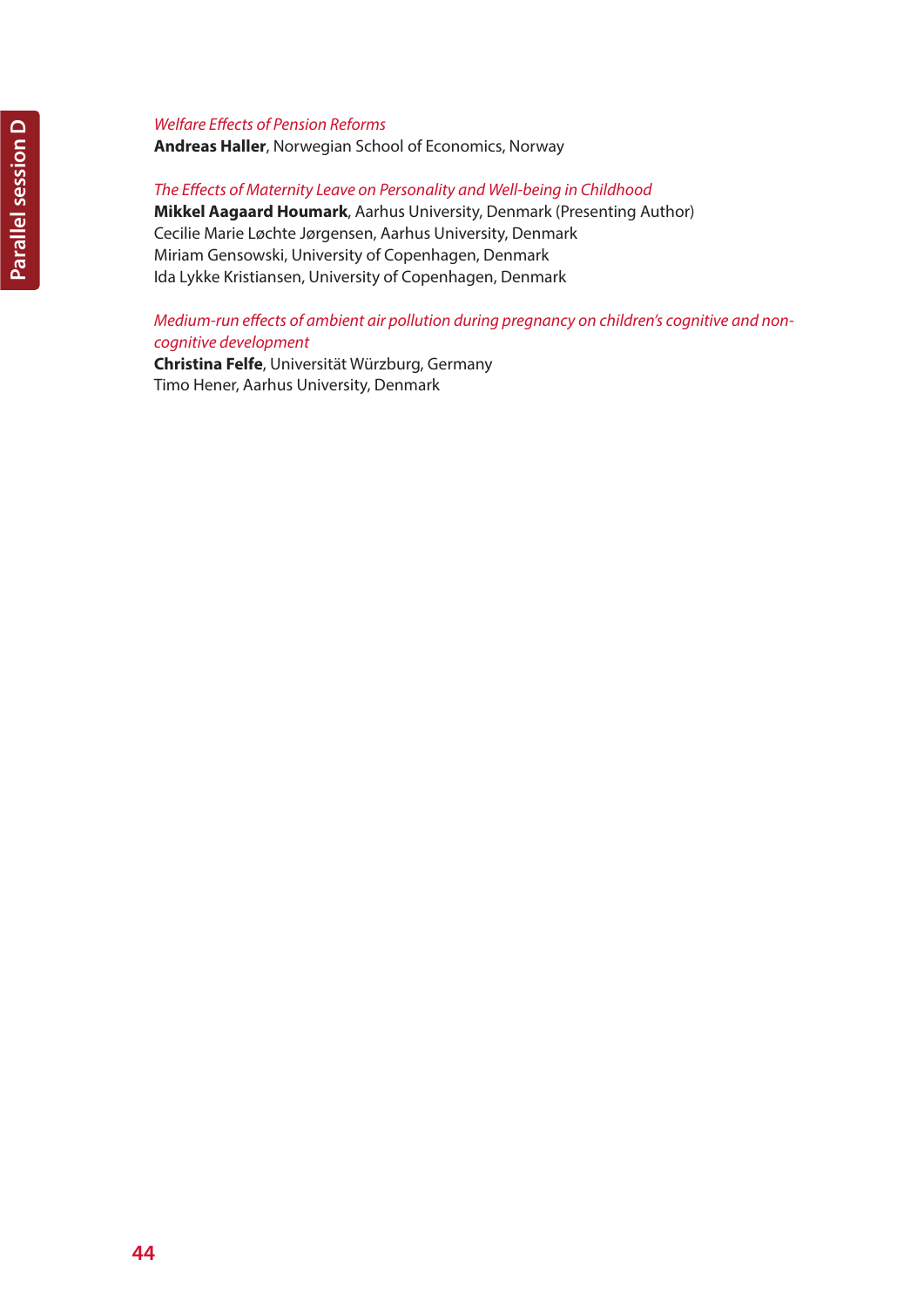# **Post discussion parallel sessions D**

**Friday 17 September 2021, 10.45 – 10.55 CEST**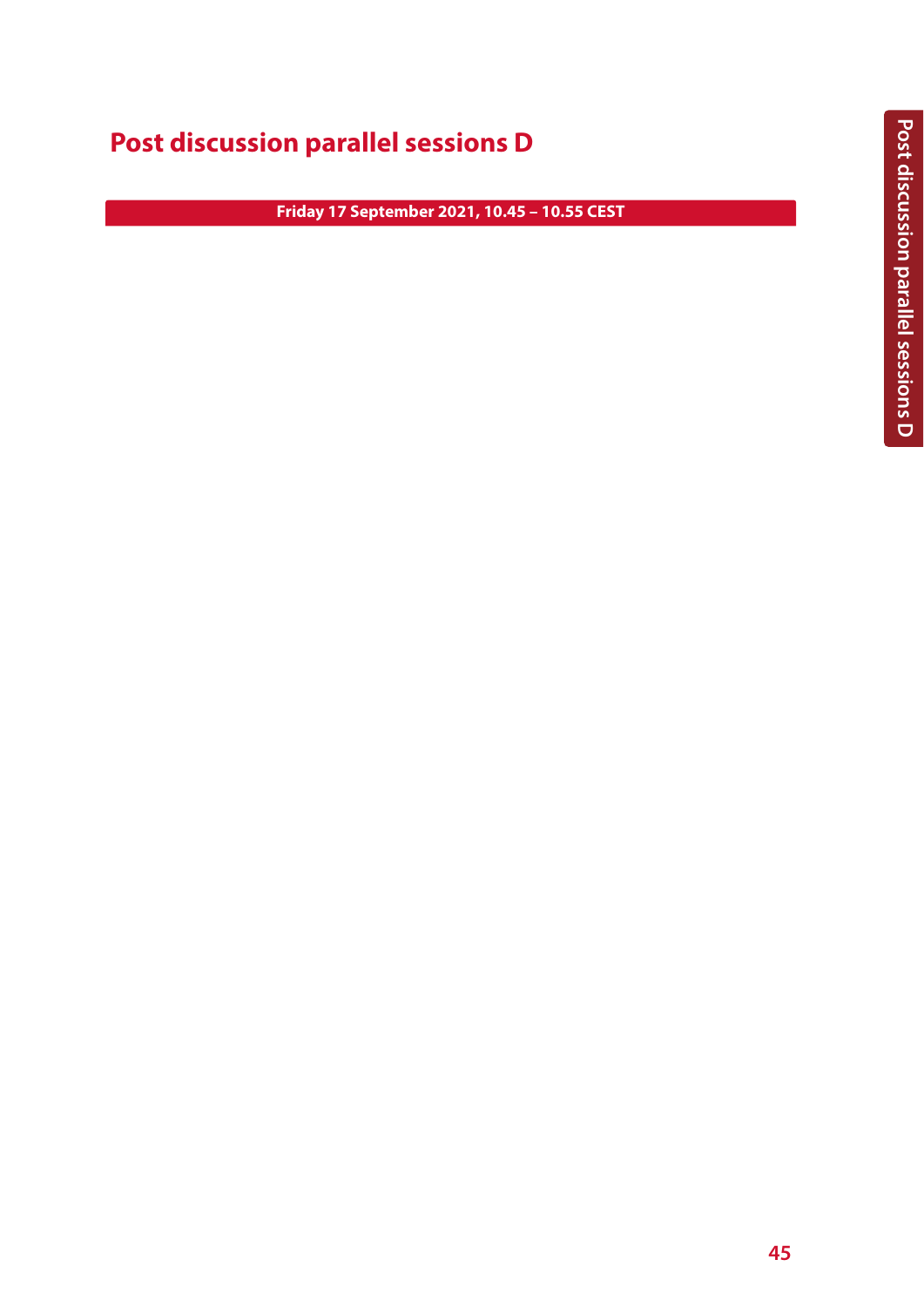# **Junior network sessions**

# **Friday, 17 September 2021, 11.00 – 12.00 CEST**

Early career researchers will also have the opportunity to participate in more informal sessions where they can meet other early career researchers. Session hosts and participants are very flexible in what conversations could be about and leave them the freedom to launch topics of discussion. Examples could be discussing experiences during the conference, talk about interesting papers and any other issues that might be interesting/of interest to them. Hosts can also assign smaller groups into breakout rooms if they would like to encourage smaller group discussions. Registered participants for this session will be randomly assigned to a host.

# **Session hosts**

- 1. Debdeep Chattopadhyay (University of Padova, Italy)
- 2. Fabrizio Colella (University of Lausanne, Switzerland)
- 3. Matthew Collins (Lund University, Sweden)
- 4. Bart de Koning (Maastricht University, Netherlands)
- 5. Selina Gangl (University of Fribourg, Switzerland)
- 6. Sofia Hernnäs (Uppsala University, Sweden)
- 7. Yuki Takahashi (University of Bologna, Italy)
- 8. Mariana Tavares (Maastricht University, Netherlands)
- 9. Bianca Willert (University of Rostock, Germany)
- 10.Erdenebulgan Damdinsuren (Bielefeld University, Germany)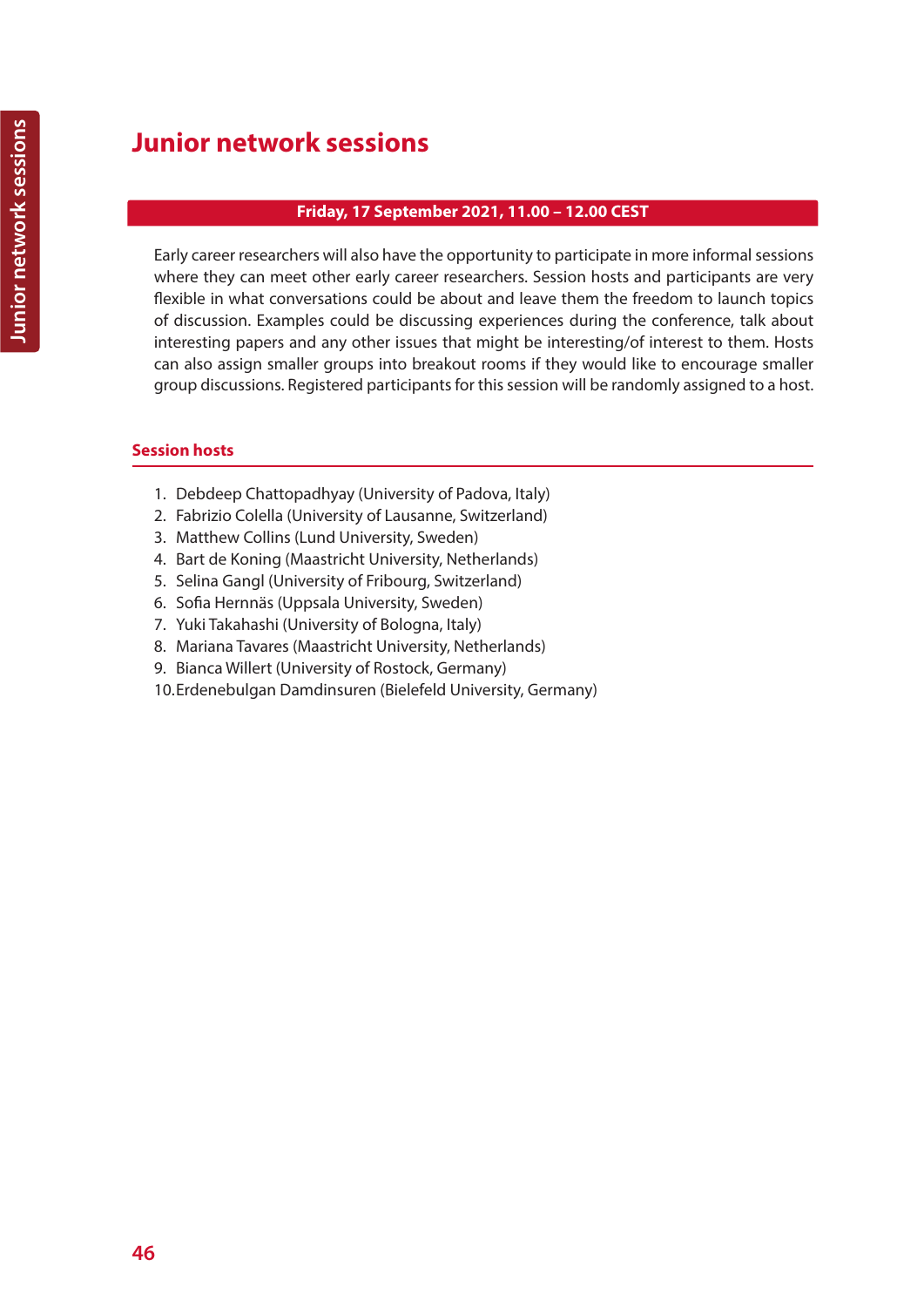# **Poster session II**

# **Friday 17 September 2021, 12.45 – 13.15 CEST**

*P2.01: Young people, human capital investment and the Great Recession*

**Chiara Cavaglia**, London School of Economics and Political Sciences, United Kingdom Sandra McNally, University of Surrey, United Kingdom

*P2.02: A Lifecycle Estimator for Intergenerational Earnings Mobility*

**Martin Nybom**, IFAU, Sweden Ursula Mello, Institute for Economic Analysis, Spain Jan Stuhler, Universidad Carlos III, Spain

*P2.03: The Impact of Formal and Informal Credit Institutions on Entrepreneurship* **Alina Malkova**, University of Missouri, United States

*P2.04: Urban Public Works in Spatial Equilibrium: Experimental Evidence from Ethiopia* **Simon Franklin**, Queen Mary University of London, United Kingdom

*P2.05: Do Midijob payroll tax subsidies offer an effective escape from a parttime employment trap?*

**Anna Herget**, FAU Erlangen-Nürnberg, Chair of Empirical Economics, Germany Regina T. Riphahn, FAU Erlangen-Nürnberg, Germany

# *P2.06: The Valuation of Local Government Spending: Gravity Approach and Aggregate Implications*

**Wookun Kim Kim**, Southern Methodist University, United States

*P2.07: International tourist arrivals and attitudes towards immigration* **Ivlevs Artjoms**, University of the West of England, United Kingdom Ian Smith, University of the West of England, United Kingdom

*P2.08: Household specialization and the child penalty in the Netherlands* **Elisabeth Artmann**, Institute for Employment Research, Germany Hessel Oosterbeek, Universiteit van Amsterdam, Netherlands Bas Van der Klaauw, Vrije Universiteit Amsterdam, Netherlands

*P2.09: Child penalty: selection, human capital depreciation, or signaling?* Eva Österbacka, Åbo Akademi University, Finland Tapio Räsänen, Social Insurance Instituition of FInland, Finland

*P2.10: Access to Subsidised Child Care and Parental Employment: Evidence from a Quasi-Experiment*

**Preetha Kalambaden**, University of Bern, Switzerland

*P2.11: Using Bank Savings Product Design for Empowering Women and Agricultural Development* **Jose Galdo, Carleton** University, Canada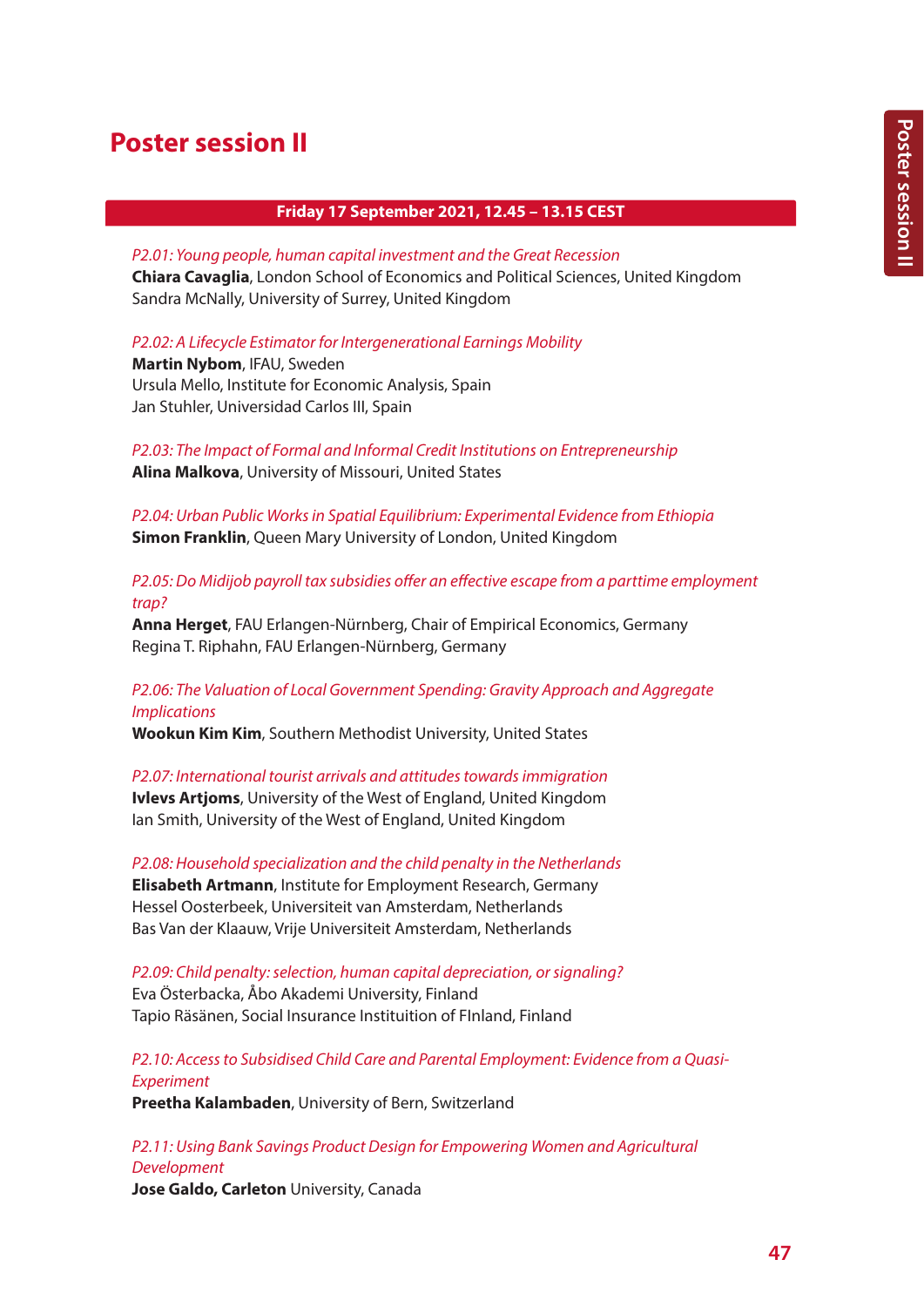# *P2.12: Redistribution and Production with a Subsistence Income Constraint: a Real-Effort Experiment*

**Andreas Nicklisch**, University of Applied Sciences of the Grisons, Switzerland Marina Chugunova, Max Planck Institute for Innovation and Competition, Germany Kai-Uwe Schnapp, University of Hamburg, Germany

# *P2.13: The Effect of Housing Vouchers on Household Behavior and Welfare* **Ning Zhang**, University of Pittsburgh, United States

*P2.14: Intergenerational Mobility Trends and the Role of Female Labor Force Participation* **Ulrika Ahrsjö**, Stockholm University, Sweden René Karadakic, Norwegian school of economics, Norway Joachim Kahr Rasmussen, University of Copenhagen, Denmark

*P2.15: Market rate housing construction in urban neighborhoods* **Stefan Leknes**, Statistics Norway, Norway Erlend Eide Bø,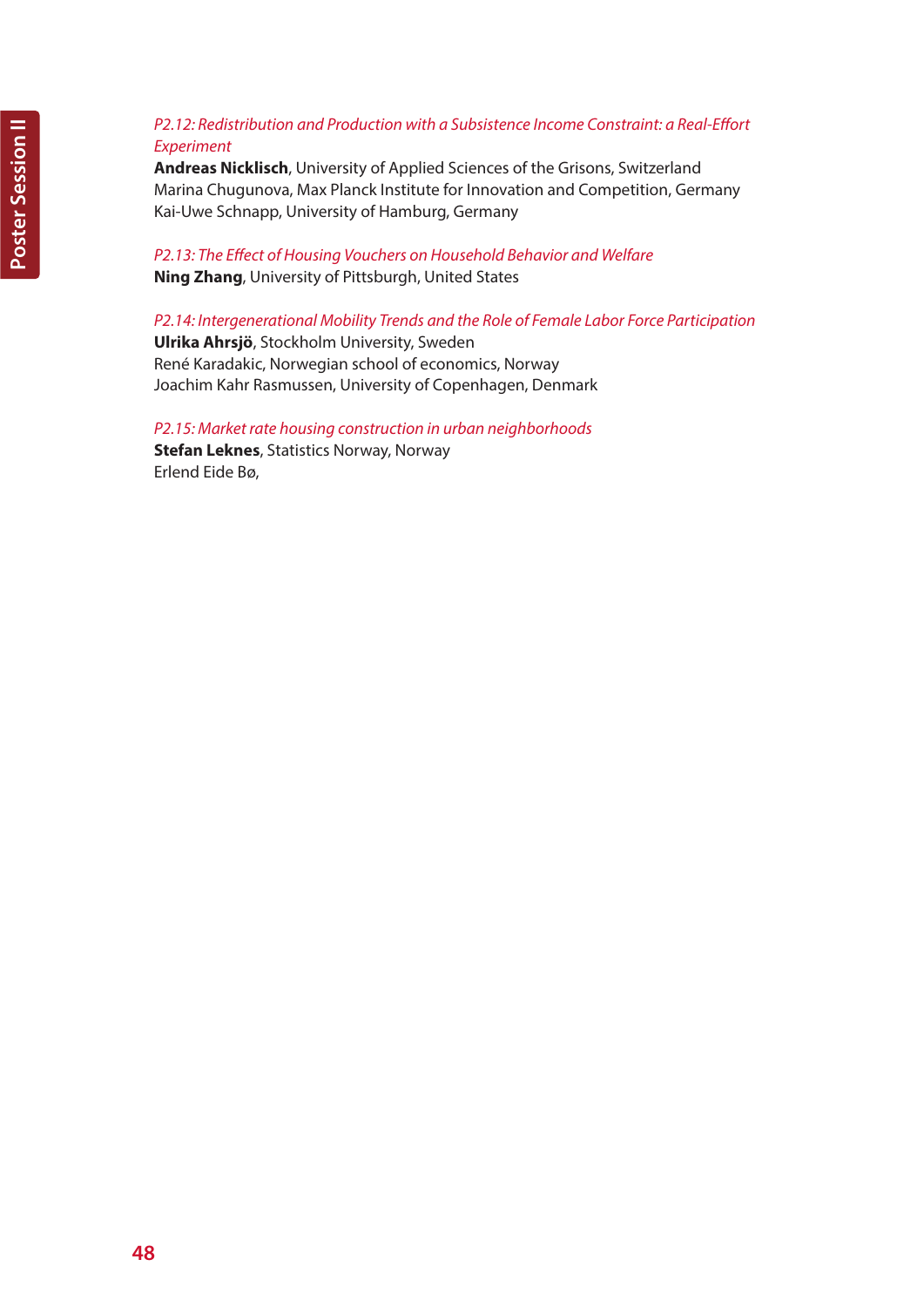# **Plenary session II**

# **Friday 17 September 2021, 13.30 – 14.30 CEST**

#### **Adam Smith lecture:**

**Imran Rasul** (University College London) *Pro-Poor Transfers and Economic Preferences of the Rich and Poor* **Introduction/Chair: Sandra McNally** (University of Surrey)

*Sponsored by Elsevier*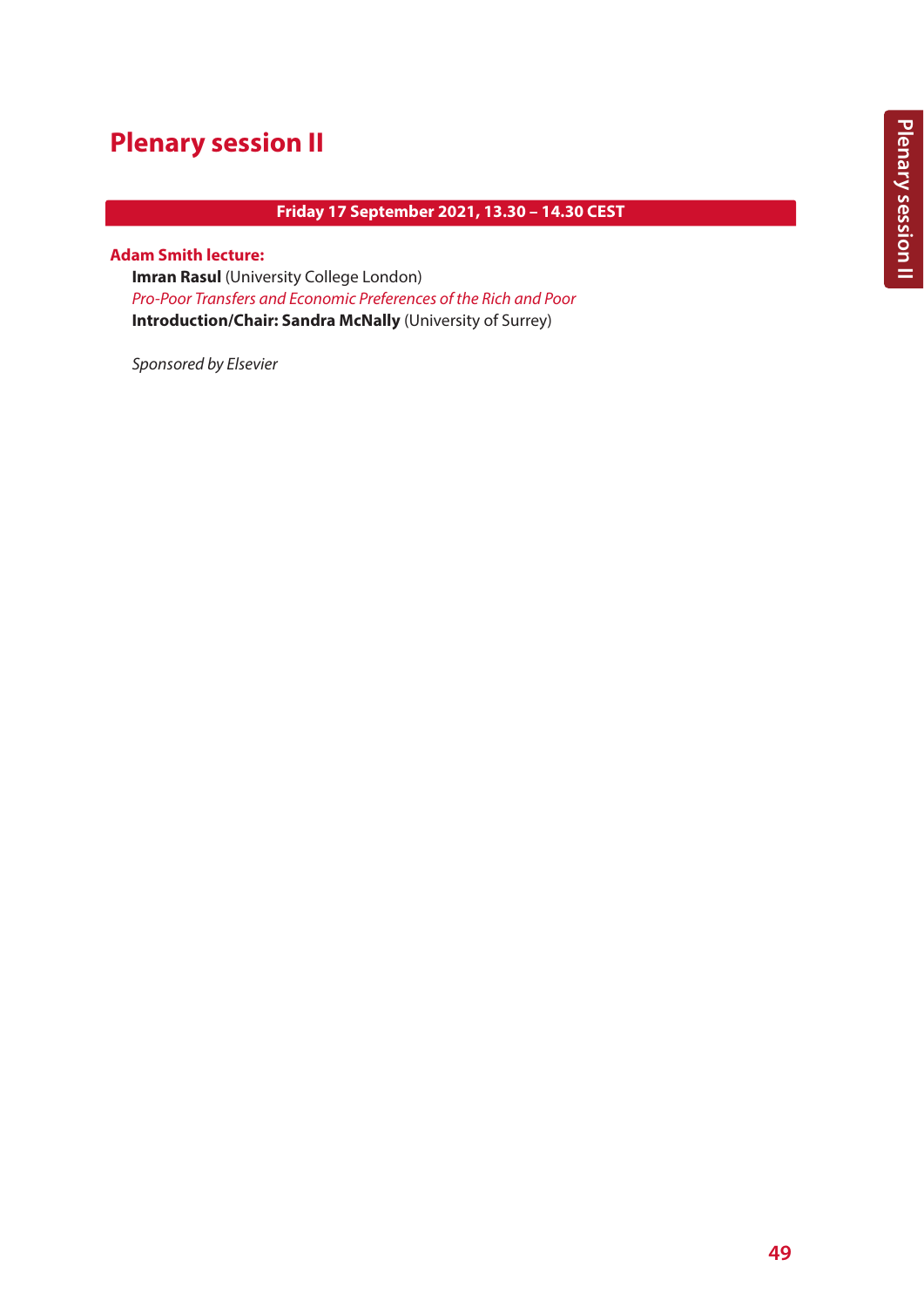# **Friday 17 September 2021, 14.30 – 14.45 CEST**

**Chair: Michèle Belot** (Cornell University), EALE President

# **EALE Best Poster Award**

EALE grants an award for the best poster presented during the conference. This prize is awarded by a jury to the best designed poster presented at the conference. A jury consisting of 3 members of the Executive Committee of EALE will evaluate the quality of the posters using mainly the following three criteria: clarity, self-explanatory and layout. The prize is  $\epsilon$  500.

**Prize Committee:** Arnaud Chevalier, Francesco Fasani, Kristiina Huttunen

# **EALE Young Labour Economist Prize**

The prize of € 500 is available for a single authored paper written by someone who has no PhD or received a PhD no longer than 3 years ago. A jury consisting of 4 Executive Committee Members of EALE will judge the accepted and presented papers eligible for this competition.

**Prize Committee:** Marco Caliendo, Albrecht Glitz, Randi Hjalmarsson Sandra McNally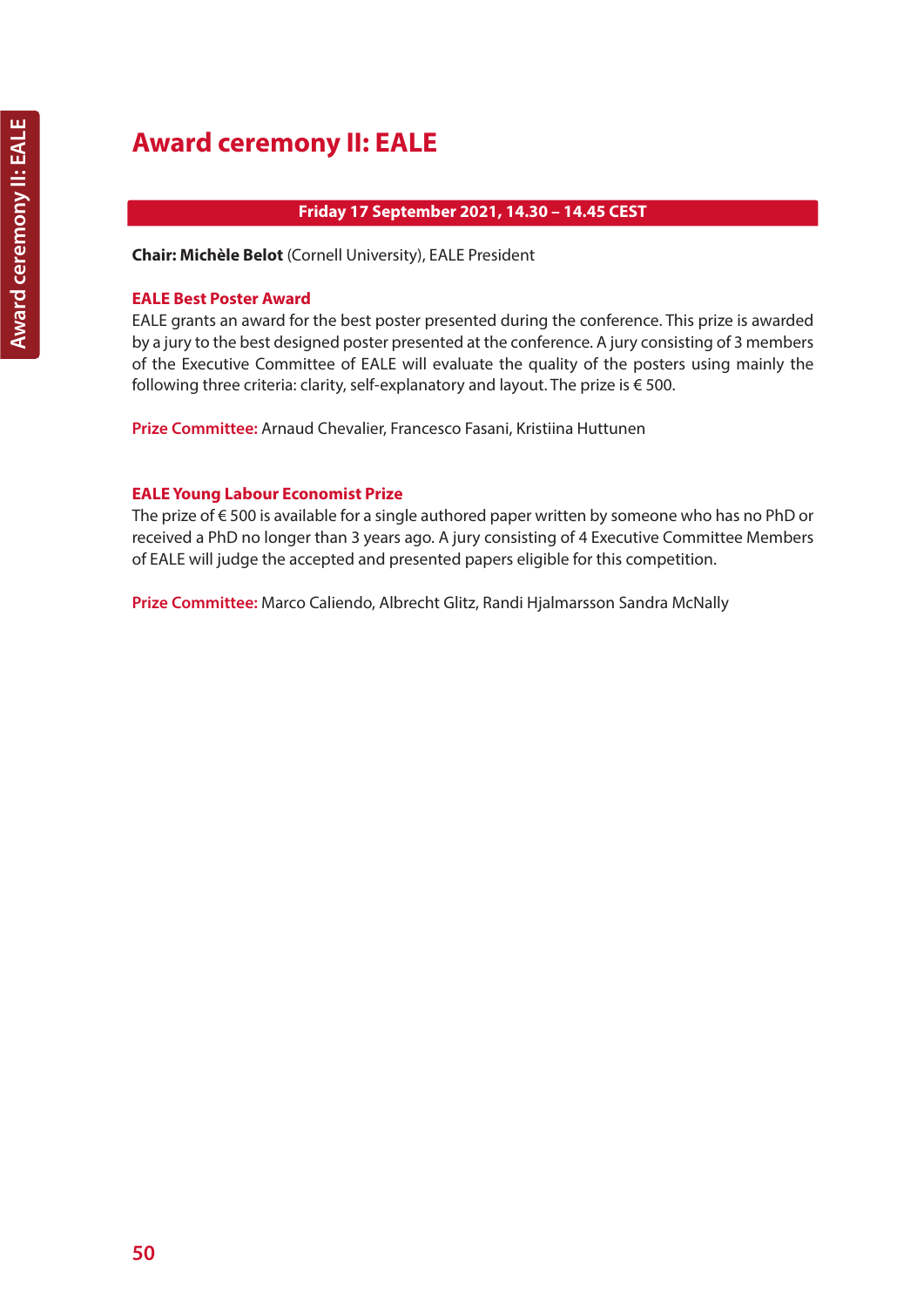# **Parallel session E**

# **Friday 17 September 2021, 14.45 – 16.00 CEST**

### **E01: Discrimination II**

### **Chairs:**

**Erik Plug** (University of Amsterdam, Netherlands) **Maria Koumenta** (Queen Mary, University of London, United Kingdom)

#### *A Simple Test for Prejudice in Selection Processes: The Prediction-Based Outcome Test*

**Nicolas Grau,** Universidad de Chile, Chile Damián Vergara, University of California, Berkeley, United States

#### *Immigration and Teachers' Bias towards Foreign Students*

**Marco Alberto De Benedetto**, Università degli Studi della Calabria, Italy Maria De Paola, Università degli Studi della Calabria, Italy

# *Is Labour Market Discrimination against Ethnic Minorities Better Explained by Taste or Statistics? A Systematic Review of the Empirical Evidence*

**Louis Lippens**, Ghent University, Belgium Stijn Baert, Ghent University, Belgium Abel Ghekiere, Vrije Universiteit Brussel, Belgium Pieter-Paul Verhaeghe, Vrije Universiteit Brussel, Belgium Eva Derous, Ghent University, Belgium

### *Why making promotion after a burnout is like boiling the ocean*

**Philippe Sterkens**, Ghent University, Belgium Stijn Baert, Ghent University, Belgium Eva Derous, Ghent University, Belgium Claudia Rooman, Ghent University, Belgium

*Do far-right mayors increase the probability of hate crimes? Evidence from Italy* **Alessio Romarri**, University of Barcelona, Spain

### **E02: Household Economics**

#### **Chairs:**

**Jorge Velilla** (University of La Rioja, Spain) **Jose Galdo** (Carleton University, Canada)

*Covid-19, Help-Seeking Behavior and protection for Intimate Partner Violence Victims*

**Marie Beigelman**, Universitat de Barcelona, Spain Judit Vall, Universitat de Barcelona, Spain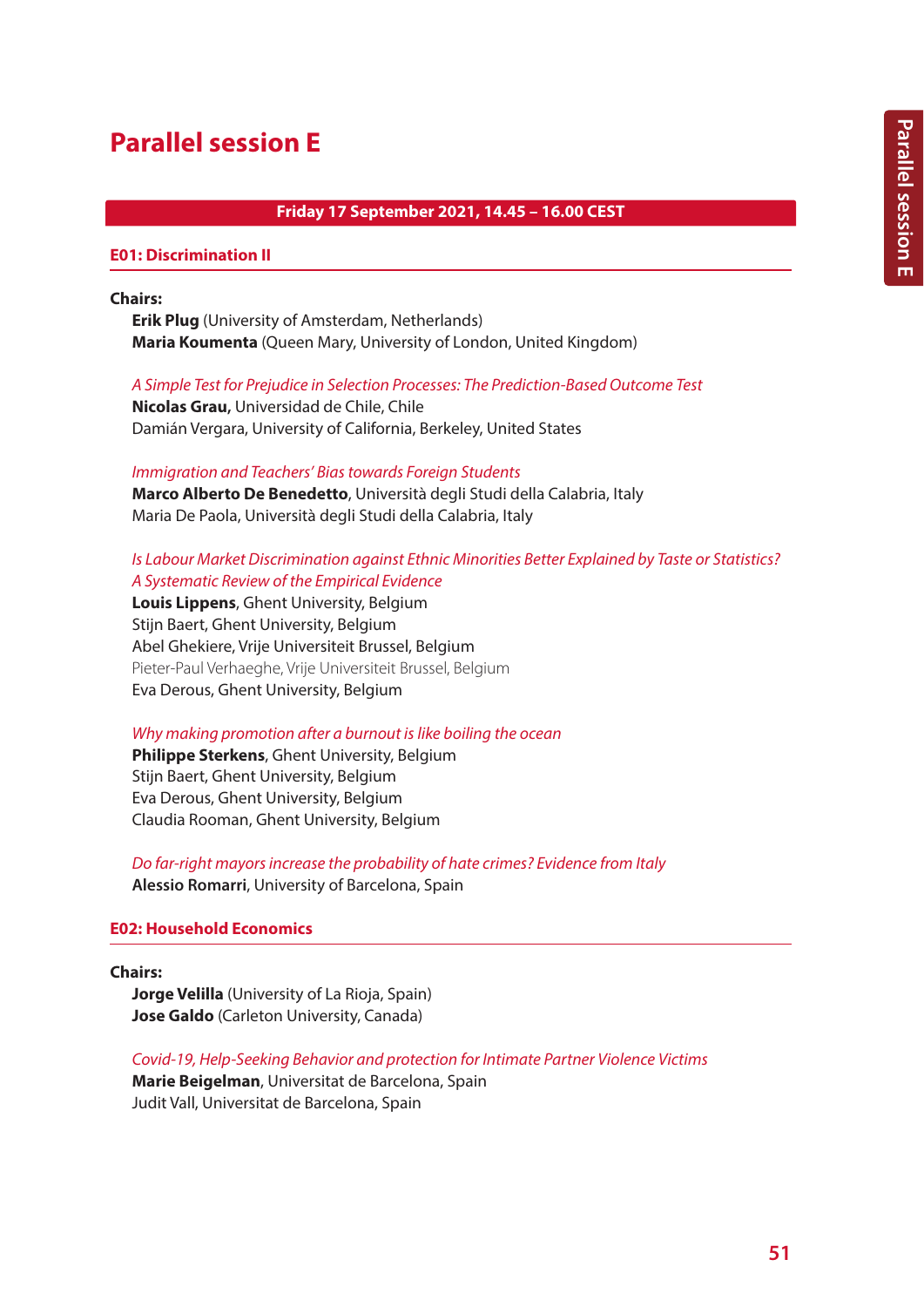*Hang Up on Stereotypes: Domestic Violence and Anti-Abuse Helpline Campaign*

**Ludovica Giua**, European Commission, Italy Marco Colagrossi, European Commission, Italy Claudio Deiana, University of Cagliari, Italy Andrea Geraci, European Commission, Italy

*The Effect of Violent Crime on Intra-household Resource Allocation and Bargaining Power* **Maria Hernandez-de-Benito**, Georgetown University, United States

*Spousal Relative Housework: Traditional Gender Identity Norms and Equal Sharing* **Joanna Syrda**, University of Bath, United Kingdom

*Spousal earnings and household dynamics: Evidence from a promotion reform* **Lena Hensvik**, Uppsala University, Sweden Anna Thoresson, IFAU, Sweden Erik Grönqvist, Uppsala University, Sweden

# **E03: Job Market Session: Education**

**Chairs:**

**Sandra McNally** (University of Surrey, United Kingdom) **Huber Martin** (University of Fribourg, Switzerland)

*Recall and Heterogeneity in the Scarring Effects of Displacement* **Frank Leenders**, University of Toronto, Canada

*Higher Education Funding, Inequality and Welfare, in Equilibrium* **Gustavo Mellior**, London Business School, United Kingdom

*When is "enough" enough? The role of student effort on performance* **Mariana Tavares**, Maastricht University, Netherlands Ron Diris, Leiden University, Netherlands Lex Borghans, Maastricht University, Netherlands

*Long-term effects of grade retention* **Simon Ter Meulen**, University of Amsterdam, Netherlands

*Earnings and Employment Dynamics: Capturing Cyclicality using Mixed Frequency Data* **Johan Holmberg**, Umeå University, Sweden

### **E04: COVID 19 and the Labour Market**

**Chair:**

**Jennifer Graves** (Universidad Autónoma de Madrid, Spain) **Philipp Kircher** (Cornell and UC Louvain, United States)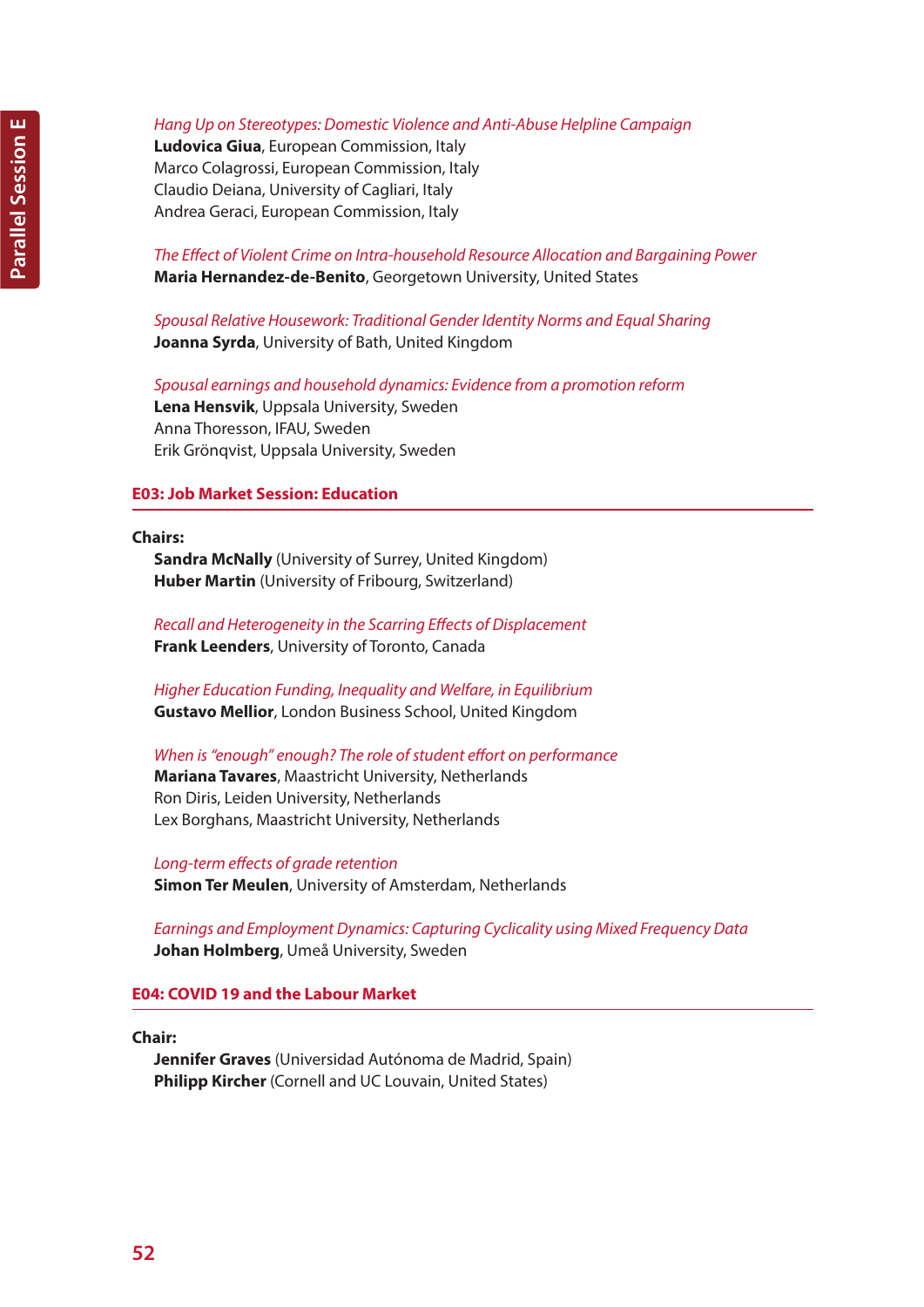#### *Unequal Consequences of Covid 19: Representative Evidence from Six Countries*

**Michele Belot**, Cornell University, United States Syngjoo Choi, Seoul National University, United States Egon Tripodi, University of Essex, United Kingdom Julian Jamison, University of Exeter, United Kingdom Nick Papageorge, John Hopkins University, United States Eline Altenburg, University of Vermont, United States

*How does the COVID-19 crisis affect labor demand? An analysis using job board data from Austria*

**Lennart Ziegler**, University of Vienna, Austria (Presenting Author) Omar Bamieh, University of Vienna, Austria

*Short-Time Work and Precautionary Savings*

**Britta Gehrke,** University of Rostock, Germany Thomas Dengler, Humboldt-Universität zu Berlin, Germany

*Local inequalities of the COVID-19 crisis*

**Marco Letta,** Sapienza University of Rome, Italy Augusto Cerqua, Sapienza University of Rome, Italy

# *COVID Angels Fighting Daily Demons? Mental Health of Healthcare Workers and Religion*

**Veronica Grembi**, University of Milan, Italy Paola Bertoli, University of Verona, Italy Emilia Barili, University of Genoa, Italy Veronica Rattini, University of Milan, Italy

# **E05: Robots, digitalization and workers**

**Chairs:**

**Alexandra Spitz-Oener** (Humboldt-Universität zu Berlin, Germany) **Etienne Lalé** (University of Quebec at Montreal, Canada)

*Minimum Wages in an Automating Economy* **Marcel Steffen Eckardt**, Technical University of Darmstadt,

*Wage Hierarchies Revisited: How Robotisation and Labour Market Institutions Shape Occupational Wage Hierarchies* **Matthias Haslberger**, University of Oxford, United Kingdom

*Technological Change, Firm Heterogeneity and Wage Inequality*

**Jeanne Tschopp**, University of Bern, Switzerland Matias Cortes, York University, Canada Adrian Lerche, Institute of Employment Research (IAB), Germany Uta Schoenberg, University College London, United Kingdom

*What Are the Labor and Product Market Effects of Automation? New Evidence from France*

**Simon Bunel**, Banque de France, France Philippe Aghion, College de France, France Xavier Jaravel, LSE, United Kingdom Celine Antonin, OFCE, France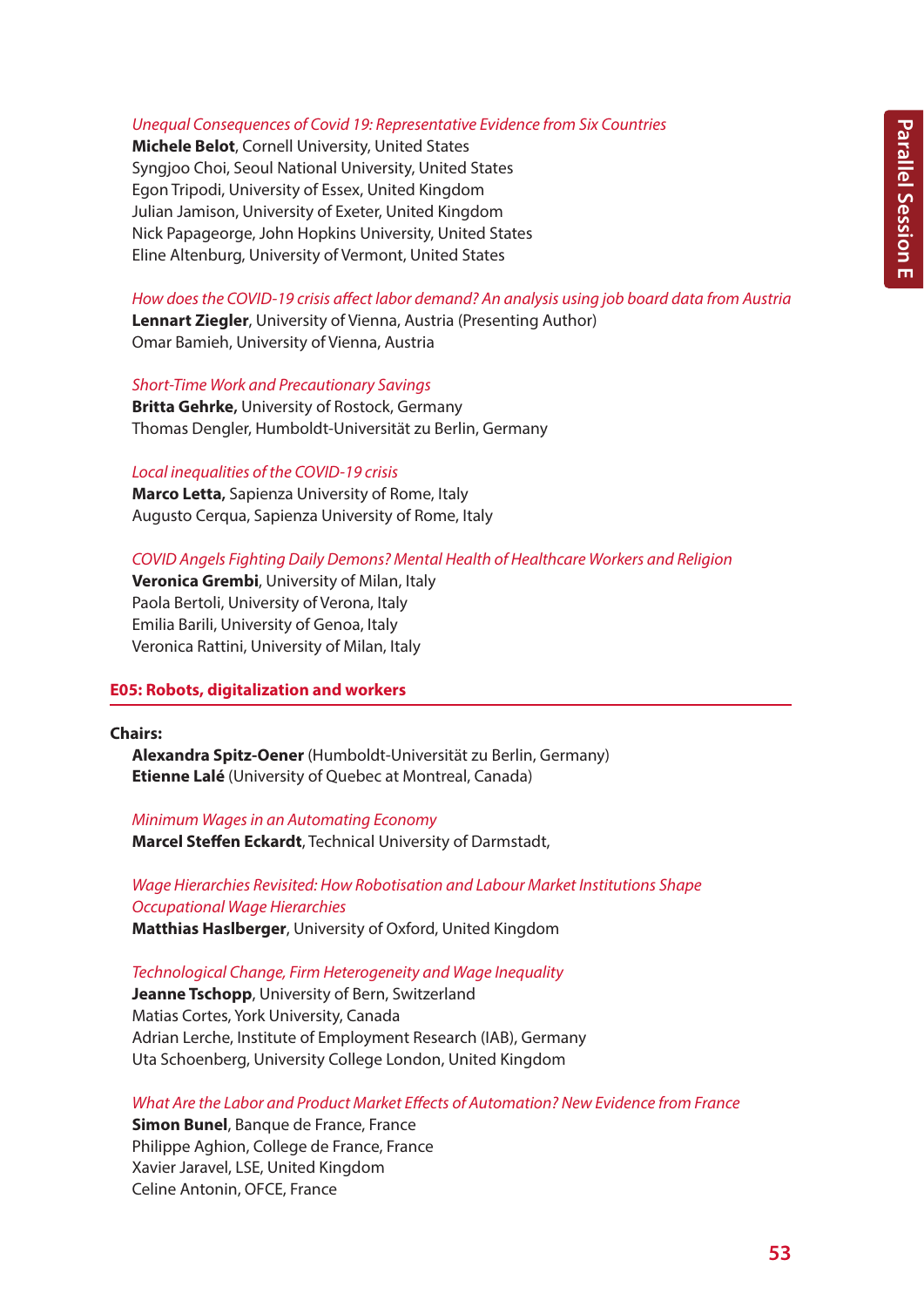# *Robots, Digitalization, and Worker Voice*

**Gabriel Burdin**, University of Leeds, United Kingdom Fabio Landini, University of Parma, Italy Filippo Belloc, University of Siena, Italy

### **E06: Mental Health**

#### **Chairs;**

**Mircea Trandafir** (University of Southern Denmark, Denmark) **Sonia Bhalotra** (University of Essex, United Kingdom)

### *Dark Passage: Mental Health Consequences of Parental Death*

**Mika Haapanen**, University of Jyväskylä, Finland Petri Böckerman, University of Jyväskylä, Finland Christopher Jepsen, University College Dublin, Ireland

### *The health impacts of job loss in the Great Recession*

**Wiljan Van den Berge**, Utrecht University, Netherlands Bram Wouterse, Erasmus School of Health Policy and Management, Netherlands

*Postnatal Maternal Mental Health and Family Outcomes* **Miriam Wüst,** University of Copenhagen, Denmark

Jonas Hirani, VIVE, Denmark

### *The effects of job loss on health*

**Eduard Suari-Andreu**, Leiden University & Netspar, Netherlands Jim Been, Leiden University & Netspar, Netherlands Marike Knoef, Leiden University & Netspar, Netherlands

# **E07: Welfare State and Health**

### **Chairs:**

**Chiara Dal Bianco** (Padova University, Italy) **Javier Olivera** (Luxembourg Institute of Socio-Economic Research (LISER), Luxembourg)

# *Long-term Effects of Parental Leave Duration on Maternal Health: Evidence from Three Policy Changes in Austria*

**Caroline Chuard**, University of St. Gallen, Switzerland

# *Does a decrease in unemployment insurance generosity worsen health status? Evidence from a natural experiment in Spain*

**Manuel Flores**, Universitat Internacional de Catalunya, Barbados (Presenting Author) Fernando García-Benavides, Universitat Pompeu Fabra, Spain Laura Serra-Saurina, Universitat de Girona, Spain

# *Discrimination in access to medical care: multi-criteria and representative tests in three medical specialties*

**Sylvain Chareyron**, Université Paris-Est Créteil, France L'Horty Yannick, Université Gustave Eiffel, France Pascale Petit, Université Gustave Eiffel, France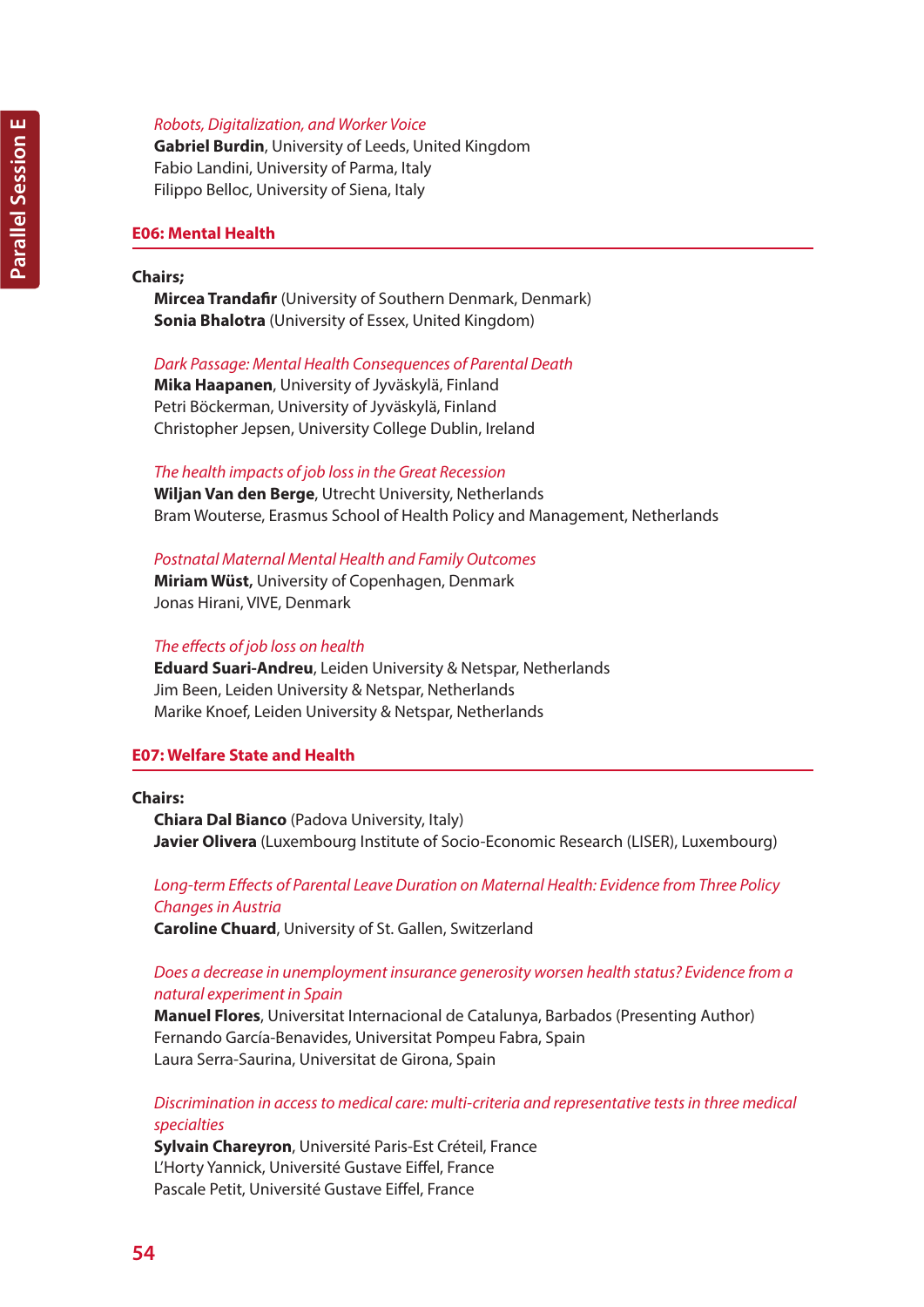*The effects of private versus public health insurance on health and labor market outcomes* **Christine Dauth**, IAB, Germany

*Doctor Who// Can the Doctor-Patient Match Reduce the Socioeconomic Gradient in Health?* **Ida Lykke Kristiansen**, University of Copenhagen, Denmark Yanying (Sophie) Sheng, University of California, San Diego, United States

#### **E08: Gender Quotas**

#### **Chairs:**

**Laura Hospido** (Banco de España, Spain) **Thorsten Schank** (University of Mainz, Germany)

*Women on supervisory boards and the gender wage gap*

**Johannes Carow**, Johannes Gutenberg-University Mainz and MWVLW RLP, Germany Christopher Koch, Johannes Gutenberg-University Mainz, Germany Thorsten Schank, Johannes Gutenberg-University Mainz, IWH, IZA and LASER, Germany Stefanie Wolter, Institute for Employment Research, Germany

*Board quotas, women's representation in top management, and firm performance*

**Jan Sauermann**, IFAU Uppsala, Sweden Annadanam Harini, Norrsken, Sweden Shawkat Aylin, Women in Economics, Germany

*Gender quotas, board diversity and spillover effects. Evidence from Italian banks* **Giulio Papini**, Bank of Italy, Italy Marco Tonello, Bank of Italy, Italy Silvia Del Prete, Bank of Italy, Italy

*Gender Composition of Committees and Speech Evaluation: Evidence from Debate Tournaments* **Huyen Nguyen**, Erasmus University Rotterdam & University of Hamburg, Germany

*Changing Gender Attitudes: The Long-Run Effects of Early Exposure to Female Classmates* **Javier Garcia-Brazales**, CEMFI, Spain

#### **E09: Immigration, Assimilation, Cultural Influence**

#### **Chairs:**

**Christina Gathmann** (LISER, Luxembourg) **Albrecht Glitz** (Universitat Pompeu Fabra, Spain)

*Who influenced you? The importance of early exposure for the creation of entrepreneurs*

**Viola Salvestrini**, Queen Mary University of London, United Kingdom Mikkel Mertz, Queen Mary University of London, Denmark Maddalena Ronchi, Queen Mary University of London, United Kingdom

*The Cultural Assimilation of Individualism and Preferences for Redistribution* **Olle Hammar**, Uppsala University, Sweden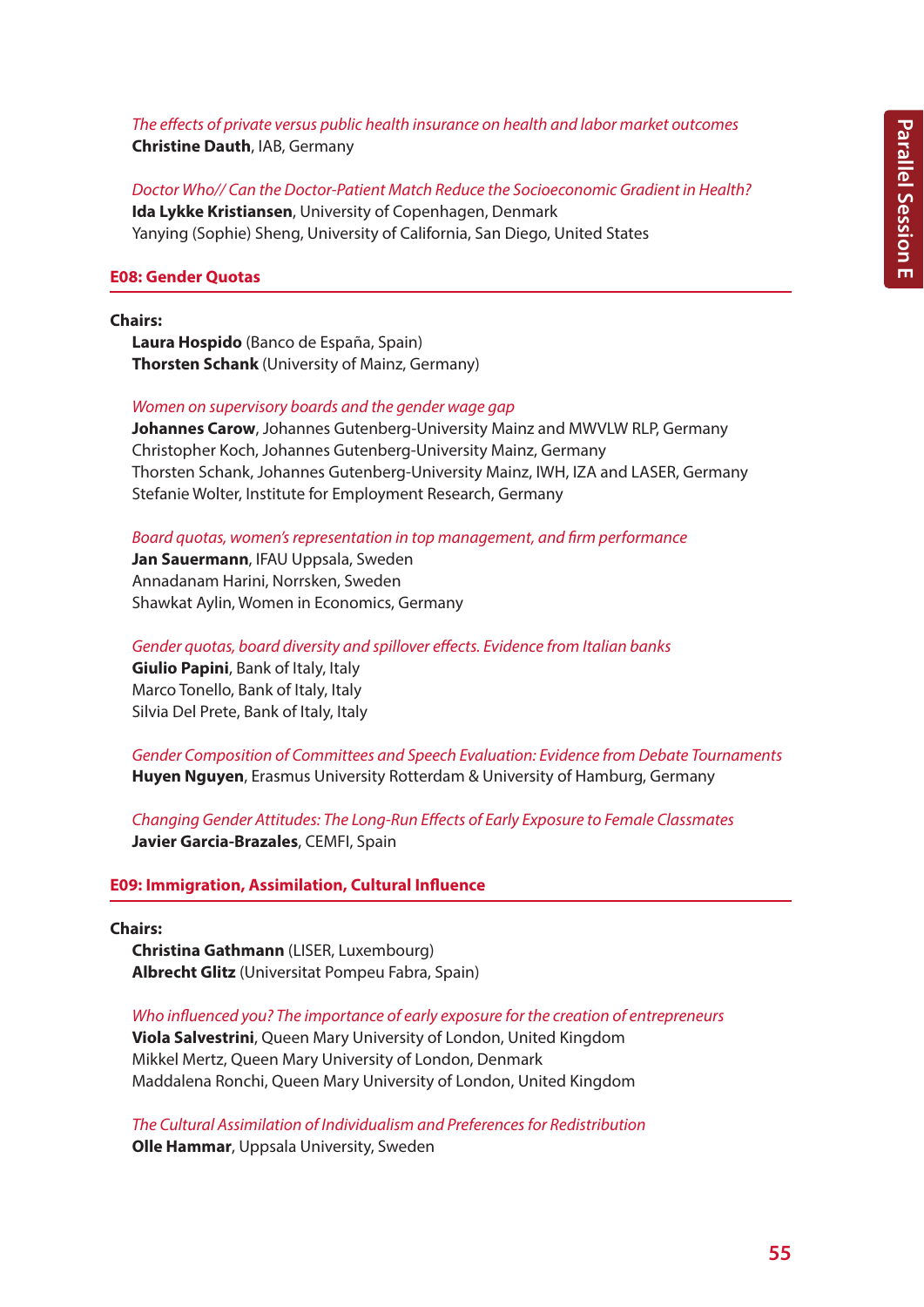*Too Constrained to Grow. Analysis of Firms' Response to the Alleviation of Skill Shortages.* **Sara Signorelli**, Paris School of Economics, France (Presenting Author)

*Assessing the Role of Asylum Policies in Refugees' Labor Market Integration: The Case of Protection Statuses in the German Asylum System* **Maurizio Strazzeri**, University of Bern, Switzerland

#### *Why do migrants stay unexpectedly? Misperceptions and implications for integration*

**Bertrand Verheyden**, LISER, Luxembourg Joel Machado, LISER, Luxembourg Marc Kaufmann, Central European University, Hungary

### **E10: Job loss, Scarring Events and Labour Supply**

#### **Chairs:**

**Benjamin Lochner** (Institute for Employment Research (IAB), Germany) **Eva Mörk** (Uppsala University, Sweden)

### *Who Works Where and Why? Parental Networks and the Labor Market* **Shmuel San**, NYU, United States

#### *The Costs of Job Loss Across Countries: Evidence and Explanations*

**Antoine Bertheau**, University of copenhagen, Denmark (Presenting Author) Edoardo Acabbi, UC3M, Spain Cristina Barcelo, Banco de Espana, Spain Andreas Gulyas, Univeristy of Mannheim, Germany Stefano Lombardi, VATT, Finland Raffaele Saggio, UBC, Canada

### *The long-lasting scar of bad jobs*

**Ainhoa Oses Arranz**, Fundación ISEAK and Universidad del País Vasco, Spain Lucia Gorjon, Fundación ISEAK, Spain Sara De la Rica, Fundación ISEAK, Spain Antonio Villar, Universidad Pablo de Olavide, Spain

#### *Jobs Reports Affect Personal Job Loss Expectations*

**Bart De Koning**, ROA, Maastricht University School of Business and Economics, ROA, **Netherlands** Didier Fouarge, ROA, Maastricht University School of Business and Economics, ROA, **Netherlands** Johannes Schuffels, OECD, France

#### *Do older female ex-prisoners participate in the labour market?*

**Ewa Gałecka-Burdziak**, Szkoła Główna Handlowa w Warszawie, Poland Piotr Błędowski, SGH Warsaw School of Economics, Poland Marek Góra, SGH Warsaw School of Economics, Poland Joanna Felczak, SGH Warsaw School of Economics, Poland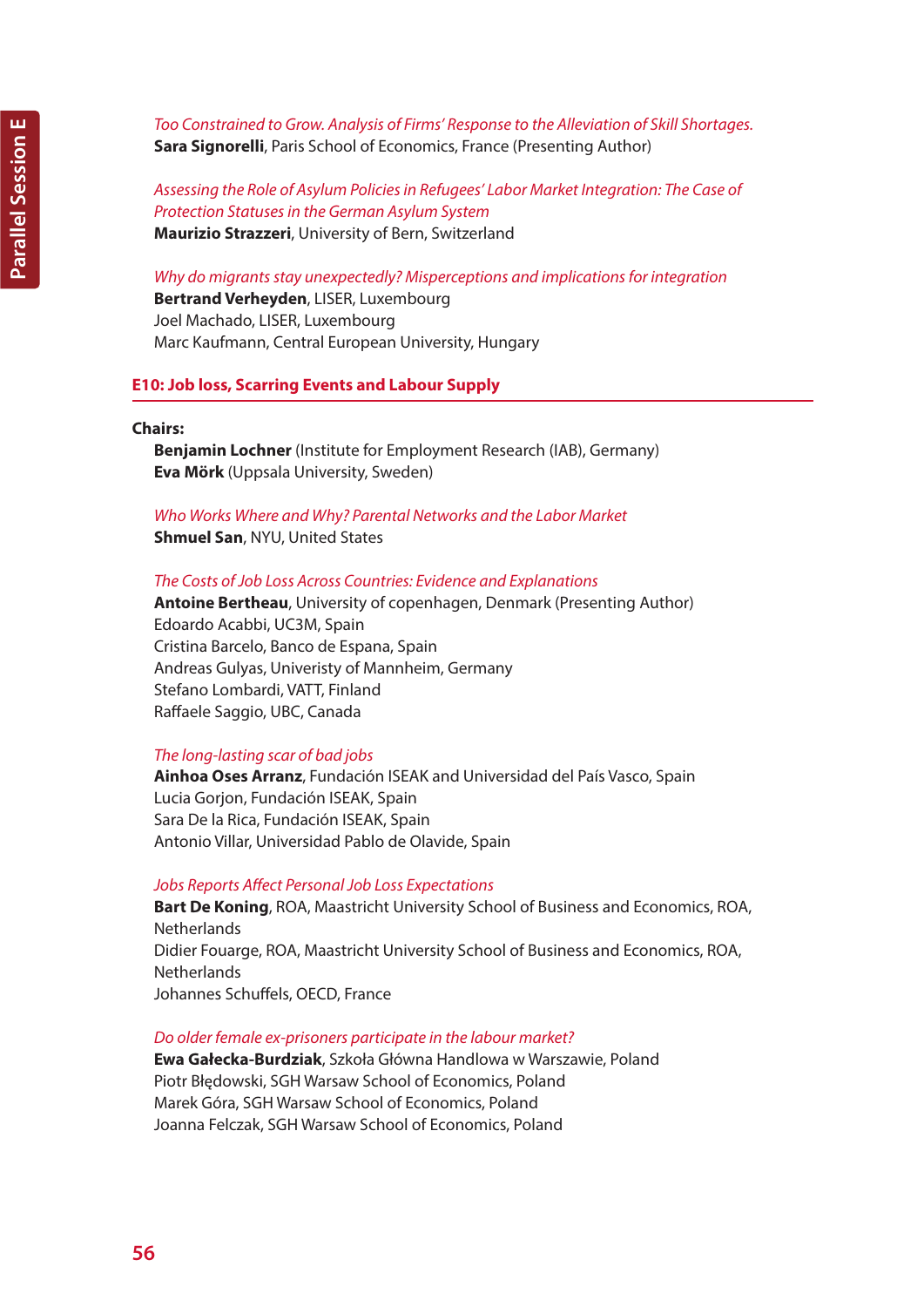## **E11: Migration: Refugees**

#### **Chairs:**

**Tommaso Colussi** (Università Cattolica del Sacro Cuore, Italy) **Christina Felfe** (University of Würzburg, Germany)

#### *Rival Guests or Defiant Hosts? The Local Economic Impact of Hosting Refugees*

**Sarah Schneider**-Strawczynski, Paris School of Economics, Paris 1 Panthon-Sorbonne University, France ( Cyprien Batut, Paris School of Economics, France

# *Development Level of Hosting Areas and the Impact of Refugees on Natives' Labor Market Outcomes*

**Murat Demirci**, Koc University - Department of Economics, Turkey (Presenting Author) Murat Guray Kirdar, Bogazici University, Turkey Dogu Tan Araci, Prosus, Netherlands

#### *Limbo or leverage? Asylum waiting and refugee integration*

**Mattias Engdahl**, Institute for Evaluation of Labour Market and Education Policy, Sweden Olof Åslund, Uppsala University, Sweden Olof Rosenqvist, Institute for Evaluation of Labour Market and Education Policy (IFAU), Sweden

# *Refugees' willingness to invest in host-country specific skills – Evidence from a discrete-choice experiment in Germany*

**Judith Saurer**, University of Würzburg, Germany Christina Felfe, University of Wuerzburg, Germany Christoph Sajons, University of Mannheim, Germany Carina Hartmann, University of Mannheim, Germany

*The Refugee Crisis and Right-Wing Populism: Evidence from the Italian Dispersal Policy*

**Francesco Campo**, University of Milan Bicocca, Italy (Presenting Author) Mariapia Mendola, University of Milan Bicocca, Italy Sara Giunti, University of Milan Bicocca, Italy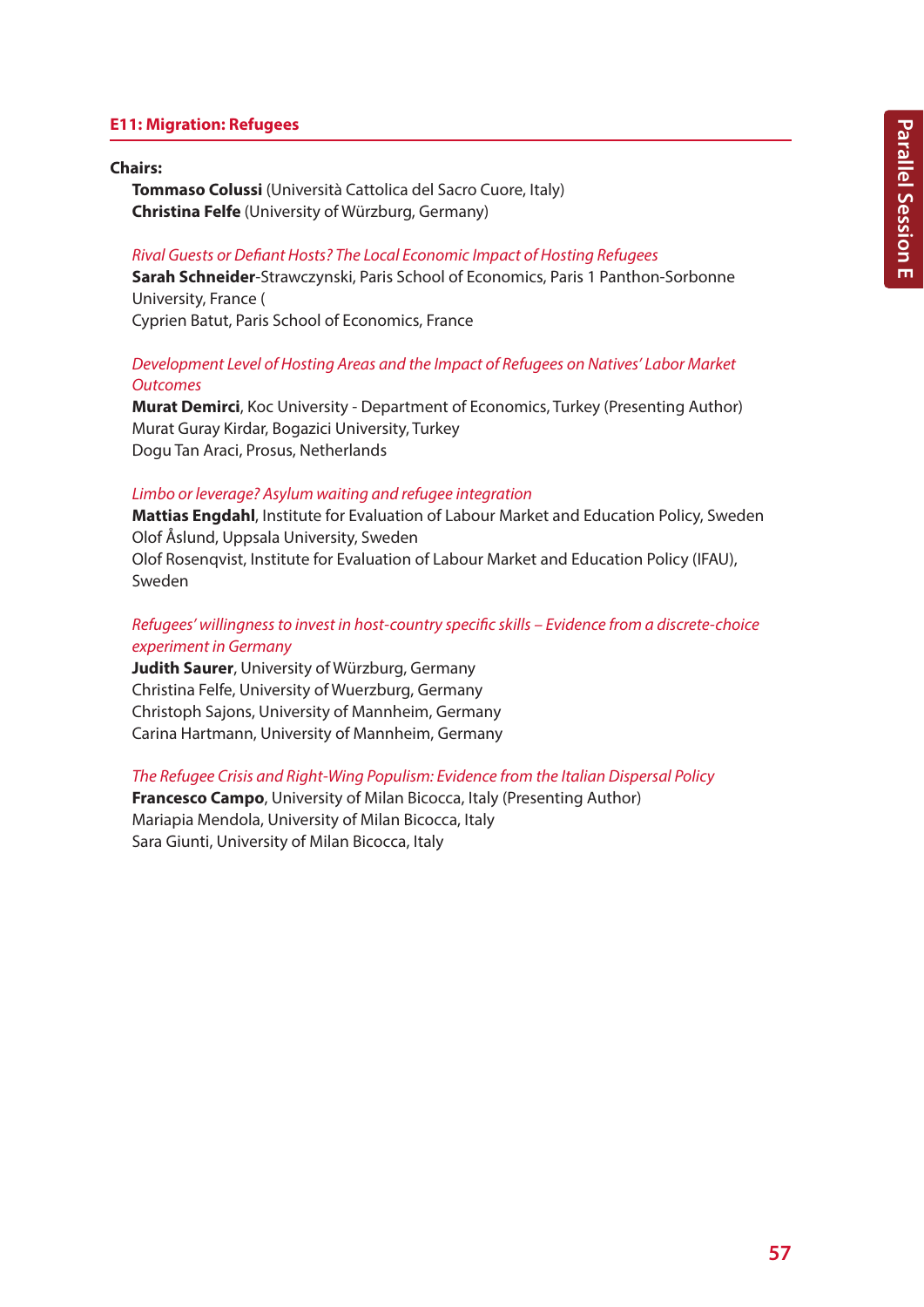# **Post discussion parallel sessions E**

**Friday 17 September 2021, 16.00 – 16. 10 CEST**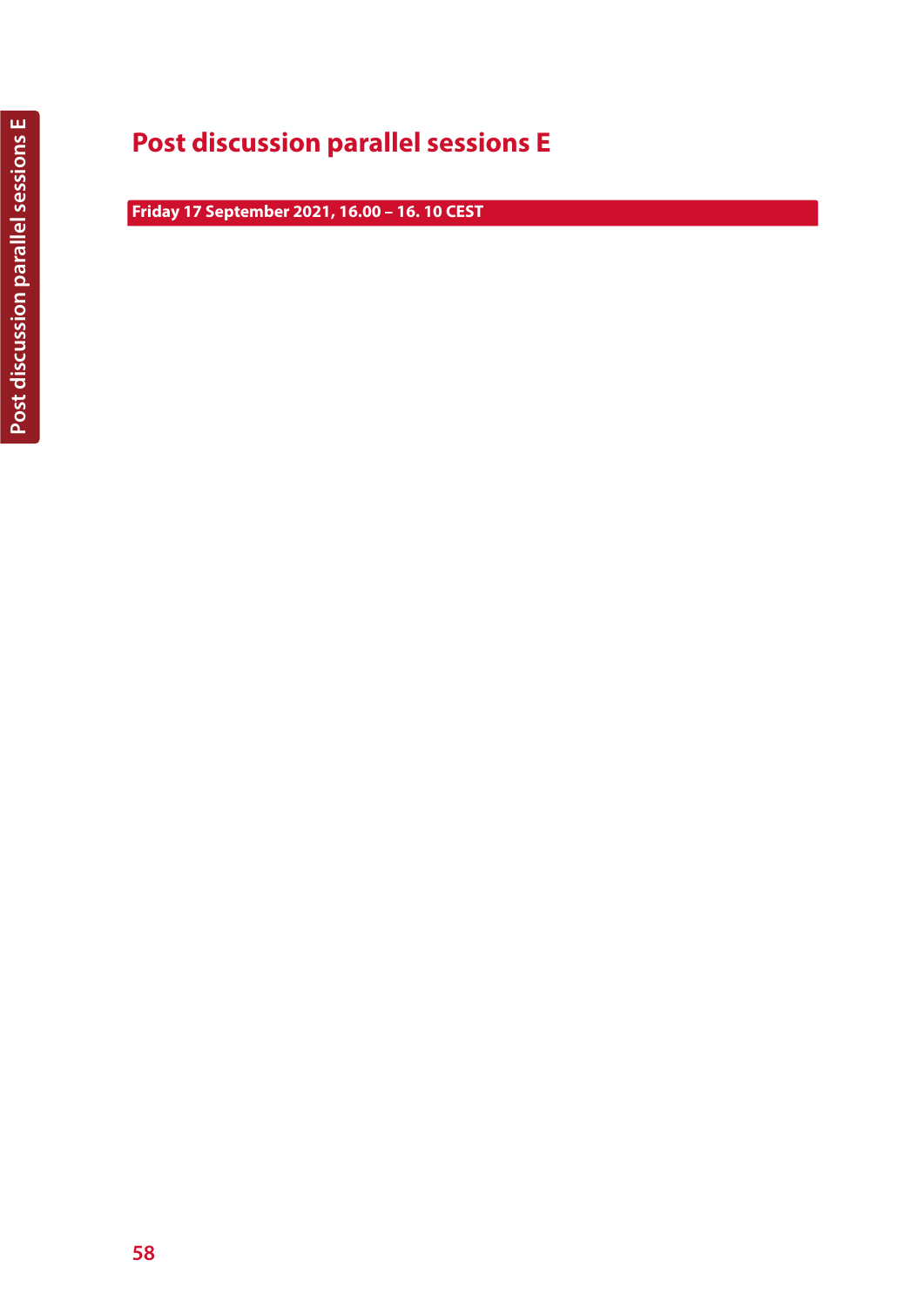# **Invited flash talk sessions**

### **Friday 17 September 2021 16.15 -17.45**

The format of the 1h30 minutes session is as follows: there will be 7 speakers. Each speaker has one slide and 5 minutes to present. This is followed by 5 minutes of discussion and more discussion at the end of the session. There will be 20 minutes left, for additional discussion at the end.

# 1. **Mental Health and the Labour Market**

**Chair: Manuela Angelucci** (University of Texas, United States)

# *Hostel Takeover: Living Conditions, Reference Dependence, and the Well-being of Migrant Workers*

**Achyuta Adhvaryu**, University of Michigan, United States Anant Nyshadham, University of Michigan, United States

*Policing Substance Use: Chicago's Treatment Program for Narcotics Arrests* **Panka Bencsik**, University of Chicago, United States

*The Economic Impact of Depression Treatment in India* **Daniel Bennett**, University of Southern California, United States Manuela Angelucci, University of Texas, United States

### *Teen antidepressant use and academic achievement*

**Sonia Bhalotra**, University of Warwick, United Kingdom N. Meltem Daysal, University of Copenhagen, Denmark Nis Lydiksen, University of Southern Denmark, Denmark Mircea Trandafir, University of Southern Denmark, Denmark

*Perinatal depression and child socioemotional development: the Bachpan cohort study* **Pietro Biroli**, University of Zürich, Switzerland

### *Do Financial Concerns Make Workers Less Productive?*

**Supreet Kaur,** UC Berkeley, United States Sendhil Mullainathan, The University of Chicago Booth, United States Suanna Oh, Paris School of Economics, France Frank Schilbach, MIT, United States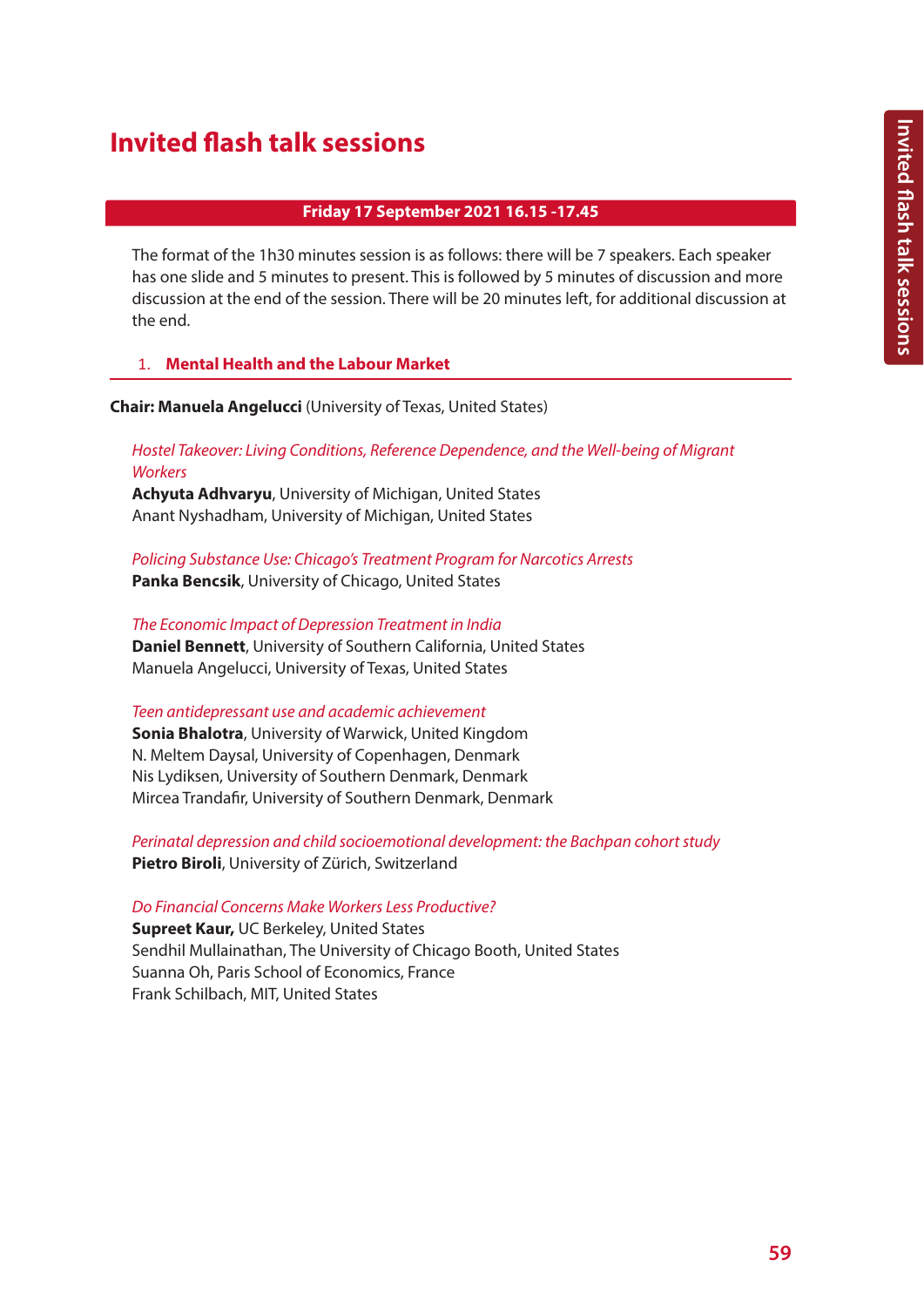# *The Economic Effects of Mental Health Interventions in Low and Middle-Income Countries*

**Kate Orkin**, University of Oxford, United Kingdom Laura Murray, Johns Hopkins Bloomberg School of Public Health, United States Wietse Tol, Johns Hopkins Bloomberg School of Public Health, United States Graham Thornicroft, King's College London, United Kingdom Vikram Patel, Centre for Global Mental Health (CGMH), United Kingdom Crick Lund, King's College London, United Kingdom Marc Witte, IZA, Germany Thandi Davies, Alan J Flisher Centre for Public Mental Health, South Africa Johanes Haushofer, Stockholm University, Sweden Judy Bass, Johns Hopkins Bloomberg School of Public Health, United States Paul Bolton, Johns Hopkins Bloomberg School of Public Health, United States Sarah Murray, Johns Hopkins Bloomberg School of Public Health, United States

# 2. **What Future for Vocational Education**

Vocational education is often considered to be a solution to youth joblessness and the shortage of skills in fast-growing technical and professional jobs. Yet, while investing in highquality vocational education might ease the school-to-work transition, some studies warn against programs that focus too narrowly on vocational education as this could hamper workers& amp; rsquo; ability to adapt to new technologies and change jobs later in life.

The organization of vocational education differs markedly across countries, including career and technical education in the US, dual apprenticeships in Germany and the school based secondary or post-secondary systems of Britain, France and Southern Europe.

What is the role of vocational education in an economic environment characterized by globalization, population ageing and technological progress? How are national systems adapting to these macro trends? What are the strengths and weaknesses of vocational education?

### **Chair: Giorgio Brunello** (DSEA Padova, Italy)

*Vocational Education over the Life-Cycle* **Eric Hanushek**, Stanford University, United States

*Higher VET in Europe: Lessons for (and from) Italy* **Giovanna Labartino**, Confinindustria, Italy

# *The Benefits of Alternatives to Conventional College: Comparing the Labor-Market Returns to For-Profit Schools and Community Colleges*

**Christopher Jepsen**, University College Dublin, Ireland (Presenting Author) Peter Mueser, University of Missouri, United States

*The Effects of College Capital Projects on Student Outcomes* **Sandra McNally**, University of Surrey, United States Claudia Hupkau, Centre for Economic Performance, United Kingdom Steve Gibbons, London School of Economics, United Kingdom Henry Overman, London School of Economics, United Kingdom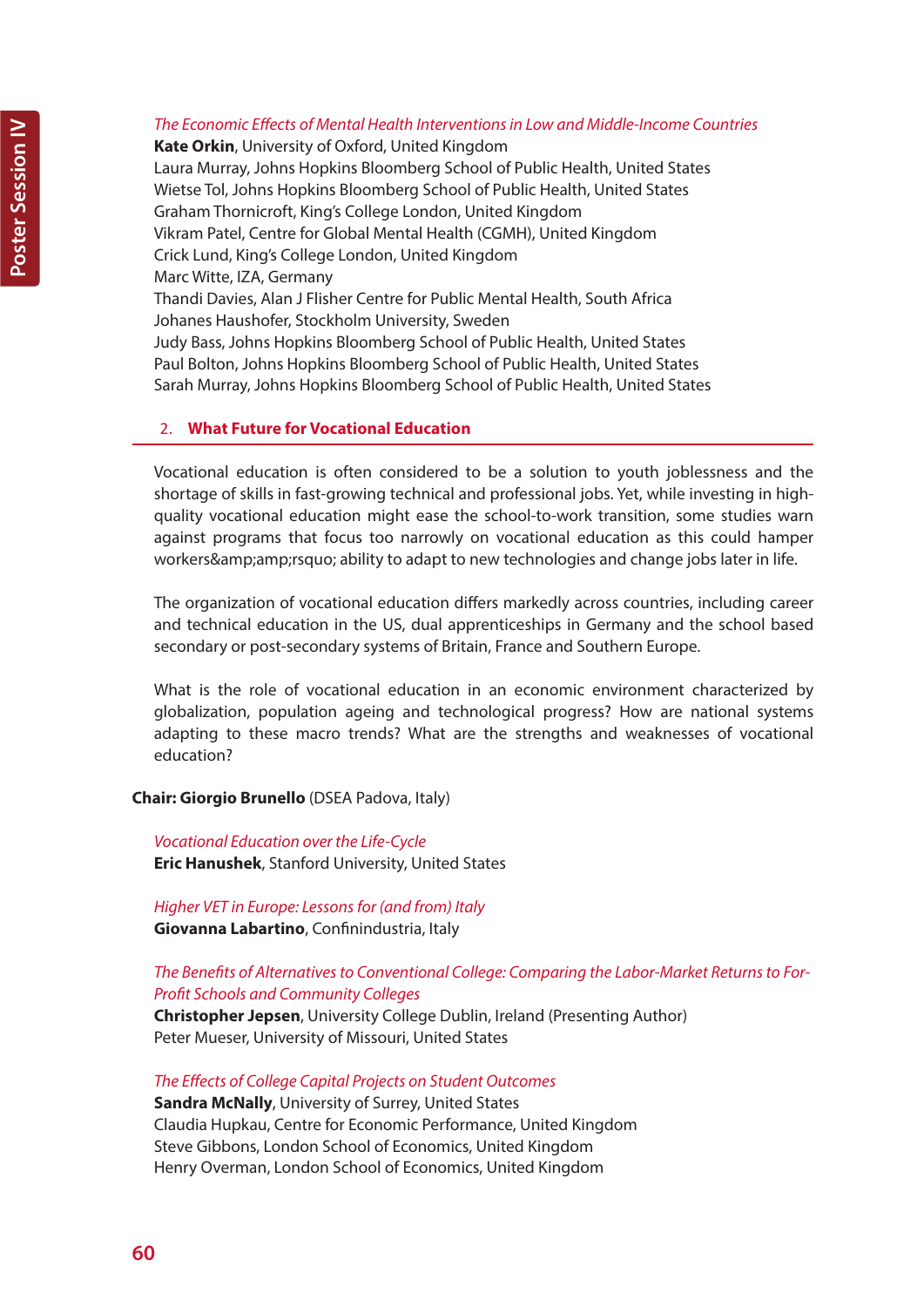*The changing labour market for VET graduates*

**Glenda Quintini**, OECD, France

*Earnings after vocational education, compared to what?* **Anders Stenberg**, Swedish Institute for Social Research, Sweden

*Vocational education and training investment – insights from corporate survey data* **Patricia Wruuck**, European Investment Bank, Luxembourg

3. **Covid 19 and the Labour Market**

# **Chair: Bernd Fitzenberger (FAU and IAB, Germany)**

*Apart but Connected: Online Tutoring and Student Outcomes during the COVID-19 Pandemic* **Michela Carlana**, Harvard Kennedy School, United States Eliana La Ferrara, Bocconi University, Italy

*Covid-19, families, and the labor market in Spain* **Libertad Gonzalez**, Universitat Pompeu Fabra, Spain

# *Impacts of the Covid-19 Pandemic and the CARES Act on Earnings and Inequality*

**Matias Cortes**, York University, Canada Eliza Forsythe, University of Illinois at Urbana-Champaign School of Labor & Employment Relation, United States

*Occupational Exposure to Contagion and the Spread of COVID-19 in Europe* **Piotr Lewandowski**, IBS - Institute for Structural Research, Poland

*COVID-19 and Firm Investments in Digital Technologies* **Christina Gathmann**, LISER, Luxembourg

*Covid-19 and the EU labour market*

**Sara Flisi**, European Commission - Joint Research Centre, Italy

*The German Labour market in the Covid-19* **Bernd Fitzenberger**, Institut für Arbeitsmarkt- und Berufsforschung (IAB), Germany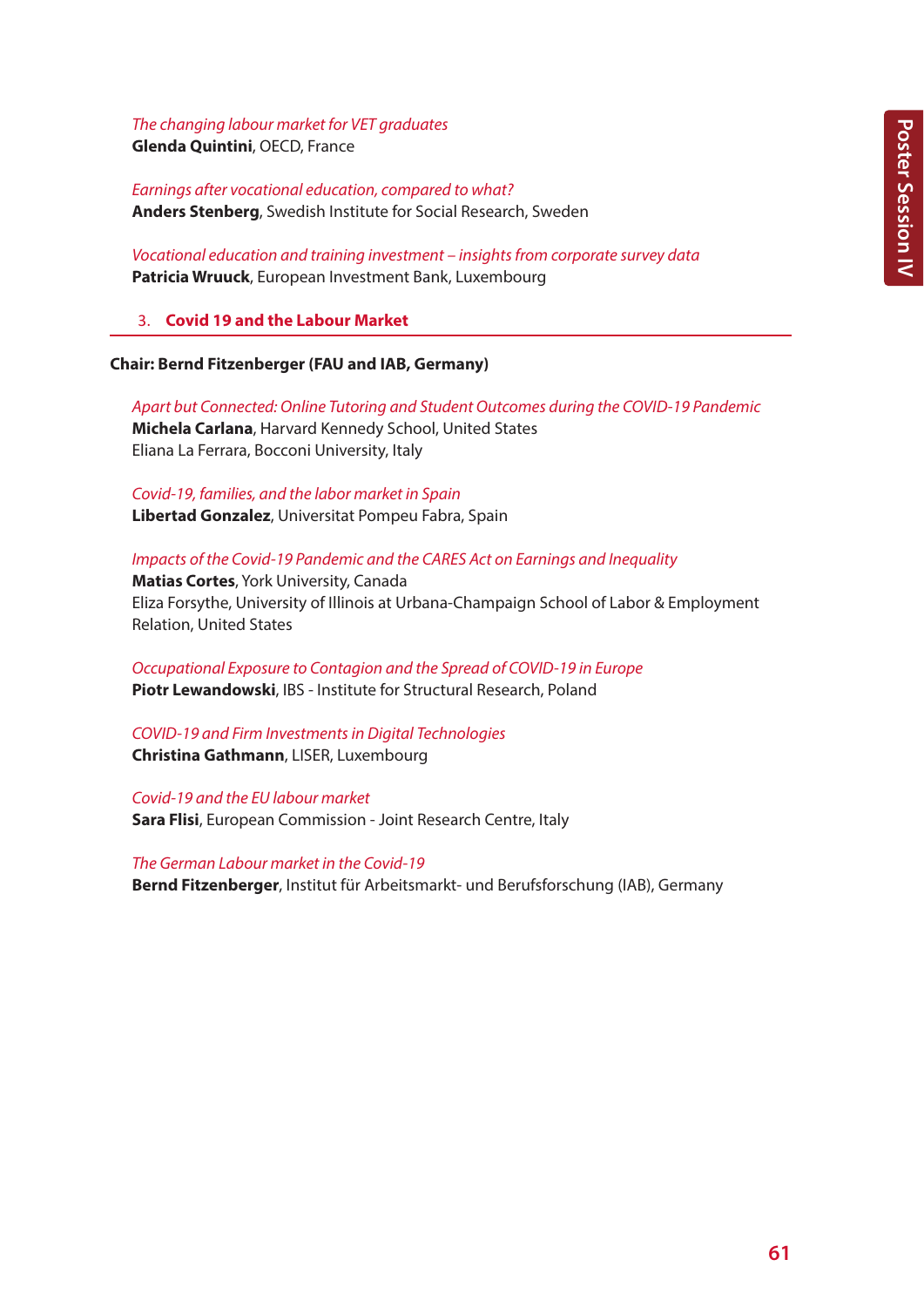# **Job market 'Meet and Greet' event**

# **Saturday 18 September 2021, 09.00 – 10.00 CEST**

**Chair: Michèle Belot** (Cornell University, USA), President of the EALE

During this event the EALE 2021 Job Market Candidates will present themselves during a 3 minutes 'pitch' to the audience. We encourage all participants and possible employers to attend this event. See for an overview of all candidates https://eale.nl/conference-2021/jobmarket-candidates-2021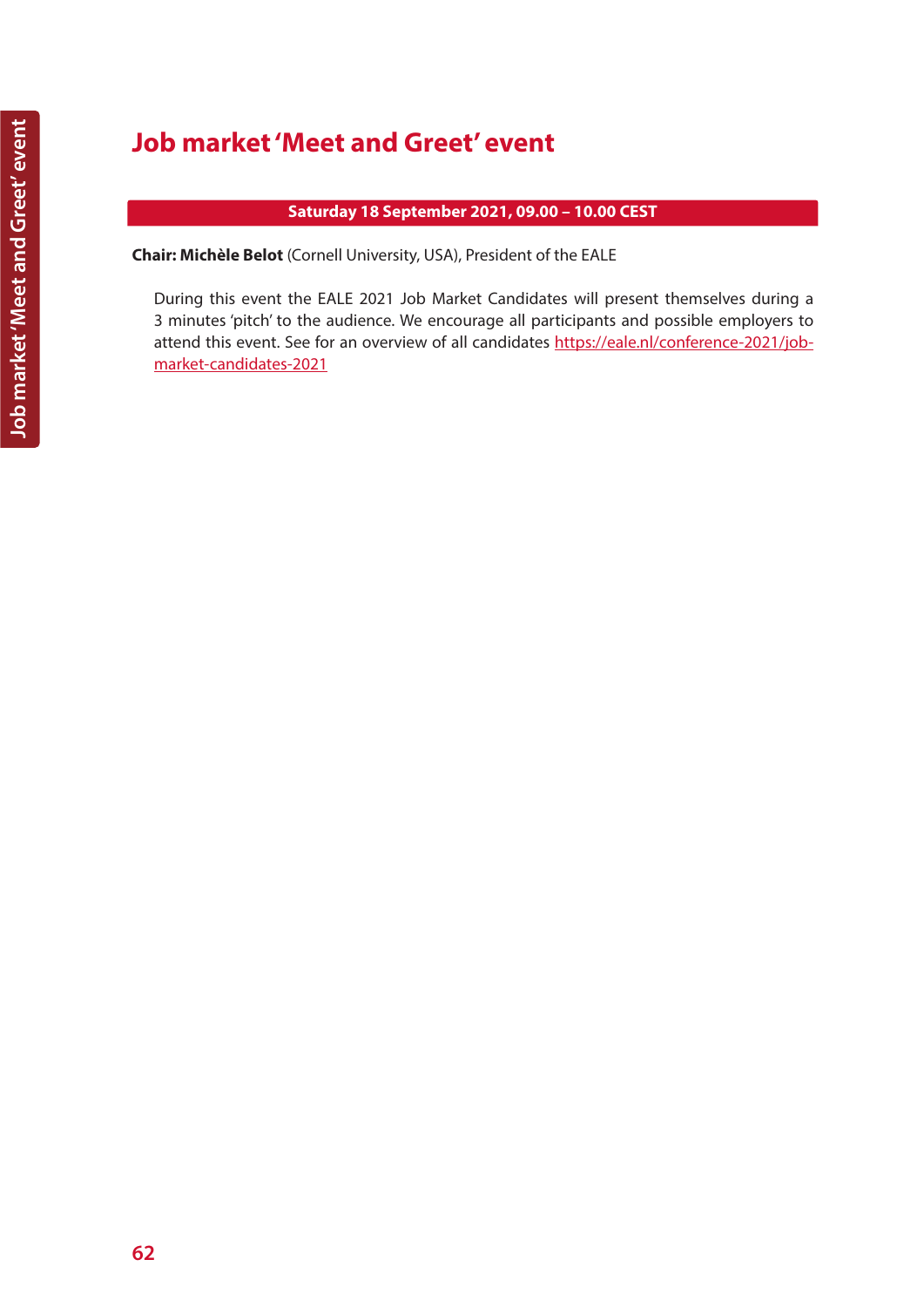# **Plenary III The Frisch-Tinbergen Lecture**

# **Saturday 18 September 2021 10.15 – 11.15 CEST**

*Revisiting the Determinants of Unemployment Duration* **Maia Güell** (University of Edinburgh) **Introduction/Chair: Michèle Belot** (Cornell University, USA)

*Sponsored by: Frisch Centre (Norway), The Dutch Central Bank, Elsevier (The Netherlands)*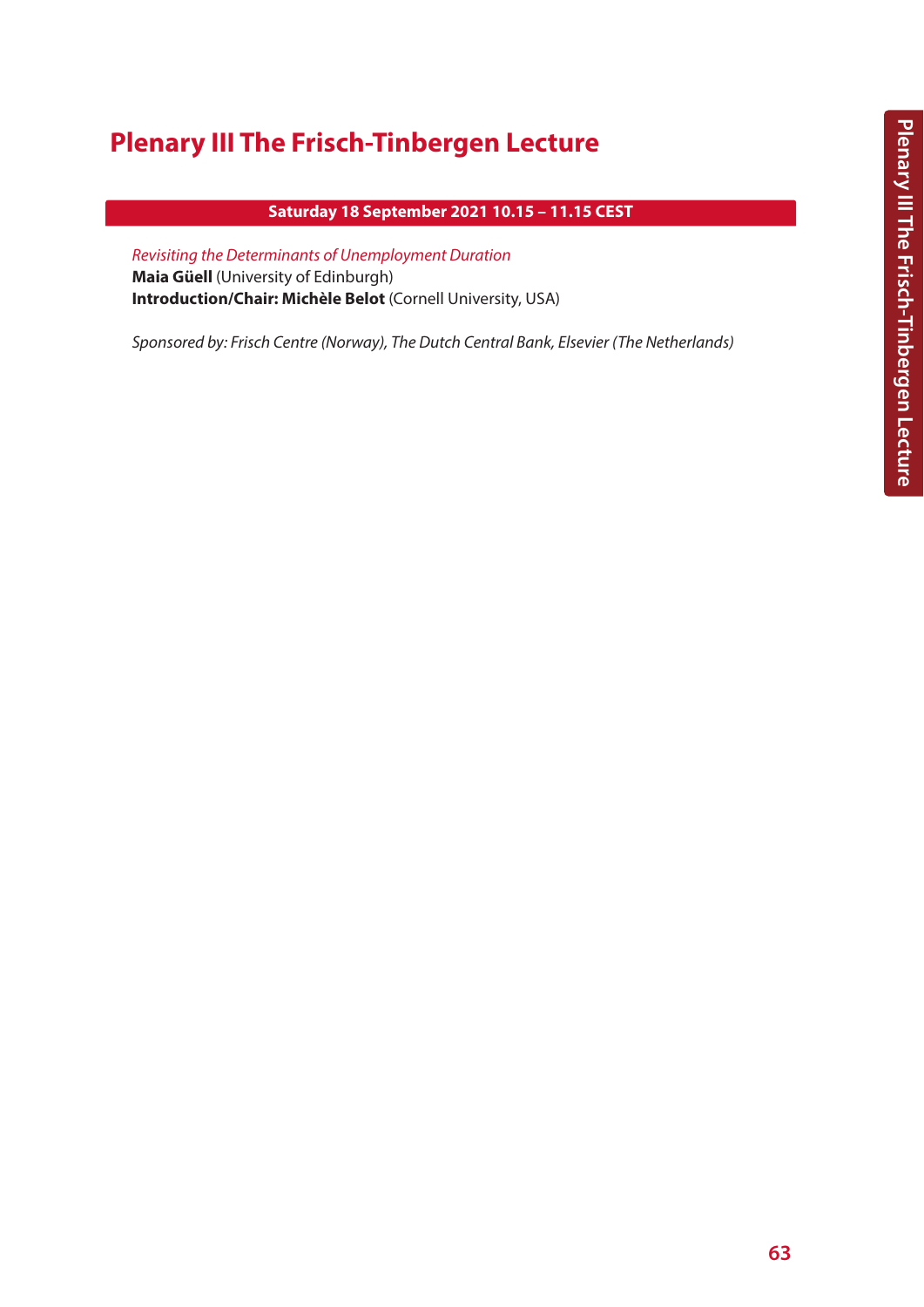# **Saturday 18 September 2021, 11.30 – 12.45 CEST**

# **F01: Female Labour Supply**

**Chair: Meltem Daysal** (University of Copenhagen, Denmark)

*Income effects and labour supply: Evidence from Child Benefit reforms*

**Mathias Fjællegaard Jensen**, Copenhagen Business School, Denmark Jack Blundell, Stanford University, United States

*Fertility, Family Formation and Human Capital*

**Eirik Berger**, Department of Economics, Norway Kjell Gunnar Salvanes, Norwegian School of Economics, Bergen, Norway, Aline Bütikofer, Norwegian School of Economics, Norway

# *Suddenly a Stay-At-Home Dad? Short- and Long-term Consequences of Fathers' Job Loss on Time Investment in the Household*

**Juliane Hennecke**, Auckland University of Technology, New Zealand Astrid Pape, Freie Universität Berlin, Germany

# *The Effect of Prospective Fertility on Female Labor Market Outcomes: Evidence from a Birth Quota Change in China*

**Lei Lei**, Southwestern University of Finance and Economics (SWUFE), China Arthur van Soest, Tilburg University, Netherlands

# *The Impact of Gender Role Norms on Mothers' Labor Supply*

**Nicoletti Cheti**, University of York, United Kingdom Danilo Cavapozzi, Ca' Foscari University of Venice, Italy Marco Francesconi, University of Essex, United Kingdom

# **F02: Labour Demand: Response to Aggregate Shocks**

### **Chairs:**

**Priscila Ferreira** (University of Minho, Portugal) **Juan Dolado** (Universidad Carlos III de Madrid, Spain)

# *Export Management and Labor Demand. Evidence from a Policy Experiment*

**Vincenzo Scrutinio**, Università di Bologna, Italy Francesco Manaresi, OECD, France Alessandro Palma, GSSI, Italy Luca Salvatici, Roma Tre, Italy

*Labour Market Competition and Employment Spillovers: Evidence from Firm Export Shocks*

**Simone Maria Bonin**, Danmarks Nationalbank, Denmark Gorshkov Andrei, Uppsala Universitet, Sweden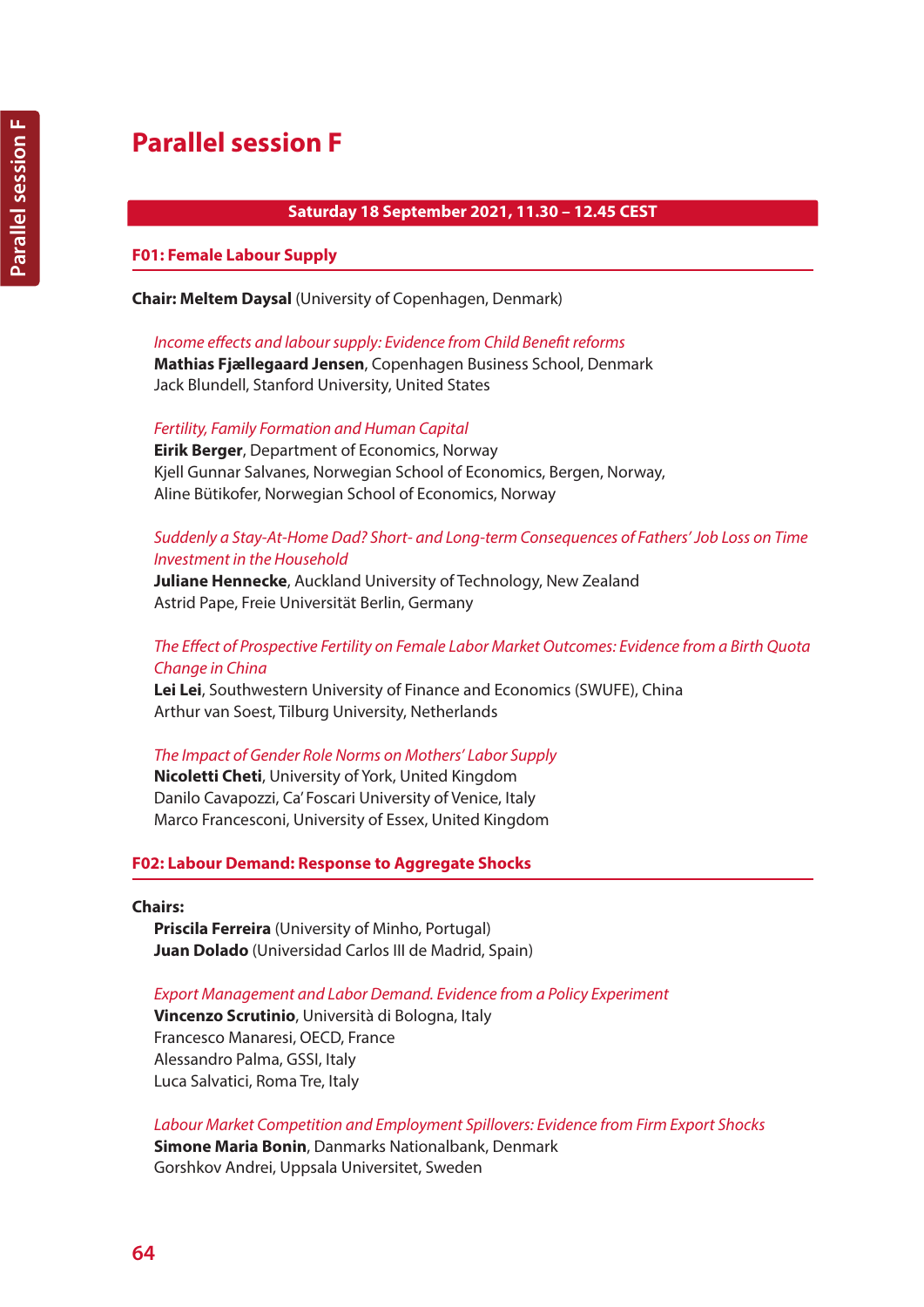*The Anatomy of Labor Cost Adjustment to Demand Shocks: Evidence from Germany and Italy*

**Salvatore Lattanzio**, University of Cambridge, United Kingdom Francesco D'Amuri, Bank of Italy, Italy Benjamin Smith, Federal Trade Commission, United States

*The adjustment of labor costs: separation flows and labor market frictions* **Maria Olsson**, Norwegian Business School BI, Norway

*U.S. Competition, Inputs, and Employment: Evidence from Colombian liberalization* **Juan Munoz**, LEM-CNRS UMR9221 (IESEG), France Leonardo Bonilla, Banco de la Republica, Colombia

# **F03: Labour Market Policies Targeting Youth**

#### **Chairs:**

**Rafael Novella** (University College London, United Kingdom) **Marta De Philippis** (Bank of Italy, Italy)

*What the NEETs need? Evaluating Activation Policies and Cash Transfers in the Context of the French Youth Guarantee*

**Francesco Filippucci**, Paris School of Economics, France

*Hiring subsidies for disadvantaged youth after the Great Recession: Short- and long-term net impact on employment*

**Bart Cockx**, Ghent University, Belgium Muriel Dejemeppe, UCLouvain, Belgium Andrea Albanese, LISER, Luxembourg

### *What works for whom? Youth labour market policy in Poland*

**Mateusz Smoter**, Institute for Structural Research, Poland Iga Magda, Institute for Structural Research, Warsaw School of Economics, Poland Karol Madoń, Institute for Structural Research, Poland Marta Palczynska, Institute for Structural Research, Poland

*The Young Bunch: The Impact of Youth Minimum Wages on Youth Labor Market Outcomes* **Emiel Bezooijen**, Utrecht School of Economics, Netherlands Anna Salomons, Utrecht University, Netherlands Wiljan Berge, Utrecht University, Netherlands

*Do firms really want to pay lower wages? Evidence from a subminimum wage experiment*

**Tuomas Kosonen**, VATT, Helsinki, Finland Petri Böckerman, University of Jyväskylä, Finland Toni Juuti, Labour Institute for Economic Research, Finland Henri Keränen, Labour Institute for Economic Research, Finland

### **F04: COVID 19, Welfare and Well-Being**

**Chairs:**

**Jordy Meekes** (The University of Melbourne, Australia) **Veronica Grembi** (University of Milan, Italy)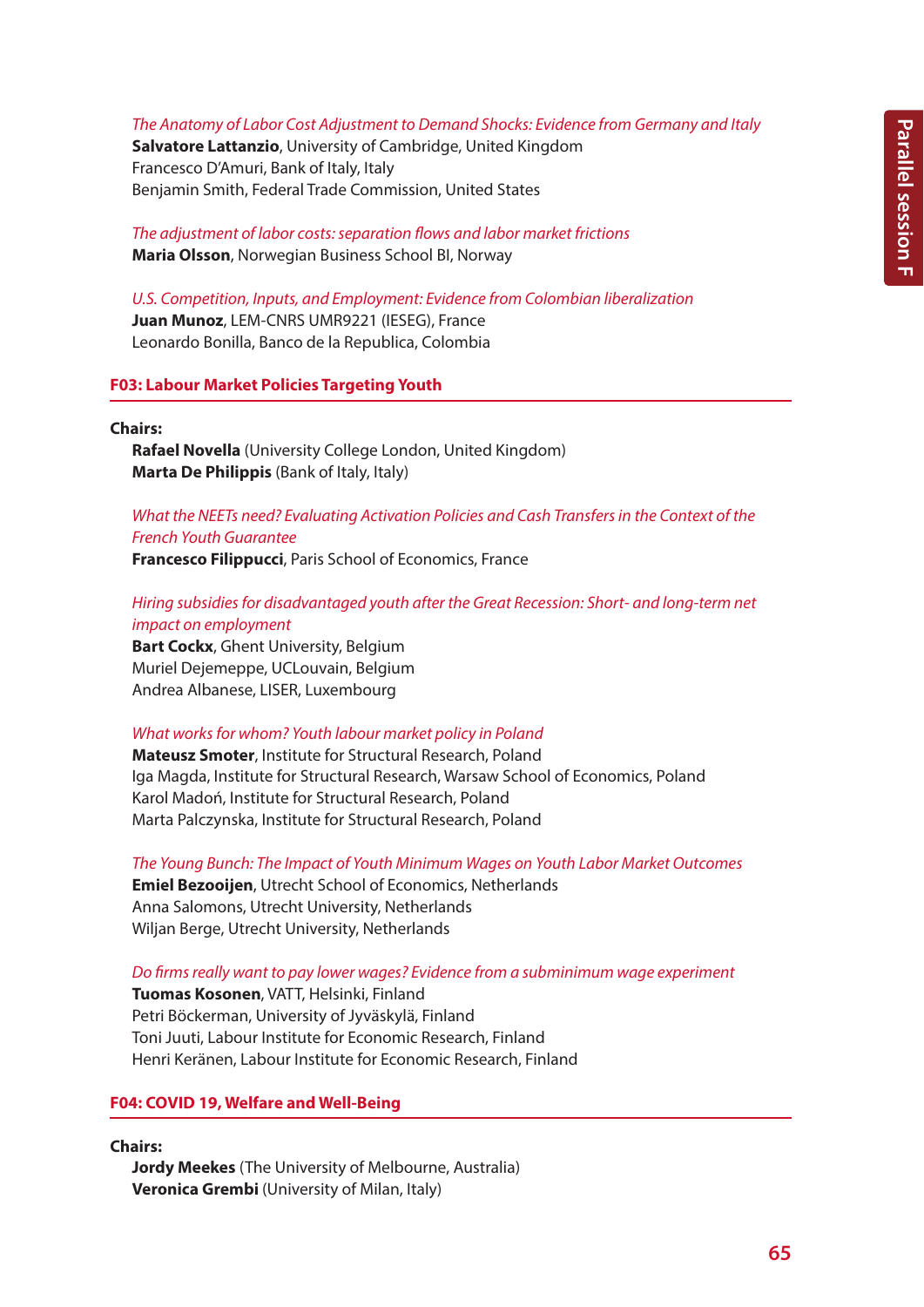**Srinivasan Murali**, Indian Institute of Management Bangalore, India Kunal Dasgupta, Indian Institute of Management Bangalore, India

# *COVID-19 and the Intention to Migrate from Developing Countries: Evidence from Online Search Activities in Asian Countries*

**Nobuyuki Nakamura**, The University of Tokyo, Japan Aya Suzuki, The University of Tokyo, Japan

# *Ambiguity about COVID-related health risks and protective health behaviors among young adults*

**Emilia Del Bono**, University of Essex, United Kingdom Adeline Delavande, University of Technology Sydney, Australia Angus Holford, ISER, University of Essex, United Kingdom

# *A Poorly Understood Disease? The Evolution of the Income Gradient in Excess Mortality Due to COVID-19 within Urban Areas*

**Laura Khoury**, Norwegian School of Economics, Norway Paul Brandily, Paris School of Economics, France Clément Brebion, Copenhagen Business School, Denmark Simon Briole, JPAL Europe, France

# *The impact of a Covid-19 induced lockdown on well-being: An event study based on highfrequency longitudinal survey data*

**Julia Schmidtke**, Institute for Employment Research, Germany Clemens Hetschko, University of Leeds, United Kingdom Gesine Stephan, Institute for Employment Research, Germany Ronnie Schöb, Free University, Germany Michael Eid, Free University, Germany Mario Lawes, Free University, Germany

### **F05: Gender Differences in Education**

### **Chairs:**

**Pauline Morault** (Cy Cergy Paris Université - CNRS, France) **Ana Fernandes** (Bern University of Applied Sciences, Switzerland)

### *Does education predict gender role attitudes?: Evidence from European datasets*

**Sumit Deole**, TU Dortmund, Germany Tugba Zeydanli, Martin Luther University of Halle-Wittenberg, Germany

*Coed vs Single-Sex Schooling: Mental Health and Non-Cognitive Outcomes* **Seul-Ki Kim**, Sogang University, South Korea Young-Chul Kim, Sogang University, South Korea

*An Alternative to Affirmative Action: Contextualized Admissions and Labor Market Outcomes* **Sonkurt Sen**, University of Essex, United Kingdom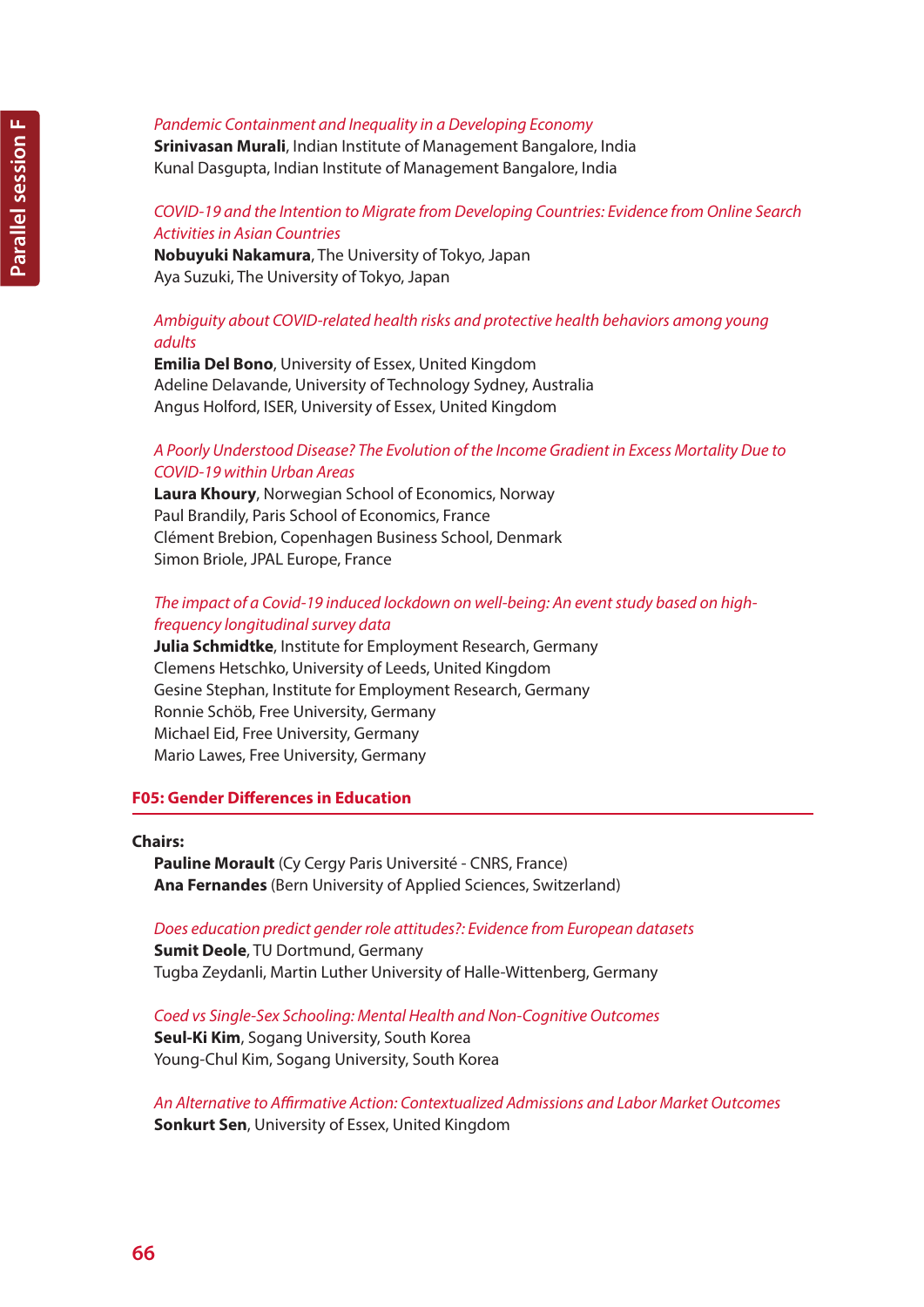# *Different Questions, Different Gender Gap: Can the Format of Questions Explain the Gender Gap in Mathematics?*

**Silvia Griselda**, University of Melbourne, Australia

*What Explains the Gender Gap reversal in Educational Attainment?* **Ohto Kanninen**, Labor Institute for Economic research, Finland Laurent Bossavie, World Bank, United States

# **F06: Higher Education**

**Chairs:**

**Chiara Cavaglia** (London School of Economics and Political Sciences, United Kingdom) **Monica Langella** (Centre for Economic Performance, LSE, United Kingdom)

*Specialists or All-rounders: How best to select university students?* **Pedro Luis Silva**, University of Nottingham, United Kingdom

### *Do Management Practices Matter in Further Education?*

**Sandra McNally**, University of Surrey, United Kingdom Luis Schmidt, Centre for Economic Performance, London School of Economics, United Kingdom Anna Valero, Centre for Economic Performance, London School of Economics, United Kingdom

*Aim High and Persevere! Competitive Pressure and Access Gaps in Top Science Graduate Programs* **Fanny Landaud**, Norwegian School of Economics, Norway Eric Maurin, Paris School of Economics, France

### *The Expected (Signaling) Value of Higher Education*

**Laura Ehrmantraut**, University of Bonn, Germany Pia Pinger, University of Cologne, Germany Renske Stans, Erasmus University Rotterdam, Netherlands

# *Study Abroad Programmes and Students' Academic Performance: Evidence from Erasmus Applications*

**Gianluca Mazzarella**, European Commission, Joint Research Centre (JRC), Italy Silvia Granato, Joint Research Centre, European Commission, Ispra, Italy Enkelejda Havari, Joint Research Centre, European Commission, Ispra, Italy Sylke Schnepf, Joint Research Centre, European Commission, Ispra, Italy

# **F07: Fertility, Children and Parenting**

**Chairs:**

**Nadine Ketel** (Vrije Universiteit Amsterdam, Netherlands) **Domenico Depalo** (Banca d'Italia, Italy)

### *Culture of origin and parenting behaviors*

**Simone Moriconi**, IESEG School of Management, France **Ylenia Brilli**, Ca Foscari University of Venice, Italy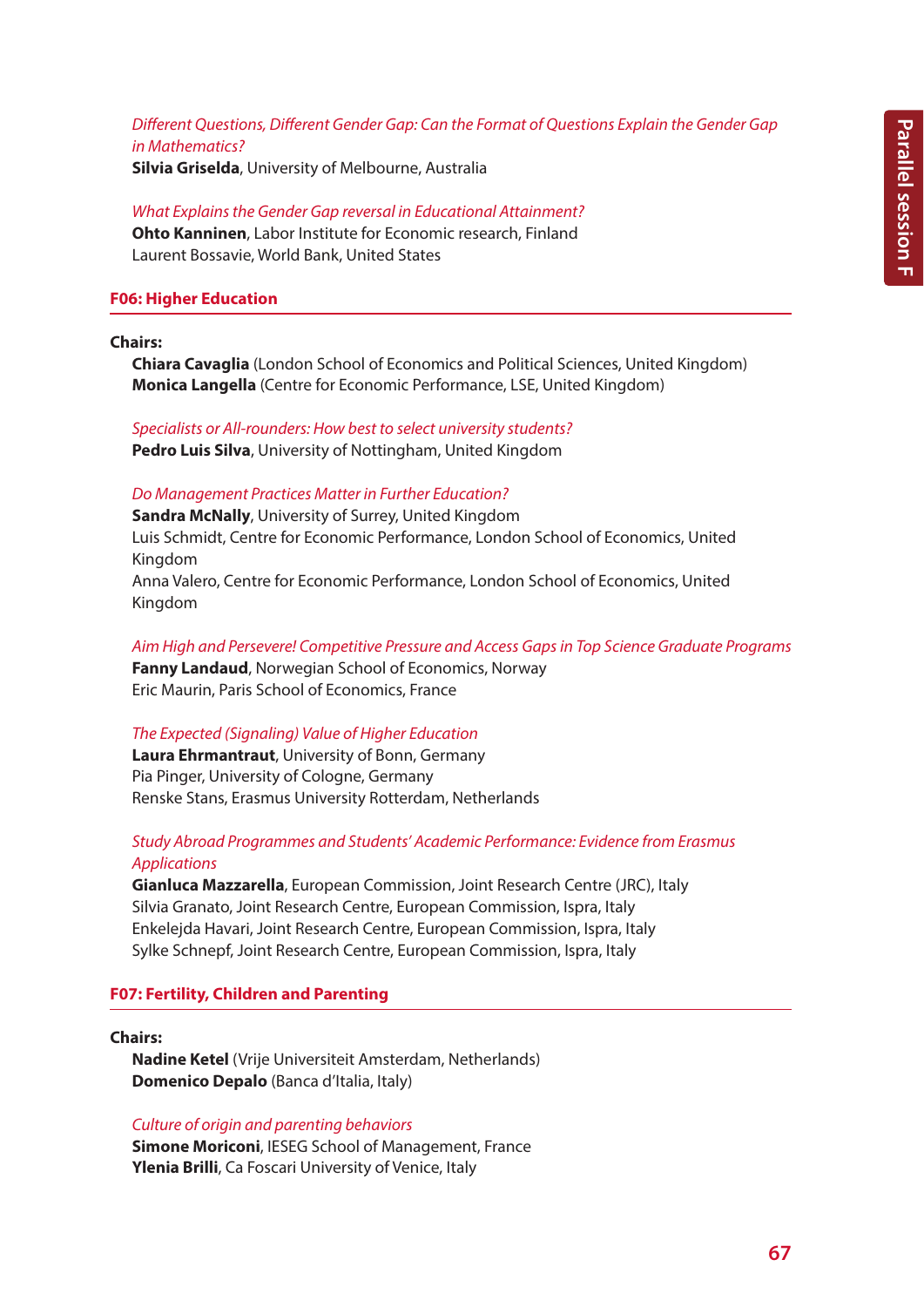**Michael Oberfichtner**, Institute for Employment Research (IAB), Germany Mathias Huebener, DIW, Germany Jonas Jessen, DIW, Germany Daniel Kuehnle, University of Duisburg-Essen, Germany

# *Can Subsidies to Permanent Employment Change Fertility Decisions?*

**Adrian Nieto Castro**, Luxembourg Institute of Socio-Economic Research, Luxembourg

# *Effects of Motherhood and Selection into Motherhood: Revisiting the 2007 Parental Benefits Reform in Germany*

**Arnim Seidlitz**, Humboldt University Berlin, Germany Bernd Fitzenberger, Institute for Employment Research (IAB), Germany

# *Behavioral Barriers and the Socioeconomic Gap in Child Care Enrollment*

**Frauke Peter**, DZHW, Germany Simon Wiederhold, KU Eichstätt-Ingolstadt, Germany Henning Hermes, NHH Bergen, Norway Philipp Lergetporer, Ifo Institute, Germany

# **F08: Human Capital Formation**

**Chair: Eva Österbacka** (Åbo Akademi University, Finland)

*Economic consequences of vertical mismatch* **Pedro Gomes**, Birkbeck, University of London, United Kingdom Pietro Garibaldi, Colegio Carlo Alberto, Italy Thepthida Sopraseuth, Cergy-Paris CY University, France

# *Home Broadband and Human Capital Formation*

**Jose Montalban**, SOFI, Sweden Rosa Sanchis-Guarner, Queen Mary University, United Kingdom Felix Weinhardt, European University Viadrina, Germany

*On the Mechanisms of Ability Peer Effects*

**Alexandra de Gendre**, School of Economics, Australia Nicolás Salamanca, The Melbourne Institute, The University of Sydney, Australia

# *Teacher Allocation and School Performance in Italy*

**Lorenzo Corsini**, University of Pisa, Italy Alex Bryson, University College London, United Kingdom Irene Martelli, Sant'Anna School of Advanced Studies, Italy

*The Roles of Faith and Faith Schooling in Educational, Economic, and Faith Outcomes* **Andrew McKendrick**, Lancaster University, United Kingdom Ian Walker, Lancaster University, United Kingdom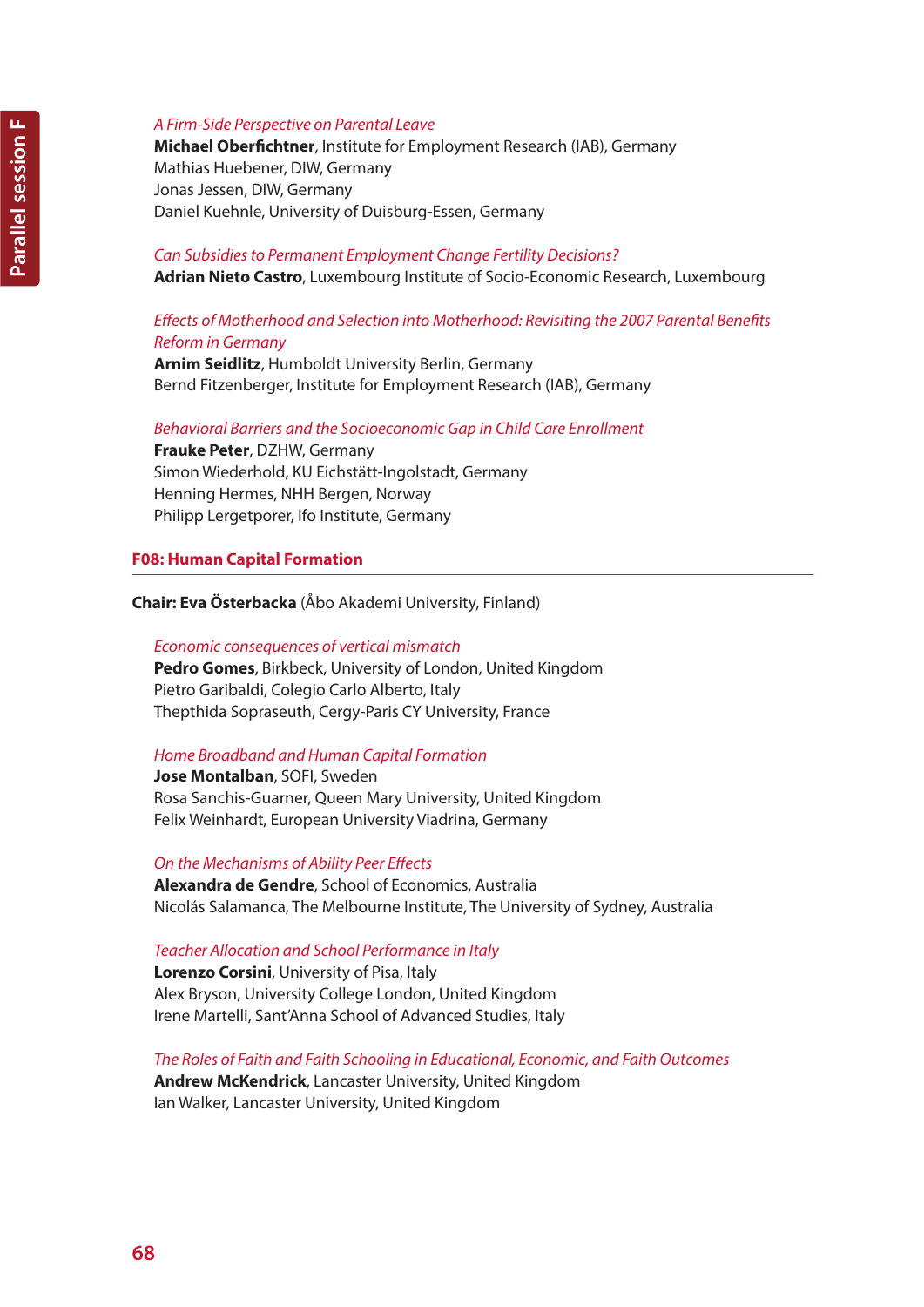# **F09: Immigration**

#### **Chairs:**

**Murat Demirci** (Koc University - Department of Economics, Turkey) **Massimiliano Bratti** (University of Milan, Italy)

*Heroin Supply and Ethnic Networks: Evidence from Chinese Enclaves and Vietnam Veterans*

**Jakub Lonsky**, University of Liverpool, United Kingdom Isabel Ruiz, University of Oxford, United Kingdom Carlos Vargas-Silva, University of Oxford, United Kingdom

*Workplace Segregation and the Labour Market Performance of Immigrants* **Sébastien Willis**, Uppsala University, Sweden

*Matching Refugees: Economic and Socio-Cultural Integration Perspectives* **Giulia Tura**, University of Milan-Bicocca, Italy

*An Empirical Assessment of Workload and Migrants' Health in Germany* **Kai Ingwersen**, Leibniz University Hannover, Germany **Stephan L. Thomsen**, Leibniz University Hannover, Germany

*Communication Barriers and Infant Health: Causal Evidence from the Swiss Language Roulette.* **Daniel Auer**, University of Mannheim, Germany Johannes Kunz, Monash University, Australia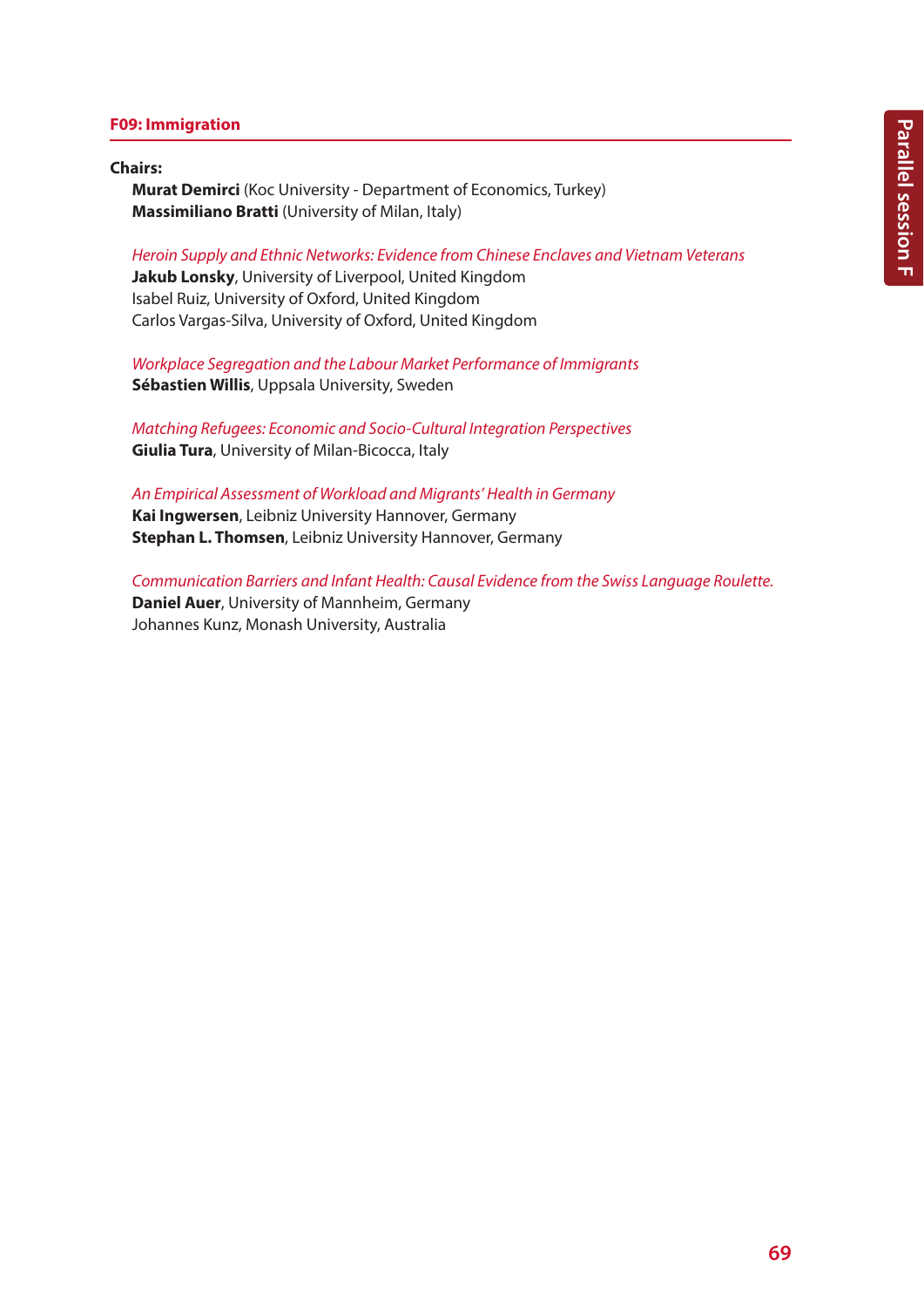# **Post discussion parallel sessions F**

**Saturday 18 September 2021, 12.45 – 12.55 CEST**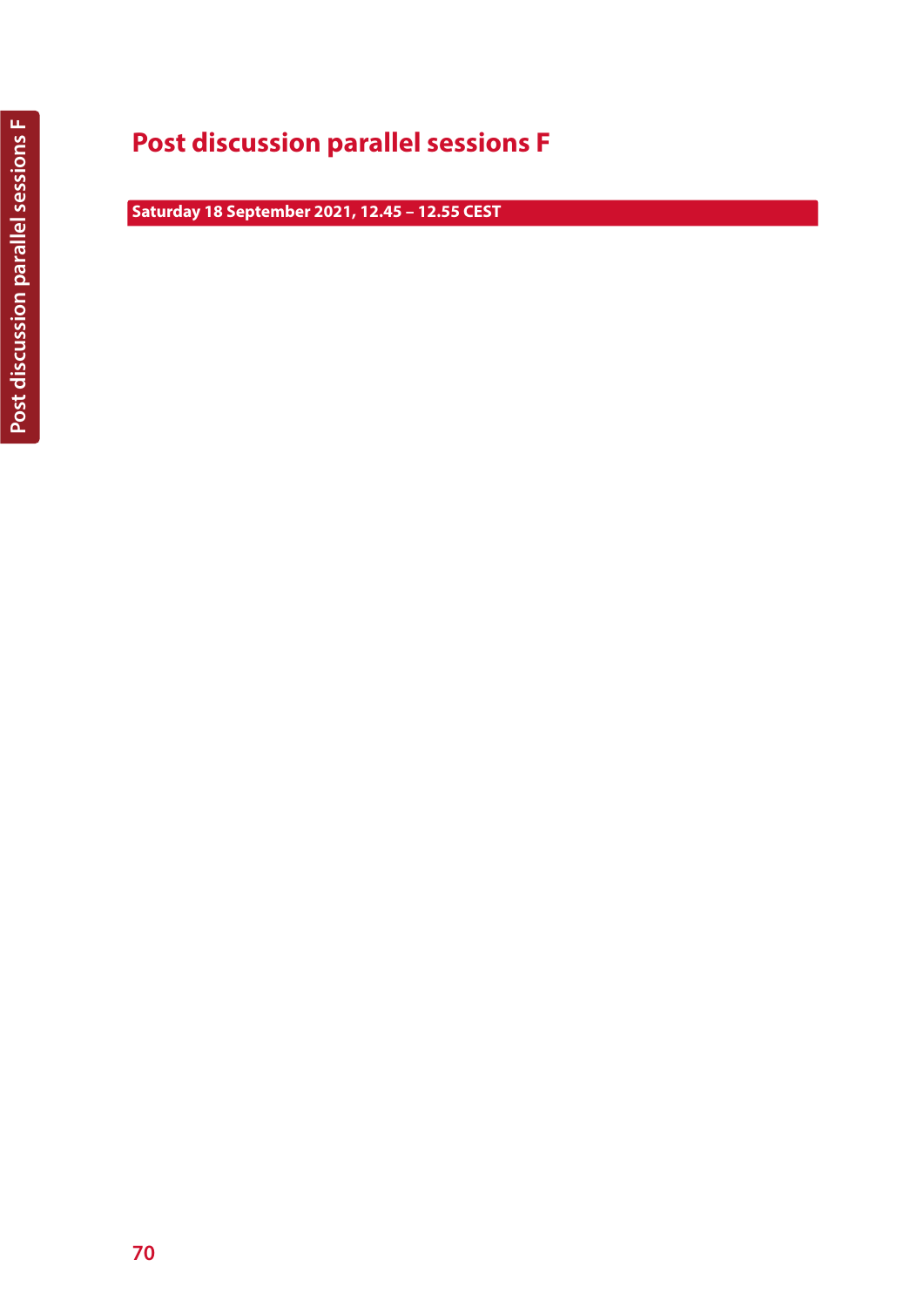# **Parallel session G**

# **Saturday 18 September 2021, 13.45 – 15.00 CEST**

#### **G01 Job Market Session: Gender**

**Chairs:**

**Arnaud Chevalier** (Royal Holloway, University of London, United Kingdom) **Marianna Battaglia** (Universidad de Alicante, Spain)

*Pill vs Gatekeeper Power: Birth Control Access, Religious Beliefs, and Women's Outcomes* **Esmee Zwiers**, Princeton University, United States

Olivier Marie, Erasmus University Rotterdam, Netherlands

*It only takes a strong tie: family networks and women's access to the boardroom.* **Esther Chevrot-Bianco**, University of Copenhagen, Denmark

*Sibling Gender, Inheritance Norms and Educational Attainment: Evidence from Matrilineal and Patrilineal Societies*

**Matthew Collins**, Lund University, Sweden

*Gender Differences in the Cost of Corrections in Group Work* **Yuki Takahashi**, University of Bologna, Italy

*Daddy's girl: Daughters, managerial decisions, and gender inequality* **Maddalena Ronchi**, Bocconi University, Italy Nina Smith, Aarhus University, Denmark

# **G02 Parents and Education**

**Chairs:**

**Judit Vall** (Universitat de Barcelona, Spain) **Judith Delaney** (University of Bath, United Kingdom)3 Parents and Education

*The Effects of Financial Aid on Graduation and Labor Market Outcomes: New evidence from Matched Education-Labor Data* **Veronica Rattini**, University of Milan, Italy

*Unpacking Intergenerational (Im-)Mobility: Parent vs. Child Career Preferences* **Maximilian Müller**, UC Berkeley, United States

*Inter-generational Support and Parental Investment Decisions in Offsprings: Education and Marriage in Indonesia*

**Pauline Morault**, Cy Cergy Paris Université - CNRS, France Mathilde Valero, Aix Marseille Université, France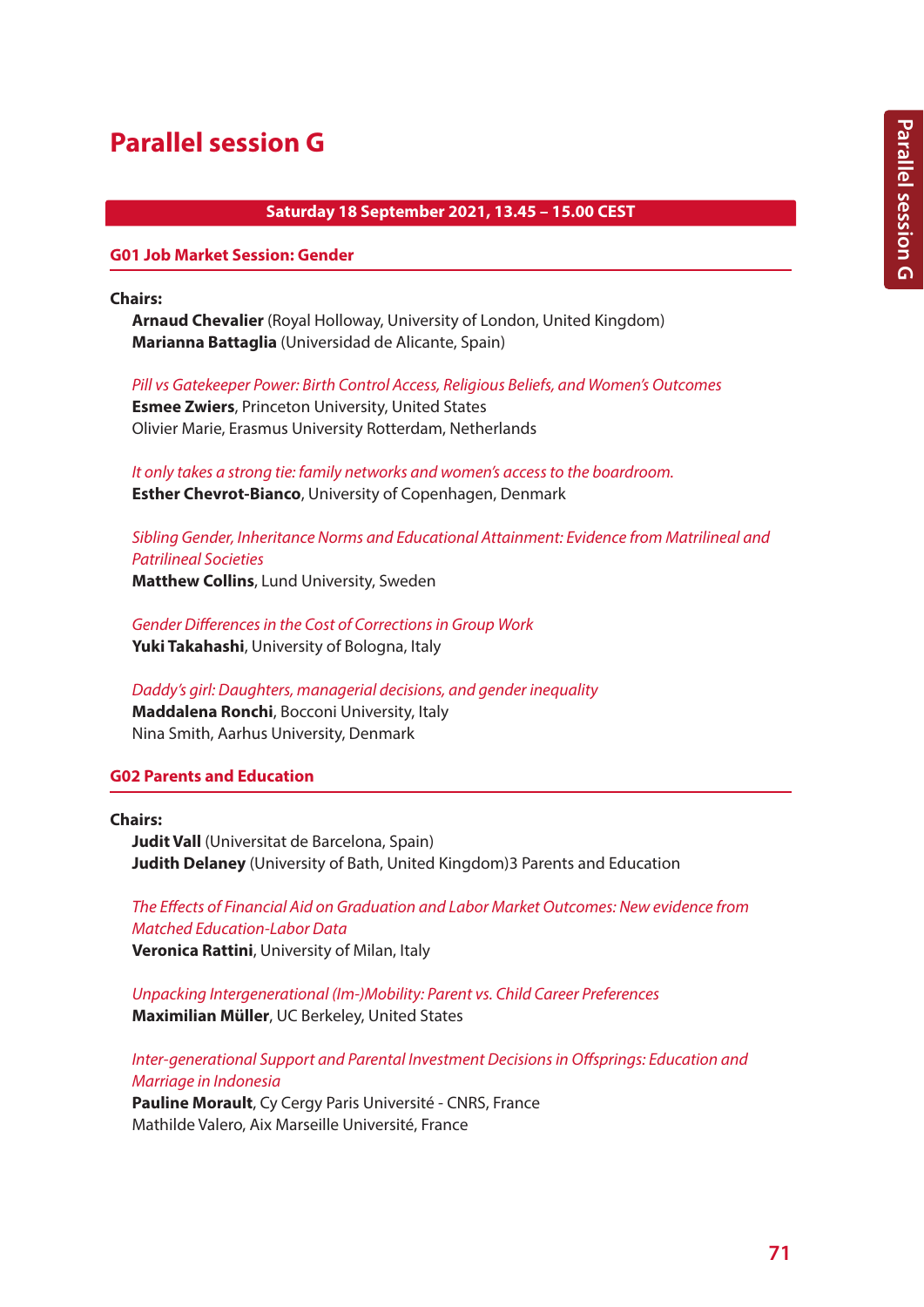# *Multigenerational Spillover Effects of Unemployment Insurance Reform: Grandparents' Labour Supply and Grandchildren's Educational Outcomes*

**Gloria Moroni**, Erasmus University Rotterdam, Netherlands Jim Been, Leiden University, Netherlands Anne Gielen, Erasmus School of Economics, Netherlands Marike Knoef, Leiden University, Netherlands

*Should you Meet The Parents? The value of parental and children experience for school choice*

**Lorenzo Neri**, University of St Andrews, United Kingdom Marco Ovidi, Università Cattolica Milano, Italy Elisa Facchetti, Queen Mary University of London, United Kingdom

# **G03 Education Public Finance**

### **Chairs:**

**Antonio Dalla Zuanna** (Bank of Italy, Italy)

### *Do fiscal restraints harm test scores? Evidence from Italy*

**Caterina Pavese**, University of Padua, Italy Rubolino Enrico, HEC, Switzerland

*The Color of Money: Federal vs. Industry Funding of University Research*

**Joseph Staudt**, US Census Bureau, United States Tania Babina, Columbia University, United States Alex He, University of Maryland, United States Sabrina Howell, NYU & NBER, United States Elisabeth Perlman, U.S. Census Bureau, United States

*When the need meets merit. The effect of increasing merit requirements in need-based student aid*

**Massimiliano Bratti**, University of Milan, Italy Agasisti Tommaso, Politecnico di Milano, Italy Minaya Veronica, Teachers College, Columbia University, United States

# *The Impact of the Largest Cash Transfer Program for Refugees in the World on Child Labor and Education*

**Aysun Hızıroğlu Aygün**, Istanbul Technical University, Turkey Murat Güray Kırdar, Bogazici University, Turkey Murat Koyuncu, Bogazici University, Turkey Quentin Stoeffler, Istanbul Technical University, Turkey

*Accessing the top. High ranked universities and students' performance.* **Monica Langella**, Centre for Economic Performance, LSE, United Kingdom

### **G04 Parenting and schooling**

**Chairs:**

**Guglielmo Briscese** (The University of Chicago, United States) **Emma Gorman** (University of Westminster, United Kingdom)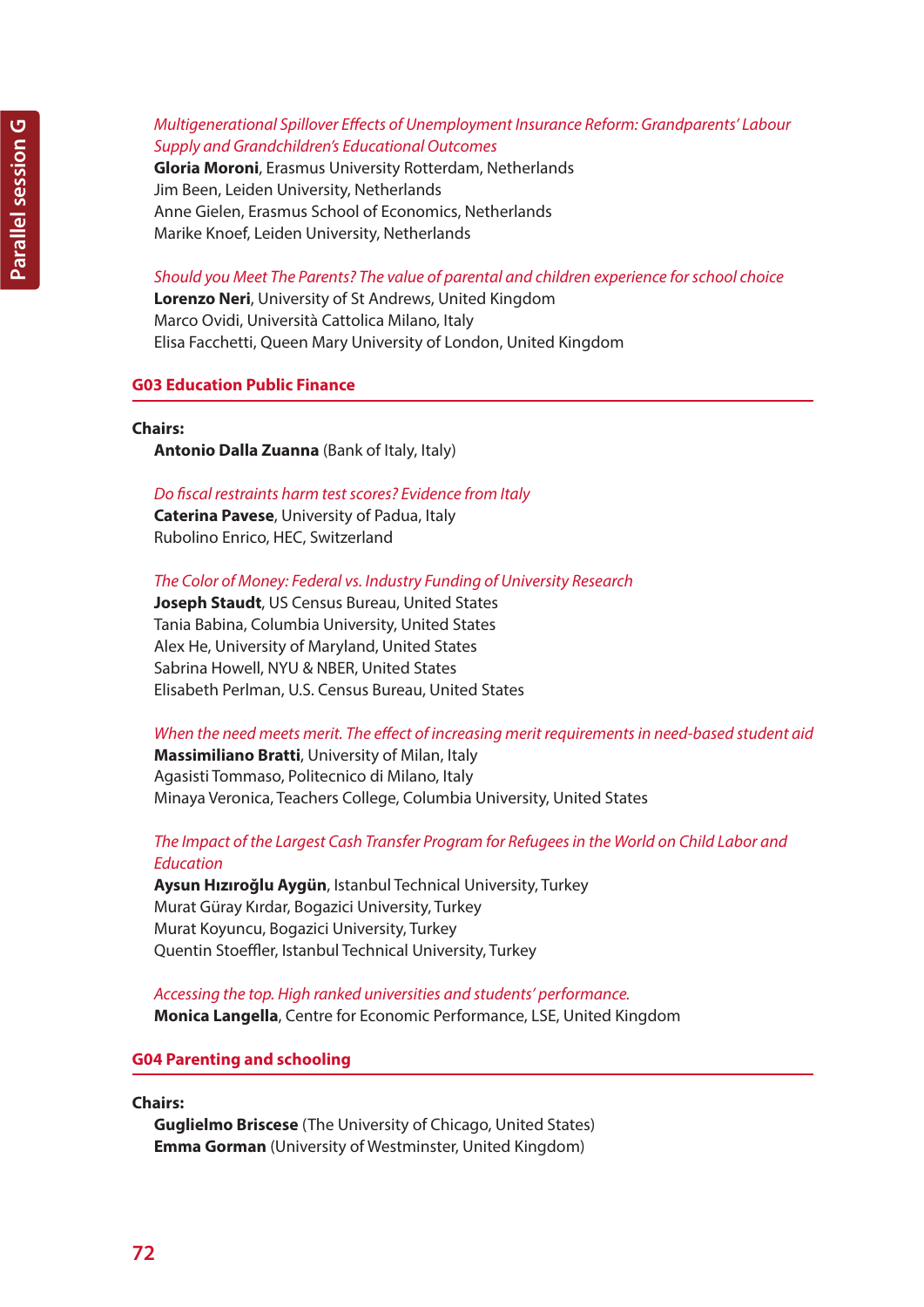#### *There's always room for improvement: the persistent benefits of repeated teacher evaluations*

**Simon Briole**, Paris School of Economics, France Éric Maurin, Paris School of Economics, France

*Do female politicians lead to better learning outcomes?* **Sadia Priyanka**, Connecticut College, United States

*The Malleability of Social Preferences: Causal Evidence for Disadvantaged Children* **Anica Kramer**, University of Bamberg, IAB, IZA & RWI, Germany Sandner Malte, IAB, Germany Kliem Sören, University for Applied Science Jena, Germany

## *Indoor Air Quality and Student Performance: Evidence from A Large Scale Field Study in Primary Schools*

**Juan Palacios**, Massachusetts Institute of Techn., United States Nils Kok, Maastricht University, Netherlands Piet Eichholtz, Maastricht University, Netherlands Nicolas Duran, Maastricht University, Netherlands

*Is Longer Maternal Care Always Beneficial? The Impact of a Four-year Paid Parental Leave* **Klára Kalíšková**, CERGE-EI Prague, Czech Republic Alena Bičáková, CERGE-EI, Czech Republic

### **G05 Immigration II**

**Chairs:**

**Cristina Tealdi** (Heriot-Watt University, United Kingdom) **Elisabetta Lodigiani** (University of Padova, Italy)

#### *Do Immigrants Shield the Locals? Labor Market Risks under the COVID-19 Pandemics*

**Daniel Garrote sanchez**, The World Bank Group, United States Laurent Bossavie, The World Bank Group, United States Mattia Makovec, The World Bank Group, United States Caglar Ozden, The World Bank Group, United States

*House Price Contagion and U.S. City Migration Networks* **Gregor Schubert**, UCLA Anderson, United States

*Economic Assimilation of Immigrants: Adverse Effects of an Integration Program* **Salvatore Carrozzo**, Università di Torino, Italy

*The Political Economy of Open Borders. Theory and Evidence on the role of Electoral Rules* **Matteo Gamalerio**, Institut d'Economia de Barcelona, University of Barcelona, Spain

*Access to Financial Resources and Environmental Migration of the Poor* **Aizhamal Rakhmetova**, CERGE-EI, Czech Republic Roman Hoffmann, Potsdam Institute for Climate Impact Research, Germany Mariola Pytlikova, CERGE-EI, Czech Republic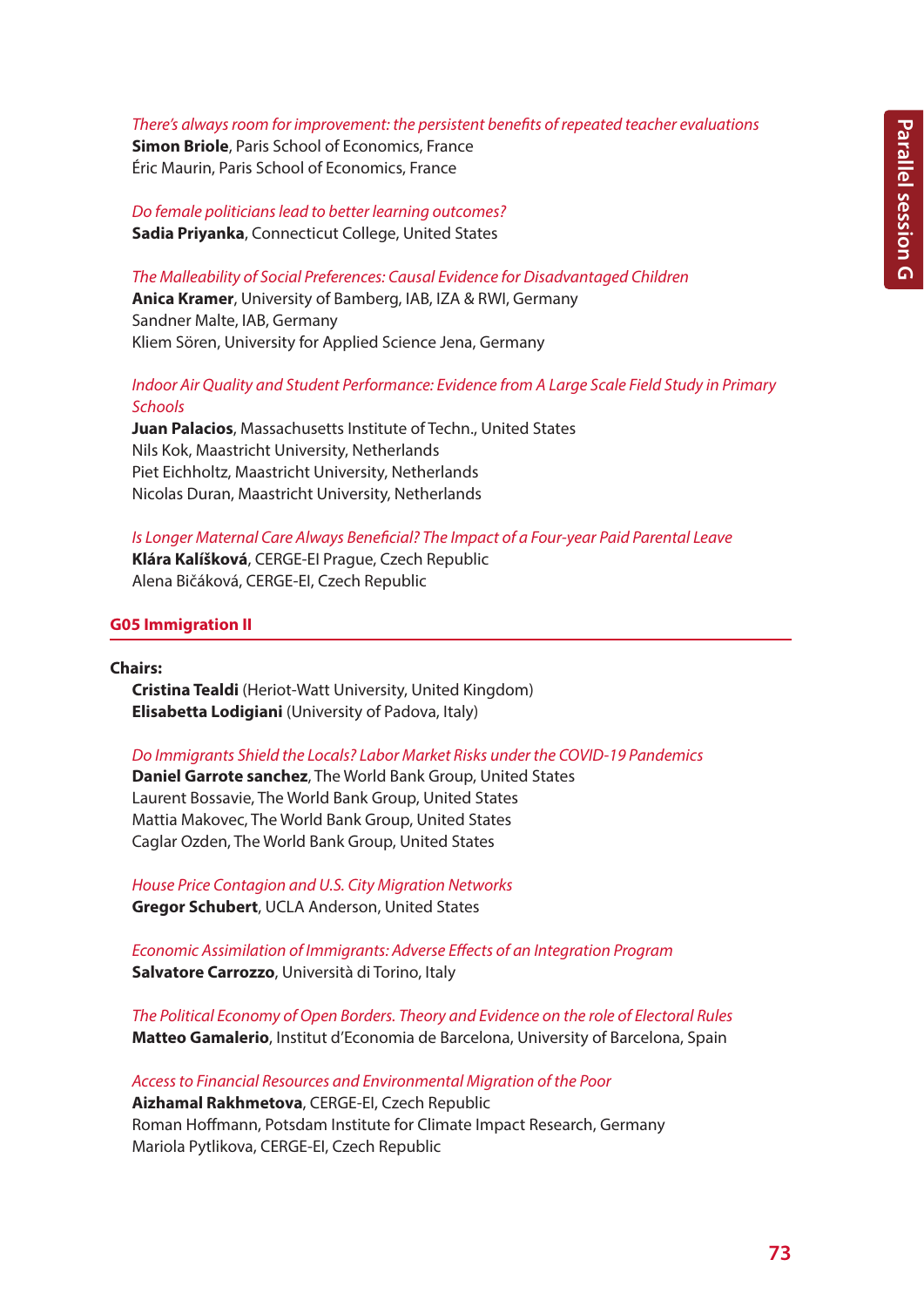### **G06 Migration**

#### **Chairs:**

**Teodora Tsankova** (Tilburg University, Netherlands) **Gaetano Basso** (Banca d'Italia, Italy)

#### *Mobility of Heterogeneous Workers in the European Union*

**Riccardo Franceschin**, Sabanci University, Turkey Simon Goerlach, Bocconi University, Italy

#### *Geographic sorting and aversion to breaking rules*

**Tommaso Colussi**, Università Cattolica del Sacro Cuore, Italy Massimo Anelli, Bocconi University, Italy Andrea Ichino, European University Institute, Italy

#### *Marginal Returns to Citizenship and School Performance*

**Christina Vonnahme**, RWI – Leibniz Institute for Economic Research, Germany Anna Busse, Federal Ministry for Economic Affairs and Energy, Germany Christina Gathmann, LISER, Luxembourg Jongoh Kim, LISER, Luxembourg

#### *Occupational Regulation and the Migrant Wage Gap*

**Maria Koumenta**, Queen Mary, University of London, United Kingdom Davud Rostam-Afschar, University of Manheim, Germany Mario Pagliero, University of Turin, Italy

*The Effect of International Seasonal Migration on Human Capital Formation in Origin Countries* **Mariola Pytlikova**, CERGE-EI, Czech Republic

Adunts Davit, CERGE, Czech Republic Geghetsik Afunts, CERGE, Czech Republic

#### **G07 Gender Gaps in the Labour Market III**

## **Chairs: Wiji Arulampalam** (University of Warwick, United Kingdom) **Javier Garcia-Brazales** (CEMFI, Spain)

#### *The Teen Gender Wage Gap*

**Rune Vammen** Lesner, VIVE – The Danish Center for Social Science Research, Denmark Anna Piil Damm, Aarhus University, Denmark Rune Majlund Vejlin, Aarhus University, Denmark

*The Austrian pay transparency law and the gender wage gap* **Sarah Gust**, Ifo Institute at the University of Munich, Germany René Böheim, JKU Linz, Austria

*Religiosity and Gender Gap in STEM Performances* **Melike Kökkızıl**, University of Milan-Bicocca, Italy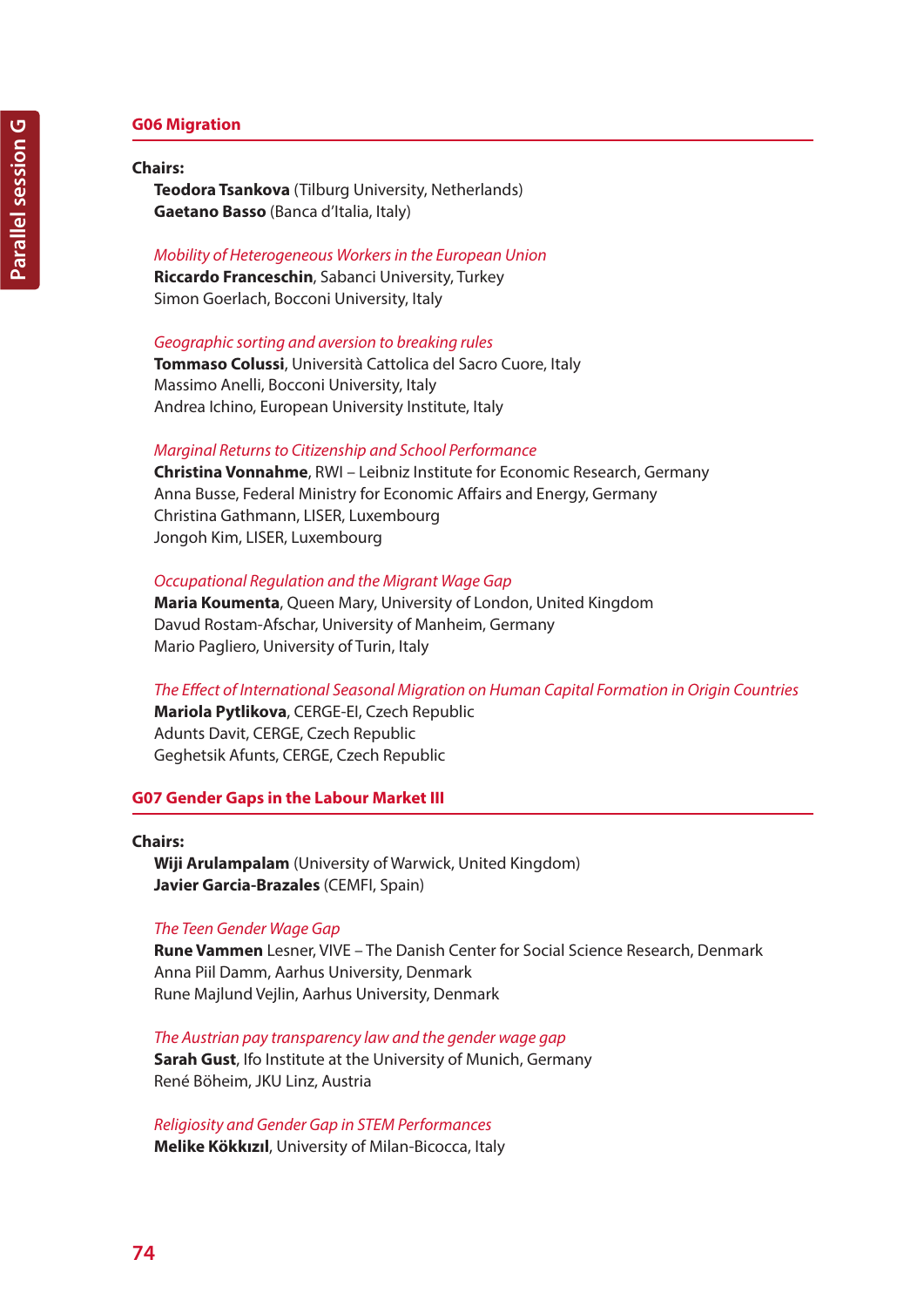## *Taxing the Gender Gap: Labor Market Effects of a Payroll Tax Cut for Women in Italy*

**Enrico Rubolino**, University of Lausanne, Switzerland

## **G08 Job Satisfaction, Work and Trade Unions**

#### **Chairs:**

**Thomas Zwick** (University of Würzburg, Germany)

#### *Which job characteristics attract (former) burnout patients and why?*

**Joey Wuyts**, Ghent University, Belgium Philippe Sterkens, Ghent University, Belgium Eline Moens, Ghent University, Belgium Stijn Baert, Ghent University, Belgium Eva Derous, Ghent University, Belgium

### *Job Satisfaction and Trade Union Membership in Germany*

**Yue Huang**, IAAEU - Trier University, Germany Laszlo Goerke, IAAEU, Universität Trier, Germany

*Now Unions Increase Job Satisfaction and Wellbeing*

**Alex Bryson**, UCL, United Kingdom David Blanchflower, Dartmouth College, United States

*Do Employees Benefit from Worker Representation on Corporate Boards?*

**Ola Lotherington Vestad**, Statistics Norway, Norway Christine Blandhol, Princeton University, United States Magne Mogstad, University of Chicago, United States Peter Nilsson, IIES, Stockholm University, Sweden

## *Which side are you on? A historical perspective on union membership composition in four European countries*

**Paolo Santini**, Paris School of Economics, France

#### **G09 Personnel Economics**

#### **Chairs:**

**Fernando Saltiel** (McGill University, Canada) **Irina Merkurieva** (University of St Andrews, United Kingdom)

## *Talent Hoarding in Organizations*

**Ingrid Haegele**, UC Berkeley, United States

*Should I stay (at home) or should I go (to work)? Analysis of the effects of employer's practices on worker's sickness presenteeism or absenteeism* **Théo Denis**, Université Panthéon - Assas, France Joseph Lanfranchi, University Paris 2 Panthéon - Assas, France

*Profit Sharing, Interconnected Autonomous Teams, and Employee Productivity*

**Marco A. Mendez**, Public University of Navarre, Spain Sara Martinez-de-Morentin, Public University of Navarre, Spain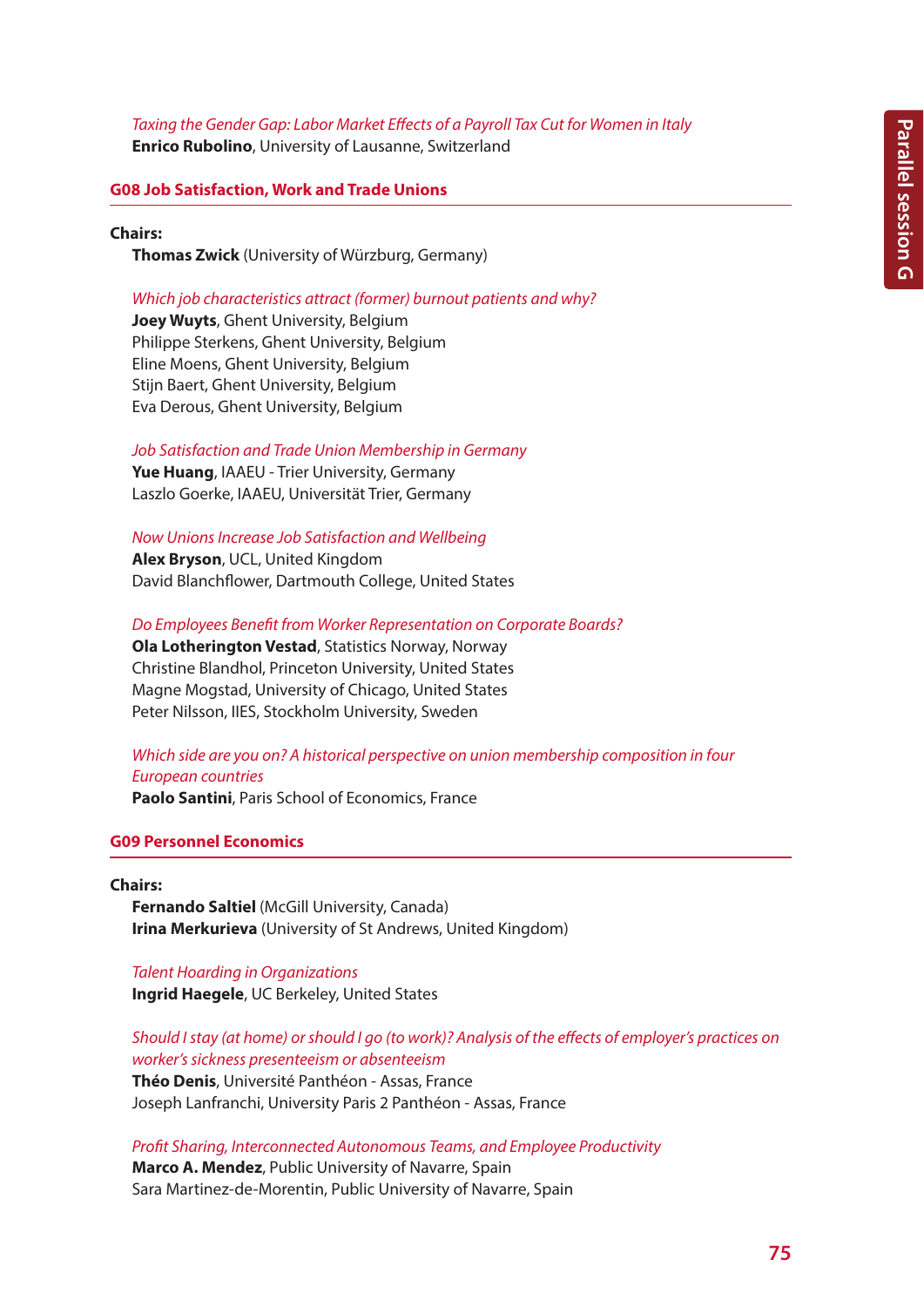## *Improving Worker Productivity Through Tailored Performance Feedback: Field Experimental Evidence from Bus Drivers*

**Gert-Jan Romensen**, University of Groningen, Netherlands Adriaan Soetevent, University of Groningen, Netherlands

## *Under (Peer) Pressure: Experimental Evidence on Team Size and Task Performance*

**Adrian Chadi,** University of Konstanz, Germany Konstantin Homolka, Trier University, Germany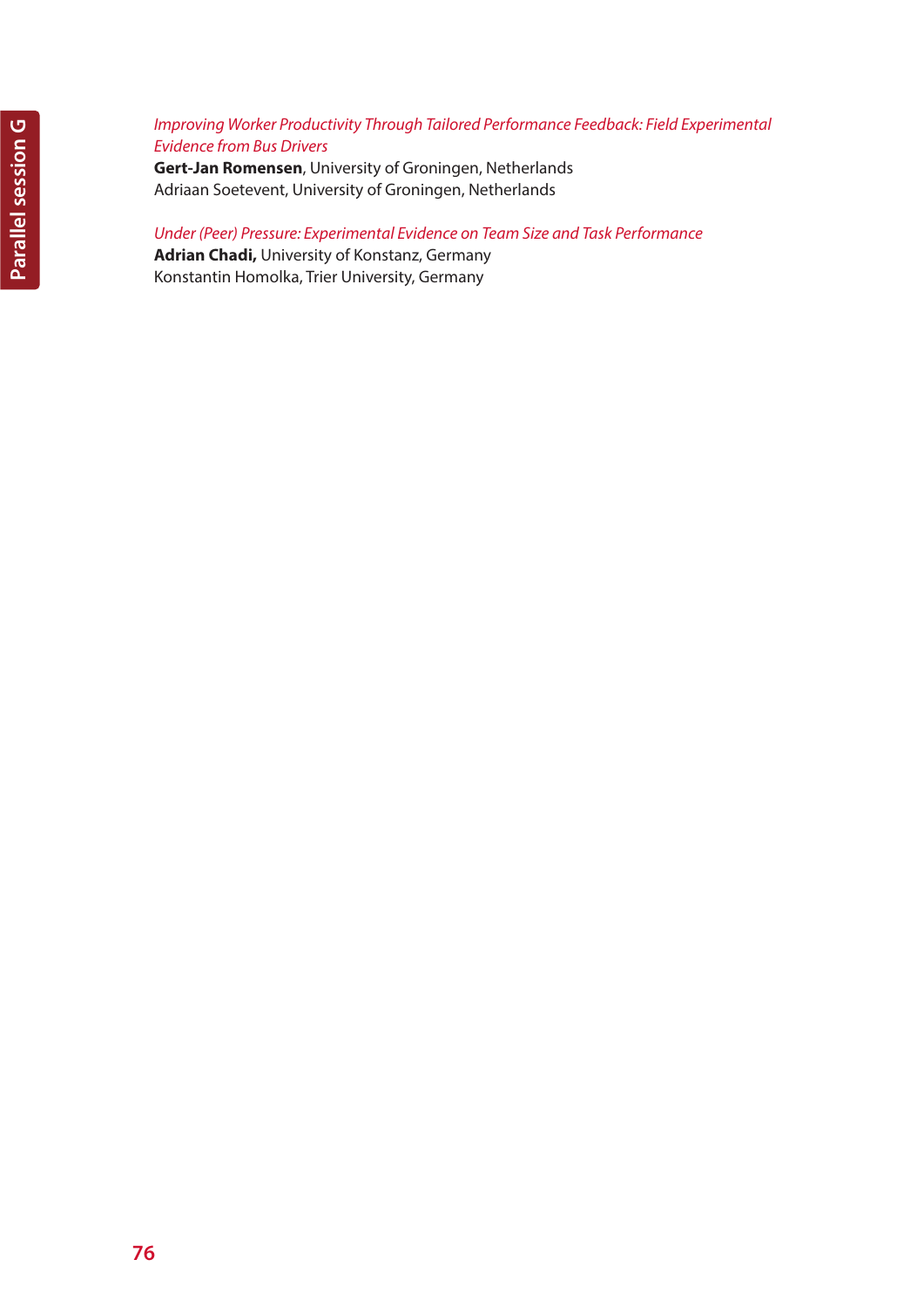## **Post discussion parallel sessions G**

**Saturday 18 September 2021, 15.00 – 15.10 CEST**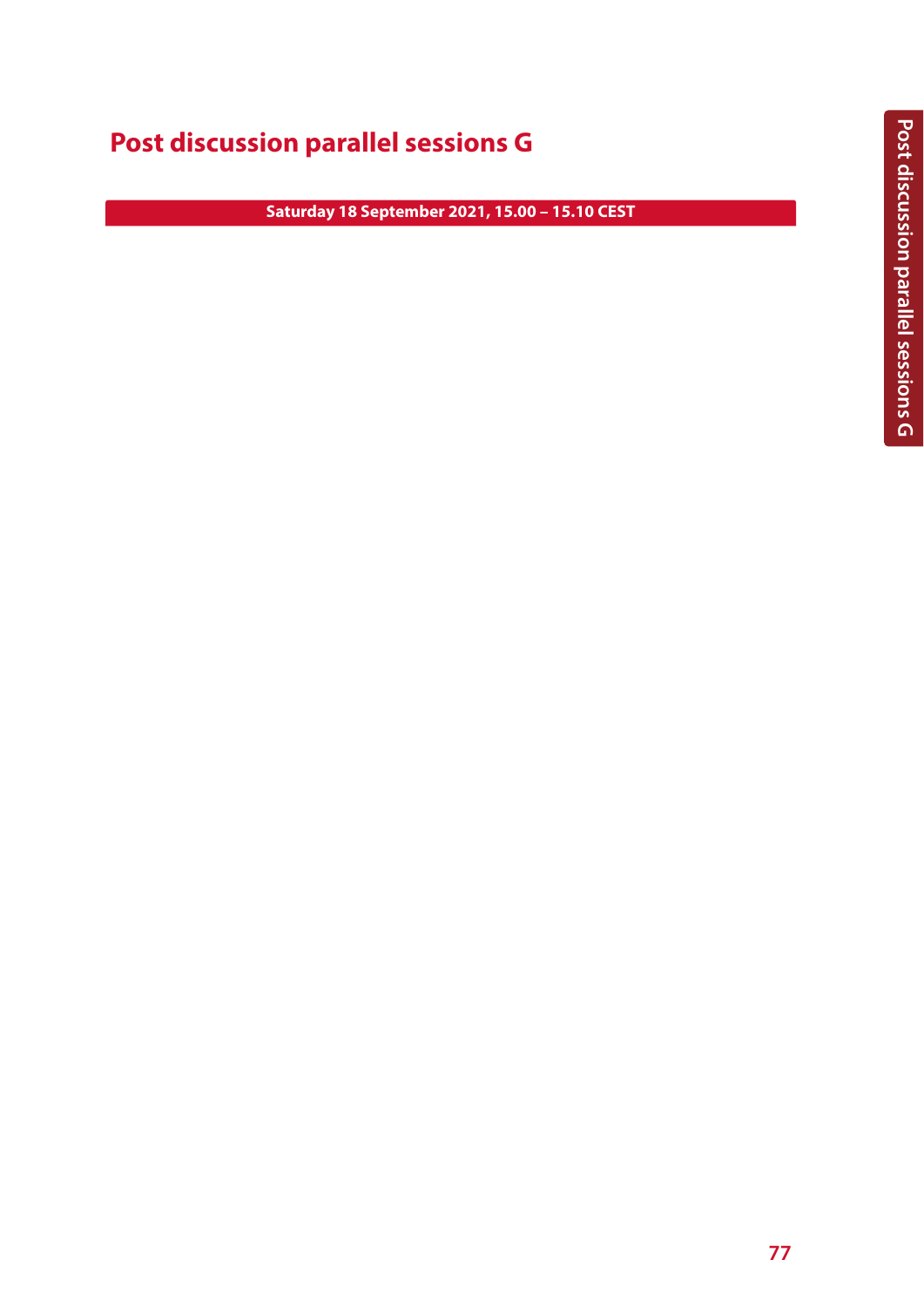# **Committees**

## **Local organizing committee**

- Giorgio Brunello, Professor, Department of Economics and Management, University of Padova (chair)
- Guglielmo Barone, Associate Professor, Department of Economics and Management, University of Bologna
- Marco Bertoni, Associate Professor, Department of Economics and Management, University of Padova
- Elisabetta Lodigiani, Associate Professor, Department of Economics and Management, University of Padova
- Lorenzo Rocco, Professor, Department of Economics and Management, University of Padova

## **Scientific Programme Committee**

• Chair Programme Committee: Michele Belot Cornell University, Ithaca, USA

## **Scientific Programme Committee members:**

- Wiji Arulampalam, University of Warwick, United Kingdom
- Giorgio Brunello, University of Padua, Italy
- MarcoCaliendo, University of Potsdam, Germany
- Eve Caroli, PSL-Université Paris Dauphine, France
- Arnaud Chevalier, Royal Holloway University, United Kingdom
- Andrew Clark, Paris school of Economics, France
- Bart Cockx, Ghent University, Belgium
- Per-Anders Edin, Uppsala University, Sweden
- Francesco Fasani, University 'Statale 'Milan', Italy
- Bernd Fitzenberger, Humboldt University Berlin/IAB, Germany
- Didier Fouarge, Maastricht University, The Netherlands
- Peter Fredriksson, Uppsala University, Sweden
- Christina Gathmann, Heidelberg University, Germany
- Anne Gielen, Erasmus University Rotterdam, The Netherlands
- Albrecht Glitz, Universitat Pompeu Fabra, Spain
- Randi Hjalmarsson, University of Gothenburg, Sweden
- Kristiina Huttunen, Aalto University, Finland
- Rafael Lalive, University of Lausanne, Switzerland
- Edwin Leuven, University of Oslo, Norway
- Sandra McNally, University of Surrey, United Kingdom
- Oskar Nordström-Skans, Uppsala University, Sweden
- Barbara Pertold-Gebicka, Charles University, Czech Republic
- Erik Plug, University of Amsterdam, The Netherlands
- Mariola Pytlikova, CERGE-EI, Czech Republic
- Lorenzo Rocco, University of Padua, Italy
- Dan-Olof Rooth, SOFI Stockholm University, Sweden
- Kjell Salvanes, Norwegian School of Economics, Norway
- Anna Sanz-de-Galdeano, University of Alicante, Spain
- Helena Skyt Nielsen, Aarhus University, Denmark
- Alexandra Spitz-Oener, Humboldt University Berlin, Germany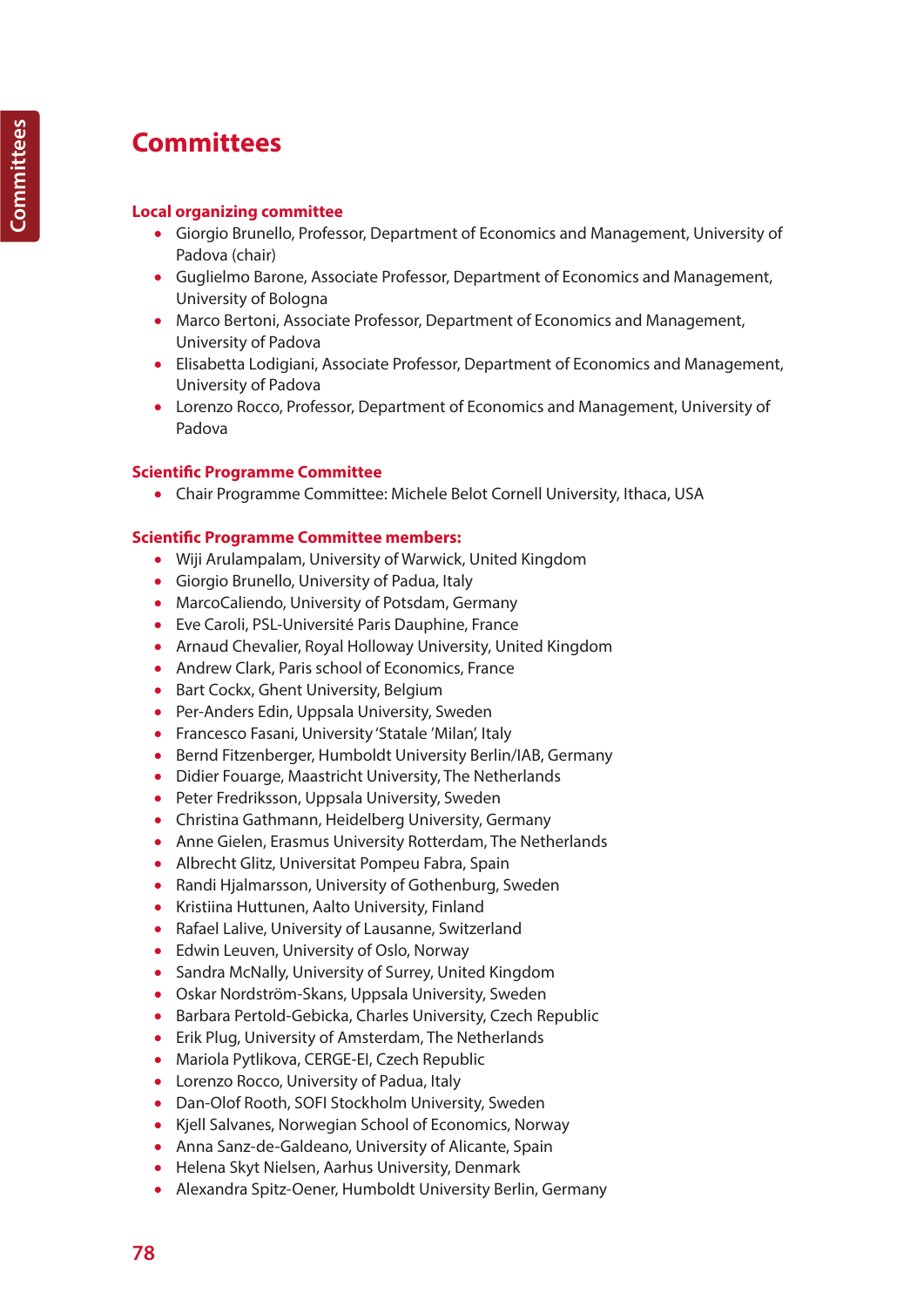**Committees Committees**

- Uwe Sunde, Ludwig Maximilian University of Munich, Germany
- Bas van der Klaauw, VU Amsterdam, The Netherlands
- Arthur van Soest, Tilburg University, The Netherlands
- Marie Claire Villeval Marie Claire, GATE CNRS, France
- Andrea Weber Andrea, Central European University, Hungary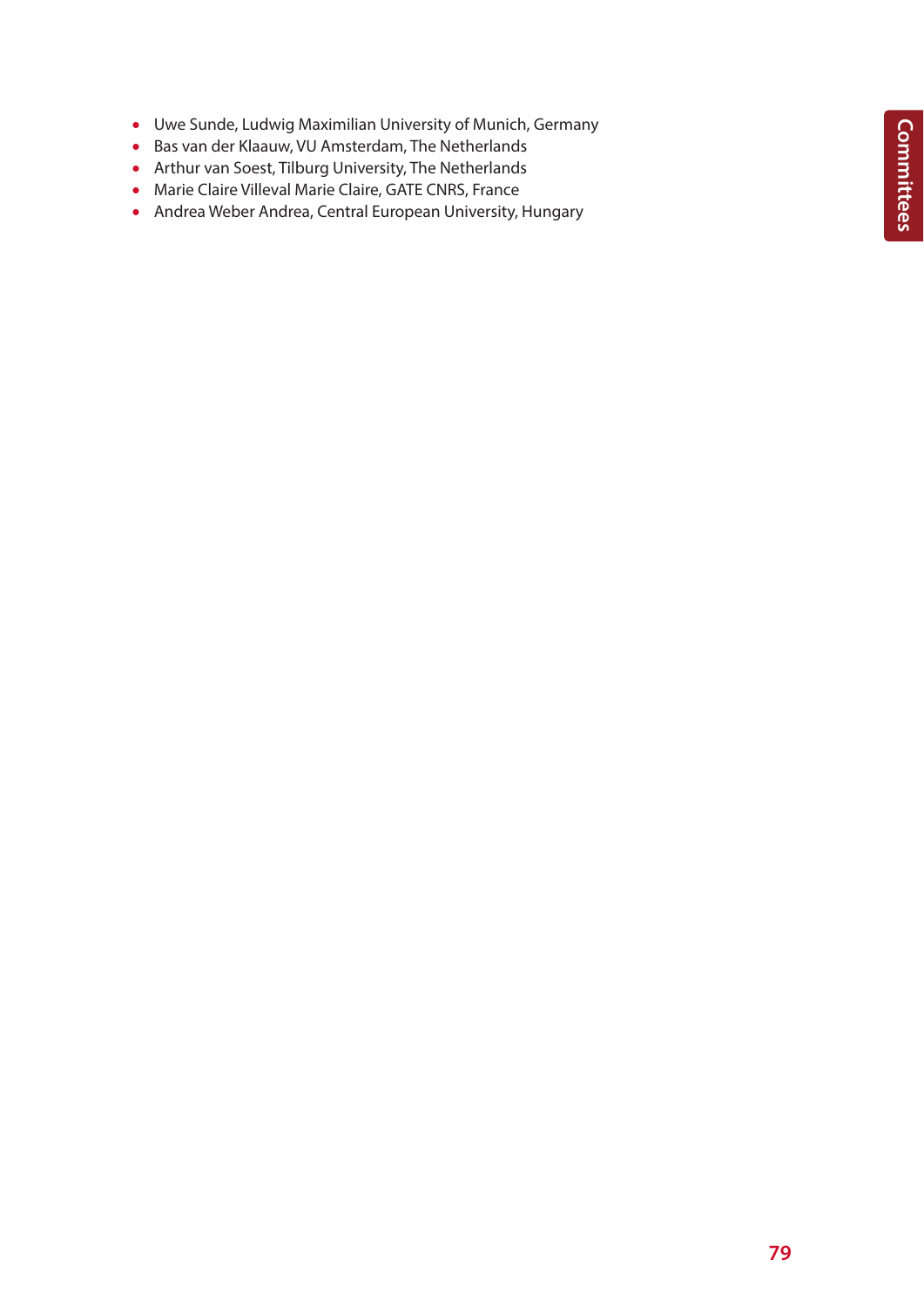## **Sponsors conference**

The 33rd virtual EALE conference is sponsored by:

| Hier Padua image (zie sponsor website) | Department of Economics and Management<br>The Department of Economics and<br>Management of Padova is one of the youngest<br>Departments in an ancient European<br>university, which dates back to 1222. It is<br>one of the leading research institutions in<br>Italy in the fields of Economics and Business<br>and offers a strong research environment.<br>The Italian Ministry of Universities and<br>Research has recently recognized us among<br>the "Departments of Excellence 2018-2022".<br>Nationally, the latest research assessment<br>exercise ranks us first in the scientific areas<br>of economics, business and statistics among<br>medium size universities. Internationally, the<br>QS World University Rankings ranks us among<br>the top 101-150 departments and the Times<br>Higher Education ranks us top 201-250. |
|----------------------------------------|-------------------------------------------------------------------------------------------------------------------------------------------------------------------------------------------------------------------------------------------------------------------------------------------------------------------------------------------------------------------------------------------------------------------------------------------------------------------------------------------------------------------------------------------------------------------------------------------------------------------------------------------------------------------------------------------------------------------------------------------------------------------------------------------------------------------------------------------|



## ELSEVIER

Elsevier is a world-leading provider of information solutions that enhance the performance of science, health, and technology professionals, empowering them to make better decisions, deliver better care, and sometimes make groundbreaking discoveries that advance the boundaries of knowledge and human progress. Elsevier provides web-based, digital solutions — among them ScienceDirect, Scopus, Elsevier Research Intelligence and ClinicalKey — and publishes over 2,000 journals, including The Lancet and Cell, and more than 33,000 book titles, including a number of iconic reference works. Elsevier is part of RELX Group, a world-leading provider of information and analytics for professional and business customers across industries.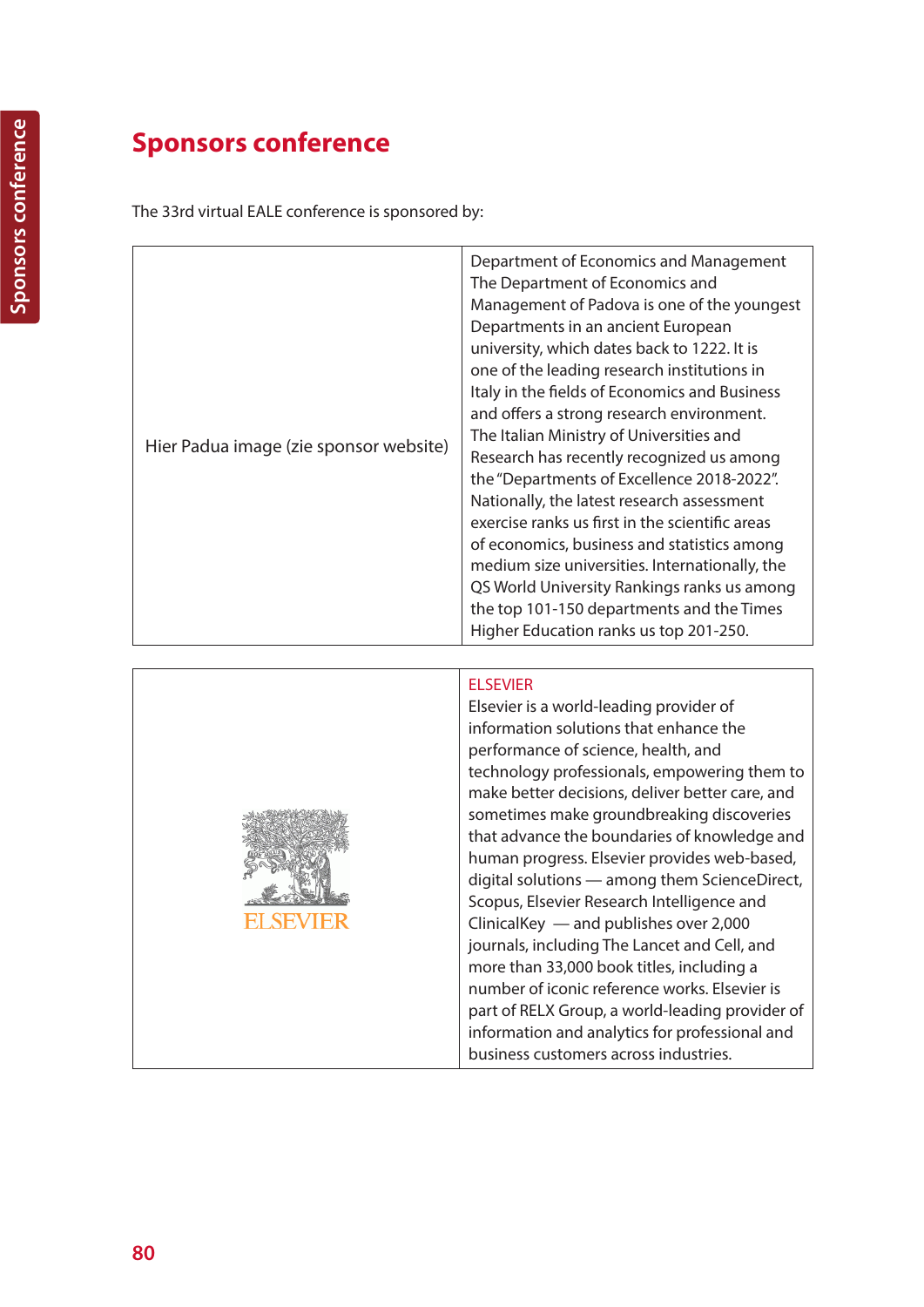| Frisch Centre | <b>Frisch Centre</b><br>The Ragnar Frisch Centre for Economic Research is an<br>independent research institution founded by the University of<br>Oslo and operational from 1 January 1999.<br>The Frisch Centre conducts economic research in co-<br>operation with the Department of Economics at the<br>University of Oslo. Research at the Frisch Centre covers a wide<br>range of topics, mainly within four major areas:<br>Labour market and education,<br>• Environment and energy,<br>Public economics and productivity,<br>Health Economics. |
|---------------|-------------------------------------------------------------------------------------------------------------------------------------------------------------------------------------------------------------------------------------------------------------------------------------------------------------------------------------------------------------------------------------------------------------------------------------------------------------------------------------------------------------------------------------------------------|
|               | More detailed information on these areas can be found here<br>and in the lists of projects and publications                                                                                                                                                                                                                                                                                                                                                                                                                                           |

|                     | De Nederlandsche Bank                                         |
|---------------------|---------------------------------------------------------------|
|                     | De Nederlandsche Bank (DNB) is a public limited company       |
|                     | whose day-to-day policy rests with the Governing Board.       |
|                     | Being an NV, DNB has a Supervisory Board. In addition, there  |
|                     | is an advisory body called the Bank Council (Bankraad).       |
|                     | DNB seeks to safeguard financial stability and thus           |
|                     | contributes to sustainable prosperity in the Netherlands.     |
|                     | As an independent central bank, supervisory authority and     |
|                     | resolution authority, DNB works in tandem with its European   |
| DeNederlandscheBank | partners to achieve:                                          |
| <b>EUROSYSTEEM</b>  | price stability and a balanced macroeconomic                  |
|                     | development in Europe;                                        |
|                     | a shock-resilient financial system and a secure, reliable and |
|                     | efficient payment system; and                                 |
|                     | strong and sound financial institutions that meet their       |
|                     | obligations and commitments and can be orderly resolved       |
|                     | if needed.                                                    |
|                     | By issuing independent economic advice, DNB strengthens       |
|                     | policies aimed at its primary targets.                        |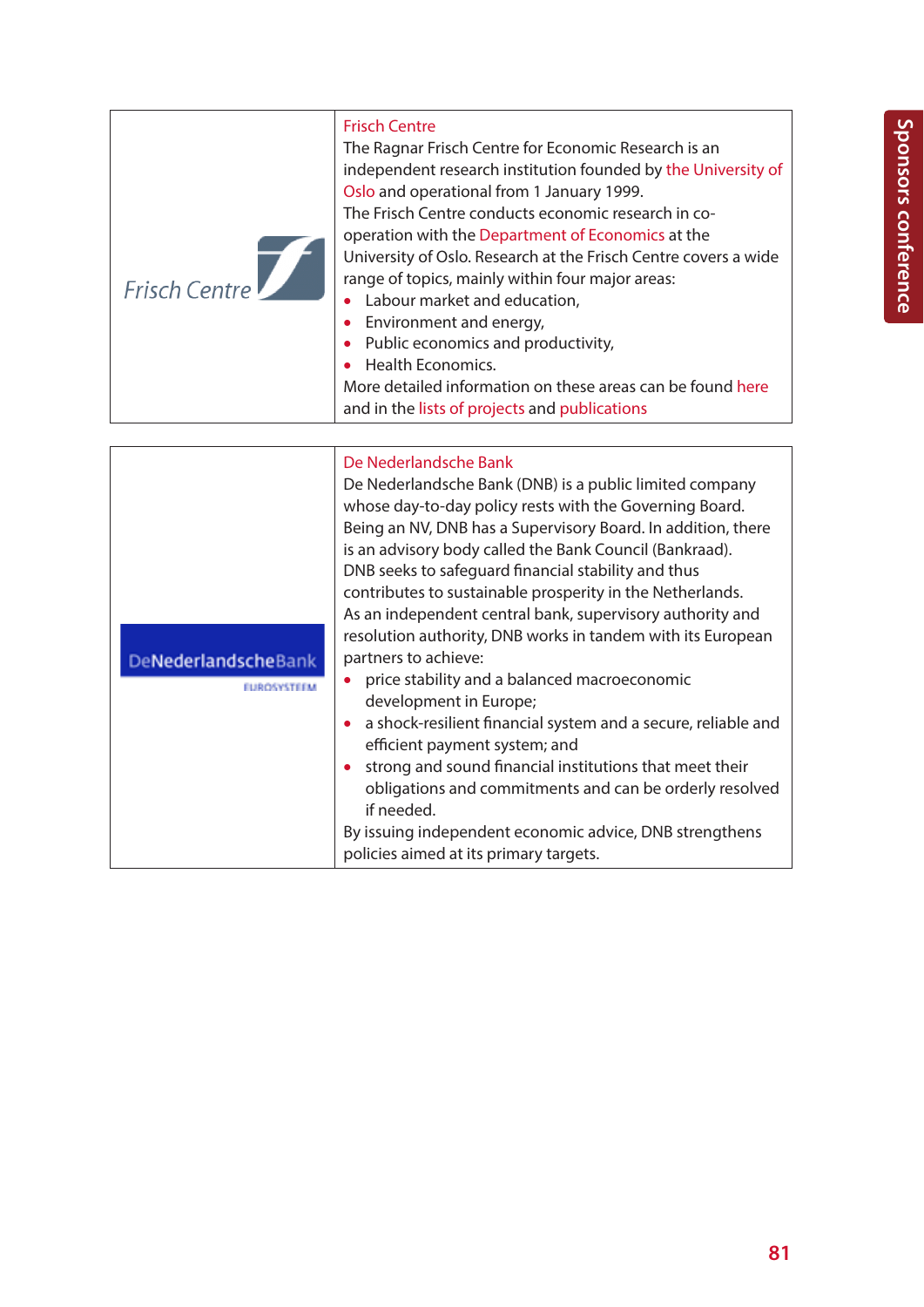# **Sponsors EALE**

| Bundesagentur<br>für Arbeit | The Federal Employment Agency (Bundesagentur für<br>Arbeit - BA) is the largest provider of labour market services<br>in Germany. It has a network of more than 700 agencies<br>and branch offices nationwide. Our most important tasks<br>are job and training placement, career counselling and<br>providing benefits replacing employment income such as<br>unemployment benefit and insolvency payments. The Family<br>Benefits Office (Familienkasse), which provides child benefit,<br>is also part of the Federal Employment Agency.<br>https://www.arbeitsagentur.de/en                                                                                                                                                                                                                                                                                                                                                                                                                                                                                                                                 |
|-----------------------------|-----------------------------------------------------------------------------------------------------------------------------------------------------------------------------------------------------------------------------------------------------------------------------------------------------------------------------------------------------------------------------------------------------------------------------------------------------------------------------------------------------------------------------------------------------------------------------------------------------------------------------------------------------------------------------------------------------------------------------------------------------------------------------------------------------------------------------------------------------------------------------------------------------------------------------------------------------------------------------------------------------------------------------------------------------------------------------------------------------------------|
|                             |                                                                                                                                                                                                                                                                                                                                                                                                                                                                                                                                                                                                                                                                                                                                                                                                                                                                                                                                                                                                                                                                                                                 |
|                             | The Bank of Italy is the central bank of the Republic of Italy. It<br>is a public-law institution regulated by national and European<br>legislation. It is an integral part of the Eurosystem, which is<br>made up of the national central banks of the euro area and<br>the European Central Bank. The Eurosystem and the central<br>banks of the member states of the European Union that<br>have not adopted the euro make up the European System of<br><b>Central Banks.</b><br>The Bank pursues aims in the general interest in the sector of<br>money and finance: price stability, which is the main objective<br>of the Eurosystem under the Treaty on the Functioning of the<br>European Union; the stability and efficiency of the financial<br>system, thus implementing the principle of the protection of<br>savings embodied in the Constitution (Article 47 states "The<br>Republic encourages and protects saving in all its forms, it<br>regulates, coordinates and controls the provision of credit");<br>and the other duties entrusted to it by Italian law.<br>http://www.bancaditalia.it/ |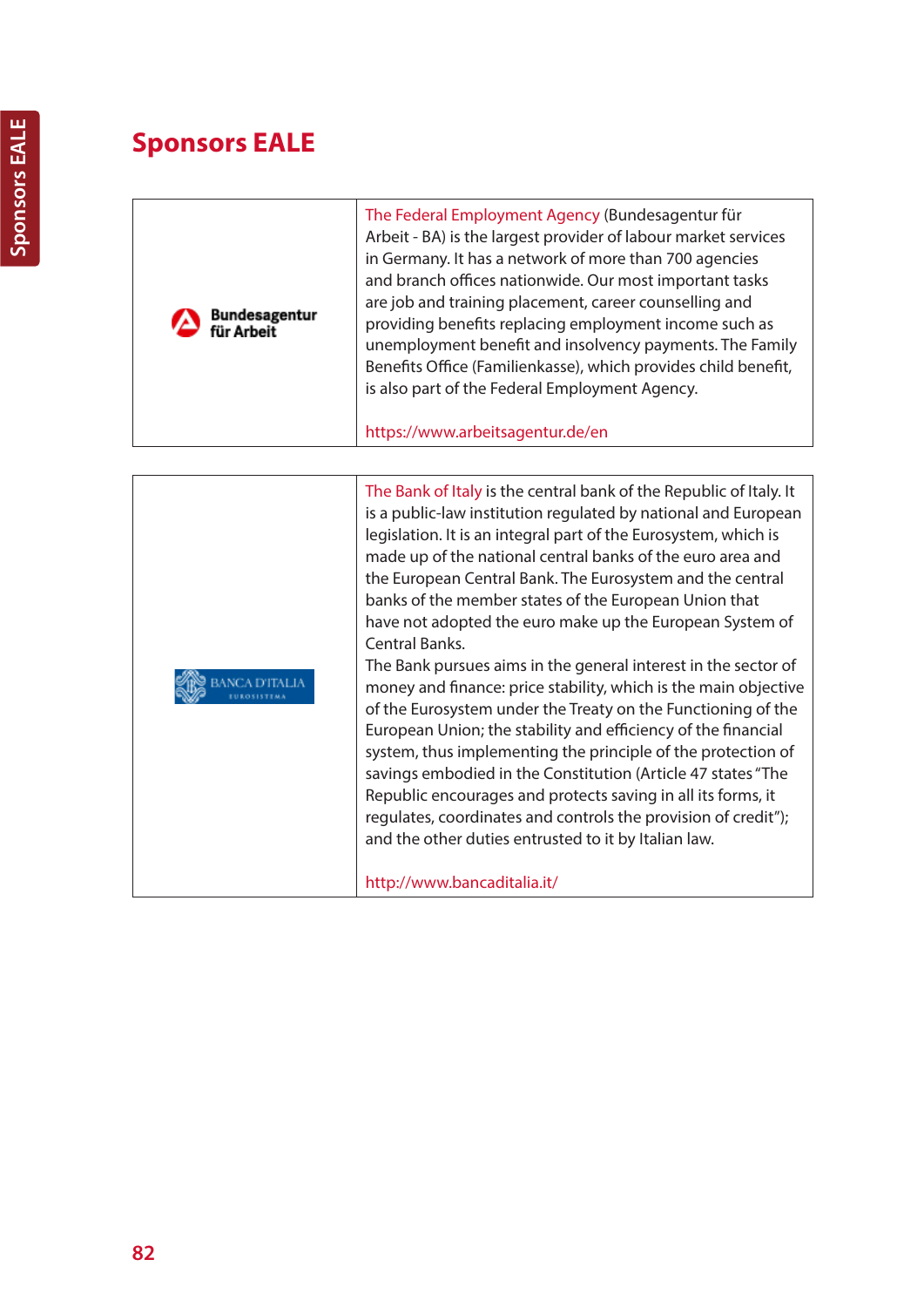| DeNederlandscheBank<br>EUROSYSTEEM | De Nederlandsche Bank<br>De Nederlandsche Bank (DNB) is a public limited company<br>whose day-to-day policy rests with the Governing Board.<br>Being an NV, DNB has a Supervisory Board. In addition, there<br>is an advisory body called the Bank Council (Bankraad).<br>DNB seeks to safeguard financial stability and thus<br>contributes to sustainable prosperity in the Netherlands.<br>As an independent central bank, supervisory authority and<br>resolution authority, DNB works in tandem with its European<br>partners to achieve:<br>pprice stability and a balanced macroeconomic<br>development in Europe;<br>ashock-resilient financial system and a secure, reliable<br>and efficient payment system; and<br>sstrong and sound financial institutions that meet<br>their obligations and commitments and can be<br>orderly resolved if needed.<br>By issuing independent economic advice, DNB strengthens |
|------------------------------------|----------------------------------------------------------------------------------------------------------------------------------------------------------------------------------------------------------------------------------------------------------------------------------------------------------------------------------------------------------------------------------------------------------------------------------------------------------------------------------------------------------------------------------------------------------------------------------------------------------------------------------------------------------------------------------------------------------------------------------------------------------------------------------------------------------------------------------------------------------------------------------------------------------------------------|
|                                    | policies aimed at its primary targets.                                                                                                                                                                                                                                                                                                                                                                                                                                                                                                                                                                                                                                                                                                                                                                                                                                                                                     |

| <b>Frisch Centre</b> | <b>Frisch Centre</b><br>The Ragnar Frisch Centre for Economic Research is an<br>independent research institution founded by the University of<br>Oslo and operational from 1 January 1999.<br>The Frisch Centre conducts economic research in co-<br>operation with the Department of Economics at the<br>University of Oslo. Research at the Frisch Centre covers a wide<br>range of topics, mainly within four major areas:<br>Labour market and education,<br>• Environment and energy,<br>• Public economics and productivity,<br>• Health Economics.<br>More detailed information on these areas can be found here<br>and in the lists of projects and publications. |
|----------------------|---------------------------------------------------------------------------------------------------------------------------------------------------------------------------------------------------------------------------------------------------------------------------------------------------------------------------------------------------------------------------------------------------------------------------------------------------------------------------------------------------------------------------------------------------------------------------------------------------------------------------------------------------------------------------|
|----------------------|---------------------------------------------------------------------------------------------------------------------------------------------------------------------------------------------------------------------------------------------------------------------------------------------------------------------------------------------------------------------------------------------------------------------------------------------------------------------------------------------------------------------------------------------------------------------------------------------------------------------------------------------------------------------------|